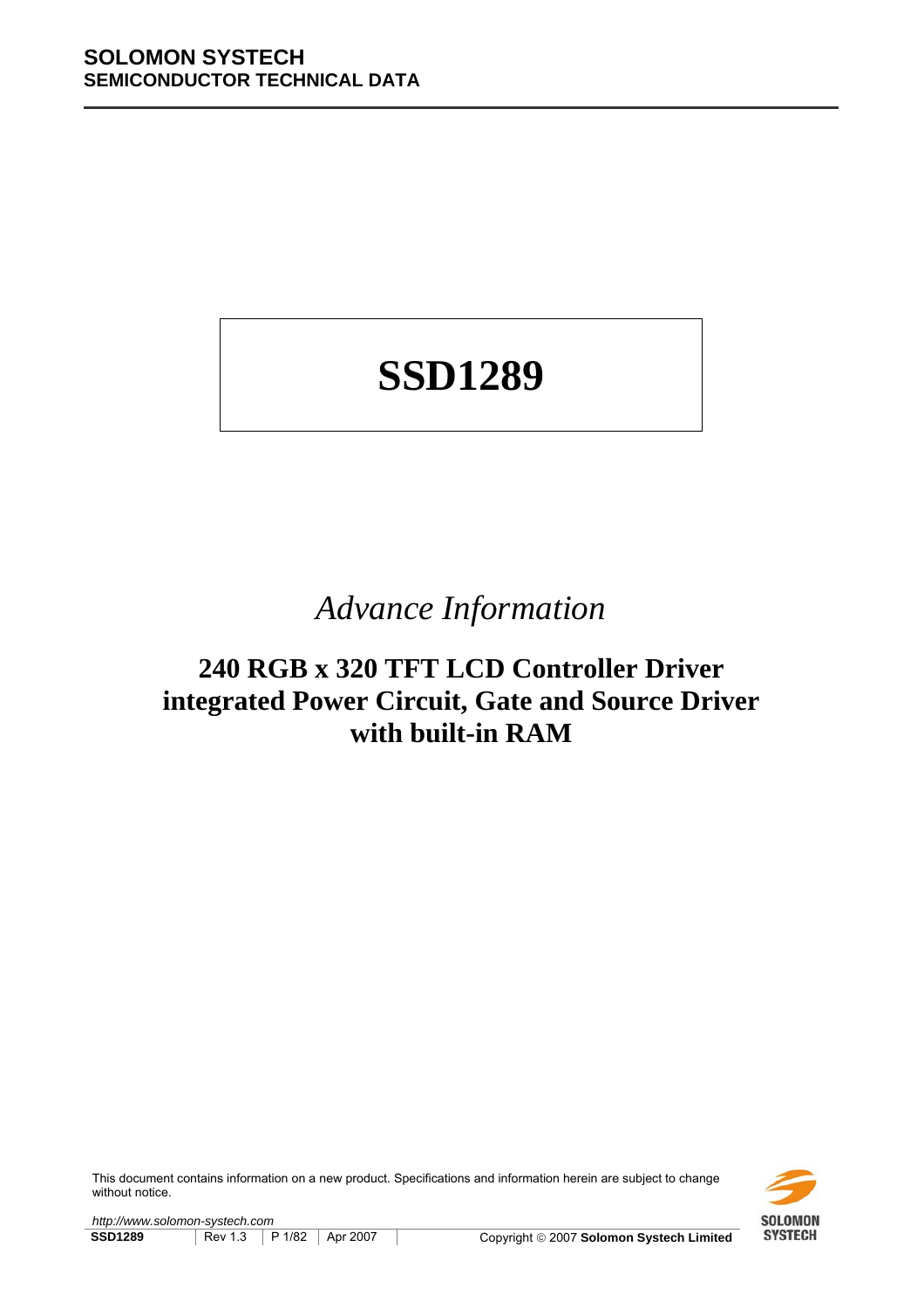# **CONTENTS**

| 1              |  |
|----------------|--|
| $\mathbf{2}$   |  |
| 3              |  |
| 4              |  |
| 5              |  |
| 6              |  |
| $\overline{7}$ |  |
| 8              |  |
| 9              |  |
| 10             |  |
| 11             |  |
| 12             |  |
| 13             |  |
| 14             |  |
| 15             |  |
| 16             |  |
| 17             |  |
| 18             |  |
| 19             |  |
| 20             |  |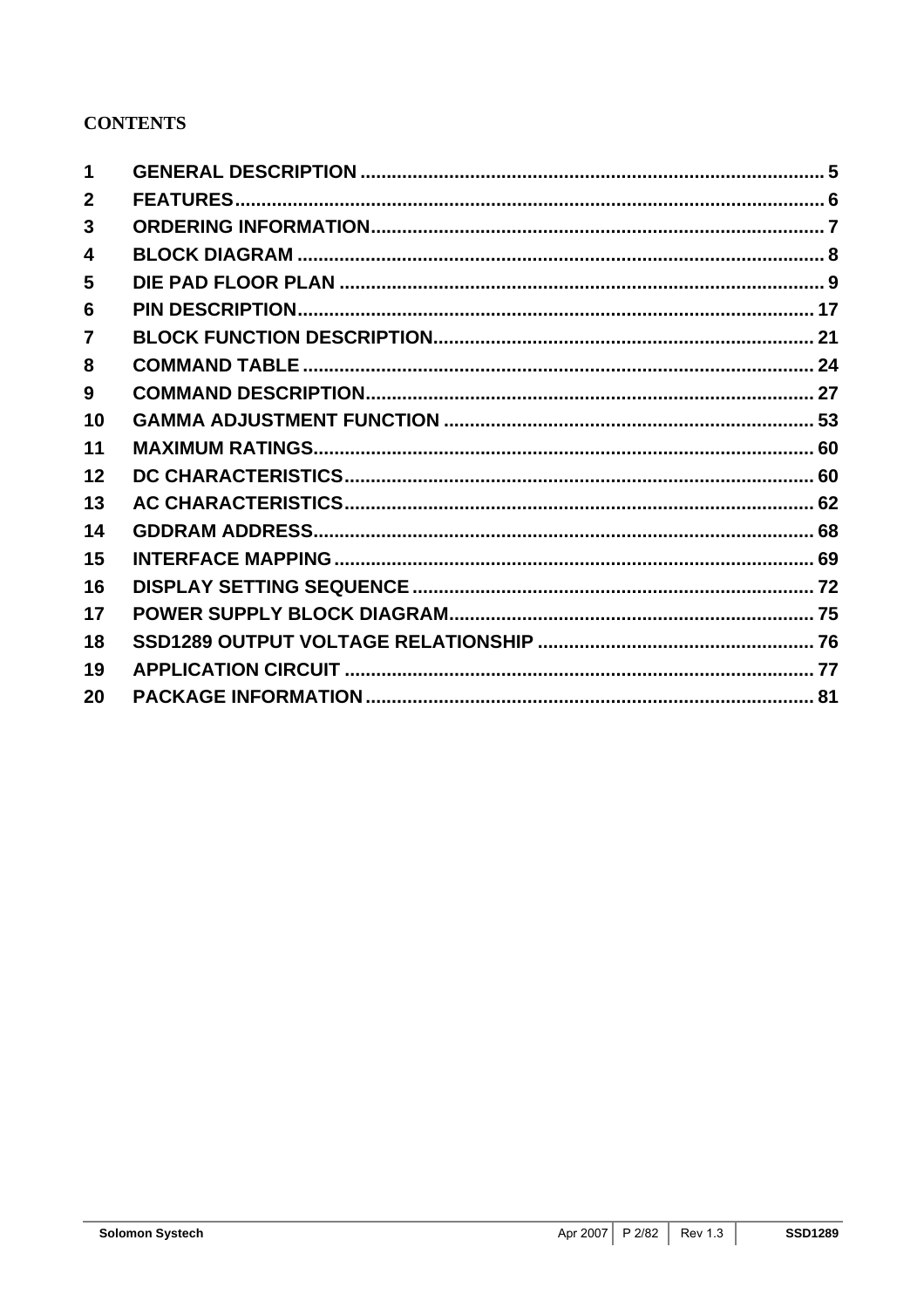# **TABLES**

| Table 3-1 - Ordering Information       |    |
|----------------------------------------|----|
|                                        |    |
|                                        |    |
|                                        |    |
|                                        |    |
|                                        |    |
|                                        |    |
|                                        | 22 |
|                                        | 22 |
|                                        |    |
|                                        |    |
|                                        |    |
|                                        |    |
|                                        |    |
|                                        |    |
| Table 9-1 - 3-field interlace driving. |    |
|                                        |    |
|                                        |    |
|                                        |    |
|                                        |    |
|                                        |    |
|                                        |    |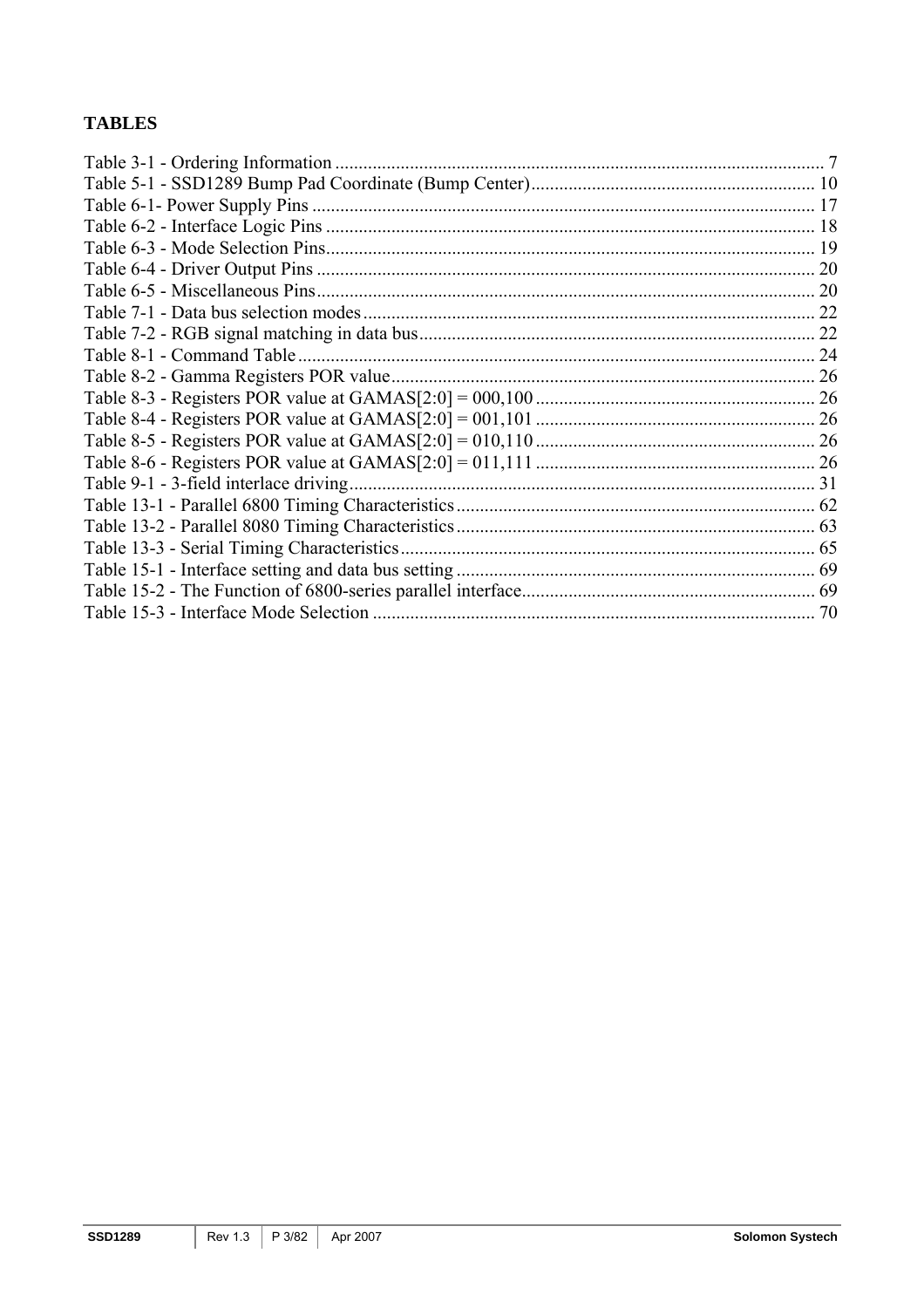# **FIGURES**

| 21 |
|----|
|    |
|    |
|    |
|    |
|    |
|    |
|    |
|    |
|    |
|    |
|    |
|    |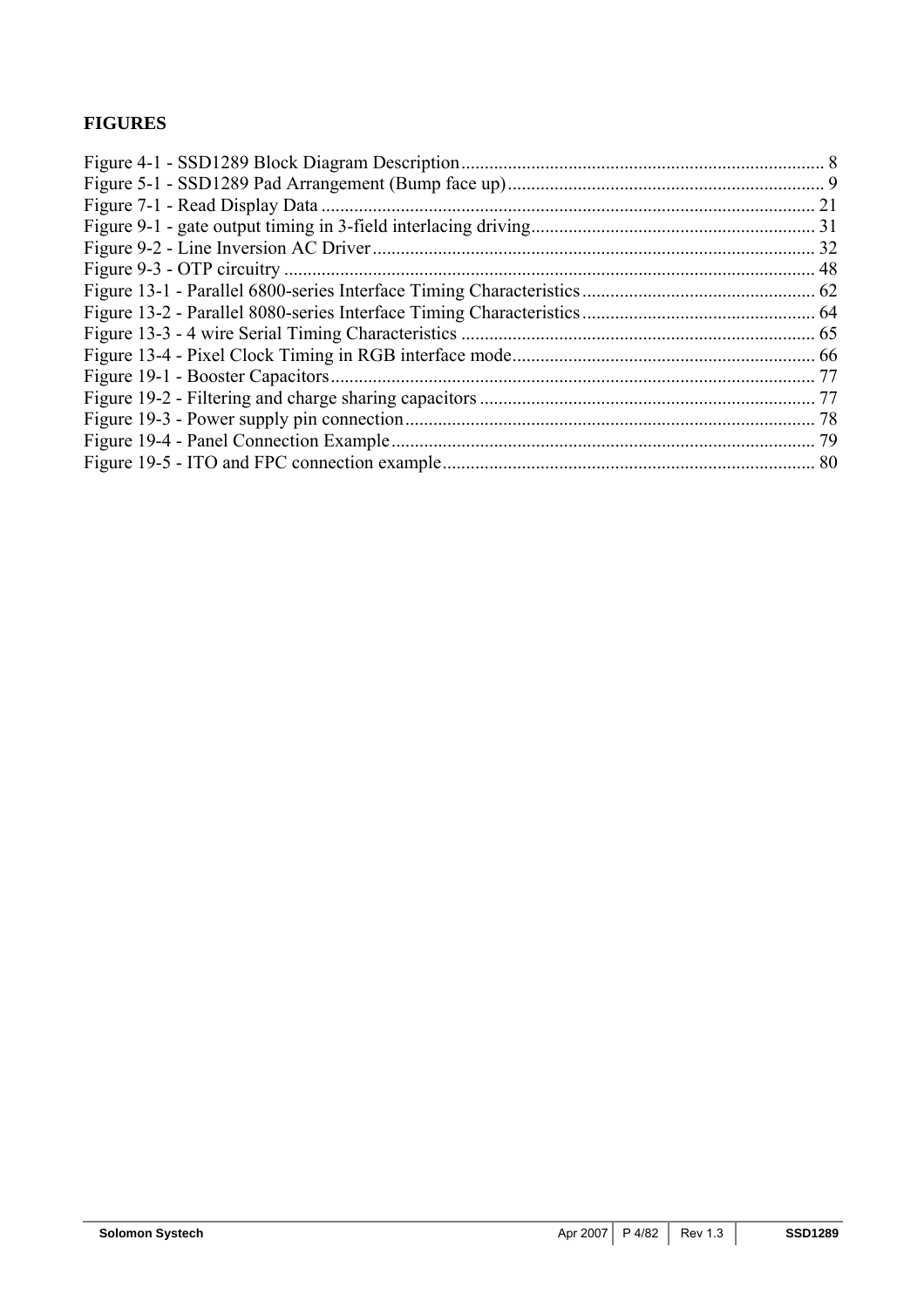# <span id="page-4-0"></span>**1 GENERAL DESCRIPTION**

SSD1289 is an all in one TFT LCD Controller Driver that integrated the RAM, power circuits, gate driver and source driver into a single chip. It can drive up to 262k color amorsphous TFT panel with resolution of 240 RGB x 320.

It also integrated the controller function and consists of 172,800 bytes (240 x 320 x 18 / 8) Graphic Display Data RAM (GDDRAM) such that it interfaced with common MPU through 8-/9-/16-/18-bit 6800-series / 8080-series compatible parallel interface or serial peripheral interface and stored the data in the GDDRAM. Auxiliary 18-/16-bit video interface (VSYNC, HSYNC, DOTCLK, DEN) are integrated into SSD1289 for animation image display.

SSD1289 embeds DC-DC Converter and Voltage generator to provide all necessary voltage required by the driver with minimum external components. A Common Voltage Generation Circuit is included to drive the TFT-display counter electrode. An Integrated Gamma Control Circuit is also included that can be adjusted by software commands to provide maximum flexibility and optimal display quality.

SSD1289 can be operated down to 1.4V and provide different power save modes. It is suitable for any portable batterydriven applications requiring long operation period and compact size.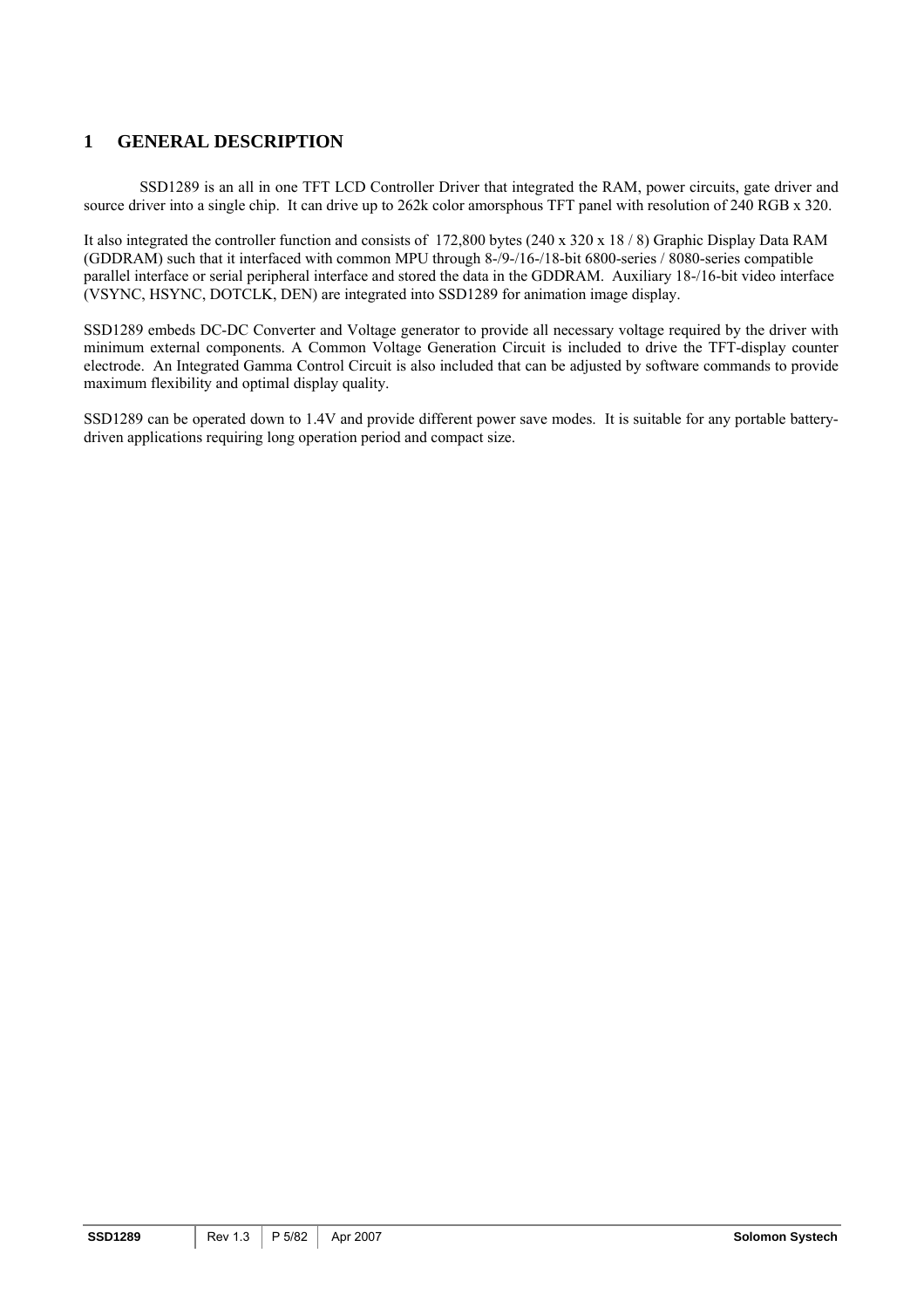# <span id="page-5-0"></span>**2 FEATURES**

- 240RGBx320 single chip controller driver IC for 262k color amorphous TFT LCD
- Power Supply
	- VDDEXT =  $1.4V 3.6V$  (Internal Logic)
	- VDDIO =  $1.4V 3.6V$  (I/O Interface)<br>- VCI =  $2.5V 3.6V$  (power supply for i
	- $VCI = 2.5V 3.6V$  (power supply for internal analog circuit)
- Output Voltages
	- Gate Driver:
		- $\blacktriangleright$  VGH-GND = 9V ~ 15V
		- $VGL-GND = -7 \sim -15V$
		- $\blacktriangleright$  VGH-VGL = 30Vp-p
	- Source Driver:
		- $V0 V63 = 0 5V$
		- Typical Source Output Voltage variation: ±10 mV
	- VCOM drive:
		- $\text{VCOMH} = 3.0 \text{V} \sim 5.0 \text{V}$
		- $VCOML = -2.0V \sim -3.0V$
		- $VCOMHA = 5.5V$
- System Interface
	- High-speed interface by 8-/9-/16-/18-bit 6800-series / 8080-series parallel ports
	- Serial Peripheral Interface (SPI)
	- Moving picture display interface
	- 16-/18-bit RGB interface (DEN, DOTCLK, HSYNC, VSYNC, DB17-0)
	- VSYNC interface (system interface + VSYNC)
	- WSYNC interface (system interface + WSYNC)
- Support low power consumption:
	- Low voltage supply
	- Low current sleep mode
	- 8-color display mode for power saving
	- Charge sharing function for step-up circuits
- High-speed RAM addressing functions
	- RAM write synchronization function
	- Window address function
	- Display by RAM data and generic data selectively and simultaneously
	- Vertical scrolling function
	- Picture in Picture mode
	- Partial display mode
- Internal power supply circuit
	- Voltage generator
	- DC-DC converter up to 6x/-6x
- Built-in internal oscillator
- Internal GDDRAM capacity: 172800Byte
- Support Frame and Line inversion AC drive
- TFT storage capacitance: Cs on common and Cs on gate
- Support source and gate scan direction control
- Programmable gamma correction curve
- 4 Preset gamma correction curve
- Built-in Non Volatile Memory for VCOM calibration Display Size: 240 RGB x 320
- Support flexible arrangement of gate circuits on both sides of the glass substrate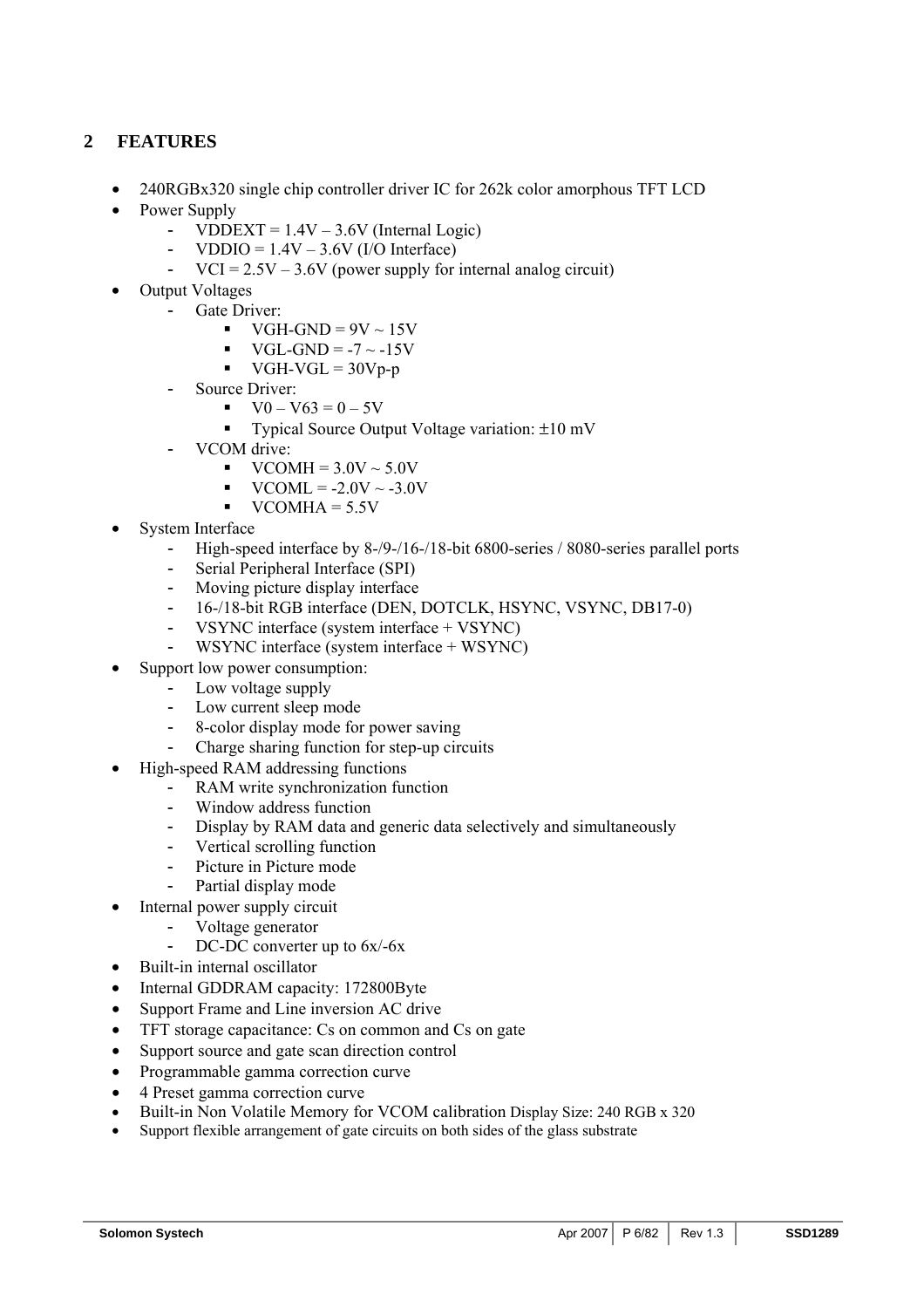# <span id="page-6-0"></span>**3 ORDERING INFORMATION**

| <b>Ordering Part</b><br><b>Number</b> | Source              | Gate | Package Form  | Reference |
|---------------------------------------|---------------------|------|---------------|-----------|
| SSD1289Z                              | $240 \times 3(720)$ | 320  | Gold Bump Die |           |

#### **Table 3-1 – Ordering Information**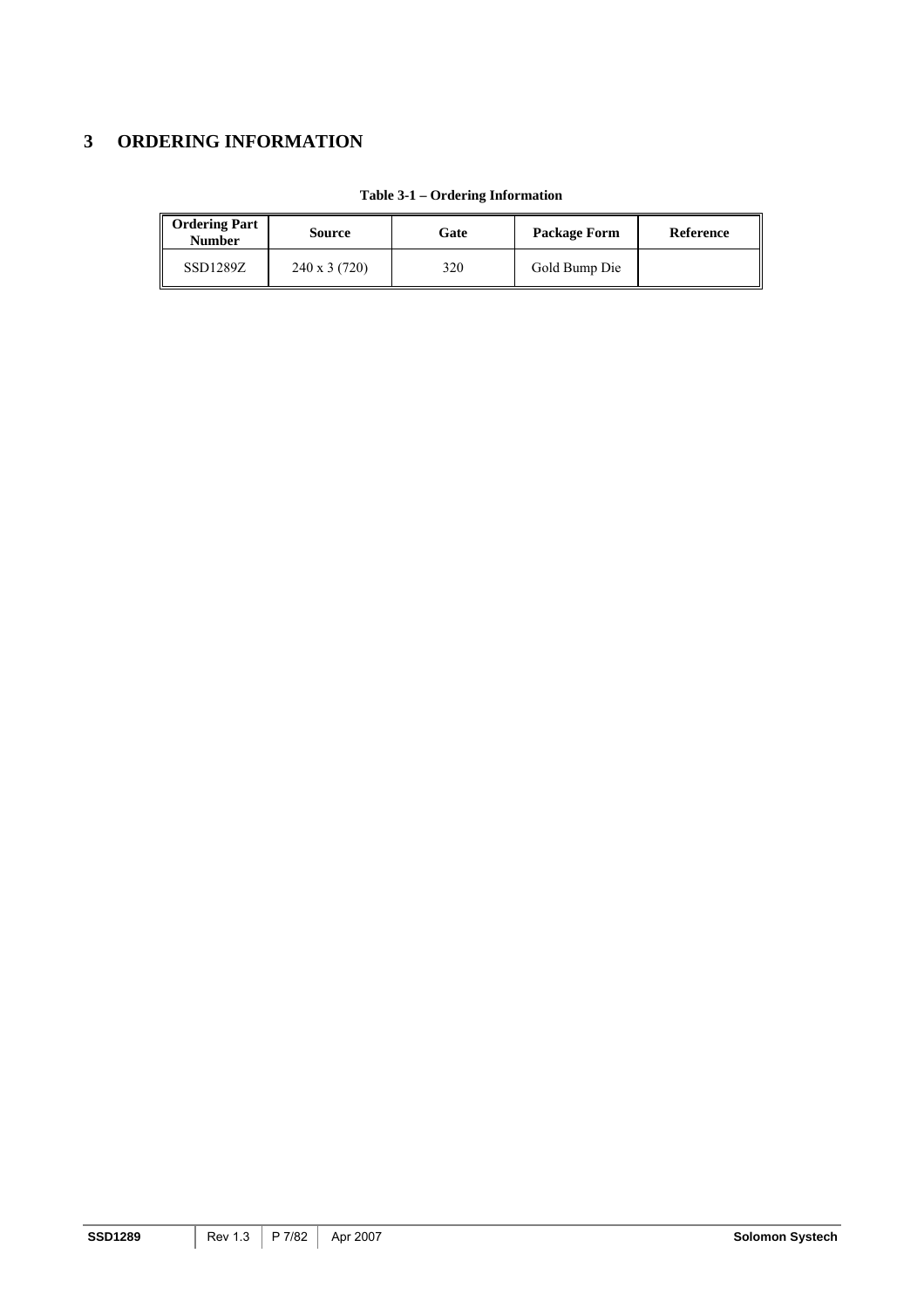# <span id="page-7-0"></span>**4 BLOCK DIAGRAM**



#### **Figure 4-1 - SSD1289 Block Diagram Description**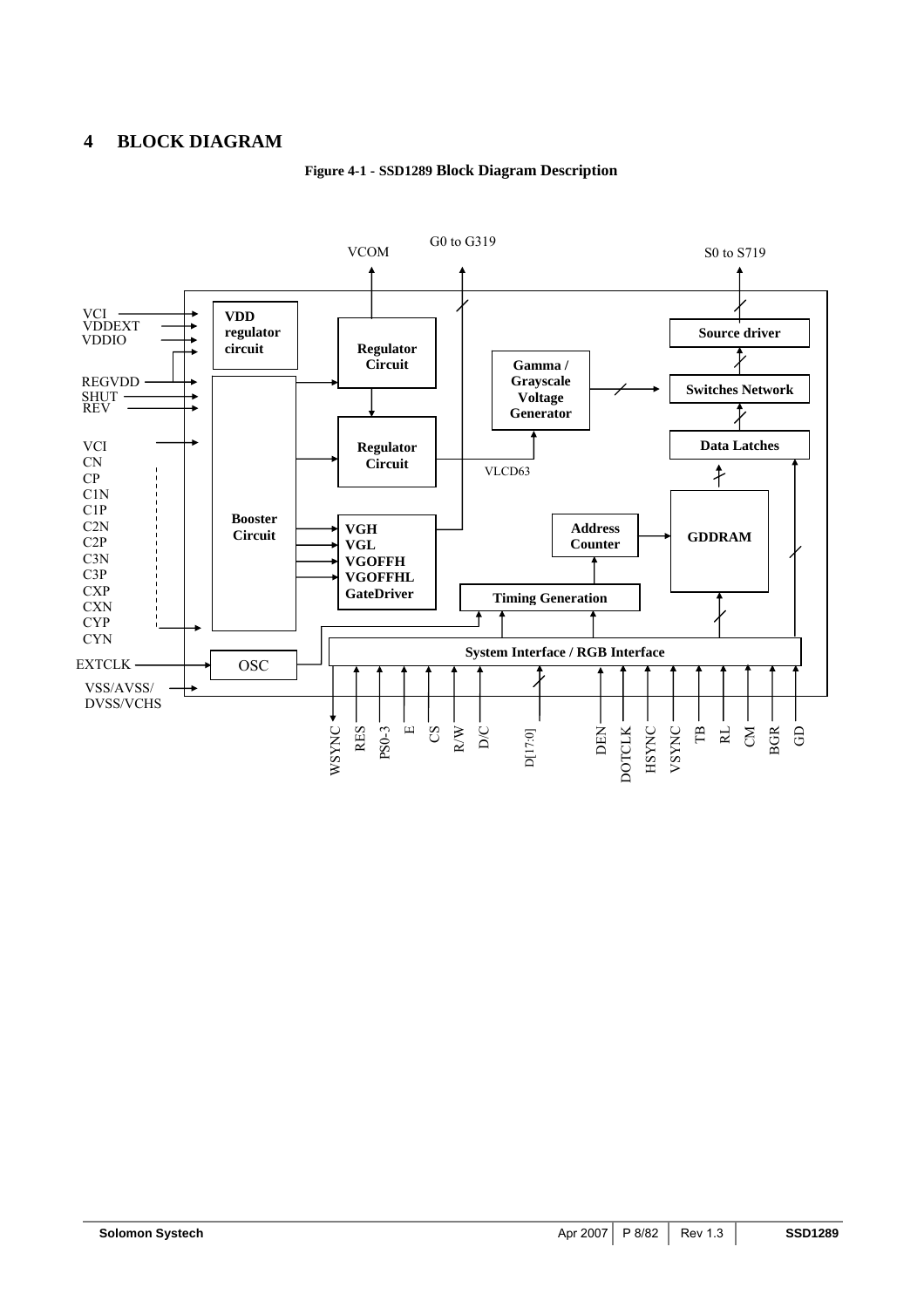# <span id="page-8-0"></span>**5 DIE PAD FLOOR PLAN**



#### **Figure 5-1 - SSD1289 Pad Arrangement (Bump face up)**

- **Note**  (1) Diagram showing the die face up.
- $^{(2)}$  Coordinates are referenced to center of the chip.
- (3) Coordinate units and size of all alignment marks are in um.
	-



Center: (-11802,715.5) Size:  $100 \times 100 \mu m^2$ 

Center: (-11740,-549.5), (11740,-549.5)

#### **Output Pad Pitch (Gate and source)**:



| Die Size                                 | $23.984 \times 1.600$ mm <sup>2</sup>                    |
|------------------------------------------|----------------------------------------------------------|
| Die Thickness                            | $406 \pm 25$ um                                          |
| <b>Typical Bump Height</b>               | 15 um                                                    |
| <b>Bump Co-planarity</b><br>(within die) | $\leq$ 3 um                                              |
| Bump Size 1                              | $55 \times 117 \mu m^2$ (Pin 58-300)                     |
| Pad Pitch 1                              | 85 um                                                    |
| Bump Size 2                              | $22 \times 115 \mu m^2$ (Pin 1-57, 301-357,<br>358-1336) |
| Pad Pitch 2                              | 24 µm stagger                                            |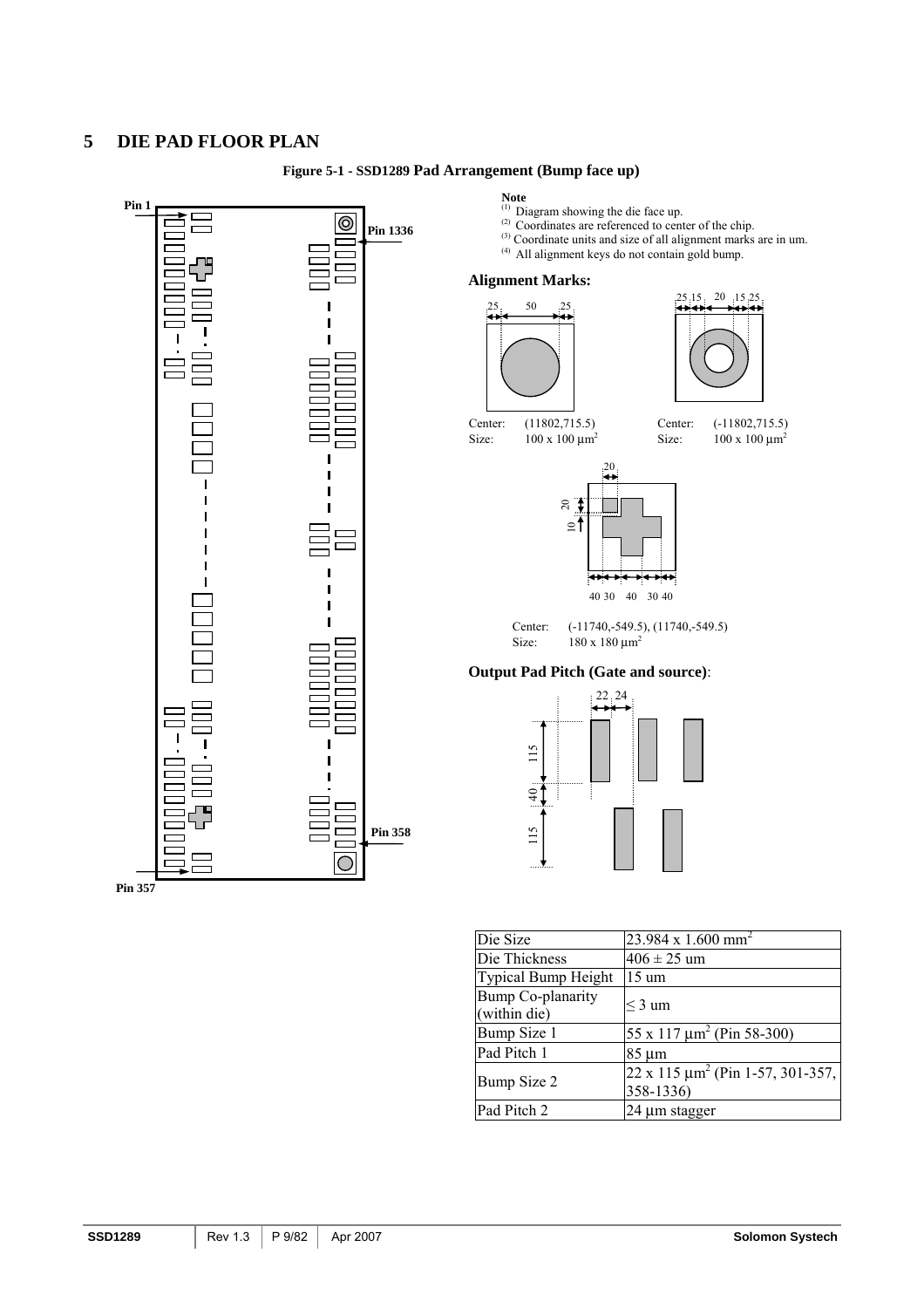<span id="page-9-0"></span>

|                | Note: IC material temperature expansion factor is 2.6ppm per degree, customer should take into account during panel design |                      |                      |            |                                 |                    |                      |            |                                  |                    |                      |
|----------------|----------------------------------------------------------------------------------------------------------------------------|----------------------|----------------------|------------|---------------------------------|--------------------|----------------------|------------|----------------------------------|--------------------|----------------------|
| Pad#           | Signal                                                                                                                     | X-pos                | Y-pos                | Pad#       | Signal                          | X-pos              | Y-pos                | Pad#       | Signal                           | X-pos              | Y-pos                |
| $\mathbf{1}$   | NC                                                                                                                         | $-11928$             | $-547.5$             | 68         | C2N                             | $-9435$            | $-701.5$             | 135        | D17                              | $-3740$            | $-701.5$             |
| $\overline{2}$ | NC                                                                                                                         | $-11904$             | $-702.5$             | 69         | C2N                             | $-9350$            | $-701.5$             | 136        | D <sub>16</sub>                  | $-3655$            | $-701.5$             |
| 3              | NC                                                                                                                         | $-11880$             | $-547.5$             | 70         | C1P                             | $-9265$            | $-701.5$             | 137        | D <sub>16</sub>                  | $-3570$            | $-701.5$             |
| $\overline{4}$ | NC                                                                                                                         | $-11856$             | $-702.5$             | 71         | C1P                             | $-9180$            | $-701.5$             | 138        | D15                              | $-3485$            | $-701.5$             |
| 5<br>6         | NC<br>NC                                                                                                                   | $-11808$<br>$-11760$ | $-702.5$<br>$-702.5$ | 72<br>73   | C1N<br>C1N                      | $-9095$<br>$-9010$ | $-701.5$<br>$-701.5$ | 139<br>140 | D15<br>D14                       | $-3400$<br>$-3315$ | $-701.5$<br>$-701.5$ |
| 7              | NC                                                                                                                         | $-11712$             | $-702.5$             | 74         | CP                              | $-8925$            | $-701.5$             | 141        | D <sub>14</sub>                  | $-3230$            | $-701.5$             |
| 8              | NC                                                                                                                         | $-11664$             | $-702.5$             | 75         | CP                              | $-8840$            | $-701.5$             | 142        | D13                              | $-3145$            | $-701.5$             |
| 9              | THROUGH1                                                                                                                   | $-11640$             | $-547.5$             | 76         | <b>CN</b>                       | $-8755$            | $-701.5$             | 143        | D13                              | $-3060$            | $-701.5$             |
| 10             | THROUGH2                                                                                                                   | $-11616$             | $-702.5$             | 77         | <b>CN</b>                       | $-8670$            | $-701.5$             | 144        | D12                              | $-2975$            | $-701.5$             |
| 11             | G87                                                                                                                        | $-11592$             | $-547.5$             | 78         | C3P                             | $-8585$            | $-701.5$             | 145        | D <sub>12</sub>                  | $-2890$            | $-701.5$             |
| 12<br>13       | G85<br>G83                                                                                                                 | $-11568$<br>$-11544$ | $-702.5$<br>$-547.5$ | 79<br>80   | C3P<br>C3P                      | $-8500$<br>$-8415$ | $-701.5$<br>$-701.5$ | 146<br>147 | D11<br>D11                       | $-2805$<br>$-2720$ | $-701.5$<br>$-701.5$ |
| 14             | G81                                                                                                                        | $-11520$             | $-702.5$             | 81         | C3P                             | $-8330$            | $-701.5$             | 148        | D10                              | $-2635$            | $-701.5$             |
| 15             | G79                                                                                                                        | $-11496$             | $-547.5$             | 82         | C3N                             | $-8245$            | $-701.5$             | 149        | D10                              | $-2550$            | $-701.5$             |
| 16             | G77                                                                                                                        | $-11472$             | $-702.5$             | 83         | C3N                             | $-8160$            | $-701.5$             | 150        | D <sub>9</sub>                   | $-2465$            | $-701.5$             |
| 17             | G75                                                                                                                        | $-11448$             | $-547.5$             | 84         | C3N                             | $-8075$            | $-701.5$             | 151        | D <sub>9</sub>                   | $-2380$            | $-701.5$             |
| 18             | G73                                                                                                                        | $-11424$             | $-702.5$             | 85         | C3N                             | $-7990$            | $-701.5$             | 152        | D <sub>8</sub>                   | $-2295$            | $-701.5$             |
| 19<br>20       | G71<br>G69                                                                                                                 | $-11400$<br>$-11376$ | $-547.5$<br>$-702.5$ | 86<br>87   | <b>VCI</b><br><b>VCI</b>        | $-7905$<br>$-7820$ | $-701.5$<br>$-701.5$ | 153<br>154 | D <sub>8</sub><br>D7             | $-2210$<br>$-2125$ | $-701.5$<br>$-701.5$ |
| 21             | G67                                                                                                                        | $-11352$             | $-547.5$             | 88         | <b>VCI</b>                      | $-7735$            | $-701.5$             | 155        | D7                               | $-2040$            | $-701.5$             |
| 22             | G65                                                                                                                        | $-11328$             | $-702.5$             | 89         | <b>VCI</b>                      | $-7650$            | $-701.5$             | 156        | D <sub>6</sub>                   | $-1955$            | $-701.5$             |
| 23             | G63                                                                                                                        | $-11304$             | $-547.5$             | 90         | <b>VGL</b>                      | $-7565$            | $-701.5$             | 157        | D <sub>6</sub>                   | $-1870$            | $-701.5$             |
| 24             | G61                                                                                                                        | $-11280$             | $-702.5$             | 91         | <b>VGL</b>                      | $-7480$            | $-701.5$             | 158        | D <sub>5</sub>                   | $-1785$            | $-701.5$             |
| 25             | G59                                                                                                                        | $-11256$             | $-547.5$             | 92         | <b>VCHS</b>                     | $-7395$            | $-701.5$             | 159        | D <sub>5</sub>                   | $-1700$            | $-701.5$             |
| 26<br>27       | G57<br>G55                                                                                                                 | $-11232$<br>$-11208$ | $-702.5$<br>$-547.5$ | 93<br>94   | <b>VCHS</b><br><b>VCHS</b>      | $-7310$<br>$-7225$ | $-701.5$<br>$-701.5$ | 160<br>161 | D <sub>4</sub><br>D <sub>4</sub> | $-1615$<br>$-1530$ | $-701.5$<br>$-701.5$ |
| 28             | G53                                                                                                                        | $-11184$             | $-702.5$             | 95         | <b>VDDIO</b>                    | $-7140$            | $-701.5$             | 162        | D <sub>3</sub>                   | $-1445$            | $-701.5$             |
| 29             | G51                                                                                                                        | $-11160$             | $-547.5$             | 96         | GD                              | $-7055$            | $-701.5$             | 163        | D <sub>3</sub>                   | $-1360$            | $-701.5$             |
| 30             | G49                                                                                                                        | $-11136$             | $-702.5$             | 97         | <b>VSS</b>                      | $-6970$            | $-701.5$             | 164        | D <sub>2</sub>                   | $-1275$            | $-701.5$             |
| 31             | G47                                                                                                                        | $-11112$             | $-547.5$             | 98         | CAD                             | $-6885$            | $-701.5$             | 165        | D <sub>2</sub>                   | $-1190$            | $-701.5$             |
| 32             | G45                                                                                                                        | $-11088$             | $-702.5$             | 99         | <b>VDDIO</b>                    | $-6800$            | $-701.5$             | 166        | D1                               | $-1105$            | $-701.5$             |
| 33             | G43                                                                                                                        | $-11064$             | $-547.5$             | 100        | <b>REV</b>                      | $-6715$            | $-701.5$             | 167        | D1                               | $-1020$            | $-701.5$             |
| 34<br>35       | G41<br>G39                                                                                                                 | $-11040$<br>$-11016$ | $-702.5$<br>$-547.5$ | 101<br>102 | <b>VSS</b><br>GAMAS0            | $-6630$<br>$-6545$ | $-701.5$<br>$-701.5$ | 168<br>169 | D <sub>0</sub><br>D <sub>0</sub> | $-935$<br>$-850$   | $-701.5$<br>$-701.5$ |
| 36             | G37                                                                                                                        | $-10992$             | $-702.5$             | 103        | <b>VDDIO</b>                    | $-6460$            | $-701.5$             | 170        | /RD                              | $-765$             | $-701.5$             |
| 37             | G35                                                                                                                        | $-10968$             | $-547.5$             | 104        | GAMAS1                          | $-6375$            | $-701.5$             | 171        | /RD                              | $-680$             | $-701.5$             |
| 38             | G33                                                                                                                        | $-10944$             | $-702.5$             | 105        | <b>VSS</b>                      | $-6290$            | $-701.5$             | 172        | /WR                              | $-595$             | $-701.5$             |
| 39             | G31                                                                                                                        | $-10920$             | $-547.5$             | 106        | GAMAS2                          | $-6205$            | $-701.5$             | 173        | /WR                              | $-510$             | $-701.5$             |
| 40             | G29                                                                                                                        | $-10896$             | $-702.5$             | 107        | <b>VDDIO</b>                    | $-6120$            | $-701.5$             | 174        | DC                               | $-425$             | $-701.5$             |
| 41<br>42       | G27<br>G <sub>25</sub>                                                                                                     | $-10872$<br>$-10848$ | $-547.5$<br>$-702.5$ | 108<br>109 | <b>BGR</b><br><b>VSS</b>        | $-6035$<br>$-5950$ | $-701.5$<br>$-701.5$ | 175<br>176 | DC<br><b>SDO</b>                 | $-340$<br>$-255$   | $-701.5$<br>$-701.5$ |
| 43             | G23                                                                                                                        | $-10824$             | $-547.5$             | 110        | TB                              | $-5865$            | $-701.5$             | 177        | SDO                              | $-170$             | $-701.5$             |
| 44             | G21                                                                                                                        | $-10800$             | $-702.5$             | 111        | <b>VDDIO</b>                    | $-5780$            | $-701.5$             | 178        | SDI                              | $-85$              | $-701.5$             |
| 45             | G19                                                                                                                        | $-10776$             | $-547.5$             | 112        | RL                              | $-5695$            | $-701.5$             | 179        | <b>SDI</b>                       | $\boldsymbol{0}$   | $-701.5$             |
| 46             | G17                                                                                                                        | $-10752$             | $-702.5$             | 113        | <b>VSS</b>                      | $-5610$            | $-701.5$             | 180        | <b>SCK</b>                       | 85                 | $-701.5$             |
| 47             | G15                                                                                                                        | $-10728$             | $-547.5$             | 114        | <b>REGVDD</b>                   | $-5525$            | $-701.5$             | 181        | <b>SCK</b>                       | 170                | $-701.5$             |
| 48<br>49       | G13<br>G11                                                                                                                 | $-10704$<br>10680    | $-702.5$<br>.5475    | 115<br>116 | <b>VDDIO</b><br>PS <sub>2</sub> | $-5440$<br>5355    | $-701.5$<br>$-7015$  | 182<br>183 | /CS<br>/CS                       | 255<br>340         | $-701.5$<br>$-7015$  |
| 50             | G9                                                                                                                         | $-10656$             | $-702.5$             | 117        | <b>VSS</b>                      | $-5270$            | $-701.5$             | 184        | WSYNC                            | 425                | $-701.5$             |
| 51             | G7                                                                                                                         | $-10632$             | $-547.5$             | 118        | PS1                             | $-5185$            | $-701.5$             | 185        | <b>WSYNC</b>                     | 510                | $-701.5$             |
| 52             | G5                                                                                                                         | $-10608$             | $-702.5$             | 119        | <b>VDDIO</b>                    | $-5100$            | $-701.5$             | 186        | <b>TESTA</b>                     | 595                | $-701.5$             |
| 53             | G <sub>3</sub>                                                                                                             | $-10584$             | $-547.5$             | 120        | PS <sub>0</sub>                 | $-5015$            | $-701.5$             | 187        | <b>TESTB</b>                     | 680                | $-701.5$             |
| 54             | G1                                                                                                                         | $-10560$             | $-702.5$             | 121        | PS3                             | -4930              | $-701.5$             | 188        | <b>TESTC</b>                     | 765                | $-701.5$             |
| 55<br>56       | <b>DUMMY</b><br>NC                                                                                                         | $-10536$<br>$-10512$ | $-547.5$<br>$-702.5$ | 122<br>123 | <b>SHUT</b><br>${\rm CM}$       | $-4845$<br>$-4760$ | $-701.5$<br>$-701.5$ | 189<br>190 | <b>EXTCLK</b><br><b>VREGC</b>    | 850<br>935         | $-701.5$<br>$-701.5$ |
| 57             | $_{\mathrm{NC}}$                                                                                                           | $-10488$             | $-547.5$             | 124        | /RES                            | $-4675$            | $-701.5$             | 191        | <b>VREGC</b>                     | 1020               | $-701.5$             |
| 58             | <b>DUMMY</b>                                                                                                               | $-10285$             | $-701.5$             | 125        | /RES                            | -4590              | $-701.5$             | 192        | <b>VCORE</b>                     | 1105               | $-701.5$             |
| 59             | <b>VCOM</b>                                                                                                                | $-10200$             | $-701.5$             | 126        | <b>VSYNC</b>                    | $-4505$            | $-701.5$             | 193        | <b>VCORE</b>                     | 1190               | $-701.5$             |
| 60             | <b>VCOM</b>                                                                                                                | $-10115$             | $-701.5$             | 127        | <b>VSYNC</b>                    | $-4420$            | $-701.5$             | 194        | <b>VREGR</b>                     | 1275               | $-701.5$             |
| 61             | $_{\mathrm{NC}}$                                                                                                           | $-10030$             | $-701.5$             | 128        | <b>HSYNC</b>                    | $-4335$            | $-701.5$             | 195        | <b>VREGR</b>                     | 1360               | $-701.5$             |
| 62<br>63       | VGH<br>VGH                                                                                                                 | $-9945$<br>-9860     | $-701.5$<br>$-701.5$ | 129<br>130 | <b>HSYNC</b><br><b>DOTCLK</b>   | $-4250$<br>$-4165$ | $-701.5$<br>$-701.5$ | 196<br>197 | <b>VRAM</b>                      | 1445<br>1530       | $-701.5$<br>$-701.5$ |
| 64             | ${\rm VGH}$                                                                                                                | $-9775$              | $-701.5$             | 131        | <b>DOTCLK</b>                   | $-4080$            | $-701.5$             | 198        | <b>VRAM</b><br><b>VDDEXT</b>     | 1615               | $-701.5$             |
| 65             | VGH                                                                                                                        | $-9690$              | $-701.5$             | 132        | <b>DEN</b>                      | $-3995$            | $-701.5$             | 199        | <b>VDDEXT</b>                    | 1700               | $-701.5$             |
| 66             | C <sub>2</sub> P                                                                                                           | $-9605$              | $-701.5$             | 133        | DEN                             | $-3910$            | $-701.5$             | 200        | <b>VDDEXT</b>                    | 1785               | $-701.5$             |
| 67             | C <sub>2</sub> P                                                                                                           | $-9520$              | $-701.5$             | 134        | D17                             | $-3825$            | $-701.5$             | 201        | <b>VDDEXT</b>                    | 1870               | $-701.5$             |

**Table 5-1 - SSD1289 Bump Pad Coordinate (Bump Center)**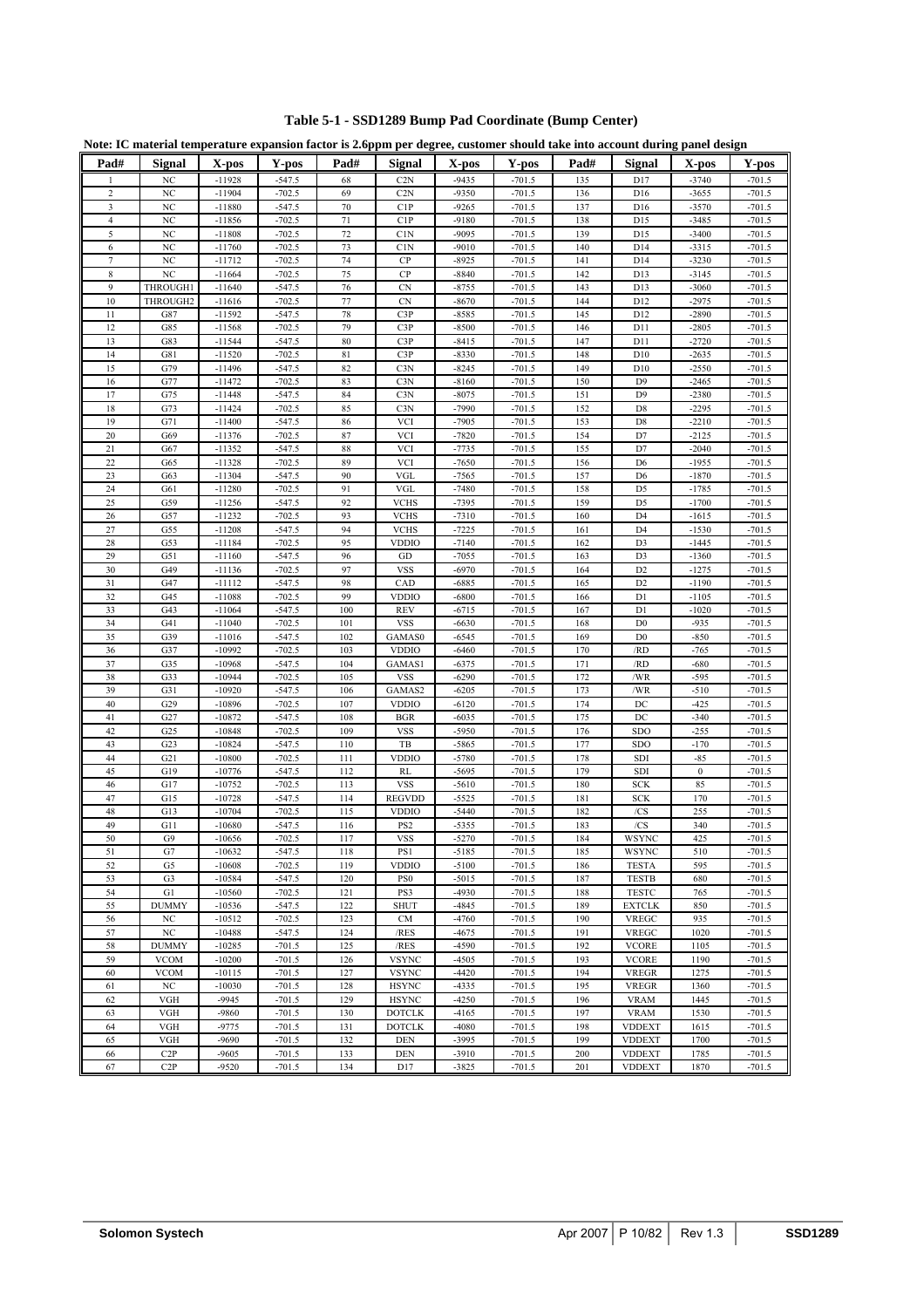| Pad#       | <b>Signal</b>                        | X-pos        | Y-pos                | Pad#       | Signal                   | X-pos          | Y-pos                | Pad#       | <b>Signal</b>  | X-pos          | Y-pos                |
|------------|--------------------------------------|--------------|----------------------|------------|--------------------------|----------------|----------------------|------------|----------------|----------------|----------------------|
| 202        | <b>VSSRC</b>                         | 1955         | $-701.5$             | 269        | VCIX2                    | 7650           | $-701.5$             | 336        | G64            | 11328          | $-702.5$             |
| 203        | <b>VSSRC</b>                         | 2040         | $-701.5$             | 270        | <b>CYP</b>               | 7735           | $-701.5$             | 337        | G66            | 11352          | $-547.5$             |
| 204        | CDUM <sub>0</sub>                    | 2125         | $-701.5$             | 271        | <b>CYP</b>               | 7820           | $-701.5$             | 338        | G68            | 11376          | $-702.5$             |
| 205        | CDUM <sub>0</sub>                    | 2210         | $-701.5$             | 272        | <b>CYP</b>               | 7905           | $-701.5$             | 339        | G70            | 11400          | $-547.5$             |
| 206        | CDUM1                                | 2295         | $-701.5$             | 273        | <b>CYP</b>               | 7990           | $-701.5$             | 340        | G72            | 11424          | $-702.5$             |
| 207        | CDUM1                                | 2380         | $-701.5$             | 274        | <b>CYP</b>               | 8075           | $-701.5$             | 341        | G74            | 11448          | $-547.5$             |
| 208        | <b>VSS</b>                           | 2465         | $-701.5$             | 275        | CYP                      | 8160           | $-701.5$             | 342        | G76            | 11472          | $-702.5$             |
| 209        | <b>VSS</b>                           | 2550         | $-701.5$             | 276        | <b>CYN</b>               | 8245           | $-701.5$             | 343        | G78            | 11496          | $-547.5$             |
| 210<br>211 | <b>VSS</b><br><b>VSS</b>             | 2635<br>2720 | $-701.5$<br>$-701.5$ | 277<br>278 | <b>CYN</b><br><b>CYN</b> | 8330<br>8415   | $-701.5$<br>$-701.5$ | 344<br>345 | G80<br>G82     | 11520<br>11544 | $-702.5$<br>$-547.5$ |
| 212        | <b>VSS</b>                           | 2805         | $-701.5$             | 279        | <b>CYN</b>               | 8500           | $-701.5$             | 346        | G84            | 11568          | $-702.5$             |
| 213        | <b>VSS</b>                           | 2890         | $-701.5$             | 280        | <b>CYN</b>               | 8585           | $-701.5$             | 347        | G86            | 11592          | $-547.5$             |
| 214        | <b>VSS</b>                           | 2975         | $-701.5$             | 281        | <b>CYN</b>               | 8670           | $-701.5$             | 348        | THROUGH3       | 11616          | $-702.5$             |
| 215        | <b>VSS</b>                           | 3060         | $-701.5$             | 282        | <b>VCHS</b>              | 8755           | $-701.5$             | 349        | THROUGH4       | 11640          | $-547.5$             |
| 216        | <b>AVSS</b>                          | 3145         | $-701.5$             | 283        | <b>VCHS</b>              | 8840           | $-701.5$             | 350        | NC             | 11664          | $-702.5$             |
| 217        | <b>AVSS</b>                          | 3230         | $-701.5$             | 284        | <b>VCHS</b>              | 8925           | $-701.5$             | 351        | NC             | 11712          | $-702.5$             |
| 218        | AVSS                                 | 3315         | $-701.5$             | 285        | <b>VCHS</b>              | 9010           | $-701.5$             | 352        | NC             | 11760          | $-702.5$             |
| 219        | AVSS                                 | 3400         | $-701.5$             | 286        | <b>VCHS</b>              | 9095           | $-701.5$             | 353        | N <sub>C</sub> | 11808          | $-702.5$             |
| 220        | <b>AVSS</b>                          | 3485<br>3570 | $-701.5$             | 287        | <b>VCHS</b>              | 9180           | $-701.5$<br>$-701.5$ | 354<br>355 | NC             | 11856<br>11880 | $-702.5$<br>$-547.5$ |
| 221<br>222 | <b>AVSS</b><br><b>VDDIO</b>          | 3655         | $-701.5$<br>$-701.5$ | 288<br>289 | <b>CXN</b><br><b>CXN</b> | 9265<br>9350   | $-701.5$             | 356        | NC<br>NC       | 11904          | $-702.5$             |
| 223        | <b>VDDIO</b>                         | 3740         | $-701.5$             | 290        | <b>CXN</b>               | 9435           | $-701.5$             | 357        | NC             | 11928          | $-547.5$             |
| 224        | <b>VDDIO</b>                         | 3825         | $-701.5$             | 291        | <b>CXP</b>               | 9520           | $-701.5$             | 358        | <b>DUMMY</b>   | 11736          | 702.5                |
| 225        | <b>VDDIO</b>                         | 3910         | $-701.5$             | 292        | <b>CXP</b>               | 9605           | $-701.5$             | 359        | VGL            | 11712          | 547.5                |
| 226        | VCI                                  | 3995         | $-701.5$             | 293        | <b>CXP</b>               | 9690           | $-701.5$             | 360        | <b>DUMMY</b>   | 11688          | 702.5                |
| 227        | VCI                                  | 4080         | $-701.5$             | 294        | <b>VGOFFH</b>            | 9775           | $-701.5$             | 361        | <b>DUMMY</b>   | 11664          | 547.5                |
| 228        | VCI                                  | 4165         | $-701.5$             | 295        | <b>VGOFFH</b>            | 9860           | $-701.5$             | 362        | THROUGH5       | 11640          | 702.5                |
| 229        | VCI                                  | 4250         | $-701.5$             | 296        | <b>VCOM</b>              | 9945           | $-701.5$             | 363        | THROUGH6       | 11616          | 547.5                |
| 230        | VCI                                  | 4335         | $-701.5$             | 297        | <b>VCOM</b>              | 10030          | $-701.5$             | 364        | G88            | 11592          | 702.5                |
| 231        | VCI                                  | 4420         | $-701.5$             | 298        | <b>VCOM</b>              | 10115          | $-701.5$             | 365        | G90            | 11568          | 547.5                |
| 232        | <b>VCIP</b>                          | 4505         | $-701.5$             | 299        | <b>VCOM</b>              | 10200          | $-701.5$             | 366        | G92            | 11544          | 702.5                |
| 233<br>234 | <b>VCIP</b><br><b>VCIP</b>           | 4590<br>4675 | $-701.5$<br>$-701.5$ | 300<br>301 | <b>VCOMR</b><br>NC       | 10285<br>10488 | $-701.5$<br>$-547.5$ | 367<br>368 | G94<br>G96     | 11520<br>11496 | 547.5<br>702.5       |
| 235        | <b>VCIP</b>                          | 4760         | $-701.5$             | 302        | NC                       | 10512          | $-702.5$             | 369        | G98            | 11472          | 547.5                |
| 236        | <b>VGOFFHL</b>                       | 4845         | $-701.5$             | 303        | <b>GTESTR</b>            | 10536          | $-547.5$             | 370        | G100           | 11448          | 702.5                |
| 237        | <b>VGOFFHL</b>                       | 4930         | $-701.5$             | 304        | ${\rm G0}$               | 10560          | $-702.5$             | 371        | G102           | 11424          | 547.5                |
| 238        | NC                                   | 5015         | $-701.5$             | 305        | G2                       | 10584          | $-547.5$             | 372        | G104           | 11400          | 702.5                |
| 239        | NC                                   | 5100         | $-701.5$             | 306        | G4                       | 10608          | $-702.5$             | 373        | G106           | 11376          | 547.5                |
| 240        | VLCD63                               | 5185         | $-701.5$             | 307        | G6                       | 10632          | $-547.5$             | 374        | G108           | 11352          | 702.5                |
| 241        | VLCD63                               | 5270         | $-701.5$             | 308        | G8                       | 10656          | $-702.5$             | 375        | G110           | 11328          | 547.5                |
| 242        | VLCD63                               | 5355         | $-701.5$             | 309        | G10                      | 10680          | $-547.5$             | 376        | G112           | 11304          | 702.5                |
| 243        | VLCD63                               | 5440         | $-701.5$             | 310        | G12                      | 10704          | $-702.5$             | 377        | G114           | 11280          | 547.5                |
| 244<br>245 | <b>VCOML</b><br><b>VCOML</b>         | 5525<br>5610 | $-701.5$<br>$-701.5$ | 311<br>312 | G14<br>G16               | 10728<br>10752 | $-547.5$<br>$-702.5$ | 378<br>379 | G116<br>G118   | 11256<br>11232 | 702.5<br>547.5       |
| 246        | <b>VCOML</b>                         | 5695         | $-701.5$             | 313        | G18                      | 10776          | $-547.5$             | 380        | G120           | 11208          | 702.5                |
| 247        | <b>VCOML</b>                         | 5780         | $-701.5$             | 314        | G20                      | 10800          | $-702.5$             | 381        | G122           | 11184          | 547.5                |
| 248        | <b>VCOMH</b>                         | 5865         | $-701.5$             | 315        | G22                      | 10824          | $-547.5$             | 382        | G124           | 11160          | 702.5                |
| 249        | <b>VCOMH</b>                         | 5950         | $-701.5$             | 316        | G24                      | 10848          | $-702.5$             | 383        | G126           | 11136          | 547.5                |
| 250        | <b>VCOMH</b>                         | 6035         | $-701.5$             | 317        | G26                      | 10872          | $-547.5$             | 384        | G128           | 11112          | 702.5                |
| 251        | <b>VCOMH</b>                         | 6120         | $-701.5$             | 318        | G28                      | 10896          | $-702.5$             | 385        | G130           | 11088          | 547.5                |
| 252        | <b>VCIM</b>                          | 6205         | $-701.5$             | 319        | G30                      | 10920          | $-547.5$             | 386        | G132           | 11064          | 702.5                |
| 253        | <b>VCIM</b>                          | 6290         | $-701.5$             | 320        | G32                      | 10944          | $-702.5$             | 387        | G134           | 11040          | 547.5                |
| 254        | <b>VCIM</b>                          | 6375         | $-701.5$             | 321        | G34                      | 10968          | $-547.5$             | 388        | G136           | 11016          | 702.5                |
| 255        | <b>VCIM</b>                          | 6460         | $-701.5$             | 322        | G36                      | 10992          | $-702.5$             | 389        | G138           | 10992          | 547.5                |
| 256<br>257 | $_{\mathrm{NC}}$<br>$_{\mathrm{NC}}$ | 6545<br>6630 | $-701.5$<br>$-701.5$ | 323<br>324 | G38<br>G40               | 11016<br>11040 | $-547.5$<br>$-702.5$ | 390<br>391 | G140<br>G142   | 10968<br>10944 | 702.5<br>547.5       |
| 258        | VCI                                  | 6715         | $-701.5$             | 325        | G42                      | 11064          | $-547.5$             | 392        | G144           | 10920          | 702.5                |
| 259        | VCI                                  | 6800         | $-701.5$             | 326        | G44                      | 11088          | $-702.5$             | 393        | G146           | 10896          | 547.5                |
| 260        | <b>VCI</b>                           | 6885         | $-701.5$             | 327        | G46                      | 11112          | $-547.5$             | 394        | G148           | 10872          | 702.5                |
| 261        | VCI                                  | 6970         | $-701.5$             | 328        | G48                      | 11136          | $-702.5$             | 395        | G150           | 10848          | 547.5                |
| 262        | VCIX2J                               | 7055         | $-701.5$             | 329        | G50                      | 11160          | $-547.5$             | 396        | G152           | 10824          | 702.5                |
| 263        | VCIX2J                               | 7140         | $-701.5$             | 330        | G52                      | 11184          | $-702.5$             | 397        | G154           | 10800          | 547.5                |
| 264        | VCIX2G                               | 7225         | $-701.5$             | 331        | G54                      | 11208          | $-547.5$             | 398        | G156           | 10776          | 702.5                |
| 265        | VCIX2G                               | 7310         | $-701.5$             | 332        | G56                      | 11232          | $-702.5$             | 399        | G158           | 10752          | 547.5                |
| 266        | VCIX2                                | 7395         | $-701.5$             | 333        | G58                      | 11256          | $-547.5$             | 400        | G160           | 10728          | 702.5                |
| 267        | VCIX2                                | 7480         | $-701.5$             | 334        | G60                      | 11280          | $-702.5$             | 401        | G162           | 10704          | 547.5                |
| 268        | VCIX2                                | 7565         | $-701.5$             | 335        | G62                      | 11304          | $-547.5$             | 402        | G164           | 10680          | 702.5                |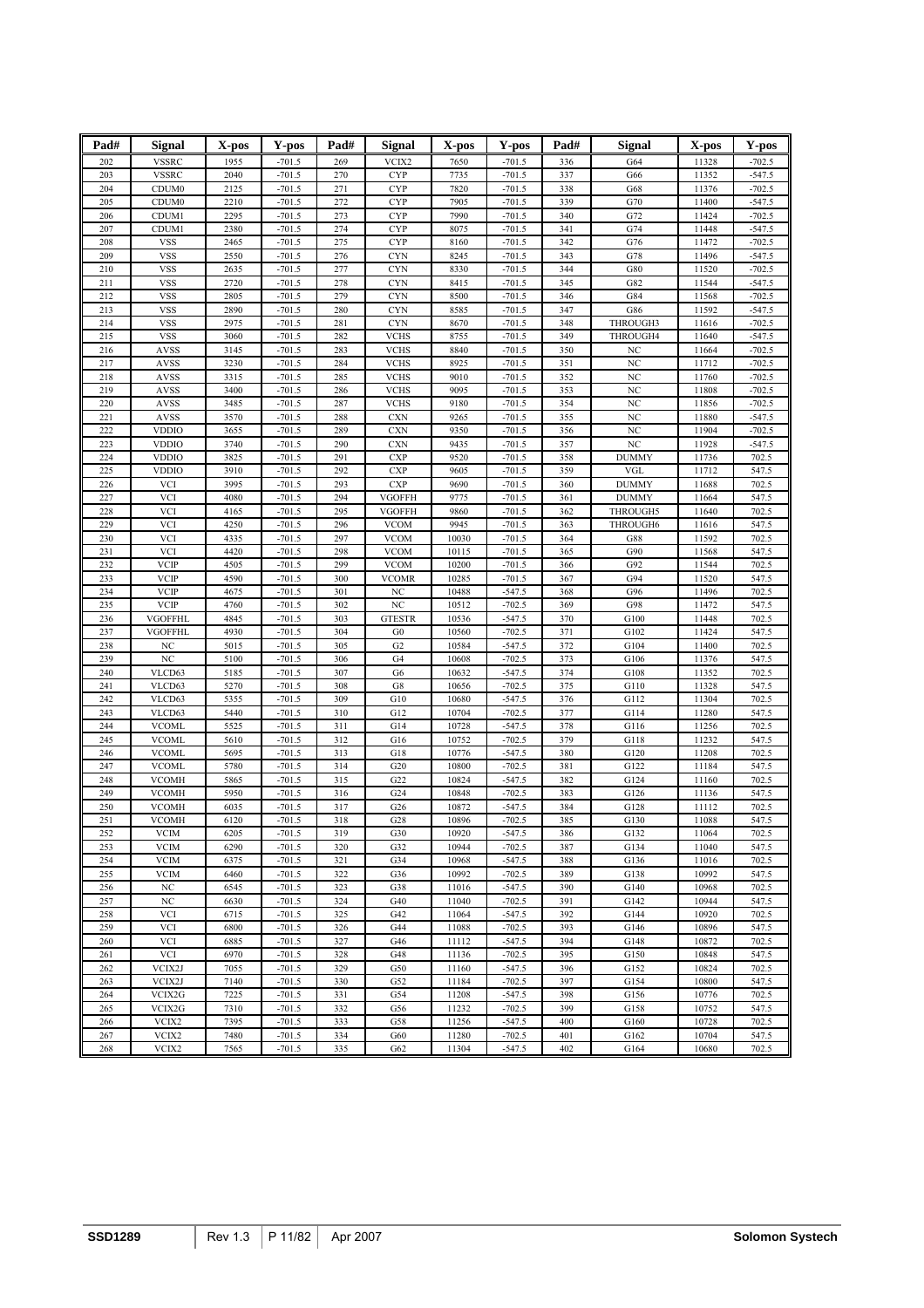| Pad#       | Signal       | X-pos          | Y-pos          | Pad#       | Signal                       | X-pos        | Y-pos          | Pad#       | Signal       | X-pos        | Y-pos          |
|------------|--------------|----------------|----------------|------------|------------------------------|--------------|----------------|------------|--------------|--------------|----------------|
| 403        | G166         | 10656          | 547.5          | 470        | G300                         | 9048         | 702.5          | 537        | S669         | 7440         | 547.5          |
| 404        | G168         | 10632          | 702.5          | 471        | G302                         | 9024         | 547.5          | 538        | S668         | 7416         | 702.5          |
| 405        | G170         | 10608          | 547.5          | 472        | G304                         | 9000         | 702.5          | 539        | S667         | 7392         | 547.5          |
| 406<br>407 | G172<br>G174 | 10584          | 702.5          | 473<br>474 | G306                         | 8976<br>8952 | 547.5          | 540        | S666         | 7368         | 702.5          |
| 408        | G176         | 10560<br>10536 | 547.5<br>702.5 | 475        | G308<br>G310                 | 8928         | 702.5<br>547.5 | 541<br>542 | S665<br>S664 | 7344<br>7320 | 547.5<br>702.5 |
| 409        | G178         | 10512          | 547.5          | 476        | G312                         | 8904         | 702.5          | 543        | S663         | 7296         | 547.5          |
| 410        | G180         | 10488          | 702.5          | 477        | G314                         | 8880         | 547.5          | 544        | S662         | 7272         | 702.5          |
| 411        | G182         | 10464          | 547.5          | 478        | G316                         | 8856         | 702.5          | 545        | S661         | 7248         | 547.5          |
| 412<br>413 | G184<br>G186 | 10440<br>10416 | 702.5<br>547.5 | 479<br>480 | G318<br><b>DUMMY</b>         | 8832<br>8808 | 547.5<br>702.5 | 546<br>547 | S660<br>S659 | 7224<br>7200 | 702.5<br>547.5 |
| 414        | G188         | 10392          | 702.5          | 481        | <b>DUMMY</b>                 | 8784         | 547.5          | 548        | S658         | 7176         | 702.5          |
| 415        | G190         | 10368          | 547.5          | 482        | <b>VCOM</b>                  | 8760         | 702.5          | 549        | S657         | 7152         | 547.5          |
| 416        | G192         | 10344          | 702.5          | 483        | <b>VCOM</b>                  | 8736         | 547.5          | 550        | S656         | 7128         | 702.5          |
| 417        | G194         | 10320          | 547.5          | 484        | <b>DUMMY</b>                 | 8712         | 702.5          | 551        | S655         | 7104         | 547.5          |
| 418<br>419 | G196<br>G198 | 10296<br>10272 | 702.5<br>547.5 | 485<br>486 | <b>DUMMY</b><br><b>DUMMY</b> | 8688<br>8664 | 547.5<br>702.5 | 552<br>553 | S654<br>S653 | 7080<br>7056 | 702.5<br>547.5 |
| 420        | G200         | 10248          | 702.5          | 487        | S719                         | 8640         | 547.5          | 554        | S652         | 7032         | 702.5          |
| 421        | G202         | 10224          | 547.5          | 488        | S718                         | 8616         | 702.5          | 555        | S651         | 7008         | 547.5          |
| 422        | G204         | 10200          | 702.5          | 489        | S717                         | 8592         | 547.5          | 556        | S650         | 6984         | 702.5          |
| 423        | G206         | 10176          | 547.5          | 490        | S716                         | 8568         | 702.5          | 557        | S649         | 6960         | 547.5          |
| 424<br>425 | G208<br>G210 | 10152<br>10128 | 702.5          | 491<br>492 | S715<br>S714                 | 8544<br>8520 | 547.5<br>702.5 | 558<br>559 | S648<br>S647 | 6936<br>6912 | 702.5<br>547.5 |
| 426        | G212         | 10104          | 547.5<br>702.5 | 493        | S713                         | 8496         | 547.5          | 560        | S646         | 6888         | 702.5          |
| 427        | G214         | 10080          | 547.5          | 494        | S712                         | 8472         | 702.5          | 561        | S645         | 6864         | 547.5          |
| 428        | G216         | 10056          | 702.5          | 495        | S711                         | 8448         | 547.5          | 562        | S644         | 6840         | 702.5          |
| 429        | G218         | 10032          | 547.5          | 496        | S710                         | 8424         | 702.5          | 563        | S643         | 6816         | 547.5          |
| 430        | G220         | 10008          | 702.5          | 497        | S709                         | 8400         | 547.5          | 564        | S642         | 6792         | 702.5          |
| 431<br>432 | G222<br>G224 | 9984<br>9960   | 547.5<br>702.5 | 498<br>499 | S708<br>S707                 | 8376<br>8352 | 702.5<br>547.5 | 565<br>566 | S641<br>S640 | 6768<br>6744 | 547.5<br>702.5 |
| 433        | G226         | 9936           | 547.5          | 500        | S706                         | 8328         | 702.5          | 567        | S639         | 6720         | 547.5          |
| 434        | G228         | 9912           | 702.5          | 501        | S705                         | 8304         | 547.5          | 568        | S638         | 6696         | 702.5          |
| 435        | G230         | 9888           | 547.5          | 502        | S704                         | 8280         | 702.5          | 569        | S637         | 6672         | 547.5          |
| 436        | G232         | 9864           | 702.5          | 503        | S703                         | 8256         | 547.5          | 570        | S636         | 6648         | 702.5          |
| 437        | G234         | 9840<br>9816   | 547.5          | 504<br>505 | S702<br>S701                 | 8232         | 702.5<br>547.5 | 571<br>572 | S635         | 6624         | 547.5          |
| 438<br>439 | G236<br>G238 | 9792           | 702.5<br>547.5 | 506        | S700                         | 8208<br>8184 | 702.5          | 573        | S634<br>S633 | 6600<br>6576 | 702.5<br>547.5 |
| 440        | G240         | 9768           | 702.5          | 507        | S699                         | 8160         | 547.5          | 574        | S632         | 6552         | 702.5          |
| 441        | G242         | 9744           | 547.5          | 508        | S698                         | 8136         | 702.5          | 575        | S631         | 6528         | 547.5          |
| 442        | G244         | 9720           | 702.5          | 509        | S697                         | 8112         | 547.5          | 576        | S630         | 6504         | 702.5          |
| 443        | G246         | 9696           | 547.5          | 510        | S696                         | 8088         | 702.5          | 577        | S629         | 6480         | 547.5          |
| 444<br>445 | G248<br>G250 | 9672<br>9648   | 702.5<br>547.5 | 511<br>512 | S695<br>S694                 | 8064<br>8040 | 547.5<br>702.5 | 578<br>579 | S628<br>S627 | 6456<br>6432 | 702.5<br>547.5 |
| 446        | G252         | 9624           | 702.5          | 513        | S693                         | 8016         | 547.5          | 580        | S626         | 6408         | 702.5          |
| 447        | G254         | 9600           | 547.5          | 514        | S692                         | 7992         | 702.5          | 581        | S625         | 6384         | 547.5          |
| 448        | G256         | 9576           | 702.5          | 515        | S691                         | 7968         | 547.5          | 582        | S624         | 6360         | 702.5          |
| 449        | G258         | 9552           | 547.5          | 516        | S690                         | 7944         | 702.5          | 583        | S623         | 6336         | 547.5          |
| 450<br>451 | G260<br>G262 | 9528<br>9504   | 702.5<br>547.5 | 517<br>518 | S689<br>S688                 | 7920<br>7896 | 547.5<br>702.5 | 584<br>585 | S622<br>S621 | 6312<br>6288 | 702.5<br>547.5 |
| 452        | G264         | 9480           | 702.5          | 519        | S687                         | 7872         | 547.5          | 586        | S620         | 6264         | 702.5          |
| 453        | G266         | 9456           | 547.5          | 520        | S686                         | 7848         | 702.5          | 587        | S619         | 6240         | 547.5          |
| 454        | G268         | 9432           | 702.5          | 521        | S685                         | 7824         | 547.5          | 588        | S618         | 6216         | 702.5          |
| 455        | G270         | 9408           | 547.5          | 522        | S684                         | 7800         | 702.5          | 589        | S617         | 6192         | 547.5          |
| 456<br>457 | G272         | 9384<br>9360   | 702.5          | 523        | S683                         | 7776         | 547.5          | 590        | S616         | 6168         | 702.5          |
| 458        | G274<br>G276 | 9336           | 547.5<br>702.5 | 524<br>525 | S682<br>S681                 | 7752<br>7728 | 702.5<br>547.5 | 591<br>592 | S615<br>S614 | 6144<br>6120 | 547.5<br>702.5 |
| 459        | G278         | 9312           | 547.5          | 526        | S680                         | 7704         | 702.5          | 593        | S613         | 6096         | 547.5          |
| 460        | G280         | 9288           | 702.5          | 527        | S679                         | 7680         | 547.5          | 594        | S612         | 6072         | 702.5          |
| 461        | G282         | 9264           | 547.5          | 528        | S678                         | 7656         | 702.5          | 595        | S611         | 6048         | 547.5          |
| 462        | G284         | 9240           | 702.5          | 529        | S677                         | 7632         | 547.5          | 596        | S610         | 6024         | 702.5          |
| 463<br>464 | G286<br>G288 | 9216<br>9192   | 547.5<br>702.5 | 530<br>531 | S676<br>S675                 | 7608<br>7584 | 702.5<br>547.5 | 597<br>598 | S609<br>S608 | 6000<br>5976 | 547.5<br>702.5 |
| 465        | G290         | 9168           | 547.5          | 532        | S674                         | 7560         | 702.5          | 599        | S607         | 5952         | 547.5          |
| 466        | G292         | 9144           | 702.5          | 533        | S673                         | 7536         | 547.5          | 600        | S606         | 5928         | 702.5          |
| 467        | G294         | 9120           | 547.5          | 534        | S672                         | 7512         | 702.5          | 601        | S605         | 5904         | 547.5          |
| 468        | G296         | 9096           | 702.5          | 535        | S671                         | 7488         | 547.5          | 602        | S604         | 5880         | 702.5          |
| 469        | G298         | 9072           | 547.5          | 536        | S670                         | 7464         | 702.5          | 603        | S603         | 5856         | 547.5          |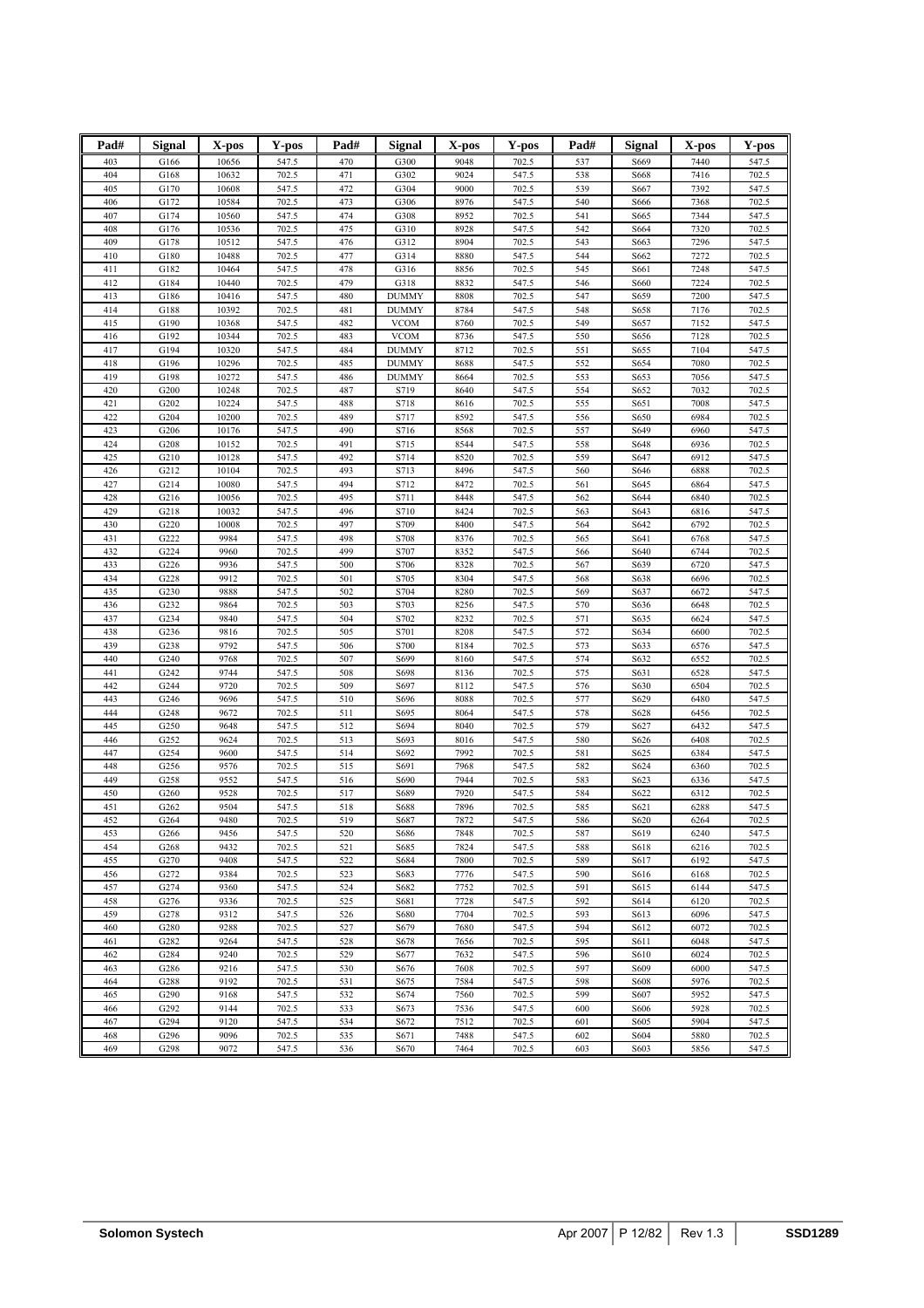| Pad#       | <b>Signal</b> | X-pos        | Y-pos          | Pad#       | <b>Signal</b> | X-pos        | Y-pos          | Pad#       | <b>Signal</b>    | X-pos        | Y-pos          |
|------------|---------------|--------------|----------------|------------|---------------|--------------|----------------|------------|------------------|--------------|----------------|
| 604        | S602          | 5832         | 702.5          | 671        |               | 4224         | 547.5          |            | S468             | 2616         | 702.5          |
| 605        | S601          | 5808         | 547.5          | 672        | S535<br>S534  | 4200         | 702.5          | 738<br>739 | S467             | 2592         | 547.5          |
| 606        | S600          | 5784         | 702.5          | 673        | S533          | 4176         | 547.5          | 740        | S466             | 2568         | 702.5          |
| 607        | S599          | 5760         | 547.5          | 674        | S532          | 4152         | 702.5          | 741        | S <sub>465</sub> | 2544         | 547.5          |
| 608        | S598          | 5736         | 702.5          | 675        | S531          | 4128         | 547.5          | 742        | S464             | 2520         | 702.5          |
| 609        | S597          | 5712         | 547.5          | 676        | S530          | 4104         | 702.5          | 743        | S463             | 2496         | 547.5          |
| 610        | S596          | 5688         | 702.5          | 677        | S529          | 4080         | 547.5          | 744        | S462             | 2472         | 702.5          |
| 611        | S595          | 5664         | 547.5          | 678        | S528          | 4056         | 702.5          | 745        | S461             | 2448         | 547.5          |
| 612        | S594          | 5640         | 702.5          | 679        | S527          | 4032         | 547.5          | 746        | S460             | 2424         | 702.5          |
| 613        | S593          | 5616         | 547.5          | 680        | S526          | 4008         | 702.5          | 747        | S459             | 2400         | 547.5          |
| 614        | S592          | 5592         | 702.5          | 681        | S525          | 3984         | 547.5          | 748        | S458             | 2376         | 702.5          |
| 615        | S591          | 5568         | 547.5          | 682        | S524          | 3960         | 702.5          | 749        | S457             | 2352         | 547.5          |
| 616        | S590          | 5544         | 702.5          | 683        | S523          | 3936         | 547.5          | 750        | S456             | 2328         | 702.5          |
| 617        | S589          | 5520         | 547.5          | 684        | S522          | 3912         | 702.5          | 751        | S455             | 2304         | 547.5          |
| 618        | S588          | 5496         | 702.5          | 685        | S521          | 3888<br>3864 | 547.5          | 752        | S454             | 2280         | 702.5          |
| 619<br>620 | S587<br>S586  | 5472<br>5448 | 547.5<br>702.5 | 686<br>687 | S520<br>S519  | 3840         | 702.5<br>547.5 | 753<br>754 | S453<br>S452     | 2256<br>2232 | 547.5<br>702.5 |
| 621        | S585          | 5424         | 547.5          | 688        | S518          | 3816         | 702.5          | 755        | S451             | 2208         | 547.5          |
| 622        | S584          | 5400         | 702.5          | 689        | S517          | 3792         | 547.5          | 756        | S450             | 2184         | 702.5          |
| 623        | S583          | 5376         | 547.5          | 690        | S516          | 3768         | 702.5          | 757        | S449             | 2160         | 547.5          |
| 624        | S582          | 5352         | 702.5          | 691        | S515          | 3744         | 547.5          | 758        | S448             | 2136         | 702.5          |
| 625        | S581          | 5328         | 547.5          | 692        | S514          | 3720         | 702.5          | 759        | S447             | 2112         | 547.5          |
| 626        | S580          | 5304         | 702.5          | 693        | S513          | 3696         | 547.5          | 760        | S446             | 2088         | 702.5          |
| 627        | S579          | 5280         | 547.5          | 694        | S512          | 3672         | 702.5          | 761        | S445             | 2064         | 547.5          |
| 628        | S578          | 5256         | 702.5          | 695        | S511          | 3648         | 547.5          | 762        | S444             | 2040         | 702.5          |
| 629        | S577          | 5232         | 547.5          | 696        | S510          | 3624         | 702.5          | 763        | S443             | 2016         | 547.5          |
| 630        | S576          | 5208         | 702.5          | 697        | S509          | 3600         | 547.5          | 764        | S442             | 1992         | 702.5          |
| 631        | S575          | 5184         | 547.5          | 698        | S508          | 3576         | 702.5          | 765        | S441             | 1968         | 547.5          |
| 632        | S574          | 5160         | 702.5          | 699        | S507          | 3552         | 547.5          | 766        | S440             | 1944         | 702.5          |
| 633<br>634 | S573<br>S572  | 5136<br>5112 | 547.5<br>702.5 | 700<br>701 | S506<br>S505  | 3528<br>3504 | 702.5<br>547.5 | 767<br>768 | S439<br>S438     | 1920<br>1896 | 547.5<br>702.5 |
| 635        | S571          | 5088         | 547.5          | 702        | S504          | 3480         | 702.5          | 769        | S437             | 1872         | 547.5          |
| 636        | S570          | 5064         | 702.5          | 703        | S503          | 3456         | 547.5          | 770        | S436             | 1848         | 702.5          |
| 637        | S569          | 5040         | 547.5          | 704        | S502          | 3432         | 702.5          | 771        | S435             | 1824         | 547.5          |
| 638        | S568          | 5016         | 702.5          | 705        | S501          | 3408         | 547.5          | 772        | S434             | 1800         | 702.5          |
| 639        | S567          | 4992         | 547.5          | 706        | S500          | 3384         | 702.5          | 773        | S433             | 1776         | 547.5          |
| 640        | S566          | 4968         | 702.5          | 707        | S499          | 3360         | 547.5          | 774        | S432             | 1752         | 702.5          |
| 641        | S565          | 4944         | 547.5          | 708        | S498          | 3336         | 702.5          | 775        | S431             | 1728         | 547.5          |
| 642        | S564          | 4920         | 702.5          | 709        | S497          | 3312         | 547.5          | 776        | S430             | 1704         | 702.5          |
| 643        | S563          | 4896         | 547.5          | 710        | S496          | 3288         | 702.5          | 777        | S429             | 1680         | 547.5          |
| 644        | S562          | 4872         | 702.5          | 711        | S495          | 3264         | 547.5          | 778        | S428             | 1656         | 702.5          |
| 645        | S561          | 4848         | 547.5          | 712        | S494          | 3240         | 702.5          | 779        | S427             | 1632         | 547.5          |
| 646        | S560          | 4824<br>4800 | 702.5          | 713<br>714 | S493          | 3216<br>3192 | 547.5          | 780        | S426             | 1608         | 702.5          |
| 647<br>648 | S559<br>S558  | 4776         | 547.5<br>702.5 | 715        | S492<br>S491  | 3168         | 702.5<br>547.5 | 781<br>782 | S425<br>S424     | 1584<br>1560 | 547.5<br>702.5 |
| 649        | S557          | 4752         | 547.5          | 716        | S490          | 3144         | 702.5          | 783        | S423             | 1536         | 547.5          |
| 650        | S556          | 4728         | 702.5          | 717        | S489          | 3120         | 547.5          | 784        | S422             | 1512         | 702.5          |
| 651        | S555          | 4704         | 547.5          | 718        | S488          | 3096         | 702.5          | 785        | S421             | 1488         | 547.5          |
| 652        | S554          | 4680         | 702.5          | 719        | S487          | 3072         | 547.5          | 786        | S420             | 1464         | 702.5          |
| 653        | S553          | 4656         | 547.5          | 720        | S486          | 3048         | 702.5          | 787        | S419             | 1440         | 547.5          |
| 654        | S552          | 4632         | 702.5          | 721        | S485          | 3024         | 547.5          | 788        | S418             | 1416         | 702.5          |
| 655        | S551          | 4608         | 547.5          | 722        | S484          | 3000         | 702.5          | 789        | S417             | 1392         | 547.5          |
| 656        | S550          | 4584         | 702.5          | 723        | S483          | 2976         | 547.5          | 790        | S416             | 1368         | 702.5          |
| 657        | S549          | 4560         | 547.5          | 724        | S482          | 2952         | 702.5          | 791        | S415             | 1344         | 547.5          |
| 658        | S548          | 4536         | 702.5          | 725        | S481          | 2928         | 547.5          | 792        | S414             | 1320         | 702.5          |
| 659        | S547          | 4512         | 547.5          | 726        | S480          | 2904         | 702.5          | 793        | S413             | 1296         | 547.5          |
| 660        | S546          | 4488<br>4464 | 702.5          | 727<br>728 | S479          | 2880         | 547.5          | 794<br>795 | S412             | 1272         | 702.5          |
| 661<br>662 | S545<br>S544  | 4440         | 547.5<br>702.5 | 729        | S478<br>S477  | 2856<br>2832 | 702.5<br>547.5 | 796        | S411<br>S410     | 1248<br>1224 | 547.5<br>702.5 |
| 663        | S543          | 4416         | 547.5          | 730        | S476          | 2808         | 702.5          | 797        | S409             | 1200         | 547.5          |
| 664        | S542          | 4392         | 702.5          | 731        | S475          | 2784         | 547.5          | 798        | S408             | 1176         | 702.5          |
| 665        | S541          | 4368         | 547.5          | 732        | S474          | 2760         | 702.5          | 799        | S407             | 1152         | 547.5          |
| 666        | S540          | 4344         | 702.5          | 733        | S473          | 2736         | 547.5          | 800        | S406             | 1128         | 702.5          |
| 667        | S539          | 4320         | 547.5          | 734        | S472          | 2712         | 702.5          | 801        | S405             | 1104         | 547.5          |
| 668        | S538          | 4296         | 702.5          | 735        | S471          | 2688         | 547.5          | 802        | S404             | 1080         | 702.5          |
| 669        | S537          | 4272         | 547.5          | 736        | S470          | 2664         | 702.5          | 803        | S403             | 1056         | 547.5          |
| 670        | S536          | 4248         | 702.5          | 737        | S469          | 2640         | 547.5          | 804        | S402             | 1032         | 702.5          |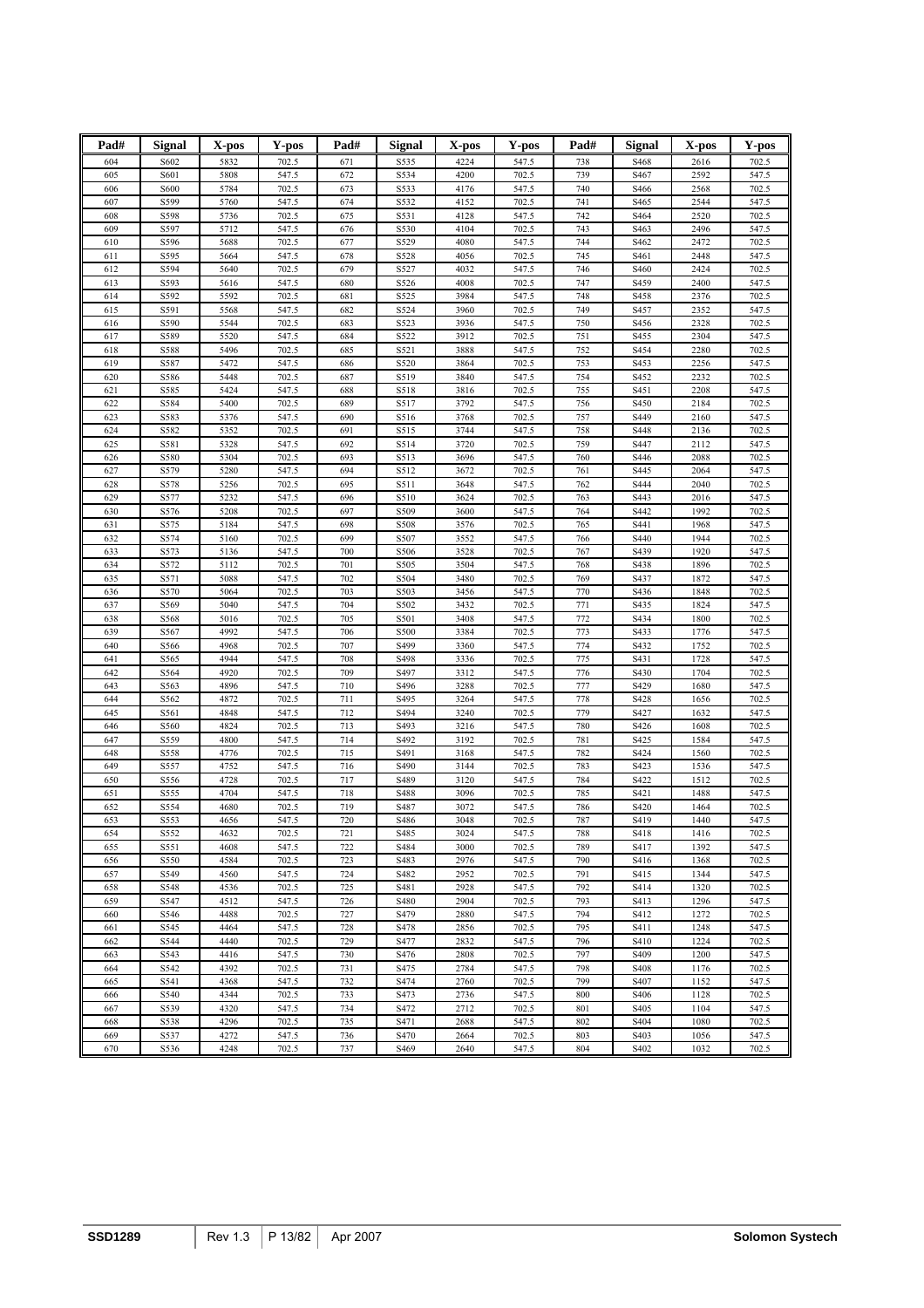| Pad#       | Signal       | X-pos            | Y-pos          | Pad#       | Signal            | X-pos              | Y-pos          | Pad#        | <b>Signal</b>                        | X-pos              | Y-pos          |
|------------|--------------|------------------|----------------|------------|-------------------|--------------------|----------------|-------------|--------------------------------------|--------------------|----------------|
| 805        | S401         | 1008             | 547.5          | 872        | S335              | $-600$             | 702.5          | 939         | S268                                 | $-2208$            | 547.5          |
| 806        | S400         | 984              | 702.5          | 873        | S334              | $-624$             | 547.5          | 940         | S267                                 | $-2232$            | 702.5          |
| 807        | S399         | 960              | 547.5          | 874        | S333              | $-648$             | 702.5          | 941         | S266                                 | $-2256$            | 547.5          |
| 808        | S398         | 936              | 702.5          | 875        | S332              | $-672$             | 547.5          | 942         | S265                                 | $-2280$            | 702.5          |
| 809        | S397         | 912              | 547.5          | 876        | S331              | $-696$             | 702.5          | 943         | S <sub>264</sub>                     | $-2304$            | 547.5          |
| 810<br>811 | S396<br>S395 | 888<br>864       | 702.5<br>547.5 | 877<br>878 | S330<br>S329      | $-720$<br>$-744$   | 547.5<br>702.5 | 944<br>945  | S <sub>26</sub> 3<br>S262            | $-2328$<br>$-2352$ | 702.5<br>547.5 |
| 812        | S394         | 840              | 702.5          | 879        | S328              | $-768$             | 547.5          | 946         | S261                                 | $-2376$            | 702.5          |
| 813        | S393         | 816              | 547.5          | 880        | S327              | $-792$             | 702.5          | 947         | S <sub>260</sub>                     | $-2400$            | 547.5          |
| 814        | S392         | 792              | 702.5          | 881        | S326              | $-816$             | 547.5          | 948         | S259                                 | $-2424$            | 702.5          |
| 815        | S391         | 768              | 547.5          | 882        | S325              | $-840$             | 702.5          | 949         | S258                                 | $-2448$            | 547.5          |
| 816        | S390         | 744              | 702.5          | 883        | S324              | $-864$             | 547.5          | 950         | S257                                 | $-2472$            | 702.5          |
| 817        | S389         | 720              | 547.5          | 884        | S323              | $-888$             | 702.5          | 951         | S256                                 | $-2496$            | 547.5          |
| 818<br>819 | S388<br>S387 | 696<br>672       | 702.5<br>547.5 | 885<br>886 | S322<br>S321      | $-912$<br>$-936$   | 547.5<br>702.5 | 952<br>953  | S <sub>255</sub><br>S254             | $-2520$<br>$-2544$ | 702.5<br>547.5 |
| 820        | S386         | 648              | 702.5          | 887        | S320              | $-960$             | 547.5          | 954         | S253                                 | $-2568$            | 702.5          |
| 821        | S385         | 624              | 547.5          | 888        | S319              | $-984$             | 702.5          | 955         | S252                                 | $-2592$            | 547.5          |
| 822        | S384         | 600              | 702.5          | 889        | S318              | $-1008$            | 547.5          | 956         | S251                                 | $-2616$            | 702.5          |
| 823        | S383         | 576              | 547.5          | 890        | S317              | $-1032$            | 702.5          | 957         | S250                                 | $-2640$            | 547.5          |
| 824        | S382         | 552              | 702.5          | 891        | S316              | $-1056$            | 547.5          | 958         | S249                                 | $-2664$            | 702.5          |
| 825        | S381         | 528              | 547.5          | 892        | S315              | $-1080$            | 702.5          | 959         | S248                                 | $-2688$            | 547.5          |
| 826<br>827 | S380<br>S379 | 504<br>480       | 702.5<br>547.5 | 893<br>894 | S314<br>S313      | $-1104$<br>$-1128$ | 547.5<br>702.5 | 960<br>961  | S247<br>S <sub>246</sub>             | $-2712$<br>$-2736$ | 702.5<br>547.5 |
| 828        | S378         | 456              | 702.5          | 895        | S312              | $-1152$            | 547.5          | 962         | S245                                 | $-2760$            | 702.5          |
| 829        | S377         | 432              | 547.5          | 896        | S311              | $-1176$            | 702.5          | 963         | S244                                 | $-2784$            | 547.5          |
| 830        | S376         | 408              | 702.5          | 897        | S310              | $-1200$            | 547.5          | 964         | S243                                 | $-2808$            | 702.5          |
| 831        | S375         | 384              | 547.5          | 898        | S309              | $-1224$            | 702.5          | 965         | S <sub>242</sub>                     | $-2832$            | 547.5          |
| 832        | S374         | 360              | 702.5          | 899        | S308              | $-1248$            | 547.5          | 966         | S241                                 | $-2856$            | 702.5          |
| 833        | S373         | 336              | 547.5          | 900        | S307              | $-1272$            | 702.5          | 967         | S240                                 | $-2880$            | 547.5          |
| 834<br>835 | S372<br>S371 | 312<br>288       | 702.5<br>547.5 | 901<br>902 | S306<br>S305      | $-1296$<br>$-1320$ | 547.5<br>702.5 | 968<br>969  | S239<br>S238                         | $-2904$<br>$-2928$ | 702.5<br>547.5 |
| 836        | S370         | 264              | 702.5          | 903        | S304              | $-1344$            | 547.5          | 970         | S237                                 | $-2952$            | 702.5          |
| 837        | S369         | 240              | 547.5          | 904        | S303              | $-1368$            | 702.5          | 971         | S236                                 | $-2976$            | 547.5          |
| 838        | S368         | 216              | 702.5          | 905        | S302              | $-1392$            | 547.5          | 972         | S235                                 | $-3000$            | 702.5          |
| 839        | S367         | 192              | 547.5          | 906        | S301              | $-1416$            | 702.5          | 973         | S234                                 | $-3024$            | 547.5          |
| 840        | S366         | 168              | 702.5          | 907        | S300              | $-1440$            | 547.5          | 974         | S <sub>2</sub> 33                    | $-3048$            | 702.5          |
| 841        | S365         | 144              | 547.5          | 908        | S299              | $-1464$            | 702.5          | 975         | S232                                 | $-3072$            | 547.5          |
| 842<br>843 | S364<br>S363 | 120<br>96        | 702.5<br>547.5 | 909<br>910 | S298<br>S297      | $-1488$<br>$-1512$ | 547.5<br>702.5 | 976<br>977  | S231<br>S230                         | $-3096$<br>$-3120$ | 702.5<br>547.5 |
| 844        | S362         | 72               | 702.5          | 911        | S296              | $-1536$            | 547.5          | 978         | S229                                 | $-3144$            | 702.5          |
| 845        | S361         | 48               | 547.5          | 912        | S295              | $-1560$            | 702.5          | 979         | S228                                 | $-3168$            | 547.5          |
| 846        | S360         | 24               | 702.5          | 913        | S294              | $-1584$            | 547.5          | 980         | S227                                 | $-3192$            | 702.5          |
| 847        | <b>DUMMY</b> | $\boldsymbol{0}$ | 547.5          | 914        | S293              | $-1608$            | 702.5          | 981         | S226                                 | $-3216$            | 547.5          |
| 848        | S359         | $-24$            | 702.5          | 915        | S292              | $-1632$            | 547.5          | 982         | S225                                 | $-3240$            | 702.5          |
| 849<br>850 | S358<br>S357 | $-48$<br>$-72$   | 547.5<br>702.5 | 916<br>917 | S291<br>S290      | $-1656$<br>$-1680$ | 702.5<br>547.5 | 983<br>984  | S224<br>S223                         | $-3264$<br>$-3288$ | 547.5<br>702.5 |
| 851        | S356         | $-96$            | 547.5          | 918        | S289              | $-1704$            | 702.5          | 985         | S222                                 | $-3312$            | 547.5          |
| 852        | S355         | $-120$           | 702.5          | 919        | S288              | $-1728$            | 547.5          | 986         | S221                                 | $-3336$            | 702.5          |
| 853        | S354         | $-144$           | 547.5          | 920        | S287              | $-1752$            | 702.5          | 987         | S220                                 | $-3360$            | 547.5          |
| 854        | S353         | $-168$           | 702.5          | 921        | S286              | $-1776$            | 547.5          | 988         | S219                                 | $-3384$            | 702.5          |
| 855        | S352         | $-192$           | 547.5          | 922        | S <sub>2</sub> 85 | $-1800$            | 702.5          | 989         | S218                                 | $-3408$            | 547.5          |
| 856        | S351         | $-216$           | 702.5          | 923        | S284              | $-1824$            | 547.5          | 990         | S217                                 | $-3432$            | 702.5          |
| 857<br>858 | S350<br>S349 | $-240$<br>$-264$ | 547.5<br>702.5 | 924<br>925 | S283<br>S282      | $-1848$<br>$-1872$ | 702.5<br>547.5 | 991<br>992  | S216<br>S215                         | $-3456$<br>$-3480$ | 547.5<br>702.5 |
| 859        | S348         | $-288$           | 547.5          | 926        | S281              | $-1896$            | 702.5          | 993         | S214                                 | $-3504$            | 547.5          |
| 860        | S347         | $-312$           | 702.5          | 927        | S280              | $-1920$            | 547.5          | 994         | S213                                 | $-3528$            | 702.5          |
| 861        | S346         | $-336$           | 547.5          | 928        | S279              | $-1944$            | 702.5          | 995         | S212                                 | $-3552$            | 547.5          |
| 862        | S345         | $-360$           | 702.5          | 929        | S278              | $-1968$            | 547.5          | 996         | S211                                 | $-3576$            | 702.5          |
| 863        | S344         | $-384$           | 547.5          | 930        | S277              | $-1992$            | 702.5          | 997         | S210                                 | $-3600$            | 547.5          |
| 864        | S343         | $-408$           | 702.5          | 931        | S276              | $-2016$            | 547.5          | 998         | S209                                 | $-3624$            | 702.5          |
| 865<br>866 | S342<br>S341 | $-432$<br>$-456$ | 547.5<br>702.5 | 932<br>933 | S275<br>S274      | $-2040$<br>$-2064$ | 702.5<br>547.5 | 999<br>1000 | S <sub>208</sub><br>S <sub>207</sub> | $-3648$<br>$-3672$ | 547.5<br>702.5 |
| 867        | S340         | $-480$           | 547.5          | 934        | S273              | $-2088$            | 702.5          | 1001        | S206                                 | $-3696$            | 547.5          |
| 868        | S339         | $-504$           | 702.5          | 935        | S272              | $-2112$            | 547.5          | 1002        | S205                                 | $-3720$            | 702.5          |
| 869        | S338         | $-528$           | 547.5          | 936        | S271              | $-2136$            | 702.5          | 1003        | S <sub>204</sub>                     | $-3744$            | 547.5          |
| 870        | S337         | $-552$           | 702.5          | 937        | S <sub>270</sub>  | $-2160$            | 547.5          | 1004        | S <sub>20</sub> 3                    | $-3768$            | 702.5          |
| 871        | S336         | $-576$           | 547.5          | 938        | S269              | $-2184$            | 702.5          | 1005        | S202                                 | $-3792$            | 547.5          |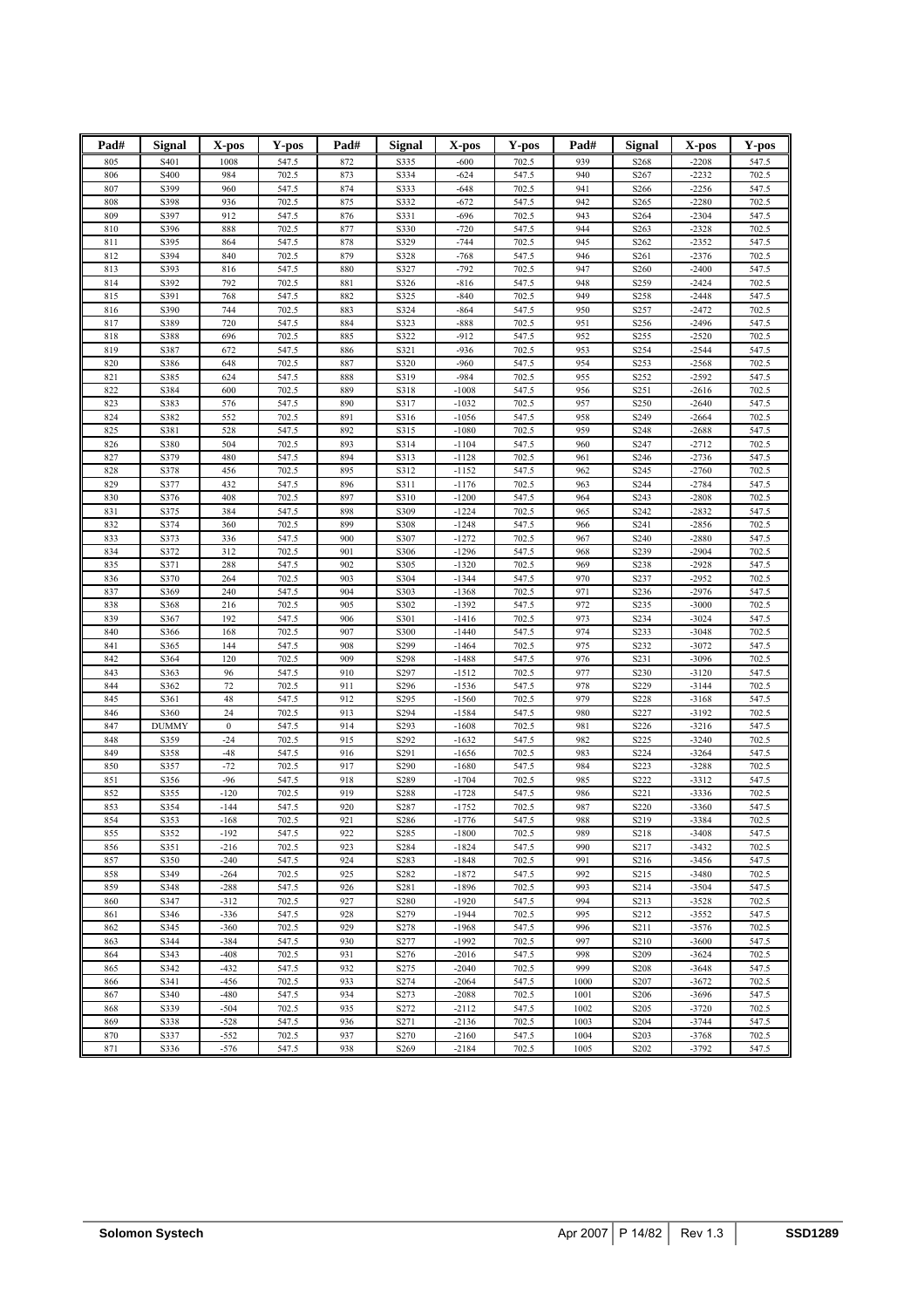| Pad#         | Signal           | X-pos              | Y-pos          | Pad#         | Signal       | X-pos              | Y-pos          | Pad#         | Signal          | X-pos              | Y-pos          |
|--------------|------------------|--------------------|----------------|--------------|--------------|--------------------|----------------|--------------|-----------------|--------------------|----------------|
| 1006         | S <sub>201</sub> | $-3816$            | 702.5          | 1073         | S134         | $-5424$            | 547.5          | 1140         | S67             | $-7032$            | 702.5          |
| 1007         | S200             | $-3840$            | 547.5          | 1074         | S133         | $-5448$            | 702.5          | 1141         | S66             | $-7056$            | 547.5          |
| 1008         | S199             | $-3864$            | 702.5          | 1075         | S132         | $-5472$            | 547.5          | 1142         | S65             | $-7080$            | 702.5          |
| 1009         | S198             | -3888              | 547.5          | 1076         | S131         | $-5496$            | 702.5          | 1143         | S64             | $-7104$            | 547.5          |
| 1010<br>1011 | S197<br>S196     | $-3912$<br>$-3936$ | 702.5<br>547.5 | 1077<br>1078 | S130<br>S129 | $-5520$<br>$-5544$ | 547.5<br>702.5 | 1144<br>1145 | S63<br>S62      | $-7128$<br>$-7152$ | 702.5<br>547.5 |
| 1012         | S195             | $-3960$            | 702.5          | 1079         | S128         | $-5568$            | 547.5          | 1146         | S61             | $-7176$            | 702.5          |
| 1013         | S194             | $-3984$            | 547.5          | 1080         | S127         | $-5592$            | 702.5          | 1147         | S60             | $-7200$            | 547.5          |
| 1014         | S193             | $-4008$            | 702.5          | 1081         | S126         | $-5616$            | 547.5          | 1148         | S59             | $-7224$            | 702.5          |
| 1015         | S192             | $-4032$            | 547.5          | 1082         | S125         | $-5640$            | 702.5          | 1149         | S58             | $-7248$            | 547.5          |
| 1016         | S191             | $-4056$            | 702.5          | 1083         | S124         | $-5664$            | 547.5          | 1150         | S57             | $-7272$            | 702.5          |
| 1017         | S190             | $-4080$            | 547.5          | 1084         | S123         | $-5688$            | 702.5          | 1151         | S56             | $-7296$            | 547.5          |
| 1018<br>1019 | S189<br>S188     | $-4104$<br>$-4128$ | 702.5<br>547.5 | 1085<br>1086 | S122<br>S121 | $-5712$<br>$-5736$ | 547.5<br>702.5 | 1152<br>1153 | S55<br>S54      | $-7320$<br>$-7344$ | 702.5<br>547.5 |
| 1020         | S187             | $-4152$            | 702.5          | 1087         | S120         | $-5760$            | 547.5          | 1154         | S53             | $-7368$            | 702.5          |
| 1021         | S186             | $-4176$            | 547.5          | 1088         | S119         | $-5784$            | 702.5          | 1155         | S52             | $-7392$            | 547.5          |
| 1022         | S185             | $-4200$            | 702.5          | 1089         | S118         | $-5808$            | 547.5          | 1156         | S51             | $-7416$            | 702.5          |
| 1023         | S184             | $-4224$            | 547.5          | 1090         | S117         | $-5832$            | 702.5          | 1157         | S50             | $-7440$            | 547.5          |
| 1024         | S183             | $-4248$            | 702.5          | 1091         | S116         | $-5856$            | 547.5          | 1158         | S49             | $-7464$            | 702.5          |
| 1025<br>1026 | S182<br>S181     | $-4272$<br>$-4296$ | 547.5<br>702.5 | 1092<br>1093 | S115<br>S114 | -5880<br>$-5904$   | 702.5<br>547.5 | 1159<br>1160 | S48<br>S47      | $-7488$<br>$-7512$ | 547.5<br>702.5 |
| 1027         | S180             | $-4320$            | 547.5          | 1094         | S113         | $-5928$            | 702.5          | 1161         | S46             | $-7536$            | 547.5          |
| 1028         | S179             | $-4344$            | 702.5          | 1095         | S112         | $-5952$            | 547.5          | 1162         | S45             | $-7560$            | 702.5          |
| 1029         | S178             | $-4368$            | 547.5          | 1096         | S111         | $-5976$            | 702.5          | 1163         | S44             | $-7584$            | 547.5          |
| 1030         | S177             | $-4392$            | 702.5          | 1097         | S110         | $-6000$            | 547.5          | 1164         | S43             | $-7608$            | 702.5          |
| 1031         | S176             | $-4416$            | 547.5          | 1098         | S109         | $-6024$            | 702.5          | 1165         | S42             | $-7632$            | 547.5          |
| 1032         | S175             | $-4440$            | 702.5          | 1099         | S108         | $-6048$            | 547.5          | 1166         | S41             | $-7656$            | 702.5          |
| 1033<br>1034 | S174             | $-4464$<br>$-4488$ | 547.5          | 1100<br>1101 | S107<br>S106 | $-6072$<br>$-6096$ | 702.5<br>547.5 | 1167<br>1168 | S40<br>S39      | $-7680$<br>$-7704$ | 547.5<br>702.5 |
| 1035         | S173<br>S172     | $-4512$            | 702.5<br>547.5 | 1102         | S105         | $-6120$            | 702.5          | 1169         | S38             | $-7728$            | 547.5          |
| 1036         | S171             | $-4536$            | 702.5          | 1103         | S104         | $-6144$            | 547.5          | 1170         | S37             | $-7752$            | 702.5          |
| 1037         | S170             | $-4560$            | 547.5          | 1104         | S103         | $-6168$            | 702.5          | 1171         | S36             | $-7776$            | 547.5          |
| 1038         | S169             | $-4584$            | 702.5          | 1105         | S102         | $-6192$            | 547.5          | 1172         | S35             | $-7800$            | 702.5          |
| 1039         | S168             | $-4608$            | 547.5          | 1106         | S101         | $-6216$            | 702.5          | 1173         | S34             | $-7824$            | 547.5          |
| 1040         | S167             | $-4632$            | 702.5          | 1107         | S100         | $-6240$            | 547.5          | 1174         | S33             | $-7848$            | 702.5          |
| 1041<br>1042 | S166<br>S165     | $-4656$<br>$-4680$ | 547.5<br>702.5 | 1108<br>1109 | S99<br>S98   | $-6264$<br>$-6288$ | 702.5<br>547.5 | 1175<br>1176 | S32<br>S31      | $-7872$<br>$-7896$ | 547.5<br>702.5 |
| 1043         | S164             | $-4704$            | 547.5          | 1110         | S97          | $-6312$            | 702.5          | 1177         | S30             | $-7920$            | 547.5          |
| 1044         | S163             | $-4728$            | 702.5          | 1111         | S96          | $-6336$            | 547.5          | 1178         | S29             | $-7944$            | 702.5          |
| 1045         | S162             | $-4752$            | 547.5          | 1112         | S95          | $-6360$            | 702.5          | 1179         | S28             | $-7968$            | 547.5          |
| 1046         | S161             | $-4776$            | 702.5          | 1113         | S94          | $-6384$            | 547.5          | 1180         | S27             | $-7992$            | 702.5          |
| 1047         | S160             | $-4800$            | 547.5          | 1114         | S93          | $-6408$            | 702.5          | 1181         | S26             | $-8016$            | 547.5          |
| 1048         | S159             | $-4824$            | 702.5          | 1115         | S92          | $-6432$            | 547.5          | 1182         | S <sub>25</sub> | $-8040$            | 702.5          |
| 1049<br>1050 | S158<br>S157     | $-4848$<br>$-4872$ | 547.5<br>702.5 | 1116<br>1117 | S91<br>S90   | $-6456$<br>$-6480$ | 702.5<br>547.5 | 1183<br>1184 | S24<br>S23      | $-8064$<br>$-8088$ | 547.5<br>702.5 |
| 1051         | S156             | $-4896$            | 547.5          | 1118         | S89          | $-6504$            | 702.5          | 1185         | S22             | $-8112$            | 547.5          |
| 1052         | S155             | $-4920$            | 702.5          | 1119         | <b>S88</b>   | $-6528$            | 547.5          | 1186         | S21             | $-8136$            | 702.5          |
| 1053         | S154             | -4944              | 547.5          | 1120         | S87          | $-6552$            | 702.5          | 1187         | S <sub>20</sub> | $-8160$            | 547.5          |
| 1054         | S153             | -4968              | 702.5          | 1121         | S86          | $-6576$            | 547.5          | 1188         | S19             | $-8184$            | 702.5          |
| 1055         | S152             | $-4992$            | 547.5          | 1122         | S85          | $-6600$            | 702.5          | 1189         | S18             | $-8208$            | 547.5          |
| 1056         | S151             | $-5016$            | 702.5          | 1123         | S84          | $-6624$            | 547.5          | 1190         | S17             | $-8232$            | 702.5          |
| 1057<br>1058 | S150<br>S149     | $-5040$<br>$-5064$ | 547.5          | 1124<br>1125 | S83<br>S82   | $-6648$<br>$-6672$ | 702.5<br>547.5 | 1191<br>1192 | S16<br>S15      | $-8256$<br>$-8280$ | 547.5<br>702.5 |
| 1059         | S148             | $-5088$            | 702.5<br>547.5 | 1126         | S81          | $-6696$            | 702.5          | 1193         | S14             | $-8304$            | 547.5          |
| 1060         | S147             | $-5112$            | 702.5          | 1127         | <b>S80</b>   | $-6720$            | 547.5          | 1194         | S13             | $-8328$            | 702.5          |
| 1061         | S146             | $-5136$            | 547.5          | 1128         | S79          | $-6744$            | 702.5          | 1195         | S12             | $-8352$            | 547.5          |
| 1062         | S145             | $-5160$            | 702.5          | 1129         | S78          | $-6768$            | 547.5          | 1196         | <b>S11</b>      | $-8376$            | 702.5          |
| 1063         | S144             | $-5184$            | 547.5          | 1130         | S77          | $-6792$            | 702.5          | 1197         | S10             | $-8400$            | 547.5          |
| 1064         | S143             | $-5208$            | 702.5          | 1131         | S76          | $-6816$            | 547.5          | 1198         | S9              | $-8424$            | 702.5          |
| 1065         | S142             | $-5232$            | 547.5          | 1132         | S75          | $-6840$            | 702.5          | 1199         | ${\rm S}8$      | $-8448$            | 547.5          |
| 1066<br>1067 | S141<br>S140     | $-5256$<br>$-5280$ | 702.5<br>547.5 | 1133<br>1134 | S74<br>S73   | $-6864$<br>$-6888$ | 547.5<br>702.5 | 1200<br>1201 | S7<br>S6        | $-8472$<br>$-8496$ | 702.5<br>547.5 |
| 1068         | S139             | $-5304$            | 702.5          | 1135         | S72          | $-6912$            | 547.5          | 1202         | S5              | $-8520$            | 702.5          |
| 1069         | S138             | $-5328$            | 547.5          | 1136         | S71          | $-6936$            | 702.5          | 1203         | S <sub>4</sub>  | $-8544$            | 547.5          |
| 1070         | S137             | $-5352$            | 702.5          | 1137         | S70          | $-6960$            | 547.5          | 1204         | S3              | $-8568$            | 702.5          |
| 1071         | S136             | $-5376$            | 547.5          | 1138         | S69          | $-6984$            | 702.5          | 1205         | S <sub>2</sub>  | $-8592$            | 547.5          |
| 1072         | S135             | $-5400$            | 702.5          | 1139         | S68          | $-7008$            | 547.5          | 1206         | S1              | $-8616$            | 702.5          |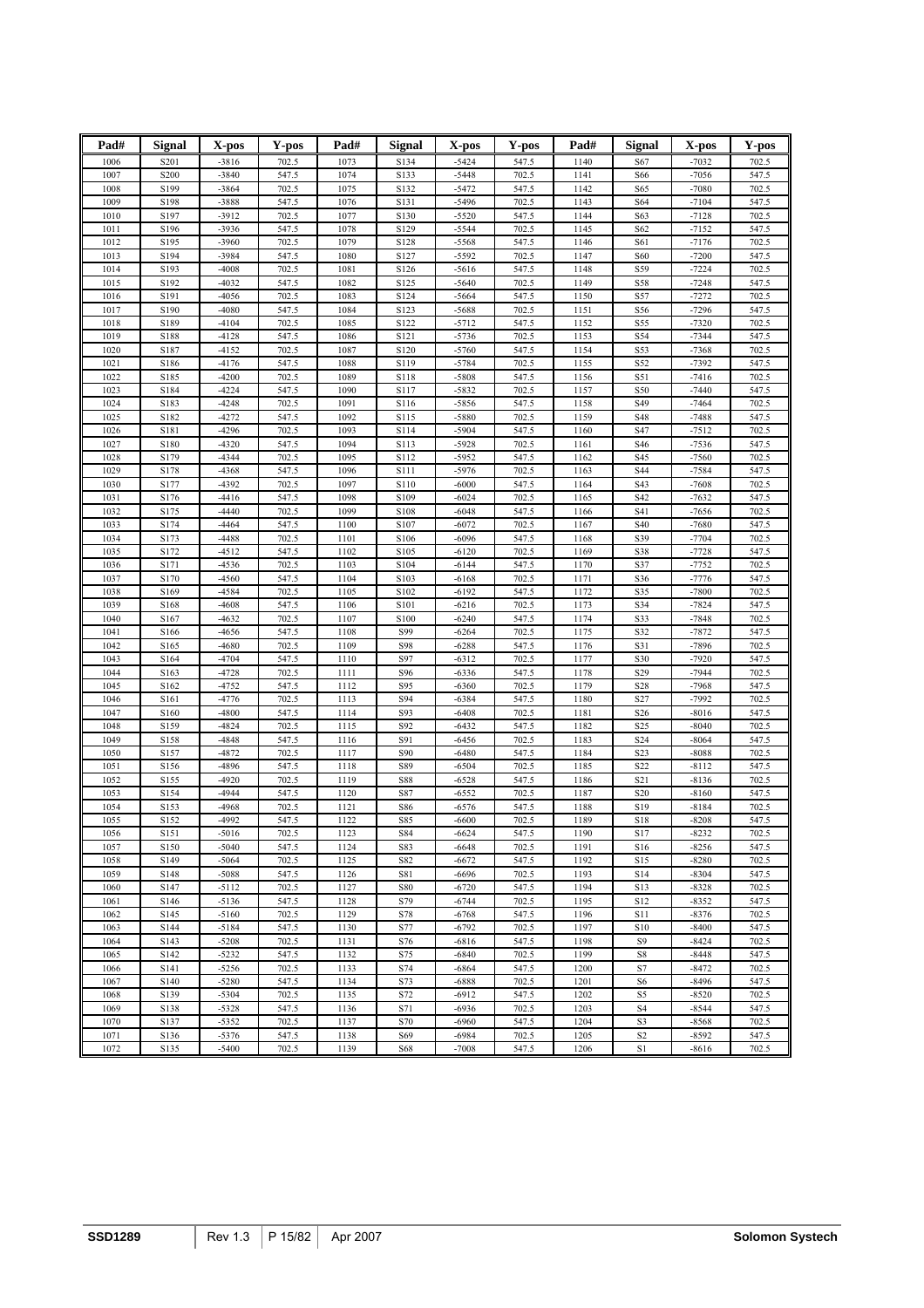| Pad#         | <b>Signal</b>        | X-pos              | Y-pos          | Pad#         | <b>Signal</b> | X-pos                | Y-pos          | Pad# | <b>Signal</b> | X-pos | Y-pos |
|--------------|----------------------|--------------------|----------------|--------------|---------------|----------------------|----------------|------|---------------|-------|-------|
|              |                      |                    |                |              |               |                      |                |      |               |       |       |
| 1207         | S <sub>0</sub><br>NC | $-8640$<br>$-8664$ | 547.5<br>702.5 | 1274         | G201<br>G199  | $-10248$<br>$-10272$ | 702.5          |      |               |       |       |
| 1208<br>1209 | <b>DUMMY</b>         | $-8688$            | 547.5          | 1275<br>1276 | G197          | $-10296$             | 547.5<br>702.5 |      |               |       |       |
| 1210         | <b>DUMMY</b>         | $-8712$            | 702.5          | 1277         | G195          | $-10320$             | 547.5          |      |               |       |       |
| 1211         | <b>VCOM</b>          | $-8736$            | 547.5          | 1278         | G193          | $-10344$             | 702.5          |      |               |       |       |
| 1212         | <b>VCOM</b>          | $-8760$            | 702.5          | 1279         | G191          | $-10368$             | 547.5          |      |               |       |       |
| 1213         | <b>DUMMY</b>         | $-8784$            | 547.5          | 1280         | G189          | $-10392$             | 702.5          |      |               |       |       |
| 1214         | <b>GTESTL</b>        | $-8808$            | 702.5          | 1281         | G187          | $-10416$             | 547.5          |      |               |       |       |
| 1215         | G319                 | $-8832$            | 547.5          | 1282         | G185          | $-10440$             | 702.5          |      |               |       |       |
| 1216         | G317                 | -8856              | 702.5          | 1283         | G183          | $-10464$             | 547.5          |      |               |       |       |
| 1217         | G315                 | $-8880$            | 547.5          | 1284         | G181          | $-10488$             | 702.5          |      |               |       |       |
| 1218         | G313                 | $-8904$            | 702.5          | 1285         | G179          | $-10512$             | 547.5          |      |               |       |       |
| 1219         | G311                 | $-8928$            | 547.5          | 1286         | G177          | $-10536$             | 702.5          |      |               |       |       |
| 1220         | G309                 | $-8952$            | 702.5          | 1287         | G175          | $-10560$             | 547.5          |      |               |       |       |
| 1221         | G307                 | $-8976$            | 547.5          | 1288         | G173          | $-10584$             | 702.5          |      |               |       |       |
| 1222         | G305                 | $-9000$            | 702.5          | 1289         | G171          | $-10608$             | 547.5          |      |               |       |       |
| 1223         | G303                 | $-9024$            | 547.5          | 1290         | G169          | $-10632$             | 702.5          |      |               |       |       |
| 1224         | G301                 | $-9048$            | 702.5          | 1291         | G167          | $-10656$             | 547.5          |      |               |       |       |
| 1225         | G299                 | $-9072$            | 547.5          | 1292         | G165          | $-10680$             | 702.5          |      |               |       |       |
| 1226         | G297                 | $-9096$            | 702.5          | 1293         | G163          | $-10704$             | 547.5          |      |               |       |       |
| 1227<br>1228 | G295<br>G293         | $-9120$<br>$-9144$ | 547.5<br>702.5 | 1294<br>1295 | G161<br>G159  | $-10728$<br>$-10752$ | 702.5<br>547.5 |      |               |       |       |
| 1229         | G291                 | $-9168$            | 547.5          | 1296         | G157          | $-10776$             | 702.5          |      |               |       |       |
| 1230         | G289                 | $-9192$            | 702.5          | 1297         | G155          | $-10800$             | 547.5          |      |               |       |       |
| 1231         | G287                 | $-9216$            | 547.5          | 1298         | G153          | $-10824$             | 702.5          |      |               |       |       |
| 1232         | G285                 | $-9240$            | 702.5          | 1299         | G151          | $-10848$             | 547.5          |      |               |       |       |
| 1233         | G283                 | $-9264$            | 547.5          | 1300         | G149          | $-10872$             | 702.5          |      |               |       |       |
| 1234         | G281                 | $-9288$            | 702.5          | 1301         | G147          | $-10896$             | 547.5          |      |               |       |       |
| 1235         | G279                 | $-9312$            | 547.5          | 1302         | G145          | $-10920$             | 702.5          |      |               |       |       |
| 1236         | G277                 | $-9336$            | 702.5          | 1303         | G143          | $-10944$             | 547.5          |      |               |       |       |
| 1237         | G275                 | -9360              | 547.5          | 1304         | G141          | $-10968$             | 702.5          |      |               |       |       |
| 1238         | G273                 | -9384              | 702.5          | 1305         | G139          | $-10992$             | 547.5          |      |               |       |       |
| 1239         | G271                 | $-9408$            | 547.5          | 1306         | G137          | $-11016$             | 702.5          |      |               |       |       |
| 1240         | G269                 | $-9432$            | 702.5          | 1307         | G135          | $-11040$             | 547.5          |      |               |       |       |
| 1241         | G267                 | $-9456$            | 547.5          | 1308         | G133          | $-11064$             | 702.5          |      |               |       |       |
| 1242         | G265                 | $-9480$            | 702.5          | 1309         | G131          | $-11088$             | 547.5          |      |               |       |       |
| 1243         | G263                 | $-9504$            | 547.5          | 1310         | G129          | $-11112$             | 702.5          |      |               |       |       |
| 1244         | G261                 | $-9528$            | 702.5          | 1311         | G127          | $-11136$             | 547.5          |      |               |       |       |
| 1245         | G259                 | $-9552$            | 547.5          | 1312         | G125          | $-11160$             | 702.5          |      |               |       |       |
| 1246<br>1247 | G257<br>G255         | $-9576$<br>$-9600$ | 702.5<br>547.5 | 1313<br>1314 | G123<br>G121  | $-11184$<br>$-11208$ | 547.5<br>702.5 |      |               |       |       |
| 1248         | G253                 | $-9624$            | 702.5          | 1315         | G119          | $-11232$             | 547.5          |      |               |       |       |
| 1249         | G251                 | $-9648$            | 547.5          | 1316         | G117          | $-11256$             | 702.5          |      |               |       |       |
| 1250         | G249                 | $-9672$            | 702.5          | 1317         | G115          | $-11280$             | 547.5          |      |               |       |       |
| 1251         | G247                 | $-9696$            | 547.5          | 1318         | G113          | $-11304$             | 702.5          |      |               |       |       |
| 1252         | G245                 | $-9720$            | 702.5          | 1319         | G111          | $-11328$             | 547.5          |      |               |       |       |
| 1253         | G243                 | $-9744$            | 547.5          | 1320         | G109          | $-11352$             | 702.5          |      |               |       |       |
| 1254         | G241                 | $-9768$            | 702.5          | 1321         | G107          | $-11376$             | 547.5          |      |               |       |       |
| 1255         | G239                 | $-9792$            | 547.5          | 1322         | G105          | $-11400$             | 702.5          |      |               |       |       |
| 1256         | G237                 | $-9816$            | 702.5          | 1323         | G103          | $-11424$             | 547.5          |      |               |       |       |
| 1257         | G235                 | -9840              | 547.5          | 1324         | G101          | $-11448$             | 702.5          |      |               |       |       |
| 1258         | G233                 | $-9864$            | 702.5          | 1325         | G99           | $-11472$             | 547.5          |      |               |       |       |
| 1259         | G231                 | -9888              | 547.5          | 1326         | G97           | $-11496$             | 702.5          |      |               |       |       |
| 1260         | G229                 | $-9912$            | 702.5          | 1327         | G95           | $-11520$             | 547.5          |      |               |       |       |
| 1261         | G227                 | -9936<br>$-9960$   | 547.5          | 1328         | G93           | $-11544$             | 702.5          |      |               |       |       |
| 1262<br>1263 | G225<br>G223         | -9984              | 702.5<br>547.5 | 1329<br>1330 | G91<br>G89    | $-11568$<br>$-11592$ | 547.5<br>702.5 |      |               |       |       |
| 1264         | G221                 | $-10008$           | 702.5          | 1331         | THROUGH7      | $-11616$             | 547.5          |      |               |       |       |
| 1265         | G219                 | $-10032$           | 547.5          | 1332         | THROUGH8      | $-11640$             | 702.5          |      |               |       |       |
| 1266         | G217                 | $-10056$           | 702.5          | 1333         | <b>DUMMY</b>  | $-11664$             | 547.5          |      |               |       |       |
| 1267         | G215                 | $-10080$           | 547.5          | 1334         | <b>DUMMY</b>  | $-11688$             | 702.5          |      |               |       |       |
| 1268         | G213                 | $-10104$           | 702.5          | 1335         | <b>VGL</b>    | $-11712$             | 547.5          |      |               |       |       |
| 1269         | G211                 | $-10128$           | 547.5          | 1336         | <b>DUMMY</b>  | $-11736$             | 702.5          |      |               |       |       |
| 1270         | G209                 | $-10152$           | 702.5          |              |               |                      |                |      |               |       |       |
| 1271         | G207                 | $-10176$           | 547.5          |              |               |                      |                |      |               |       |       |
| 1272         | G205                 | $-10200$           | 702.5          |              |               |                      |                |      |               |       |       |
| 1273         | G203                 | $-10224$           | 547.5          |              |               |                      |                |      |               |       |       |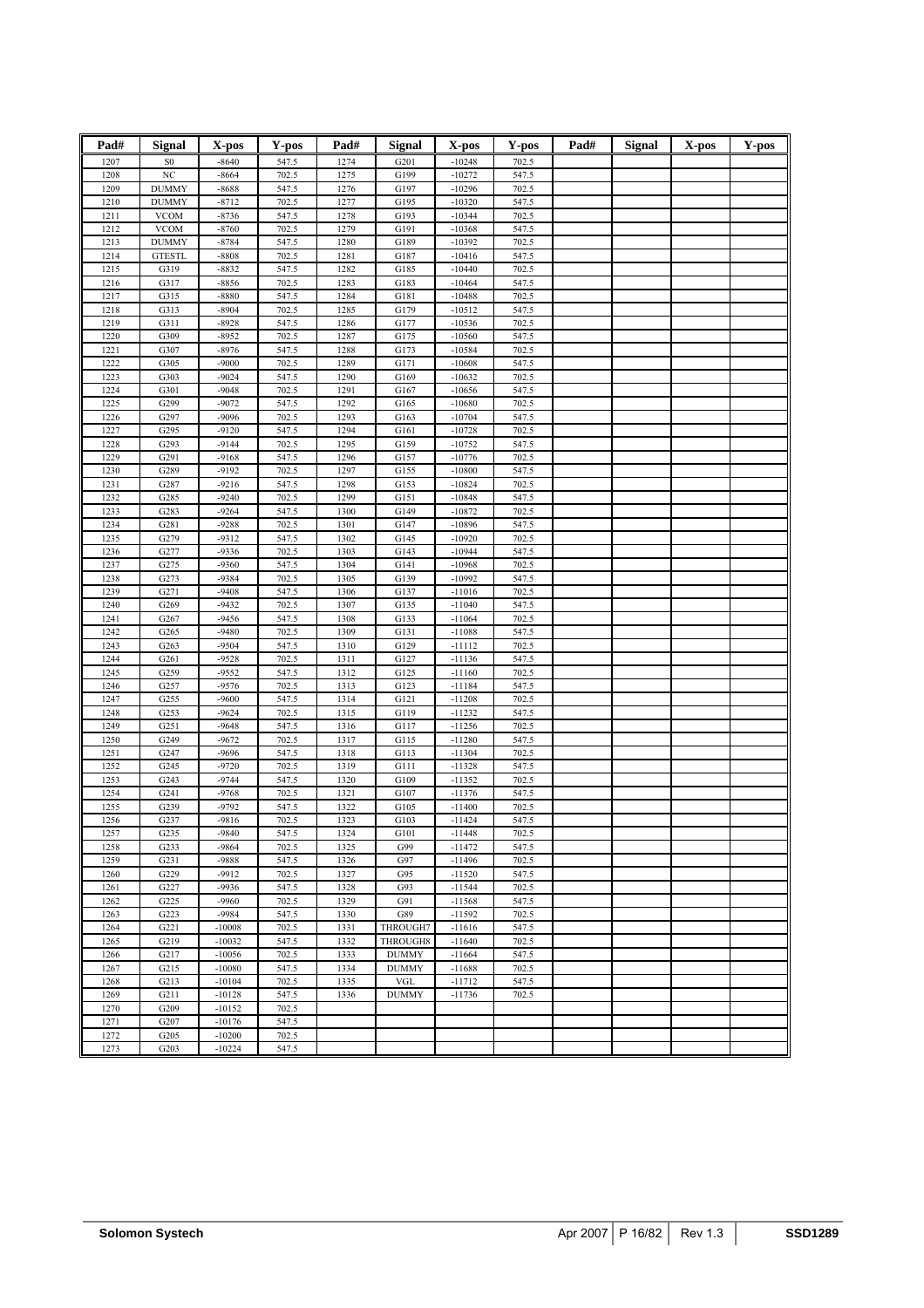# <span id="page-16-0"></span>**6 PIN DESCRIPTION**

Remark:

 $I = Input;$  $O =$  Output; IO = Bi-directional;  $P = Power;$ VCC = System VDD; GND = System VSS;

## **Table 6-1: Power Supply Pins**

| <b>Name</b>               | <b>Type</b>   | <b>Connect to</b>                                       | <b>Function</b>                  | <b>Description</b>                                                                                                                                                                                                        | When not in<br>use       |
|---------------------------|---------------|---------------------------------------------------------|----------------------------------|---------------------------------------------------------------------------------------------------------------------------------------------------------------------------------------------------------------------------|--------------------------|
| $\rm V_{SS}$              |               | GND                                                     |                                  | System ground pin of the IC.                                                                                                                                                                                              |                          |
| $AV_{SS}$                 |               | <b>GND</b>                                              | Ground of                        | Grounding for analog circuit.                                                                                                                                                                                             |                          |
| $V_{SSRC}$                | P             | <b>GND</b>                                              | the Power                        | Grounding for analog circuit. This pin requires a noise free path for                                                                                                                                                     | $\overline{a}$           |
|                           |               |                                                         | Supply                           | providing accurate LCD driving voltages.                                                                                                                                                                                  |                          |
| $V_{CHS}$                 |               | $AV_{SS}$                                               |                                  | Grounding for booster circuit.                                                                                                                                                                                            | $\overline{a}$           |
| $V_{CI}$                  |               | Power Supply                                            | Power                            | Booster input voltage pin.<br>- Connect to voltage source between 2.5V to 3.6V                                                                                                                                            |                          |
| $V_{CP}$                  | $\mathbf{P}$  | $V_{CI}$                                                | Supply for<br>Analog<br>Circuits | Voltage supply pin for analog circuit. This pin requires a noise free path<br>for providing accurate LCD driving voltages.<br>- Connect to same source of V <sub>CI</sub>                                                 |                          |
| $\rm V_{CIM}$             | $\mathbf O$   | Stabilizing<br>capacitor                                | <b>Booster</b>                   | Negative voltage of $V_{CI}$ .                                                                                                                                                                                            |                          |
| $V_{CIX2}$                |               | Stabilizing<br>capacitor                                | voltages                         | Equals to $2xV_{CI}$                                                                                                                                                                                                      | $\overline{a}$           |
| $V_{\text{CIX2J}}$        |               | $V_{CIX2}$ on FPC                                       | Voltage for                      | They are the power supply used by on chip analog blocks and VGH/VGL                                                                                                                                                       | $\blacksquare$           |
| $V_{CIX2G}$               | $\mathbf{P}$  | V <sub>CIX2</sub> on FPC                                | analog                           | dede.                                                                                                                                                                                                                     | $\overline{a}$           |
| $\rm V_{COMR}$            | I             | External<br>voltage source<br>or Open                   | External<br>Reference            | This pin provides voltage reference for internal voltage regulator when<br>register VDV[4:0] of Power Control 4 set to "01111".<br>- Connect to an external voltage source for reference                                  | Open                     |
| $\rm V_{COMH}$            |               | Stabilizing<br>capacitor                                | Voltages for                     | This pin indicates a HIGH level of VCOM generated in driving the<br>VCOM alternation.                                                                                                                                     |                          |
| $V_{COML}$                | $\mathbf{O}$  | Stabilizing<br>capacitor                                | <b>VCOM</b><br>Signal            | This pin indicates a LOW level of VCOM generated in driving the<br>VCOM alternation.                                                                                                                                      | $\overline{a}$           |
| V <sub>LCD63</sub>        |               | Stabilizing<br>capacitor                                |                                  | This pin is the maximum source driver voltage.                                                                                                                                                                            |                          |
| $V_{GH}$                  |               | Stabilizing<br>capacitor                                |                                  | A positive power output pin for gate driver.<br>This pin is ESD sensitive. It can achieve 2000V ESD (HBM) with connection of external<br>components in applicaton circuit.                                                |                          |
| $V_{GL}$                  | $\mathcal{O}$ | Stabilizing<br>capacitor                                | <b>LCD</b>                       |                                                                                                                                                                                                                           |                          |
| $V_{GOFFH}$               |               | Stabilizing<br>capacitor or<br>open                     | Driving<br>Voltages              | When the VGOFF alternation is driven, this pin indicates a high level of<br>VGOFF.<br>- Connect a capacitor for stabilization if Cs on gate structure is used<br>- This pin can be open if Cs on common structure is used | Open                     |
| $\rm V_{GOFFHL}$          | I             | Stabilizing<br>capacitor to<br>V <sub>COM</sub> or open |                                  | - Connect a capacitor to $V_{COM}$ if Cs on gate application.                                                                                                                                                             | Open                     |
| $\ensuremath{\text{CXP}}$ |               | <b>Booster</b>                                          |                                  | - Connect a capacitor to CXN                                                                                                                                                                                              | $\overline{\phantom{0}}$ |
| <b>CXN</b>                |               | capacitor                                               |                                  | - Connect a capacitor to CXP                                                                                                                                                                                              | $\blacksquare$           |
| <b>CYP</b>                |               | Booster                                                 |                                  | - Connect a capacitor to CYN                                                                                                                                                                                              | $\blacksquare$           |
| <b>CYN</b>                |               | capacitor                                               |                                  | - Connect a capacitor to CYP                                                                                                                                                                                              |                          |
| ${\bf CP}$                |               | Booster                                                 |                                  | - Connect a capacitor to CN                                                                                                                                                                                               | $\frac{1}{2}$            |
| $\overline{\text{CN}}$    |               | capacitor                                               |                                  | - Connect a capacitor to CP                                                                                                                                                                                               | ۰                        |
| C1P                       |               | <b>Booster</b>                                          | Booster and<br>Stabilization     | - Connect a capacitor to C1N                                                                                                                                                                                              | $\overline{\phantom{a}}$ |
| C1N                       | I             | capacitor                                               | Capacitors                       | - Connect a capacitor to C1P<br>This pin is ESD sensitive. It can achieve 2000V ESD (HBM) with connection of external<br>components in applicaton circuit.                                                                |                          |
| C2P                       |               |                                                         |                                  | - Connect a capacitor to C2N                                                                                                                                                                                              | $\frac{1}{2}$            |
| C2N                       |               | <b>Booster</b><br>capacitor                             |                                  | - Connect a capacitor to C2P<br>This pin is ESD sensitive. It can achieve 2000V ESD (HBM) with connection of external                                                                                                     |                          |
| C3P                       |               | Booster                                                 |                                  | components in applicaton circuit.<br>- Connect a capacitor to C3N                                                                                                                                                         | $\overline{\phantom{a}}$ |
| C3N                       |               | capacitor                                               |                                  | - Connect a capacitor to C3P                                                                                                                                                                                              | $\overline{a}$           |
|                           |               | Stabilizing                                             |                                  |                                                                                                                                                                                                                           |                          |
| CDUM <sub>0</sub>         |               | capacitor<br>Stabilizing                                | Stabilization<br>Capacitors      | - Connect a capacitor to Vss                                                                                                                                                                                              | Open                     |
| CDUM1                     |               | capacitor                                               |                                  | - Connect a capacitor to Vss<br>A clock input pin for internal oscillator. Connect to V <sub>SS</sub> when using the                                                                                                      | Open                     |
| <b>EXTCLK</b>             | I             | $\rm V_{SS}$                                            | OSC input                        | internal oscillator.                                                                                                                                                                                                      | <b>GND</b>               |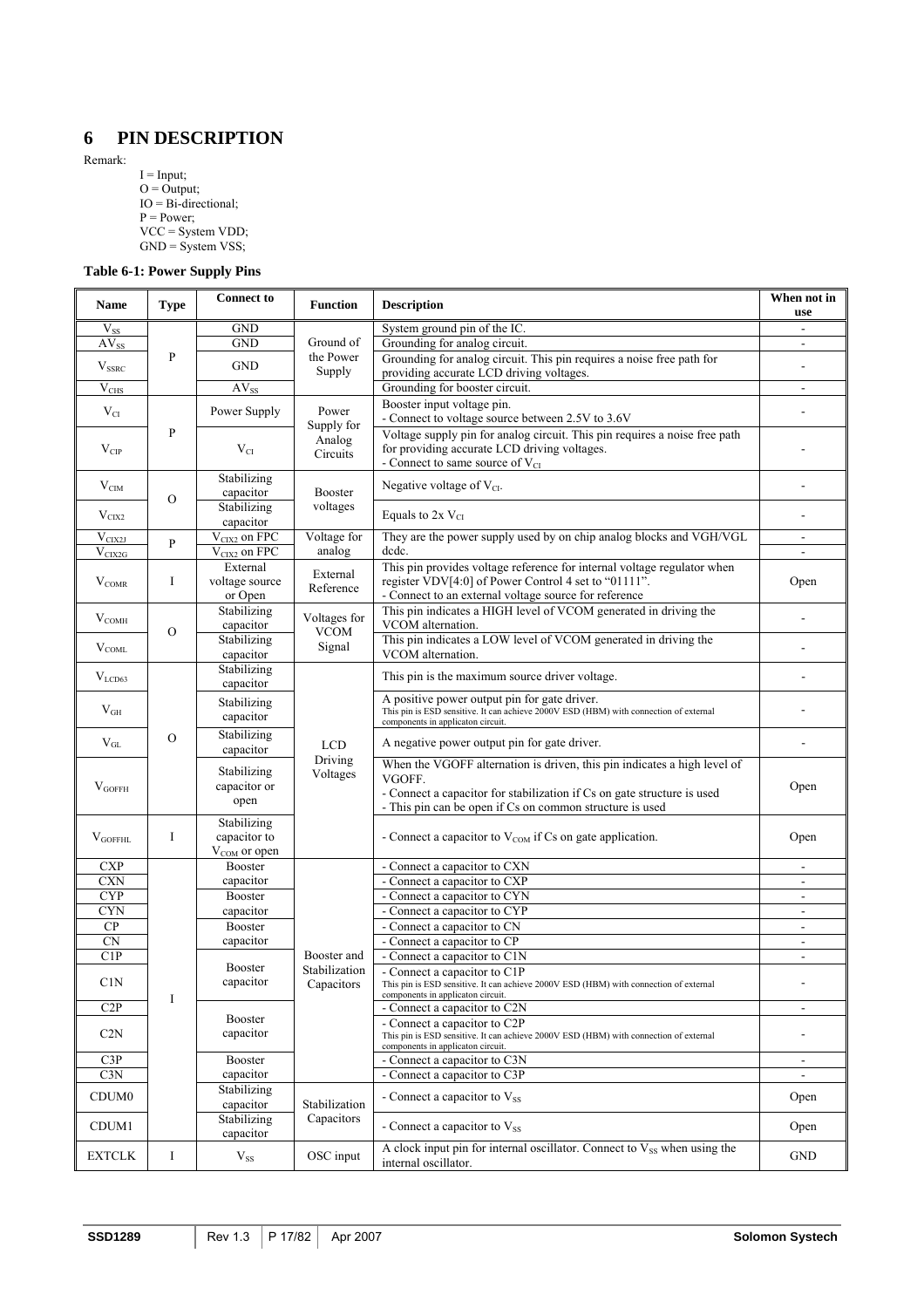<span id="page-17-0"></span>

| <b>REGVDD</b>             | T                                                                                                            | $V_{DDIO}$ or $V_{SS}$                                                                                           | Logic<br>Control                                                                                            | Input pin to enable internal vdd regulation.<br>- Connect to $V_{DDIO}$ if system Vdd > 1.95V or system Vdd < 1.65V,<br>internal Vdd regulator will be enabled<br>- Connect to $V_{SS}$ if system Vdd is $1.65V - 1.95V$ . Internal vdd regulator<br>will be disabled. | <b>GND</b> |  |  |  |  |
|---------------------------|--------------------------------------------------------------------------------------------------------------|------------------------------------------------------------------------------------------------------------------|-------------------------------------------------------------------------------------------------------------|------------------------------------------------------------------------------------------------------------------------------------------------------------------------------------------------------------------------------------------------------------------------|------------|--|--|--|--|
| $V_{\rm CORE}$            | P                                                                                                            | Stablilizing<br>Vdd for core use. Connect a capacitor for stabilization<br>Power for<br>Core Logic<br>capacitor  |                                                                                                             |                                                                                                                                                                                                                                                                        |            |  |  |  |  |
| $V_{REGC}$                | P                                                                                                            | $V_{\text{CORE}}$                                                                                                | Regulator<br>output for<br>logic<br>circuits                                                                | Regulator output for $V_{CORE}$ use.                                                                                                                                                                                                                                   |            |  |  |  |  |
| $V_{RAM}$                 | Stablilizing<br>Vdd for RAM use. Connect a capacitor for stabilization<br>Power for<br>P<br>RAM<br>capacitor |                                                                                                                  |                                                                                                             |                                                                                                                                                                                                                                                                        |            |  |  |  |  |
| $V_{REGR}$                | P                                                                                                            | $V_{RAM}$                                                                                                        | Regulator<br>output for<br>RAM                                                                              | Regulator output for RAM use.                                                                                                                                                                                                                                          |            |  |  |  |  |
| <b>V</b> <sub>DDEXT</sub> | P                                                                                                            | Voltage input pin for internal logic, connect to system VDD.<br>- Connect to voltage source between 1.4V to 3.6V |                                                                                                             |                                                                                                                                                                                                                                                                        |            |  |  |  |  |
| $V_{DDIO}$                | P                                                                                                            | Power Supply                                                                                                     | Voltage input pin for logic I/O, connect to system VDD.<br>- Connect to voltage source between 1.4V to 3.6V |                                                                                                                                                                                                                                                                        |            |  |  |  |  |

## **Table 6-2 - Interface Logic Pins**

| <b>Name</b>            | <b>Type</b> | <b>Connect</b><br>to      | <b>Function</b>   | <b>Description</b>                                                                                                                                                                                                                                                                                                                                                     | When not<br>in use                |  |  |  |  |  |
|------------------------|-------------|---------------------------|-------------------|------------------------------------------------------------------------------------------------------------------------------------------------------------------------------------------------------------------------------------------------------------------------------------------------------------------------------------------------------------------------|-----------------------------------|--|--|--|--|--|
| <b>DEN</b>             |             | <b>MPU</b>                |                   | Display enable pin from controller. Data will be treated as dummy regardless the DEN<br>status during front/back porch setting at registers R16 and R17.                                                                                                                                                                                                               | $V_{DDIO}$                        |  |  |  |  |  |
| <b>VSYNC</b>           | $\mathbf I$ | <b>MPU</b>                | Display<br>Timing | Frame synchronization signal.<br>- Fixed to V <sub>DDIO</sub> or V <sub>SS</sub> if not used                                                                                                                                                                                                                                                                           | $V_{DDIO}$ or $V_{ss}$            |  |  |  |  |  |
| <b>HSYNC</b>           |             | <b>MPU</b>                | Signals           | Line synchronization signal.<br>- Fixed to V <sub>DDIO</sub> or V <sub>SS</sub> if not used                                                                                                                                                                                                                                                                            | $V_{DDIO}$ or $V_{ss}$            |  |  |  |  |  |
| <b>DOTCLK</b>          |             | <b>MPU</b>                |                   | Dot-clock signal and oscillator source. A non-stop external clock must be provided to<br>that pin even at front or black porch non-display period.                                                                                                                                                                                                                     | $V_{DDIO}$ or $V_{ss}$            |  |  |  |  |  |
| <b>SHUT</b>            | $\bf{I}$    | $V_{DDIO}$ or<br>$V_{SS}$ | Logic<br>Control  | When using the RGB interface, it is a input pin put the driver into sleep mode. A sharp<br>falling edge must be provided to such pin when IC power on.<br>- Connect to $V_{DDIO}$ for sleep mode<br>- Connect to V <sub>SS</sub> for normal operating mode<br>This pin has no effect in system interface and should be connected to V <sub>DDIO</sub> /V <sub>SS</sub> | $\rm V_{DDIO}$ or $\rm V_{ss}$    |  |  |  |  |  |
| DC                     |             | <b>MPU</b>                |                   | Data or command                                                                                                                                                                                                                                                                                                                                                        | $V_{DDIO}$ or $\overline{V_{ss}}$ |  |  |  |  |  |
| E(RD)                  | I           | <b>MPU</b>                | Logic             | 6800-system : E (enable signal)<br>8080-system : /RD (read strobe signal)<br>Serial mode: Not used and should be connected to V <sub>DDIO</sub> or V <sub>ss</sub>                                                                                                                                                                                                     | $V_{DDIO}$ or $V_{ss}$            |  |  |  |  |  |
| R / W<br>(WR)          |             | <b>MPU</b>                | Control           | 68-system : R/W (indicates read cycle when High, write cycle when Low)<br>80-system : WR (write strobe signal)<br>Serial mode: Not used and should be connected to V <sub>DDIO</sub> or V <sub>ss</sub>                                                                                                                                                                | $V_{DDIO}$ or $V_{ss}$            |  |  |  |  |  |
| $D0-D17$               | IO          | <b>MPU</b>                | Data bus          | For parallel mode, 8/9/16/18 bit interface.<br>For generic mode, RGB interface.<br>Please refer to Section 15 Interface Mapping for definition.<br>Unused pins must be float or connect to V <sub>SS</sub> .                                                                                                                                                           | $V_{SS}$                          |  |  |  |  |  |
| <b>WSYNC</b>           | $\Omega$    | <b>MPU</b>                | Logic<br>Control  | Ram Write Synchronization output                                                                                                                                                                                                                                                                                                                                       | Open                              |  |  |  |  |  |
| <b>RES</b>             | $\bf{I}$    | <b>MPU</b>                | System<br>Reset   | System reset pin.<br>- Connect to V <sub>DDIO</sub> when not used                                                                                                                                                                                                                                                                                                      | $V_{DDIO}$                        |  |  |  |  |  |
| $\overline{\text{CS}}$ |             | <b>MPU</b>                |                   | Chip select pin of serial interface.<br>- Leave it OPEN when not used                                                                                                                                                                                                                                                                                                  | Open                              |  |  |  |  |  |
| <b>SCK</b>             | $\bf{I}$    | <b>MPU</b>                | Serial            | Clock pin of serial interface.<br>- Leave it OPEN when not used                                                                                                                                                                                                                                                                                                        | Open                              |  |  |  |  |  |
| <b>SDI</b>             |             | <b>MPU</b>                | Interface         | Data input pin in serial mode.<br>- Leave it OPEN when not used                                                                                                                                                                                                                                                                                                        |                                   |  |  |  |  |  |
| <b>SDO</b>             | $\Omega$    | <b>MPU</b>                |                   | Data output pin in serial mode.<br>- Leave it OPEN when not used                                                                                                                                                                                                                                                                                                       | Open                              |  |  |  |  |  |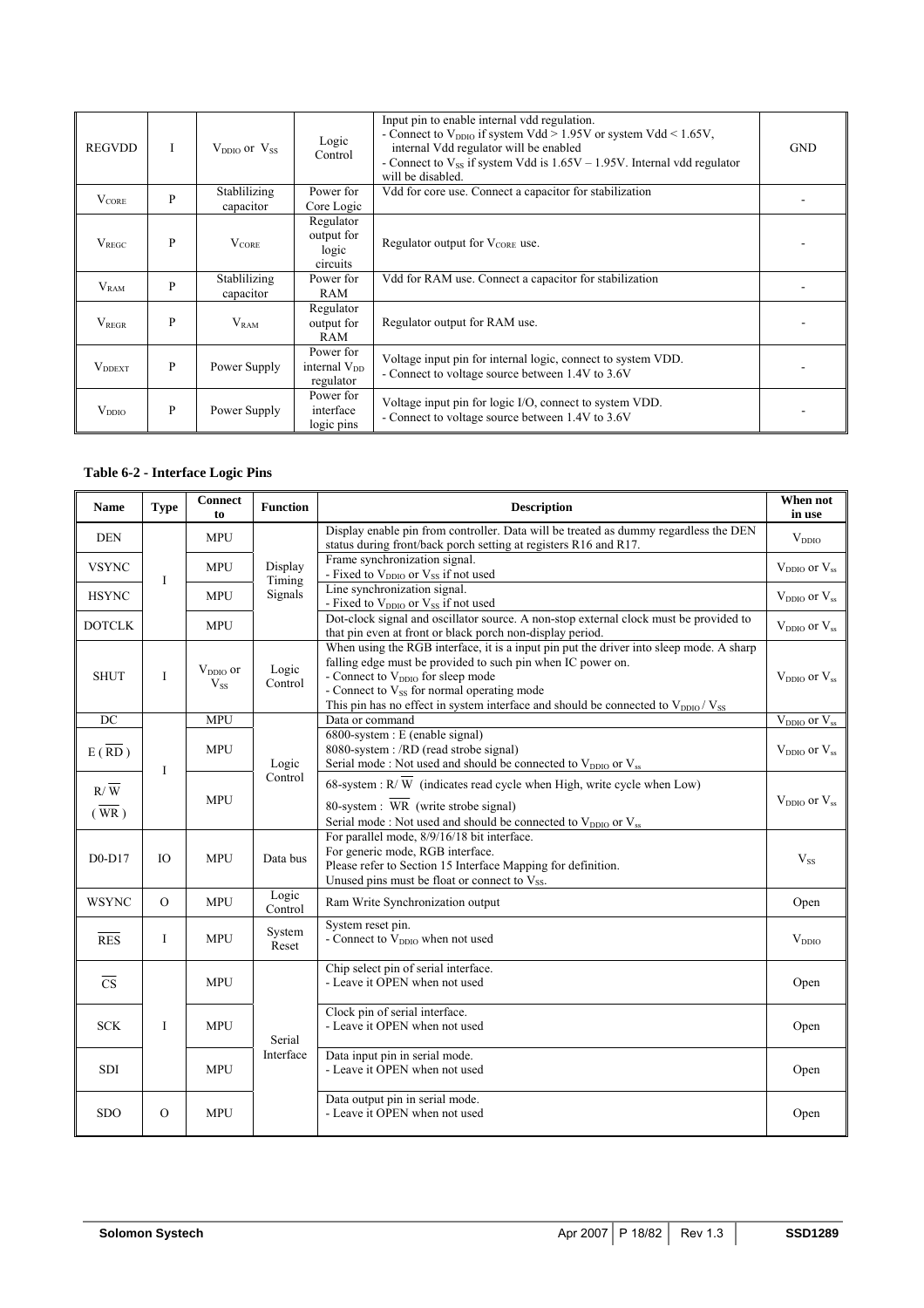#### <span id="page-18-0"></span>**Table 6-3: Mode Selection Pins**

| Name            | <b>Type</b> | Connect<br>to                    | <b>Function</b>     | <b>Description</b>                                                                                                                                                                                                                                                                                                                                                                                                                                                     |                                  |  |  |  |  |  |  |  |  |  |  |
|-----------------|-------------|----------------------------------|---------------------|------------------------------------------------------------------------------------------------------------------------------------------------------------------------------------------------------------------------------------------------------------------------------------------------------------------------------------------------------------------------------------------------------------------------------------------------------------------------|----------------------------------|--|--|--|--|--|--|--|--|--|--|
| <b>CM</b>       | I           | V <sub>DDIO</sub> or<br>$V_{SS}$ | Logic<br>Control    | When using the RGB interface, it is a input pin to select 262k-color or 8-color display<br>mode. After entered 8-color display mode, the driver will switch to Frame-Inversion-<br>Mode, and only MSB of the data Red, Green and Blue will be considered.<br>- Connect to $V_{DDIO}$ for 8-color display mode<br>- Connect to V <sub>SS</sub> for 262k-color display mode<br>This pin has no effect in system interface and should be connected to $V_{DDIO} / V_{ss}$ | $V_{DDIO}$ or $V_{ss}$           |  |  |  |  |  |  |  |  |  |  |
| RL              |             | V <sub>DDIO</sub> or<br>$V_{SS}$ |                     | Input pin to select the Source driver data shift direction.<br>- Connect to V <sub>DDIO</sub> for display first RGB data at S0-S2<br>- Connect to V <sub>SS</sub> for display first RGB data at S719-S717                                                                                                                                                                                                                                                              | $V_{DDIO}$ or $V_{ss}$           |  |  |  |  |  |  |  |  |  |  |
| GD              |             | $V_{DDIO}$ or<br>$V_{SS}$        |                     | Input pin to select the 1st output Gate<br>$GD = '0', G0$ is 1st output Gate, Gate sequence $G0, G1, G2, G3, , G318, G319$<br>$GD = '1', G1$ is 1st output Gate, Gate sequence $G1, G0, G3, G2, , G319, G318$                                                                                                                                                                                                                                                          | $V_{DDIO}$ or $V_{ss}$           |  |  |  |  |  |  |  |  |  |  |
| TB              |             | $V_{DDIO}$ or<br>$V_{SS}$        | Panel               | Input pin to select the Gate driver scan direction.<br>- Connect to V <sub>DDIO</sub> for Gate scan from G0 to G319<br>- Connect to $V_{SS}$ for Gate scan from G319 to G0                                                                                                                                                                                                                                                                                             | $V_{DDIO}$ or $V_{ss}$           |  |  |  |  |  |  |  |  |  |  |
| <b>BGR</b>      | $\bf{I}$    | $V_{DDIO}$ or<br>$V_{SS}$        | Mapping<br>Controls | Input pin to select the color mapping.<br>- Connect to V <sub>DDIO</sub> for Blue-Green-Red mapping<br>- Connect to $V_{SS}$ for Red-Green-Blue mapping<br>(Refer to S0-S719 pin description on Page 19 for details)                                                                                                                                                                                                                                                   | $V_{DDIO}$ or $V_{ss}$           |  |  |  |  |  |  |  |  |  |  |
| <b>REV</b>      |             | $V_{DDIO}$ or<br>$V_{SS}$        |                     | Input pin to select the display reversion.<br>- Connect to V <sub>DDIO</sub> mapping data "0" to maximum pixel voltage for normal white panel<br>- Connect to $V_{SS}$ mapping data "0" to minimum pixel voltage for normal black panel                                                                                                                                                                                                                                | $V_{DDIO}$ or $V_{ss}$           |  |  |  |  |  |  |  |  |  |  |
| CAD             |             | $V_{DDIO}$ or<br>$V_{SS}$        |                     | Panel structure selection pin.<br>- Connect to V <sub>DDIO</sub> if Cs on gate structure is used<br>- Connect to $V_{SS}$ if Cs on common structure is used                                                                                                                                                                                                                                                                                                            | $V_{DDIO}$ or $V_{ss}$           |  |  |  |  |  |  |  |  |  |  |
| PS <sub>0</sub> |             | V <sub>DDIO</sub> or<br>$V_{SS}$ |                     | PS3<br>PS <sub>2</sub><br>PS1<br>PS <sub>0</sub><br><b>Interface Mode</b><br>3-wire SPI<br>$\overline{1}$<br>1<br>$\mathbf{1}$<br>1<br>$\mathbf{1}$<br>$\mathbf{1}$<br>$\mathbf{0}$<br>4-wire SPI<br>$\mathbf{1}$                                                                                                                                                                                                                                                      |                                  |  |  |  |  |  |  |  |  |  |  |
| PS1             |             | $V_{DDIO}$ or<br>$V_{SS}$        | Interface           | 16-bit 6800 parallel interface<br>$\mathbf{0}$<br>1<br>1<br>$\mathbf{0}$<br>$\mathbf{1}$<br>$\mathbf{0}$<br>8-bit 6800 parallel interface<br>$\mathbf{0}$<br>$\mathbf{0}$<br>16-bit 8080 parallel interface<br>$\overline{0}$<br>$\mathbf{1}$<br>$\mathbf{0}$<br>$\mathbf{0}$<br>8-bit 8080 parallel interface                                                                                                                                                         |                                  |  |  |  |  |  |  |  |  |  |  |
| PS <sub>2</sub> | I           | $V_{DDIO}$ or<br>$V_{SS}$        | Selection           | $\mathbf{0}$<br>$\mathbf{1}$<br>18-bits 6800 parallel interface<br>$\mathbf{1}$<br>$\overline{0}$<br>$\mathbf{1}$<br>$\mathbf{1}$<br>$\mathbf{0}$<br>9-bits 6800 parallel interface<br>$\mathbf{0}$<br>$\boldsymbol{0}$<br>18-bit 8080 parallel interface<br>$\mathbf{1}$<br>$\overline{0}$<br>$\mathbf{0}$<br>$\mathbf{1}$<br>$\mathbf{0}$<br>9-bit 8080 parallel interface<br>$\theta$<br>Reserved<br>$\theta$<br>$\mathbf{1}$                                       |                                  |  |  |  |  |  |  |  |  |  |  |
| PS3             |             | $V_{DDIO}$ or<br>$V_{SS}$        |                     | $\mathbf{0}$<br>$\theta$<br>$\mathbf{1}$<br>$\theta$<br>Reserved<br>$\theta$<br>$\Omega$<br>$\theta$<br>18-bit RGB interface + 4-wire SPI                                                                                                                                                                                                                                                                                                                              |                                  |  |  |  |  |  |  |  |  |  |  |
| GAMAS0          |             | V <sub>DDIO</sub> or<br>$V_{SS}$ |                     | Gamma selection pin. This pin should be connected to $V_{DDIO} / V_{SS}$                                                                                                                                                                                                                                                                                                                                                                                               |                                  |  |  |  |  |  |  |  |  |  |  |
| GAMAS1          | I           | V <sub>DDIO</sub> or<br>$V_{SS}$ | Logic<br>Control    | Gamma selection pin. This pin should be connected to $V_{DDIO} / V_{SS}$                                                                                                                                                                                                                                                                                                                                                                                               |                                  |  |  |  |  |  |  |  |  |  |  |
| GAMAS2          |             | V <sub>DDIO</sub> or<br>$V_{SS}$ |                     | Gamma selection pin. This pin should be connected to $V_{DDIO} / V_{SS}$                                                                                                                                                                                                                                                                                                                                                                                               | V <sub>DDIO</sub> or<br>$V_{SS}$ |  |  |  |  |  |  |  |  |  |  |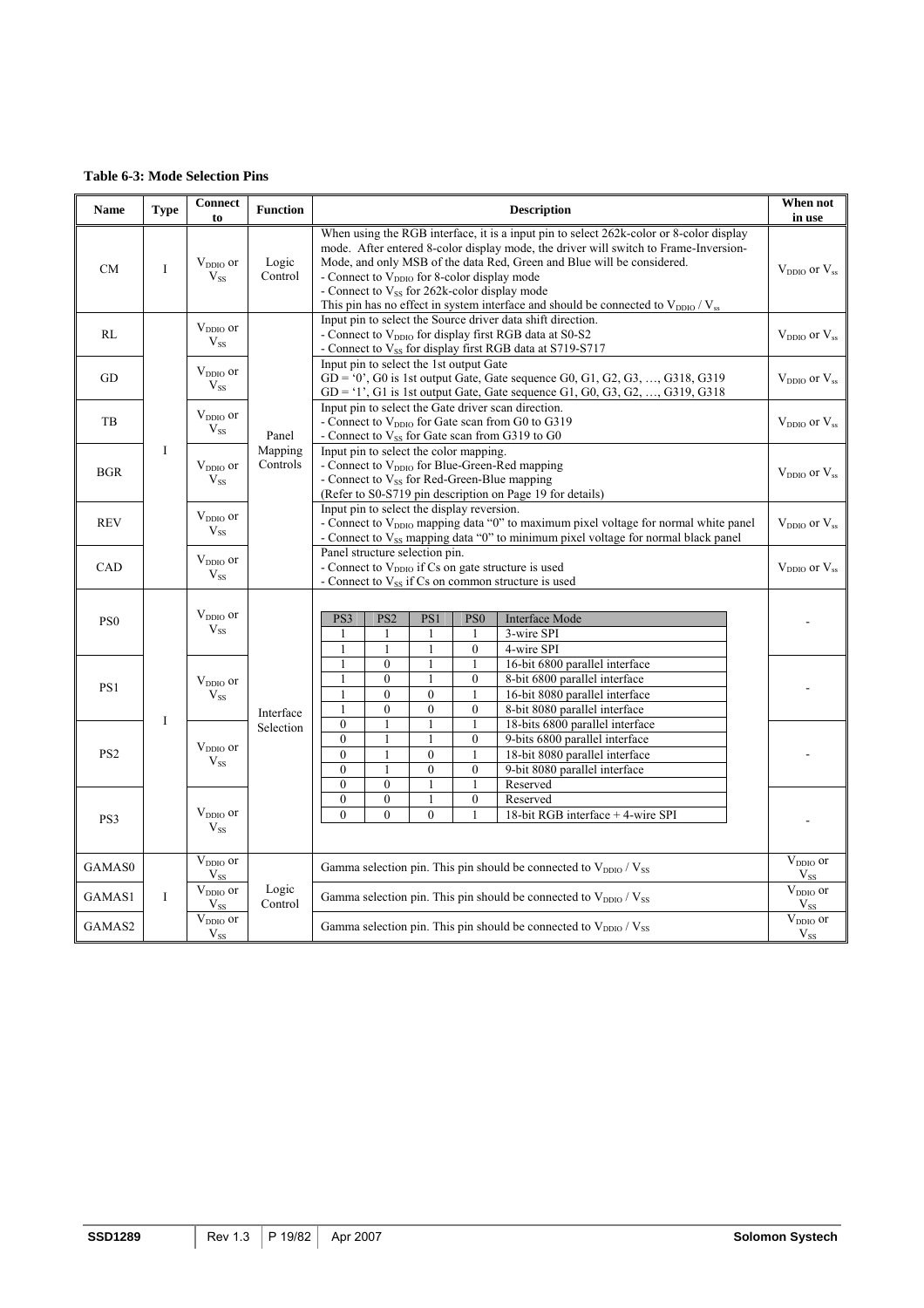# <span id="page-19-0"></span>**Table 6-4: Driver Output Pins**

| <b>Name</b>                       | Type     | Connect<br>to | <b>Function</b> | <b>Description</b>                                                                                                                                                               | When not<br>in use |  |  |  |
|-----------------------------------|----------|---------------|-----------------|----------------------------------------------------------------------------------------------------------------------------------------------------------------------------------|--------------------|--|--|--|
| <b>VCOM</b>                       |          | LCD.          |                 | A power supply for the TFT-display common electrode.                                                                                                                             | Open               |  |  |  |
| $G0-G319$                         |          | LCD           |                 | Gate driver output pins. These pins output $V_{GH}$ , $V_{GL}$ or $V_{GOFFH}$ level.                                                                                             | Open               |  |  |  |
| <b>GTESTR</b>                     |          | LCD           | <b>LCD</b>      | Gate driver output test pins, leave these pins no connection when using Cs on common                                                                                             | Open               |  |  |  |
| GTESTL                            | $\Omega$ | LCD           | Driving         |                                                                                                                                                                                  |                    |  |  |  |
| S <sub>0</sub> -S <sub>7</sub> 19 |          | LCD.          | Signals         | Source driver output pins.<br>$S(3n)$ : display Red if BGR = LOW, Blue if BGR = HIGH.<br>$S(3n+1)$ : display Green.<br>$S(3n+2)$ : display Blue if BGR = LOW, Red if BGR = HIGH. | Open               |  |  |  |

#### **Table 6-5: Miscellaneous Pins**

| <b>Name</b>  | <b>Type</b>              | <b>Connect</b><br>to     | <b>Function</b>   | <b>Description</b>                                                                      | When not<br>in use |
|--------------|--------------------------|--------------------------|-------------------|-----------------------------------------------------------------------------------------|--------------------|
| NC           | -                        |                          |                   | These pins must be left open and cannot be connected together                           | Open               |
| THROUGH1     | $\overline{\phantom{a}}$ | -                        |                   | Dummy pads. Used to measure the COG contact resistance.                                 | Open               |
| THROUGH7     | -                        | $\overline{\phantom{a}}$ | -                 | These two pads are short circuited within the chip                                      | Open               |
| THROUGH2     | ۰.                       | -                        |                   | Dummy pads. Used to measure the COG contact resistance.                                 | Open               |
| THROUGH8     | ٠                        | ٠                        |                   | These two pads are short circuited within the chip                                      | Open               |
| THROUGH3     | ٠                        | $\overline{\phantom{a}}$ |                   | Dummy pads. Used to measure the COG contact resistance.                                 | Open               |
| THROUGH5     | ٠                        | ۰                        |                   | These two pads are short circuited within the chip                                      | Open               |
| THROUGH4     | ۰                        | $\overline{\phantom{a}}$ |                   | Dummy pads. Used to measure the COG contact resistance.                                 | Open               |
| THROUGH6     | $\overline{\phantom{0}}$ | $\overline{\phantom{a}}$ | ۰                 | These two pads are short circuited within the chip                                      | Open               |
| <b>DUMMY</b> | ۰                        | ۰                        |                   | Floating pins and no connection inside the IC. These pins should be open.               | Open               |
| <b>TESTA</b> |                          | <b>FPC</b>               | IC.               | Test pin of the internal circuit.<br>- Leave this pin open and insert test point in FPC | Open               |
| <b>TESTB</b> | IO.                      | <b>FPC</b>               | Testing<br>Signal | Test pin of the internal circuit.<br>- Leave this pin open and insert test point in FPC | Open               |
| <b>TESTC</b> |                          | <b>FPC</b>               |                   | Test pin of the internal circuit.<br>- Leave this pin open and insert test point in FPC | Open               |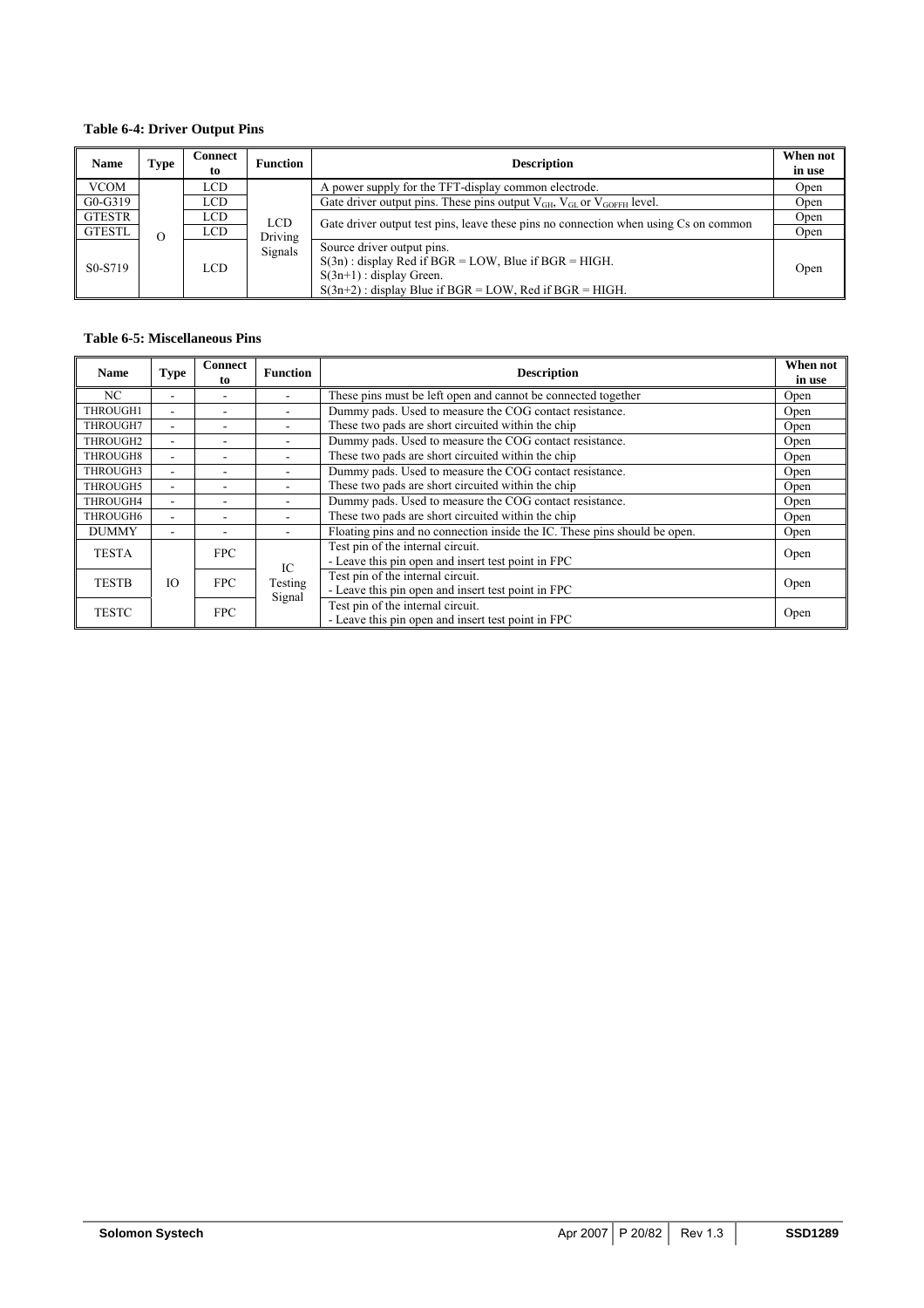# <span id="page-20-0"></span>**7 BLOCK FUNCTION DESCRIPTION**

## **7.1 System Interface**

The System Interface unit consists of three functional blocks for driving the 6800-series parallel interface, 8080-series high speed parallel interface, 3-lines serial peripheral interface and 4-lines serial peripheral interface. The selection of different interface is done by PS3, PS2, PS1 and PS0 pins. Please refer to the pin descriptions on page 19.

a) MPU Parallel 6800-series Interface

The parallel Interface consists of 18 bi-directional data pins D[17:0], R/W, D/C, E and  $\overline{CS}$ . R/W input high indicates a read operation from the Graphical Display Data RAM (GDDRAM) or the status register.  $R/\overline{W}$  input low indicates a write operation to Display Data RAM or Internal Command Registers depending on the status of  $D/\overline{C}$  input. The E input serves as data latch signal (clock) when high provided that  $\overline{CS}$  is low. Please refer to Parallel Interface Timing Diagram of 6800-series microprocessors. In order to match the operating frequency of the GDDRAM with that of the MCU, pipeline processing is internally performed which requires the insertion of a dummy read before the first actual display data read. This is shown in the following diagram.



**Figure 7-1 – Read Display Data**

#### b) MPU Parallel 8080-series Interface

The parallel interface consists of 18 bi-directional data pins D[17:0],  $\overline{RD}$ ,  $\overline{WR}$ , D/C and  $\overline{CS}$ .  $\overline{RD}$  input serves as data read latch signal (clock) when low provided that  $\overline{CS}$  is low. Whether reading the display data from GDDRAM or reading the status from the status register is controlled by  $D/\overline{C}$ . WR input serves as data write latch signal (clock) when low provided that  $\overline{CS}$  is low. Whether writing the display data to the GDDRAM or writing the command to the command register is controlled by  $D/\overline{C}$ . A dummy read is also required before the first actual display data read for 8080-series interface. Please refer Figure 7-1.

c) MPU 4-lines Serial Peripheral Interface

The 4-lines serial peripheral Interface consists of serial clock SCK, serial data SDI,  $D/\overline{C}$  and  $\overline{CS}$ . SDI is shifted into 8-bit shift register on every rising edge of SCK in the order of data bit 7, data bit 6 …… data bit 0.  $D/\overline{C}$  is sampled on every eighth clock to determine whether the data byte in the shift register is written to the Display Data RAM or command register at the same clock.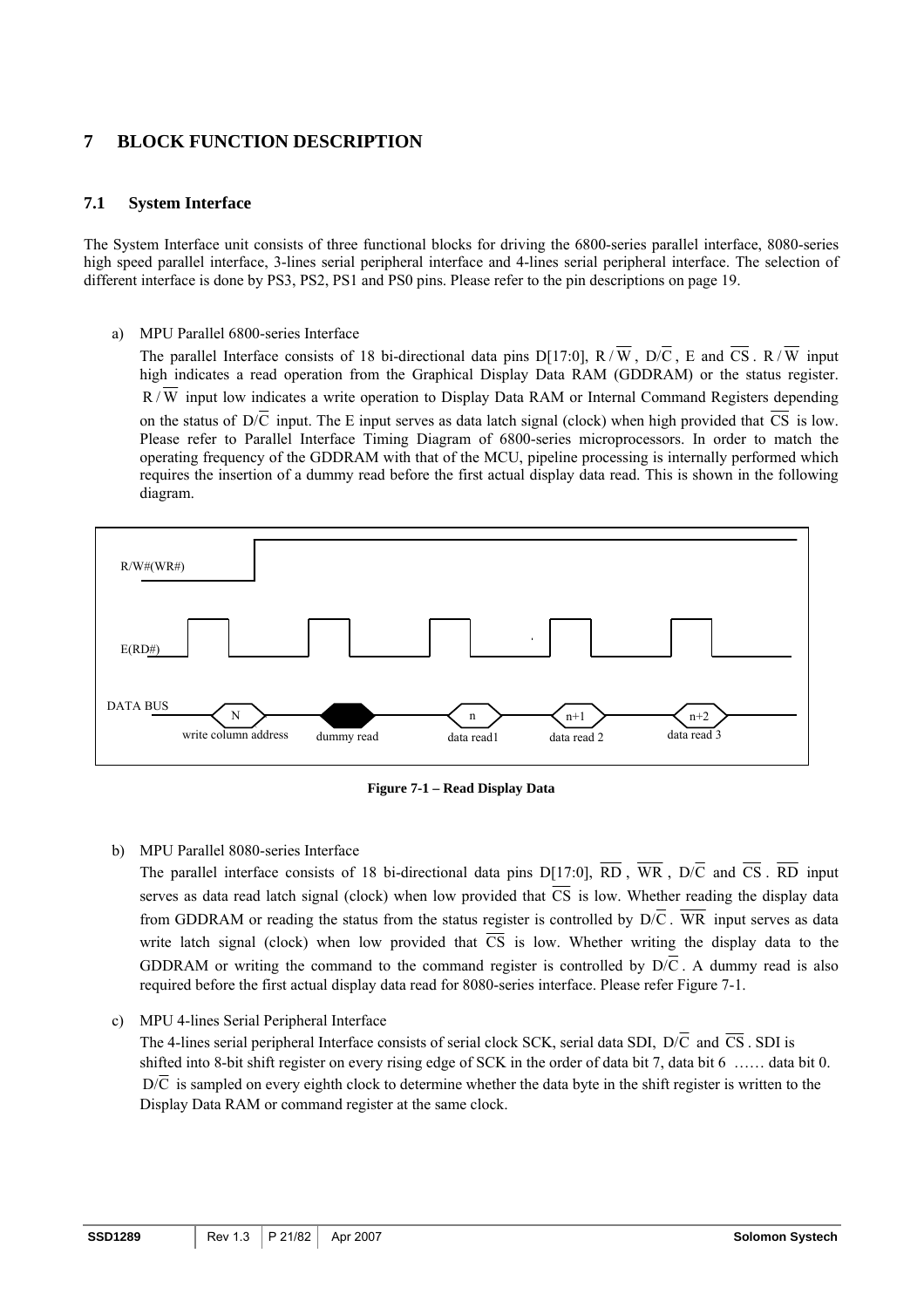#### <span id="page-21-0"></span>d) MPU 3-lines Serial Peripheral Interface

The operation is similar to 4-lines serial peripheral interface while  $D/\overline{C}$  is not used. There are altogether 9-bits will be shifted into the shift register on every ninth clock in sequence:  $D/\overline{C}$  bit, D7 to D0 bit. The  $D/\overline{C}$  bit (first bit of the sequential data) will determine the following data byte in the shift register is written to the Display Data RAM ( $D/\overline{C}$  bit = 1) or the command register ( $D/\overline{C}$  bit = 0).

|               | 6800 – series Parallel<br>Interface | 8080 – series Parallel<br>Interface | <b>MCU</b> Serial Interface |
|---------------|-------------------------------------|-------------------------------------|-----------------------------|
|               |                                     |                                     |                             |
| Data Read     | $18/16/9/8$ -bits                   | $18/16/9/8$ -bits                   | No                          |
| Data Write    | $18/16/9/8$ -bits                   | $18/16/9/8$ -bits                   | 8-bits                      |
| Command Read  | Status only                         | Status only                         | No                          |
| Command Write | Yes                                 | Yes                                 | 8-bits                      |

#### **Table 7-1 - Data bus selection modes**

# **7.2 RGB Interface**

SSD1289 supports RGB interface and VSYNC interface as the moving display interace to display animation image. RGB interface unit consists of D[17:0], HSYNC, VSYNC, DOTCLK and DEN signals for display moving pictures. When the RGB interface is selcted, the display operation is synchronized with external control signals (HSYNC, VSYNC and DOTCLK). In this operation, Data D[17:0,] will be treated as RR[5:0], GG[5:0] and BB[0:5], is written in synchronization with the control signals when DEN is enabled for write operation in order to avoid flicker or tearring effect while updating display data.

**Table 7-2: RGB signal matching in data bus** 

| Data Bus | RGB signals |
|----------|-------------|
| D[17:12] | RR[5:0]     |
| D[11:6]  | GG[5:0]     |
| D[5:0]   | BB[0:5]     |

In VSYNC interface operation, the display operation is synchronized with the internal clock, which synchronizes the display operation with the VSYNC signal. The display data is written to the GDDRAM through the system interface. When writing data via VSYNC interface, the speed of writing data in the internal RAM is faster from the falling edge of frame synchronous (VSYNC) than calculated minimum speed. The display may be updated even the data written in the RAM is not completed. In this operation, some restrictions in setting the frequency and the method to write data to the internal RAM are required.

# **7.3 Address Counter (AC)**

The address counter (AC) assigns address to the GDDRAM. When an address set instruction is written into the IR, the address information is sent from the IR to the AC.

After writing into the GRAM, the AC is automatically incremented by 1 (or decremented by 1). After reading the data, the AC is not updated. A window address function allows for data to be written only to a window area specified by GRAM.

# **7.4 Graphic Display Data RAM (GDDRAM)**

The GDDRAM is a bit mapped static RAM holding the bit pattern to be displayed. The size of the RAM is 240 RGB x 320 x 18 / 8 = 172,800 bytes. For mechanical flexibility, re-mapping on both Segment and Common outputs can be selected by software. Please refer to the command "Data Output/Scan direction" for detail description.

Four pages of display data forms a RAM address block and stored in the GDDRAM. Each block will form the fundamental units of scrolling addresses. Various types of area scrolling can be performed by software program according to the command "Set area Scroll" and "Set Scroll Start".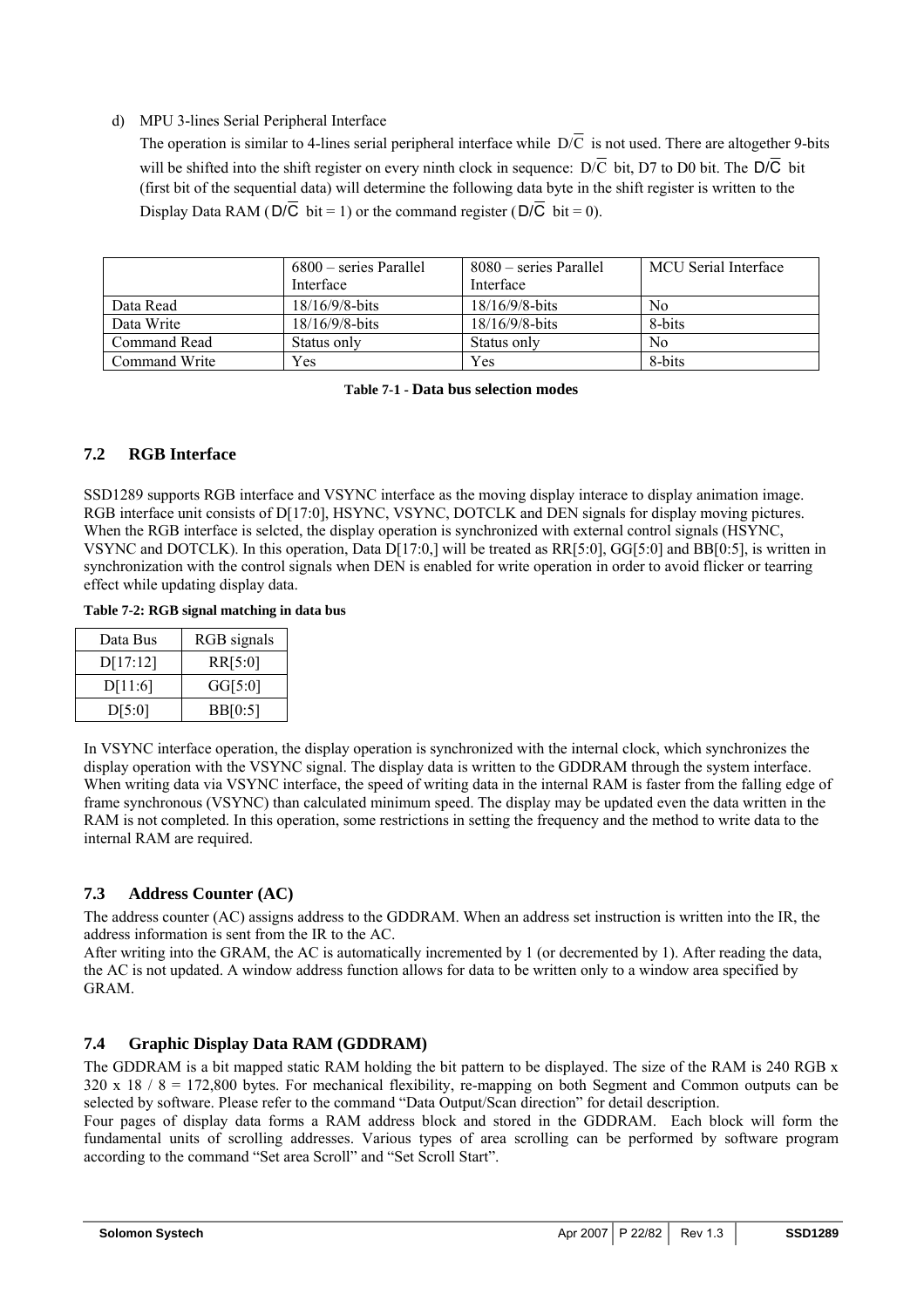#### **7.5 Gamma/Grayscale Voltage Generator**

The grayscale voltage circuit generates a LCD driver circuit that corresponds to the grayscale levels as specified in the grayscale gamma adjustment resister. 262,144 possible colors can be displayed when 1 pixel = 18 bit. For details, see the gamma adjustment register.

## **7.6 Booster and Regulator Circuit**

These two functional blocks generate the voltage of VGH, VGL, VCOM levels and VLCD0~63 which are necessary for operating a TFT LCD.

## **7.7 Timing Generator**

The timing generator generates a timing signal for the operation of internal circuit such as the internal RAM accessing, date output timing etc.

## **7.8 Oscillation Circuit (OSC)**

This module is an on-chip low power RC oscillator circuitry. The oscillator generates the clock for the DC-DC voltage converter. This clock is also used in the display timing generator.

## **7.9 Data Latches**

This block is a series of latches carrying the display signal information. These latches hold the data, which will be fed to the HV Buffer Cell and Level Selector to output the required voltage level.

## **7.10 Liquid Crystal Driver Circuit**

SSD1289 consists of a 720-output source driver (S0-S719) and a 320-output gate driver (G0-G319). The display image data is latched when 720 bits of data are inputted. The latched data control the source driver and output drive waveforms. The gate driver for scanning gate lines outputs either VGH or VGL level. The shift direction of 720-bit source output from the source driver can be changed by setting the RL bit and the shift direction of gate output from the gate driver can be changed by setting the TB bit. The scan mode by the gate driver can be changed by setting the SM bit. Sets the gate driver pin arrangement in combination with the TB bit to select the operimal scan mode for the module.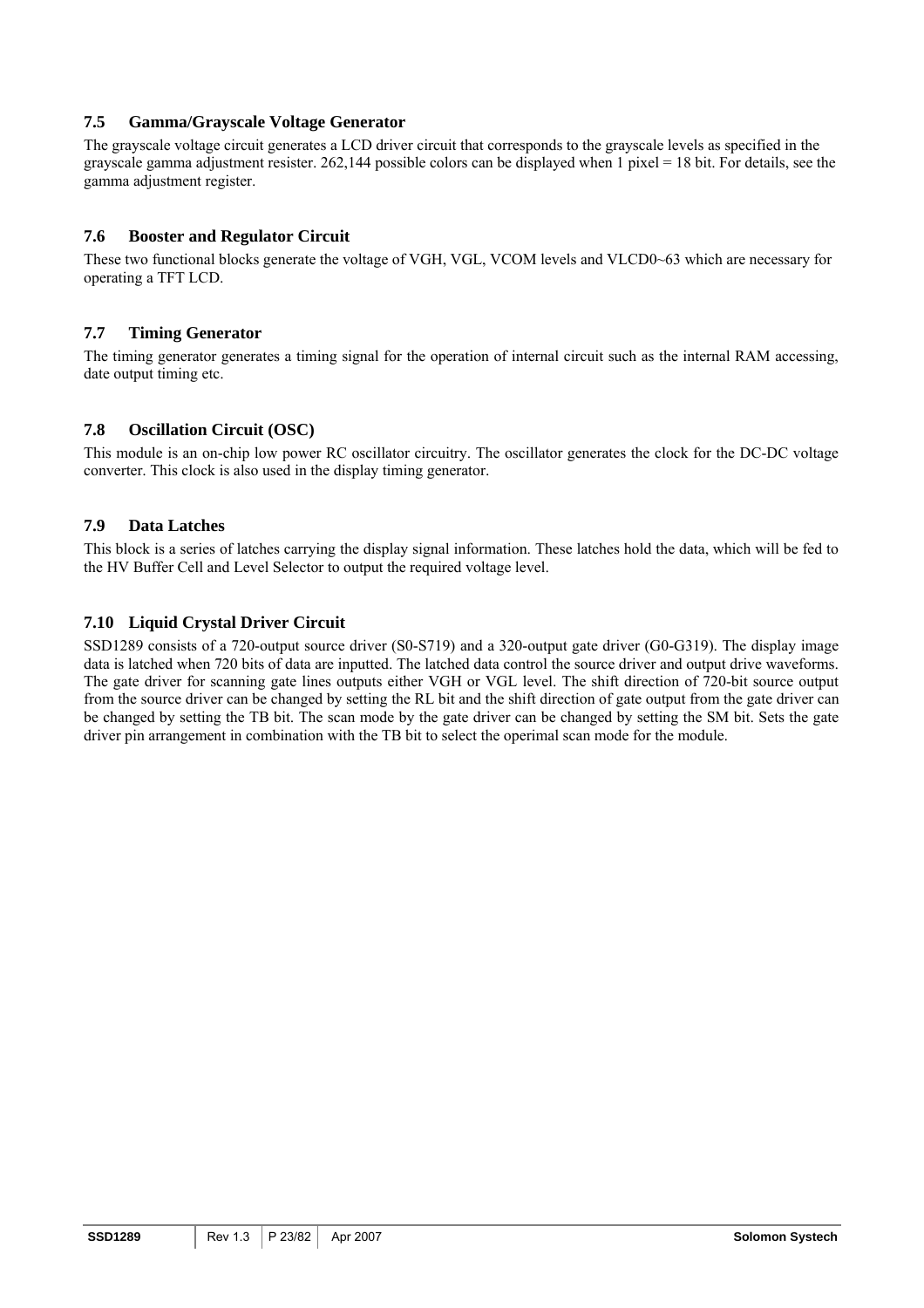# <span id="page-23-0"></span>**8 COMMAND TABLE**

| Reg#              | Register                                  | R/W         | D/C          | <b>IB15</b>      | <b>IB14</b>      | <b>IB13</b>      | <b>IB12</b>      | <b>IB11</b>     | <b>IB10</b>      | IB <sub>9</sub> | IB8              | IB7             | IB <sub>6</sub>  | IB <sub>5</sub>  | IB <sub>4</sub>  | IB <sub>3</sub>  | IB <sub>2</sub>  | IB <sub>1</sub>  | IB <sub>0</sub>  |
|-------------------|-------------------------------------------|-------------|--------------|------------------|------------------|------------------|------------------|-----------------|------------------|-----------------|------------------|-----------------|------------------|------------------|------------------|------------------|------------------|------------------|------------------|
| R                 | Index                                     | 0           | 0            | $\mathsf 0$      | $\pmb{0}$        | $\mathsf 0$      | $\mathbf 0$      | $\mathsf 0$     | $\mathsf 0$      | $\pmb{0}$       | $\mathsf 0$      | ID7             | ID6              | ID <sub>5</sub>  | ID <sub>4</sub>  | ID <sub>3</sub>  | ID <sub>2</sub>  | ID <sub>1</sub>  | ID <sub>0</sub>  |
| <b>SR</b>         | <b>Status Read</b>                        | 1           | $\mathbf{0}$ | L7               | L6               | L5               | L4               | L <sub>3</sub>  | L2               | L1              | L <sub>0</sub>   | $\mathsf 0$     | $\mathsf 0$      | 0                | $\pmb{0}$        | $\mathsf 0$      | $\mathsf 0$      | $\pmb{0}$        | $\mathsf 0$      |
| R <sub>00</sub> h | <b>Oscillation Start</b>                  | 0           | 1            | $\mathsf 0$      | $\pmb{0}$        | 0                | $\mathsf 0$      | $\mathsf 0$     | $\mathsf 0$      | $\mathsf 0$     | 0                | $\mathsf 0$     | $\mathsf 0$      | 0                | $\pmb{0}$        | $\pmb{0}$        | $\mathsf 0$      | $\pmb{0}$        | OSCE<br>Ν        |
|                   | (0000h)                                   |             |              | 0                | $\mathbf 0$      | 0                | 0                | 0               | 0                | 0               | 0                | 0               | 0                | 0                | 0                | 0                | 0                | $\mathbf 0$      | 0                |
| <b>R01h</b>       | Driver output<br>control                  | 0           | 1            | $\mathsf 0$      | <b>RL</b>        | <b>REV</b>       | CAD              | <b>BGR</b>      | <b>SM</b>        | TB              | MUX8             | MUX7            | MUX6             | MUX5             | MUX4             | MUX3             | MUX2             | MUX1             | MUX0             |
|                   | [0XXX][X0X1]3F                            |             |              | $\mathbf 0$      | X                | X                | X                | X               | $\mathbf 0$      | X               | $\mathbf{1}$     | $\pmb{0}$       | $\mathbf 0$      | $\mathbf{1}$     | 1                | $\mathbf{1}$     | $\mathbf{1}$     | $\mathbf{1}$     | $\mathbf{1}$     |
| <b>R02h</b>       | LCD drive AC<br>control                   | 0           | 1            | $\mathsf 0$      | $\mathsf 0$      | $\mathsf 0$      | <b>FLD</b>       | <b>ENWS</b>     | B/C              | EOR             | WSMD             | NW7             | NW6              | NW <sub>5</sub>  | NW <sub>4</sub>  | NW3              | NW <sub>2</sub>  | NW <sub>1</sub>  | NW0              |
|                   | (0000h)                                   |             |              | $\mathbf 0$      | $\mathbf 0$      | $\mathbf 0$      | $\mathbf 0$      | 0               | $\mathbf 0$      | 0               | 0                | $\mathbf 0$     | $\mathbf 0$      | $\mathbf 0$      | $\mathbf 0$      | $\mathbf 0$      | $\mathbf 0$      | $\mathbf 0$      | 0                |
| <b>R03h</b>       | Power control (1)                         | 0           | 1            | DCT3             | DCT <sub>2</sub> | DCT1             | DCT <sub>0</sub> | BT <sub>2</sub> | BT <sub>1</sub>  | BT0             | $\mathsf 0$      | DC <sub>3</sub> | DC <sub>2</sub>  | DC1              | DC0              | AP <sub>2</sub>  | AP1              | AP <sub>0</sub>  | $\mathsf 0$      |
|                   | All GAMAS[2:0] setting<br>8 color (6A64h) |             |              | $\mathbf 0$      | $\mathbf{1}$     | $\mathbf{1}$     | $\pmb{0}$        | $\mathbf{1}$    | $\mathbf 0$      | $\mathbf{1}$    | $\mathbf 0$      | $\pmb{0}$       | $\mathbf{1}$     | $\mathbf{1}$     | 0                | $\mathsf 0$      | $\mathbf{1}$     | $\mathbf 0$      | 0                |
| <b>R05h</b>       | Compare register<br>(1)                   | 0           | 1            | CPR <sub>5</sub> | CPR4             | CPR <sub>3</sub> | CPR <sub>2</sub> | CPR1            | CPR <sub>0</sub> | $\mathsf 0$     | $\mathbf 0$      | CPG5            | CPG4             | CPG3             | CPG <sub>2</sub> | CPG1             | CPG <sub>0</sub> | $\mathbf 0$      | $\mathbf 0$      |
|                   | (0000h)                                   |             |              | 0                | 0                | $\pmb{0}$        | $\pmb{0}$        | $\pmb{0}$       | 0                | 0               | 0                | $\pmb{0}$       | 0                | 0                | 0                | 0                | 0                | 0                | 0                |
| R06h              | Compare register<br>(2)                   | $\mathbf 0$ | 1            | 0                | 0                | 0                | $\pmb{0}$        | $\pmb{0}$       | $\mathsf 0$      | $\mathsf 0$     | 0                | CPB5            | CPB4             | CPB3             | CPB <sub>2</sub> | CPB1             | CPB <sub>0</sub> | 0                | $\mathsf 0$      |
|                   | (0000h)                                   |             |              | $\mathbf 0$      | $\mathbf 0$      | $\mathbf 0$      | $\mathbf 0$      | 0               | $\mathbf 0$      | $\mathbf 0$     | $\mathbf 0$      | $\mathbf 0$     | $\mathbf 0$      | $\mathbf 0$      | $\mathbf 0$      | $\mathbf 0$      | $\mathbf 0$      | $\mathbf 0$      | 0                |
| <b>R07h</b>       | Display control                           | $\Omega$    | 1            | $\pmb{0}$        | $\pmb{0}$        | $\pmb{0}$        | PT <sub>1</sub>  | PT <sub>0</sub> | VLE2             | VLE1            | <b>SPT</b>       | $\mathbf 0$     | $\mathsf 0$      | GON              | DTE              | <b>CM</b>        | $\mathsf 0$      | D <sub>1</sub>   | D <sub>0</sub>   |
|                   | (0000h)                                   |             |              | $\mathsf 0$      | 0                | $\pmb{0}$        | $\pmb{0}$        | 0               | $\mathbf 0$      | 0               | $\mathbf 0$      | $\pmb{0}$       | $\pmb{0}$        | 0                | $\pmb{0}$        | 0                | $\mathsf 0$      | $\mathbf 0$      | 0                |
| R <sub>0</sub> Bh | Frame cycle control                       | 0           | 1            | NO <sub>1</sub>  | NO <sub>0</sub>  | SDT <sub>1</sub> | SDT0             | $\mathsf 0$     | EQ <sub>2</sub>  | EQ1             | EQ0              | DIV1            | DIV <sub>0</sub> | SDIV             | <b>SRTN</b>      | RTN3             | RTN <sub>2</sub> | RTN <sub>1</sub> | RTN0             |
|                   | (5308h)                                   |             |              | $\mathbf 0$      | $\mathbf{1}$     | $\pmb{0}$        | $\mathbf{1}$     | 0               | $\mathbf 0$      | $\mathbf{1}$    | $\mathbf{1}$     | $\pmb{0}$       | $\pmb{0}$        | $\pmb{0}$        | $\pmb{0}$        | $\mathbf{1}$     | $\mathsf 0$      | $\mathbf 0$      | 0                |
| R <sub>0</sub> Ch | Power control (2)                         | 0           | 1            | $\mathbf 0$      | $\pmb{0}$        | $\mathbf 0$      | $\mathbf 0$      | $\mathbf 0$     | 0                | $\mathsf 0$     | $\mathbf 0$      | $\mathsf 0$     | $\pmb{0}$        | 0                | $\mathbf 0$      | $\mathbf 0$      | VRC2             | VRC1             | VRC0             |
|                   | (0004h)                                   |             |              | $\mathbf 0$      | $\mathbf 0$      | $\mathbf 0$      | $\mathbf 0$      | 0               | 0                | 0               | $\mathbf 0$      | $\mathbf 0$     | $\mathbf 0$      | $\mathbf 0$      | $\Omega$         | $\mathbf 0$      | $\overline{1}$   | $\mathbf 0$      | 0                |
| <b>RODh</b>       | Power control (3)                         | 0           | 1            | $\mathbf 0$      | $\mathbf 0$      | $\mathbf 0$      | $\mathbf 0$      | $\mathbf 0$     | $\mathbf 0$      | $\mathbf 0$     | $\mathbf 0$      | $\mathbf 0$     | $\mathbf 0$      | $\mathbf 0$      | $\mathbf 0$      | VRH3             | VRH <sub>2</sub> | VRH1             | VRH <sub>0</sub> |
| <b>R0Eh</b>       | Power control (4)                         | $\Omega$    | 1            | $\pmb{0}$        | $\pmb{0}$        | <b>VCOMG</b>     | VDV4             | VDV3            | VDV2             | VDV1            | VDV0             | 0               | $\mathbf 0$      | $\mathbf 0$      | $\mathbf 0$      | $\mathbf 0$      | $\mathsf 0$      | $\mathbf 0$      | $\mathsf 0$      |
| <b>R0Fh</b>       | Gate scan start<br>position               | $\mathbf 0$ | 1            | $\mathsf 0$      | 0                | 0                | $\pmb{0}$        | $\pmb{0}$       | 0                | $\mathsf 0$     | SCN <sub>8</sub> | SCN7            | SCN6             | SCN <sub>5</sub> | SCN4             | SCN <sub>3</sub> | SCN <sub>2</sub> | SCN <sub>1</sub> | <b>SCN0</b>      |
|                   | (0000h)                                   |             |              | $\mathbf 0$      | $\mathbf 0$      | 0                | 0                | 0               | 0                | 0               | 0                | $\mathbf 0$     | $\mathbf 0$      | 0                | 0                | $\mathbf 0$      | 0                | $\mathbf 0$      | 0                |
| <b>R10h</b>       | Sleep mode                                | 0           | 1            | $\mathbf 0$      | $\pmb{0}$        | $\pmb{0}$        | $\pmb{0}$        | $\mathsf 0$     | $\mathsf 0$      | $\mathsf 0$     | $\mathbf 0$      | $\mathsf 0$     | $\mathsf 0$      | 0                | $\mathbf 0$      | 0                | $\mathsf 0$      | $\mathbf 0$      | <b>SLP</b>       |
|                   | (0001h)                                   |             |              | $\mathbf 0$      | $\mathbf 0$      | $\mathbf 0$      | $\mathbf 0$      | $\mathbf 0$     | $\mathbf 0$      | 0               | 0                | $\mathbf 0$     | $\mathbf 0$      | $\mathbf 0$      | 0                | $\mathbf 0$      | $\mathbf 0$      | $\mathbf 0$      | $\mathbf{1}$     |
| <b>R11h</b>       | Entry mode                                | 0           | 1            | VS mode          | DFM1             | DFM0             | <b>TRANS</b>     | OEDef           | WMode            | DMode1          | DMode0           | TY1             | TY0              | ID <sub>1</sub>  | ID <sub>0</sub>  | AM               | LG <sub>2</sub>  | LG1              | LG0              |
|                   | (6830h)                                   |             |              | $\mathbf 0$      | $\mathbf{1}$     | $\mathbf{1}$     | $\mathbf 0$      | $\mathbf{1}$    | $\mathbf 0$      | 0               | $\mathbf 0$      | $\mathbf 0$     | $\mathbf 0$      | $\mathbf{1}$     | $\mathbf{1}$     | $\mathbf 0$      | $\mathbf 0$      | $\mathbf 0$      | $\mathbf 0$      |
| <b>R12h</b>       | Optimize Access<br>Speed 3<br>(6CEBh)     | $\Omega$    | 1            | 0                | 1                | 1                | 0                | 1               | 1                | 0               | 0                | 1               | 1                | 1                | 0                | 1                | 0                | 1                | 1                |
| <b>R15h</b>       | Generic Interface<br>Contrl               | 0           | 1            | 0                | 0                | 0                | 0                | 0               | 0                | 0               | 0                | $\mathbf{1}$    | $\mathbf{1}$     | 0                | 1                | <b>INVDOT</b>    | <b>INVDEN</b>    | <b>INNVHS</b>    | <b>INVVS</b>     |
|                   | (00D0h)                                   |             |              | $\mathbf 0$      | $\mathbf 0$      | 0                | $\mathbf 0$      | $\mathbf 0$     | $\mathbf 0$      | 0               | $\mathbf 0$      | -1              | 1                | $\mathbf 0$      | 1                | $\mathbf 0$      | $\mathbf 0$      | $\mathbf 0$      | 0                |
| <b>R16h</b>       | Horizontal Porch                          | 0           | 1            | XL7              | XL6              | XL <sub>5</sub>  | XL4              | XL <sub>3</sub> | XL <sub>2</sub>  | XL <sub>1</sub> | XL <sub>0</sub>  | HBP7            | HBP6             | HBP5             | HBP4             | HBP3             | HBP2             | HBP1             | HBP0             |
|                   | (EF1Ch)                                   |             |              | $\mathbf{1}$     | $\mathbf{1}$     | $\mathbf{1}$     | $\pmb{0}$        | $\mathbf{1}$    | $\mathbf{1}$     | $\mathbf{1}$    | $\mathbf{1}$     | $\pmb{0}$       | 0                | 0                | $\mathbf{1}$     | $\mathbf{1}$     | $\mathbf{1}$     | 0                | 0                |
| <b>R17h</b>       | <b>Vertical Porch</b>                     | 0           | 1            | VFP7             | VFP6             | VFP5             | VFP4             | VFP3            | VFP2             | VFP1            | VFP0             | VBP7            | VBP6             | VBP5             | VBP4             | VBP3             | VBP2             | VBP1             | VBP0             |
|                   | (0103h)                                   |             |              | $\Omega$         | $\mathbf 0$      | $\mathbf 0$      | $\Omega$         | $\mathbf 0$     | $\mathbf 0$      | $\mathbf 0$     | $\mathbf{1}$     | $\Omega$        | 0                | $\Omega$         | 0                | $\mathbf 0$      | $\mathbf 0$      | $\mathbf{1}$     | $\mathbf{1}$     |

**Table 8-1 - Command Table**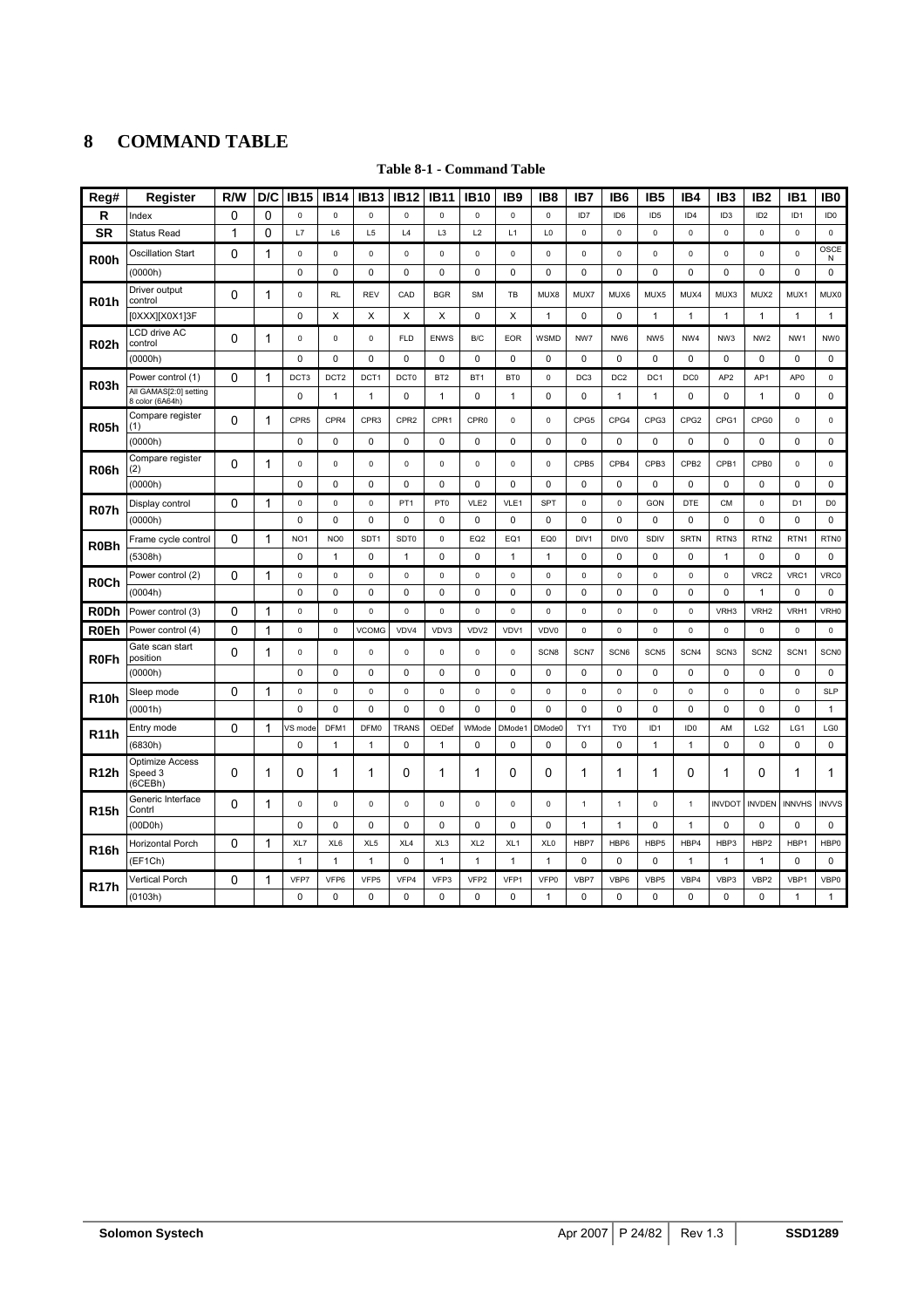|                   | (continued)                               |     |              |                  |                  |                  |                  |                  |                   |                     |              |                                                     |                 |                  |              |                 |                  |                 |                     |
|-------------------|-------------------------------------------|-----|--------------|------------------|------------------|------------------|------------------|------------------|-------------------|---------------------|--------------|-----------------------------------------------------|-----------------|------------------|--------------|-----------------|------------------|-----------------|---------------------|
| Reg#              | Register                                  | R/W | D/C          | <b>IB15</b>      | <b>IB14</b>      | <b>IB13</b>      | <b>IB12</b>      | <b>IB11</b>      | <b>IB10</b>       | IB <sub>9</sub>     | IB8          | IB7                                                 | IB <sub>6</sub> | IB <sub>5</sub>  | IB4          | IB <sub>3</sub> | IB <sub>2</sub>  | IB <sub>1</sub> | IB <sub>0</sub>     |
| R1Eh              | Power control (5)                         | 0   | 1            | $\mathsf 0$      | $\pmb{0}$        | $\pmb{0}$        | $\mathsf 0$      | $\mathsf 0$      | $\pmb{0}$         | $\mathsf 0$         | $\pmb{0}$    | nOTP                                                | $\mathsf 0$     | VCM5             | VCM4         | VCM3            | VCM2             | VCM1            | VCM0                |
| R <sub>22</sub> h | RAM data write                            | 0   | 1            |                  |                  |                  |                  |                  |                   |                     |              | Data[17:0] mapping depends on the interface setting |                 |                  |              |                 |                  |                 |                     |
|                   | RAM data read                             | 1   | 1            |                  |                  |                  |                  |                  |                   |                     |              |                                                     |                 |                  |              |                 |                  |                 |                     |
|                   | RAM write data                            | 0   | 1            | WMR5             | WMR4             | WMR3             | WMR2             | WMR1             | WMR0              | $\mathsf 0$         | 0            | WMG5                                                | WMG4            | WMG3             | WMG2         | WMG1            | WMG0             | $\mathsf 0$     | $\mathsf{O}\xspace$ |
| R23h              | mask(1)<br>(0000h)                        |     |              | 0                | $\pmb{0}$        | 0                | 0                | 0                | $\pmb{0}$         | 0                   | 0            | 0                                                   | $\mathsf 0$     | 0                | 0            | 0               | 0                | 0               | 0                   |
|                   | RAM write data                            |     |              |                  |                  |                  |                  |                  |                   |                     |              |                                                     |                 |                  |              |                 |                  |                 |                     |
| R24h              | mask(2)                                   | 0   | 1            | 0                | $\pmb{0}$        | 0                | 0                | 0                | 0                 | $\mathsf 0$         | 0            | WMB5                                                | WMB4            | WMB3             | WMB2         | WMB1            | WMB0             | $\mathsf 0$     | 0                   |
|                   | (0000h)                                   |     |              | $\mathbf 0$      | $\pmb{0}$        | 0                | 0                | 0                | $\pmb{0}$         | 0                   | 0            | 0                                                   | $\mathsf 0$     | 0                | 0            | $\mathbf 0$     | 0                | 0               | 0                   |
| <b>R25h</b>       | Frame Frequency                           | 0   | 1            | OSC <sub>3</sub> | OSC <sub>2</sub> | OSC <sub>1</sub> | OSC <sub>0</sub> | 0                | $\mathsf 0$       | $\mathsf 0$         | $\pmb{0}$    | 0                                                   | $\mathsf 0$     | 0                | 0            | $\mathsf 0$     | 0                | $\mathsf 0$     | 0                   |
|                   | (8000h)                                   |     |              | $\mathbf{1}$     | $\pmb{0}$        | 0                | 0                | 0                | $\pmb{0}$         | 0                   | 0            | 0                                                   | $\mathsf 0$     | 0                | 0            | $\mathbf 0$     | 0                | 0               | 0                   |
| R28h              | <b>VCOM OTP</b><br>(000Ah)                | 0   | 1            | 0                | $\pmb{0}$        | 0                | 0                | 0                | $\pmb{0}$         | 0                   | 0            | 0                                                   | $\pmb{0}$       | 0                | 0            | 1               | 0                | 1               | 0                   |
|                   | Optimize Access                           |     |              |                  |                  |                  |                  |                  |                   |                     |              |                                                     |                 |                  |              |                 |                  |                 |                     |
| <b>R28h</b>       | Speed 1<br>(0006h)                        | 0   | 1            | 0                | $\pmb{0}$        | 0                | 0                | 0                | $\pmb{0}$         | 0                   | 0            | 0                                                   | $\pmb{0}$       | 0                | 0            | $\mathbf 0$     | 1                | $\mathbf{1}$    | 0                   |
| R29h              | VCOM OTP                                  | 0   | 1            | 1                | $\pmb{0}$        | 0                | 0                | 0                | $\pmb{0}$         | 0                   | 0            | 1                                                   | $\mathbf{1}$    | $\mathbf 0$      | 0            | 0               | 0                | 0               | 0                   |
|                   | (80C0h)<br>Optimize Access                |     |              |                  |                  |                  |                  |                  |                   |                     |              |                                                     |                 |                  |              |                 |                  |                 |                     |
| R <sub>2Fh</sub>  | Speed 2                                   | 0   | 1            | 0                | $\pmb{0}$        | 0                | 1                | 0                | $\pmb{0}$         | 1                   | 0            | $\mathbf{1}$                                        | $\mathsf 0$     | $\mathbf{1}$     | 1            | $\mathbf{1}$    | 1                | 1               | 0                   |
| R30h              | (12BEh)<br>$\gamma$ control (1)           | 0   | 1            | 0                | $\mathsf 0$      | 0                | 0                | 0                | <b>PKP12</b>      | PKP11               | <b>PKP10</b> | 0                                                   | $\mathsf 0$     | 0                | 0            | 0               | PKP02            | PKP01           | PKP00               |
| R31h              | $\gamma$ control (2)                      | 0   | 1            | 0                | $\mathsf 0$      | $\pmb{0}$        | 0                | $\pmb{0}$        | PKP32             | PKP31               | <b>PKP30</b> | 0                                                   | $\mathsf 0$     | 0                | $\pmb{0}$    | $\mathsf 0$     | PKP22            | PKP21           | <b>PKP20</b>        |
| R32h              | $\gamma$ control (3)                      | 0   | 1            | $\mathsf 0$      | $\mathsf 0$      | $\pmb{0}$        | 0                | $\pmb{0}$        | <b>PKP52</b>      | PKP51               | PKP50        | 0                                                   | $\mathsf 0$     | 0                | 0            | $\mathsf 0$     | PKP42            | PKP41           | PKP40               |
| <b>R33h</b>       | $\gamma$ control (4)                      | 0   | 1            | 0                | $\pmb{0}$        | 0                | 0                | 0                | PRP <sub>12</sub> | PRP11               | <b>PRP10</b> | 0                                                   | $\mathsf 0$     | 0                | 0            | 0               | PRP02            | PRP01           | PRP00               |
| R34h              | y control (5)                             | 0   | 1            | $\mathsf 0$      | $\pmb{0}$        | $\mathsf 0$      | 0                | $\pmb{0}$        | PKN12             | PKN11               | PKN10        | 0                                                   | $\mathsf 0$     | 0                | $\pmb{0}$    | $\mathsf 0$     | PKN02            | PKN01           | PKN00               |
| R35h              | $\gamma$ control (6)                      | 0   | 1            | 0                | 0                | $\mathbf 0$      | 0                | 0                | <b>PKN32</b>      | PKN31               | PKN30        | 0                                                   | $\mathsf 0$     | 0                | 0            | $\mathsf 0$     | <b>PKN22</b>     | <b>PKN21</b>    | <b>PKN20</b>        |
| R36h              | $\gamma$ control (7)                      | 0   | 1            | 0                | 0                | 0                | 0                | 0                | <b>PKN52</b>      | <b>PKN51</b>        | <b>PKN50</b> | 0                                                   | $\mathsf 0$     | 0                | 0            | 0               | PKN42            | PKN41           | <b>PKN40</b>        |
| R37h              | γ control (8)                             | 0   | 1            | 0                | $\mathsf 0$      | 0                | 0                | 0                | PRN <sub>12</sub> | PRN11               | PRN10        | 0                                                   | $\mathsf 0$     | 0                | 0            | 0               | PRN02            | PRN01           | PRN00               |
| R3Ah              | $\gamma$ control (9)                      | 0   | 1            | 0                | $\pmb{0}$        | 0                | VRP14            | VRP13            | VRP12             | VRP11               | VRP10        | 0                                                   | $\mathsf 0$     | 0                | 0            | VRP03           | VRP02            | VRP01           | VRP00               |
| R3Bh              | $\gamma$ control (10)                     | 0   | $\mathbf{1}$ | 0                | $\mathsf 0$      | $\pmb{0}$        | VRN14            | VRN13            | VRN12             | VRN11               | VRN10        | 0                                                   | $\mathsf 0$     | 0                | $\pmb{0}$    | VRN03           | VRN02            | VRN01           | VRN00               |
|                   | Vertical scroll                           | 0   | 1            | 0                | $\pmb{0}$        | 0                | 0                | 0                | 0                 | $\mathsf 0$         | <b>VL18</b>  | <b>VL17</b>                                         | <b>VL16</b>     | <b>VL15</b>      | <b>VL14</b>  | <b>VL13</b>     | <b>VL12</b>      | <b>VL11</b>     | <b>VL10</b>         |
| <b>R41h</b>       | control (1)<br>(0000h)                    |     |              | $\mathbf 0$      | $\pmb{0}$        | 0                | 0                | 0                | $\pmb{0}$         | 0                   | 0            | 0                                                   | $\mathsf 0$     | 0                | 0            | $\mathbf 0$     | 0                | 0               | 0                   |
|                   | Vertical scroll                           |     |              |                  |                  |                  |                  |                  |                   |                     |              |                                                     |                 |                  |              |                 |                  |                 |                     |
| R42h              | control (2)                               | 0   | 1            | 0                | $\pmb{0}$        | $\pmb{0}$        | $\mathsf 0$      | $\pmb{0}$        | $\mathsf 0$       | $\mathsf 0$         | <b>VL28</b>  | <b>VL27</b>                                         | <b>VL26</b>     | <b>VL25</b>      | <b>VL24</b>  | <b>VL23</b>     | <b>VL22</b>      | <b>VL21</b>     | <b>VL20</b>         |
|                   | (0000h)                                   |     |              | 0                | $\pmb{0}$        | 0                | 0                | 0                | $\pmb{0}$         | 0                   | 0            | 0                                                   | $\mathsf 0$     | 0                | 0            | 0               | $\mathsf 0$      | 0               | $\mathsf 0$         |
| R44h              | <b>Horizontal RAM</b><br>address position | 0   | 1            | HEA7             | HEA6             | HEA5             | HEA4             | HEA3             | HEA2              | HEA1                | HEA0         | HSA7                                                | HSA6            | HSA5             | HSA4         | HSA3            | HSA <sub>2</sub> | HSA1            | HSA0                |
|                   | (EF00h)                                   |     |              | 1                | $\mathbf{1}$     | $\mathbf{1}$     | 0                | 1                | $\mathbf{1}$      | 1                   | 1            | 0                                                   | 0               | 0                | 0            | 0               | 0                | $\mathbf 0$     | 0                   |
|                   | <b>Vertical RAM</b>                       |     |              |                  |                  |                  |                  |                  |                   |                     |              |                                                     |                 |                  |              |                 |                  |                 |                     |
| R45h              | address start<br>position                 | 0   | 1            | 0                | 0                | 0                | 0                | 0                | 0                 | $\mathbf 0$         | VSA8         | VSA7                                                | VSA6            | VSA <sub>5</sub> | VSA4         | VSA3            | VSA <sub>2</sub> | VSA1            | VSA0                |
|                   | (0000h)                                   |     |              | $\mathbf 0$      | 0                | 0                | 0                | 0                | 0                 | $\mathbf 0$         | 0            | 0                                                   | $\mathbf 0$     | 0                | 0            | 0               | $\mathbf 0$      | 0               | 0                   |
|                   | Vertical RAM                              |     |              |                  |                  |                  |                  |                  |                   |                     |              |                                                     |                 |                  |              |                 |                  |                 |                     |
| R46h              | address end<br>position                   | 0   | 1            | 0                | $\mathsf 0$      | $\mathsf 0$      | 0                | 0                | $\mathsf 0$       | $\mathbf 0$         | VEA8         | VEA7                                                | VEA6            | VEA5             | VEA4         | VEA3            | VEA2             | VEA1            | VEA0                |
|                   | (013Fh)                                   |     |              | $\mathbf 0$      | $\pmb{0}$        | 0                | 0                | 0                | $\mathbf 0$       | $\mathbf 0$         | $\mathbf{1}$ | 0                                                   | $\mathbf 0$     | $\mathbf{1}$     | 1            | $\mathbf{1}$    | $\mathbf{1}$     | $\mathbf{1}$    | $\mathbf{1}$        |
|                   | First window start                        | 0   | 1            | $\mathsf 0$      | $\mathsf 0$      | $\mathsf 0$      | $\mathsf 0$      | $\pmb{0}$        | $\mathsf 0$       | $\mathsf 0$         | <b>SS18</b>  | <b>SS17</b>                                         | <b>SS16</b>     | <b>SS15</b>      | <b>SS14</b>  | <b>SS13</b>     | <b>SS12</b>      | <b>SS11</b>     | <b>SS10</b>         |
| R48h              | (0000h)                                   |     |              | 0                | $\pmb{0}$        | 0                | 0                | 0                | $\pmb{0}$         | 0                   | 0            | 0                                                   | $\mathsf 0$     | $\mathbf 0$      | 0            | 0               | 0                | 0               | 0                   |
| <b>R49h</b>       | First window end                          | 0   | 1            | $\mathsf 0$      | $\pmb{0}$        | $\mathsf 0$      | $\mathsf 0$      | $\mathbf 0$      | $\mathsf 0$       | $\mathsf{O}\xspace$ | <b>SE18</b>  | <b>SE17</b>                                         | <b>SE16</b>     | <b>SE15</b>      | <b>SE14</b>  | <b>SE13</b>     | <b>SE12</b>      | <b>SE11</b>     | <b>SE10</b>         |
|                   | (013Fh)                                   |     |              | 0                | $\pmb{0}$        | 0                | 0                | 0                | $\pmb{0}$         | 0                   | $\mathbf{1}$ | 0                                                   | $\mathsf 0$     | $\mathbf{1}$     | $\mathbf{1}$ | $\mathbf{1}$    | $\mathbf{1}$     | $\mathbf{1}$    | $\mathbf{1}$        |
|                   | Second window                             | 0   | 1            | 0                | $\mathsf 0$      | $\pmb{0}$        | 0                | $\pmb{0}$        | $\mathsf 0$       | $\mathbf 0$         | <b>SS28</b>  | <b>SS27</b>                                         | <b>SS26</b>     | <b>SS25</b>      | <b>SS24</b>  | <b>SS23</b>     | <b>SS22</b>      | <b>SS21</b>     | <b>SS20</b>         |
| R4Ah              | start<br>(0000h)                          |     |              | 0                | $\pmb{0}$        | 0                | 0                | 0                | 0                 | 0                   | 0            | 0                                                   | 0               | 0                | 0            | 0               | 0                | 0               | 0                   |
|                   | Second window end                         | 0   |              |                  | $\pmb{0}$        | $\mathsf 0$      | $\mathsf 0$      |                  | $\mathsf 0$       | $\mathsf{O}\xspace$ | <b>SE28</b>  | <b>SE27</b>                                         | <b>SE26</b>     | <b>SE25</b>      | <b>SE24</b>  | <b>SE23</b>     | <b>SE22</b>      | <b>SE21</b>     | <b>SE20</b>         |
| R4Bh              | (013Fh)                                   |     | 1            | $\mathsf 0$<br>0 | $\pmb{0}$        | 0                | 0                | $\mathsf 0$<br>0 | $\pmb{0}$         | 0                   | $\mathbf{1}$ | 0                                                   | 0               |                  |              | $\mathbf{1}$    | $\mathbf{1}$     | $\mathbf{1}$    | $\mathbf{1}$        |
|                   | Set GDDRAM X                              |     |              |                  |                  |                  |                  |                  |                   |                     |              |                                                     |                 | $\mathbf{1}$     | 1            |                 |                  |                 |                     |
| R4Eh              | address counter                           | 0   | 1            | 0                | $\pmb{0}$        | $\mathsf 0$      | $\mathsf 0$      | 0                | $\mathsf 0$       | $\mathsf 0$         | 0            | XAD7                                                | XAD6            | XAD5             | XAD4         | XAD3            | XAD <sub>2</sub> | XAD1            | XAD0                |
|                   | (0000h)                                   |     |              | 0                | 0                | 0                | 0                | 0                | 0                 | 0                   | 0            | 0                                                   | 0               | 0                | 0            | 0               | 0                | 0               | $\mathbf{0}$        |
|                   | Set GDDRAM Y<br>address counter           | 0   | 1            | 0                | $\pmb{0}$        | $\pmb{0}$        | $\mathsf 0$      | $\pmb{0}$        | $\mathsf 0$       | $\mathsf 0$         | YAD8         | YAD7                                                | YAD6            | YAD5             | YAD4         | YAD3            | YAD2             | YAD1            | YAD0                |
| R4Fh              | (0000h)                                   |     |              | 0                | $\pmb{0}$        | 0                | 0                | 0                | $\pmb{0}$         | 0                   | 0            | 0                                                   | 0               | 0                | 0            | $\mathsf 0$     | 0                | 0               | $\mathbf 0$         |
|                   |                                           |     |              |                  |                  |                  |                  |                  |                   |                     |              |                                                     |                 |                  |              |                 |                  |                 |                     |

## Note: In R01h, bits REV, CAD, BGR, TB, RL, CM will override the corresponding hardware pins settings. Setting R28h as 0x0006 is required before setting R25h and R29h registers.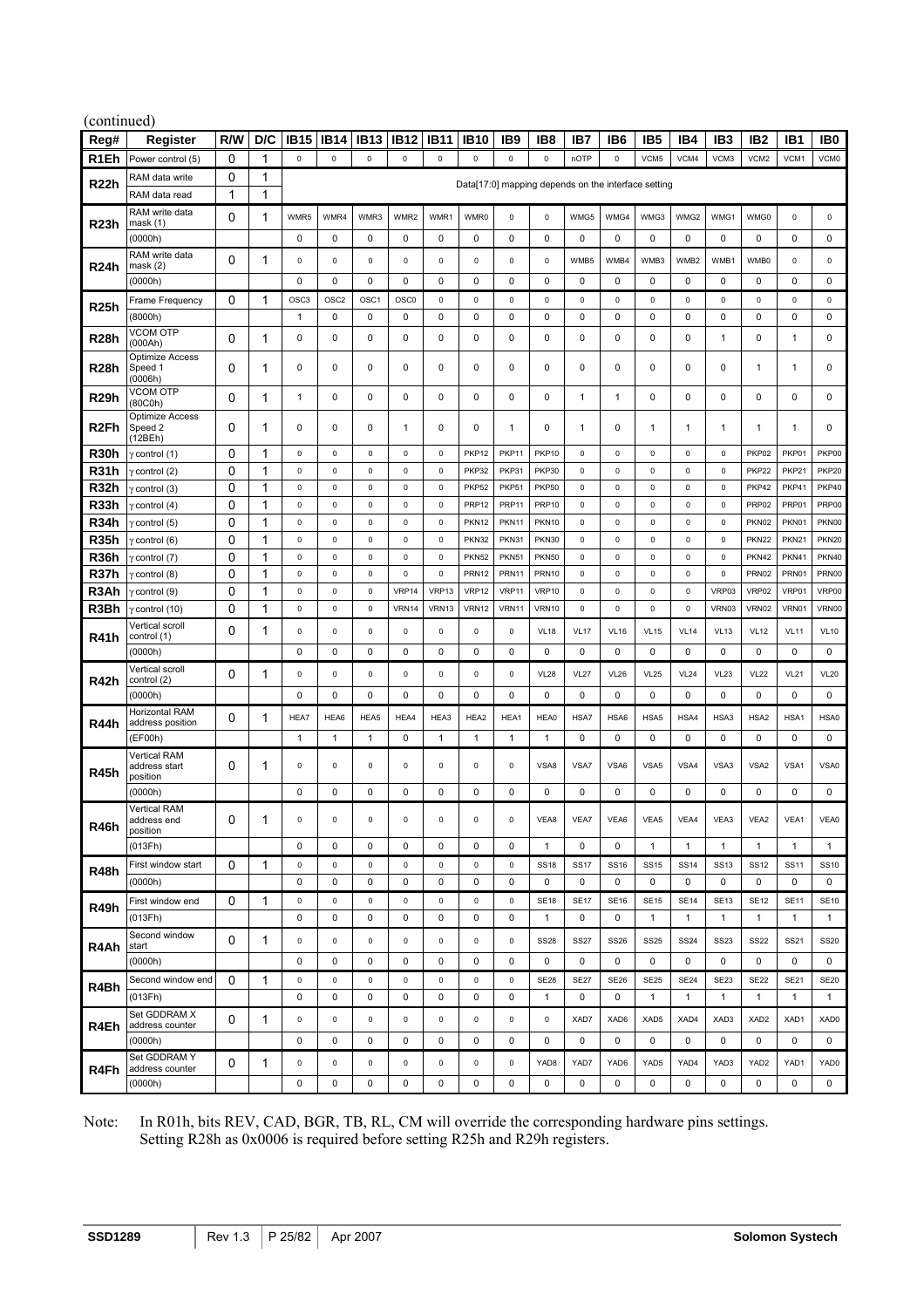<span id="page-25-0"></span>

| Command<br>R30h-R3Bh | GAMAS[2:0]<br>000, 100 | GAMAS[2:0]<br>001, 101 | GAMAS[2:0]<br>010, 110 | GAMAS[2:0]<br>011, 111 |
|----------------------|------------------------|------------------------|------------------------|------------------------|
| PKP <sub>0</sub>     | 000                    | 000                    | 000                    | 000                    |
| PKP <sub>1</sub>     | 000                    | 000                    | 000                    | 000                    |
| PKP <sub>2</sub>     | 111                    | 101                    | 111                    | 111                    |
| PKP3                 | 111                    | 100                    | 111                    | 111                    |
| PKP4                 | 110                    | 101                    | 110                    | 110                    |
| PKP <sub>5</sub>     | 100                    | 010                    | 100                    | 100                    |
| PRP <sub>0</sub>     | 000                    | 000                    | 000                    | 000                    |
| PRP <sub>1</sub>     | 000                    | 010                    | 000                    | 000                    |
| VRP0                 | 0100                   | 1101                   | 0100                   | 0000                   |
| VRP1                 | 00100                  | 10110                  | 00100                  | 11110                  |
| PKN <sub>0</sub>     | 011                    | 101                    | 011                    | 011                    |
| PKN <sub>1</sub>     | 001                    | 010                    | 001                    | 001                    |
| PKN <sub>2</sub>     | 000                    | 010                    | 000                    | 000                    |
| PKN <sub>3</sub>     | 000                    | 001                    | 000                    | 000                    |
| PKN <sub>4</sub>     | 111                    | 101                    | 111                    | 111                    |
| PKN <sub>5</sub>     | 111                    | 110                    | 111                    | 111                    |
| PRN <sub>0</sub>     | 000                    | 010                    | 000                    | 000                    |
| PRN <sub>1</sub>     | 000                    | 000                    | 000                    | 000                    |
| VRN <sub>0</sub>     | 0110                   | 1010                   | 0110                   | 1111                   |
| VRN1                 | 00000                  | 00111                  | 00000                  | 00000                  |

 **Table 8-2 – Gamma Registers POR value** 

#### **Table 8-3: Registers POR value at GAMAS[2:0] = 000,100**

| Reg# | Register                      | Hex<br>code |  |  | IB15 IB14 IB13 IB12 IB11 IB10  IB9 | IB8 | IB7 | IB6 | IB5 | IB4 | IB <sub>3</sub> | IB <sub>2</sub> | IB <sub>1</sub> | IB0 |
|------|-------------------------------|-------------|--|--|------------------------------------|-----|-----|-----|-----|-----|-----------------|-----------------|-----------------|-----|
|      | R03h Power control (1)        | 6664        |  |  |                                    |     |     |     |     |     |                 |                 |                 |     |
|      | <b>R0Dh</b> Power control (3) | 0009        |  |  |                                    |     |     |     |     |     |                 |                 |                 |     |
|      | <b>R0Eh</b> Power control (4) | 3200        |  |  |                                    |     |     |     |     |     |                 |                 |                 |     |
|      | <b>R1Eh</b> Power control (5) | 0029        |  |  |                                    |     |     |     |     |     |                 |                 |                 |     |

## **Table 8-4: Registers POR value at GAMAS[2:0] = 001,101**

| Reg# | <b>Register</b>               | Hex<br>code | IB15 IB14 IB13 IB12 IB11 IB10  IB9 |  |  |  | <b>IB8 IB7</b> | IB6 | IB <sub>5</sub> | IB4 | IB <sub>3</sub> | IB <sub>2</sub> | IB <sub>1</sub> | IB0 |
|------|-------------------------------|-------------|------------------------------------|--|--|--|----------------|-----|-----------------|-----|-----------------|-----------------|-----------------|-----|
|      | R03h Power control (1)        | 6A64        |                                    |  |  |  |                |     |                 |     |                 |                 |                 |     |
|      | <b>R0Dh</b> Power control (3) | 000A        |                                    |  |  |  |                |     |                 | 0   |                 |                 |                 |     |
|      | <b>R0Eh</b> Power control (4) | 2C00        |                                    |  |  |  |                |     |                 |     |                 |                 |                 |     |
|      | <b>R1Eh</b> Power control (5) | 0034        |                                    |  |  |  |                |     |                 |     |                 |                 |                 |     |

**Table 8-5: Registers POR value at GAMAS[2:0] = 010,110** 

| Reg# | Register                      | Hex<br>code | IB15  IB14  IB13  IB12  IB11   IB10   IB9 |  |  |  | IB8 | IB7 | IB6 | IB <sub>5</sub> | IB4 | IB <sub>3</sub> | IB <sub>2</sub> | IB1 | IB <sub>0</sub> |
|------|-------------------------------|-------------|-------------------------------------------|--|--|--|-----|-----|-----|-----------------|-----|-----------------|-----------------|-----|-----------------|
|      | R03h Power control (1)        | 6264        |                                           |  |  |  |     |     |     |                 |     |                 |                 |     |                 |
|      | <b>R0Dh</b> Power control (3) | 0009        |                                           |  |  |  |     |     |     |                 |     |                 |                 |     |                 |
|      | <b>R0Eh</b> Power control (4) | 3200        |                                           |  |  |  |     |     |     |                 |     |                 |                 |     |                 |
|      | R1Eh Power control (5)        | 002F        |                                           |  |  |  |     |     |     |                 |     |                 |                 |     |                 |

# **Table 8-6: Registers POR value at GAMAS[2:0] = 011,111**

| Reg# | Reaister                      | Hex<br>code |  |  | IB15 IB14 IB13 IB12 IB11 IB10  IB9 | IB8 | IB7 | IB6 | IB <sub>5</sub> | IB4 | IB <sub>3</sub> | IB <sub>2</sub> | IB <sub>1</sub> | IB0 |
|------|-------------------------------|-------------|--|--|------------------------------------|-----|-----|-----|-----------------|-----|-----------------|-----------------|-----------------|-----|
|      | R03h Power control (1)        | 6464        |  |  |                                    |     |     |     |                 |     |                 |                 |                 |     |
|      | R0Dh Power control (3)        | 000A        |  |  |                                    |     |     |     |                 |     |                 |                 |                 |     |
|      | <b>R0Eh</b> Power control (4) | 3000        |  |  |                                    |     |     |     |                 |     |                 |                 |                 |     |
|      | <b>R1Eh</b> Power control (5) | 0031        |  |  |                                    |     |     |     |                 |     |                 |                 |                 |     |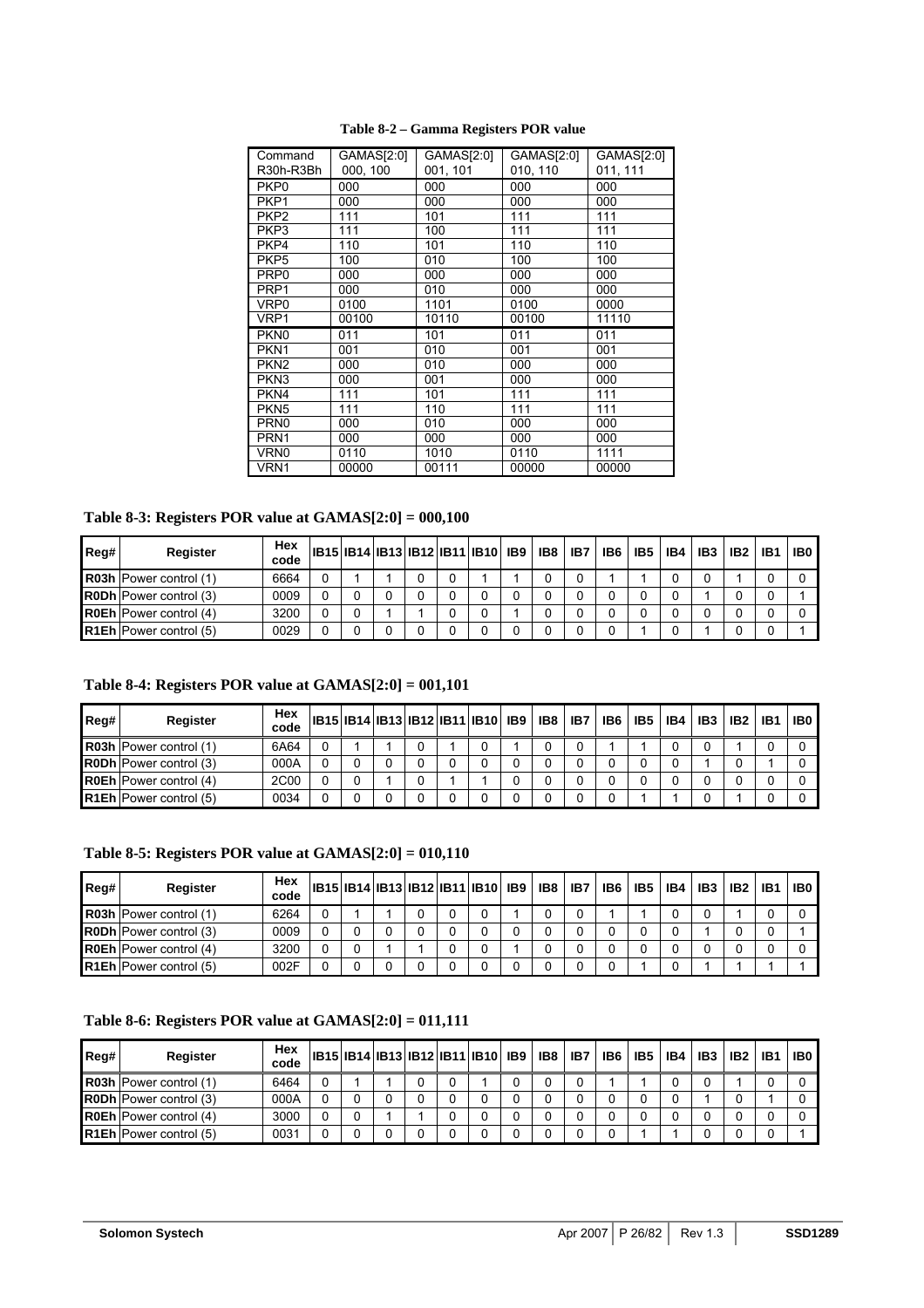# <span id="page-26-0"></span>**9 COMMAND DESCRIPTION**

**Index (IR)** 

|     |  |  |  | R/W DC 1B15 1B14 1B13 1B12 1B11 1B10 1B9 1B8 1B7 1B6 1B5                                                                                                                                                                    |  |  | <b>IB4</b> | <b>IB3 IB2 IB1</b> | IB <sub>0</sub> |
|-----|--|--|--|-----------------------------------------------------------------------------------------------------------------------------------------------------------------------------------------------------------------------------|--|--|------------|--------------------|-----------------|
| W I |  |  |  | $0$ 0 0 0 $0$ 0 $0$ 0 $0$ 0 $0$ 0 $0$ 0 $0$ 0 $1$ 0 $0$ 1 $0$ 1 $0$ 1 $0$ 1 $0$ 1 $0$ 1 $0$ 1 $0$ 1 $0$ 1 $0$ 1 $0$ 1 $0$ 1 $0$ 1 $0$ 1 $0$ 1 $0$ 1 $0$ 1 $0$ 1 $0$ 1 $0$ 1 $0$ 1 $0$ 1 $0$ 1 $0$ 1 $0$ 1 $0$ 1 $0$ 1 $0$ 1 |  |  |            |                    |                 |

The index instruction specifies the RAM control indexes (R00h to RFFh). It sets the register number in the range of 00000000 to 11111111 in binary form. But do not access to Index register and instruction bits which do not have it's own index register.

#### **Device Code Read (R00h)**

| R/W |  |  |  | DC 1B15 1B14 1B13 1B12 1B11 1B10 1B9 1B8 1B7 |  | IB6 L | IB5 | <b>IB4 IB3</b> | IB <sub>2</sub> | IB1 | IB0 |
|-----|--|--|--|----------------------------------------------|--|-------|-----|----------------|-----------------|-----|-----|
|     |  |  |  |                                              |  |       |     |                |                 |     |     |

If this register is read forcibly, 8989h is read.

#### **Oscillator (R00h) (POR = 0000h)**

| R/W        | DC | <b>IB15</b> | <b>IB14</b> | <b>IB13</b> | <b>IB12</b> | <b>IB11</b> | <b>IB10</b> | IB9 | IB8 | IB7 | IB6 | IB5 | IB4 | IB <sub>3</sub> | IB <sub>2</sub> | IB1 | IB <sub>0</sub> |
|------------|----|-------------|-------------|-------------|-------------|-------------|-------------|-----|-----|-----|-----|-----|-----|-----------------|-----------------|-----|-----------------|
| W          |    |             |             | 0           | n           | Ω           |             |     |     |     |     |     |     | $\Omega$        |                 |     | <b>OSCEN</b>    |
| <b>POR</b> |    |             | ŋ           |             | n           |             |             |     |     |     |     |     |     |                 |                 |     |                 |

**OSCEN:** The oscillator will be turned on when  $OSCEN = 1$ , off when  $OSCEN = 0$ .

#### **Driver Output Control (R01h) (POR = [0XXXX0X1]3Fh)**

| R/W        | DC | <b>IB15</b> | IB14 | <b>IB13</b> | <b>IB12</b> | <b>IB11</b> | <b>IB10</b> | IB9 | IB8 | IB. | IB6 | IB5 | IB4 | IB3 | IB2 | IB1                                          | IB0 |
|------------|----|-------------|------|-------------|-------------|-------------|-------------|-----|-----|-----|-----|-----|-----|-----|-----|----------------------------------------------|-----|
| W          |    |             |      |             | <b>CAD</b>  | <b>BGR</b>  | <b>SM</b>   | TB. |     |     |     |     |     |     |     | MUX8 MUX7 MUX6 MUX5 MUX4 MUX3 MUX2 MUX1 MUX0 |     |
| <b>POR</b> |    |             |      |             |             |             |             |     |     |     |     |     |     |     |     |                                              |     |

Note: The POR value of REV, CAD, BGR, TB and RL are determined by the corresponding hardware pin state. The software bit setting will override hardware setting if this command is sent.

**REV:** Displays all character and graphics display sections with reversal when REV = "1". Since the grayscale level can be reversed, display of the same data is enabled on normally white and normally black panels. Source output level is indicated below.

|  | <b>REV</b> | <b>RGB</b> data |              | <b>Source Output level</b> |
|--|------------|-----------------|--------------|----------------------------|
|  |            |                 | $Vcom = "L"$ | $Vcom = "H"$               |
|  |            | 00000H          | V63          | VO                         |
|  | 0          |                 |              |                            |
|  |            | 3FFFFH          | V0           | V63                        |
|  |            | 00000H          | V0           | V63                        |
|  |            |                 |              |                            |
|  |            | 3FFFFH          | V63          | V۵                         |

**CAD:** Set up based on retention capacitor configuration of the TFT panel.

| CAD | Retention capacitor configuration |
|-----|-----------------------------------|
|     | Cs on Common                      |
|     | Cs on Gate                        |

**BGR:** Selects the order from RGB to BGR in writing 18-bit pixel data in the GDDRAM.

When  $BGR = "0" < R><sub>S</sub> < B>$  color is assigned from S0.

When  $BGR = "1" < B><sub>G</sub> < R>$  color is assigned from S0.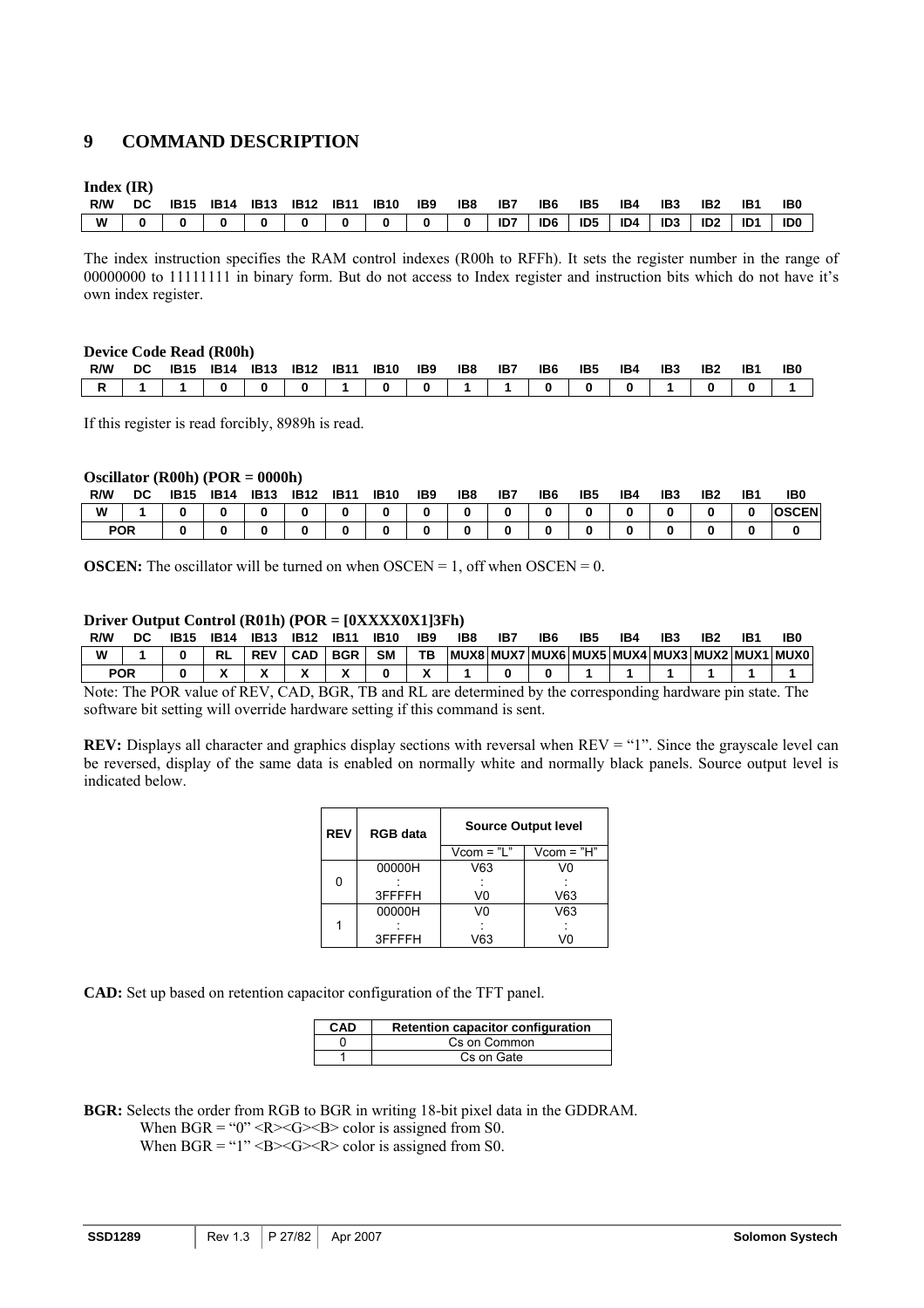**SM:** Change scanning order of gate driver.

| <b>SM</b> | Gate scan squence (GD='0')                          |
|-----------|-----------------------------------------------------|
|           | G0, G1, G2, G3G219 (left and right gate interlaced) |
|           | G0, G2, G318, G1, G3, G319                          |

See "Scan mode setting" on next page.

**TB:** Selects the output shift direction of the gate driver.

When  $TB = 1$ , G0 shifts to G319. When  $TB = 0$ , G319 shifts to G0.

**RL:** Selects the output shift direction of the source driver.

When  $RL = "1"$ , S0 shifts to S719 and <R $>G>S>$  color is assigned from S0.

When  $RL = "0"$ , S719 shifts to S0 and <R><G><B> color is assigned from S719.

Set RL bit and BGR bit when changing the dot order of R, G and B. RL setting will be ignored when display with RAM  $(Dmode[1:0] = 00).$ 

**MUX[8:0]:** Specify number of lines for the LCD driver. MUX[8:0] settings cannot exceed 319. Remark: When using the partial display, the output for non-display area will be minimum voltage.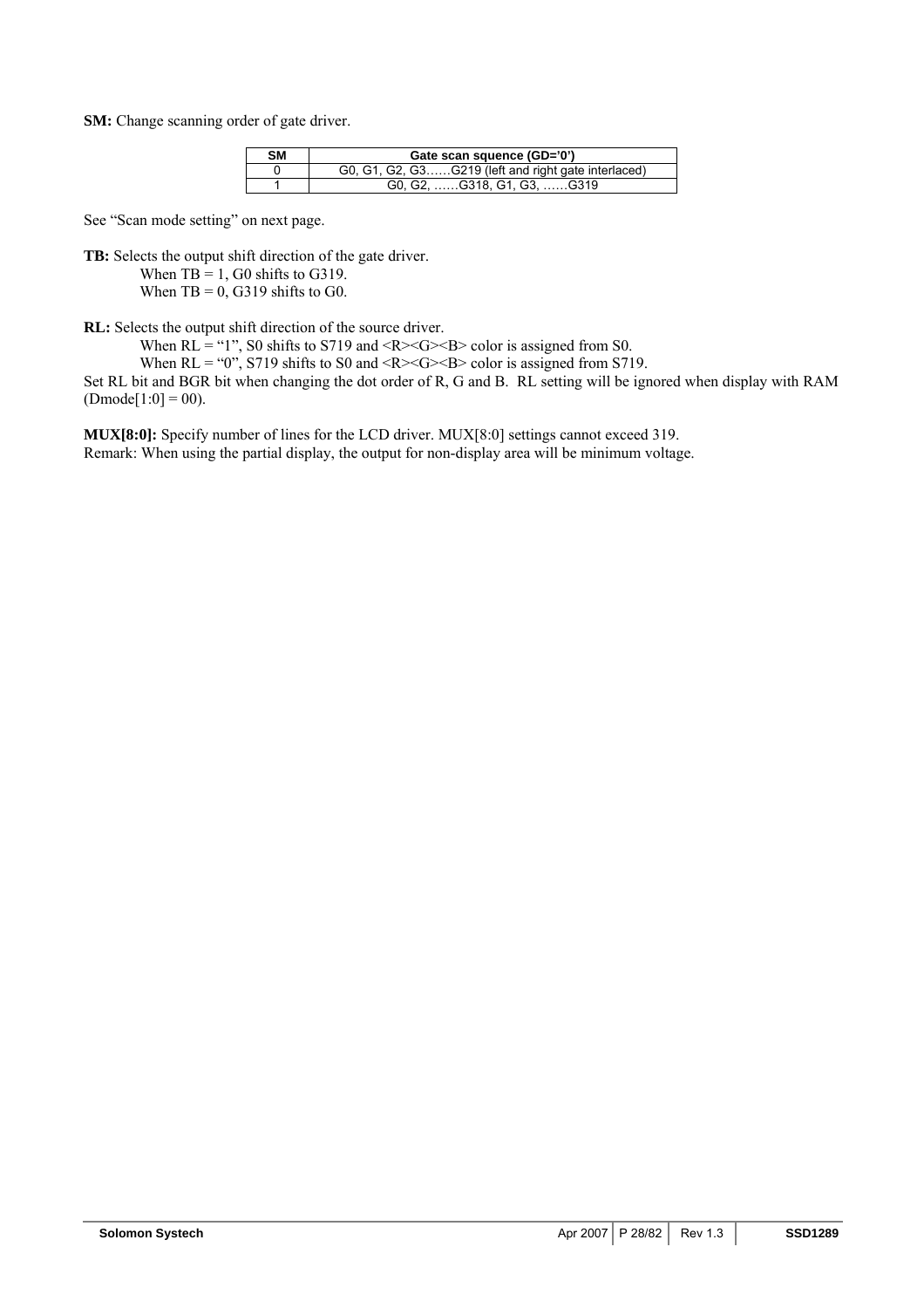

GD= $'1'$ , G1 is the 1st gate output channel, gate output sequence is G1, G0, G3, G2, ..., G319, G318.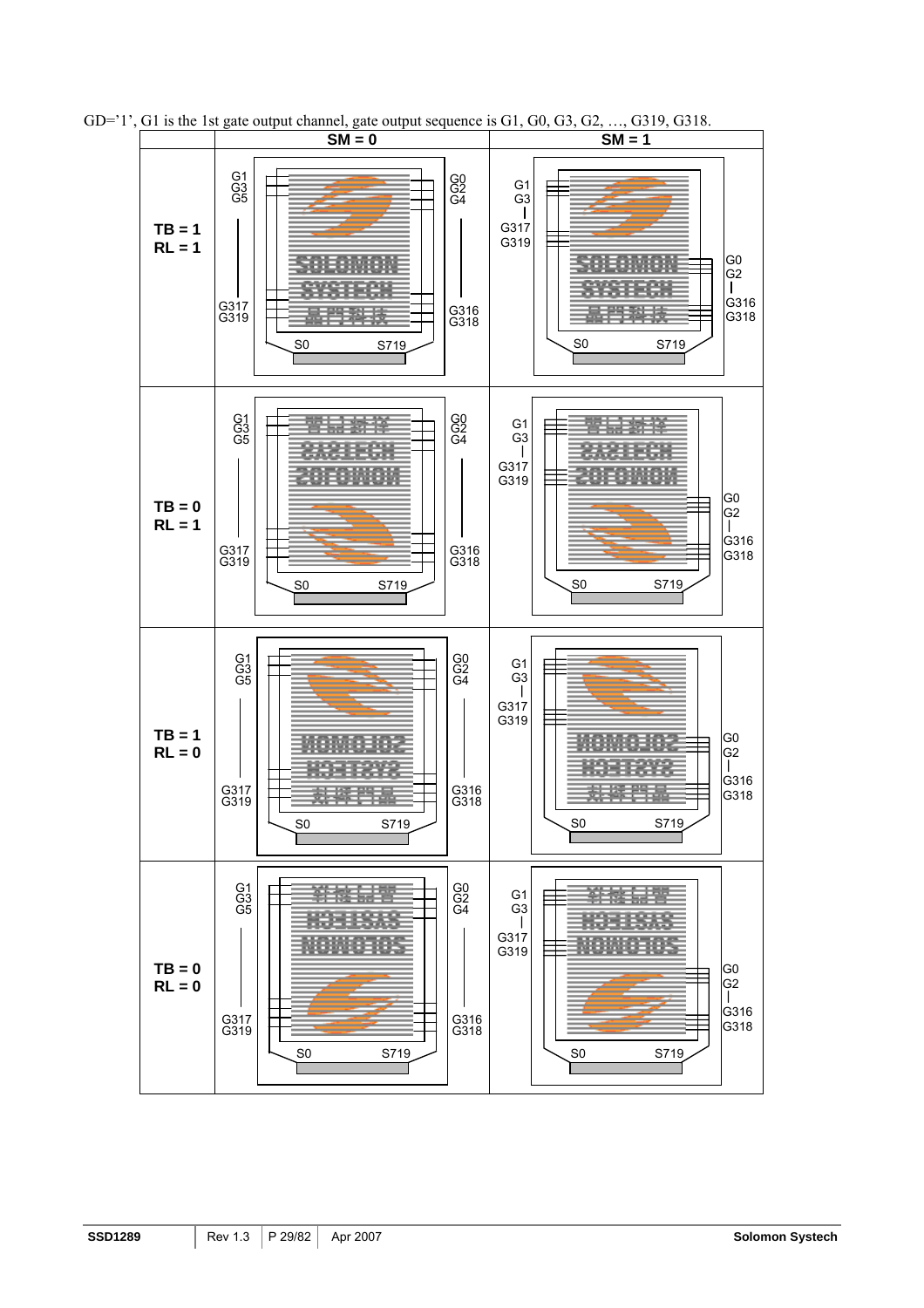

 $GD = 0'$ ,  $G0$  is the 1st gate output channel, gate output sequence is  $G0$ ,  $G1$ ,  $G2$ ,  $G3$ , ...,  $G318$ ,  $G319$ .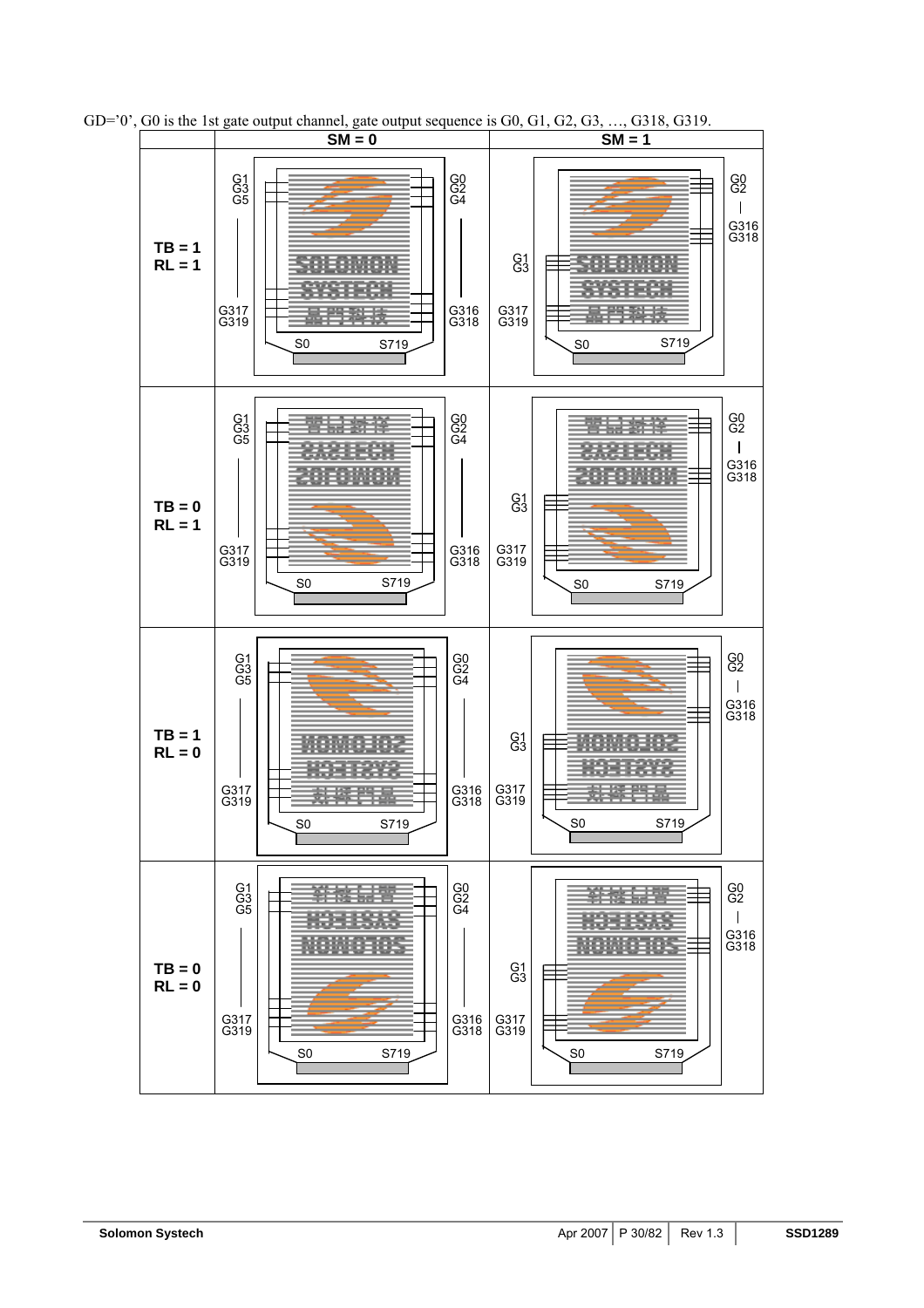#### <span id="page-30-0"></span>**LCD-Driving-Waveform Control (R02h) (POR = 0000h)**

| R/W        | DC | <b>IB15</b> | <b>IB14</b> | <b>IB13</b> | <b>IB12</b> | <b>IB11</b> | <b>IB10</b> | IB <sub>9</sub> | IB8             | IB7 | IB6 | IB <sub>5</sub> | IB4 | IB <sub>3</sub> | IB <sub>2</sub> | IB1 | <b>IBC</b> |
|------------|----|-------------|-------------|-------------|-------------|-------------|-------------|-----------------|-----------------|-----|-----|-----------------|-----|-----------------|-----------------|-----|------------|
| W          |    |             |             |             | <b>FLD</b>  | <b>ENWS</b> | B/C         |                 | <b>EOR WSMD</b> | NW7 | NW6 | NW <sub>5</sub> | NW4 | NW3             | NW2             | NW1 | NW0        |
| <b>POR</b> |    |             |             |             |             |             |             |                 |                 |     |     |                 |     |                 |                 |     |            |

**FLD:** Set display in interlace drive mode to protect from flicker. It splits one frame into 3 fields and drive. When  $FLD = 1$ , it is 3 field driving, which also limit  $VBP = 1$  and cannot be used for Cs on gate panel type. That is  $CAD = 1 \& FLD = 1$  cannot be coexist.

When  $FLD = 0$ , it is normal driving.

The following figure shows the gate selection when the 3-field invension is enabled and the output waveform of the 3 field interlaced driving.

#### **Table 9-1: 3-field interlace driving**

| $TB = 1$       |           |           | $TB = 0$       |           |           |
|----------------|-----------|-----------|----------------|-----------|-----------|
| Gate           | $FLD = 0$ | $FLD = 1$ | Gate           | $FLD = 0$ | $FLD = 1$ |
| G <sub>0</sub> | Χ         |           | G319           | X         |           |
| G1             | X         |           | G318           | X         |           |
| G2             | Χ         | X         | G317           | X         | X         |
| G <sub>3</sub> | X         |           | G316           | X         |           |
| G <sub>4</sub> | X         |           | G315           | X         |           |
|                | Χ         | X         |                | X         | X         |
|                | X         |           |                | X         |           |
|                | X         |           |                | X         |           |
| G317           | Χ         |           | G <sub>2</sub> | X         |           |
| G318           | X         |           | G1             | X         |           |
| G319           | Х         | Χ         | G <sub>0</sub> | X         | Χ         |

#### **Figure 9-1: gate output timing in 3-field interlacing driving**

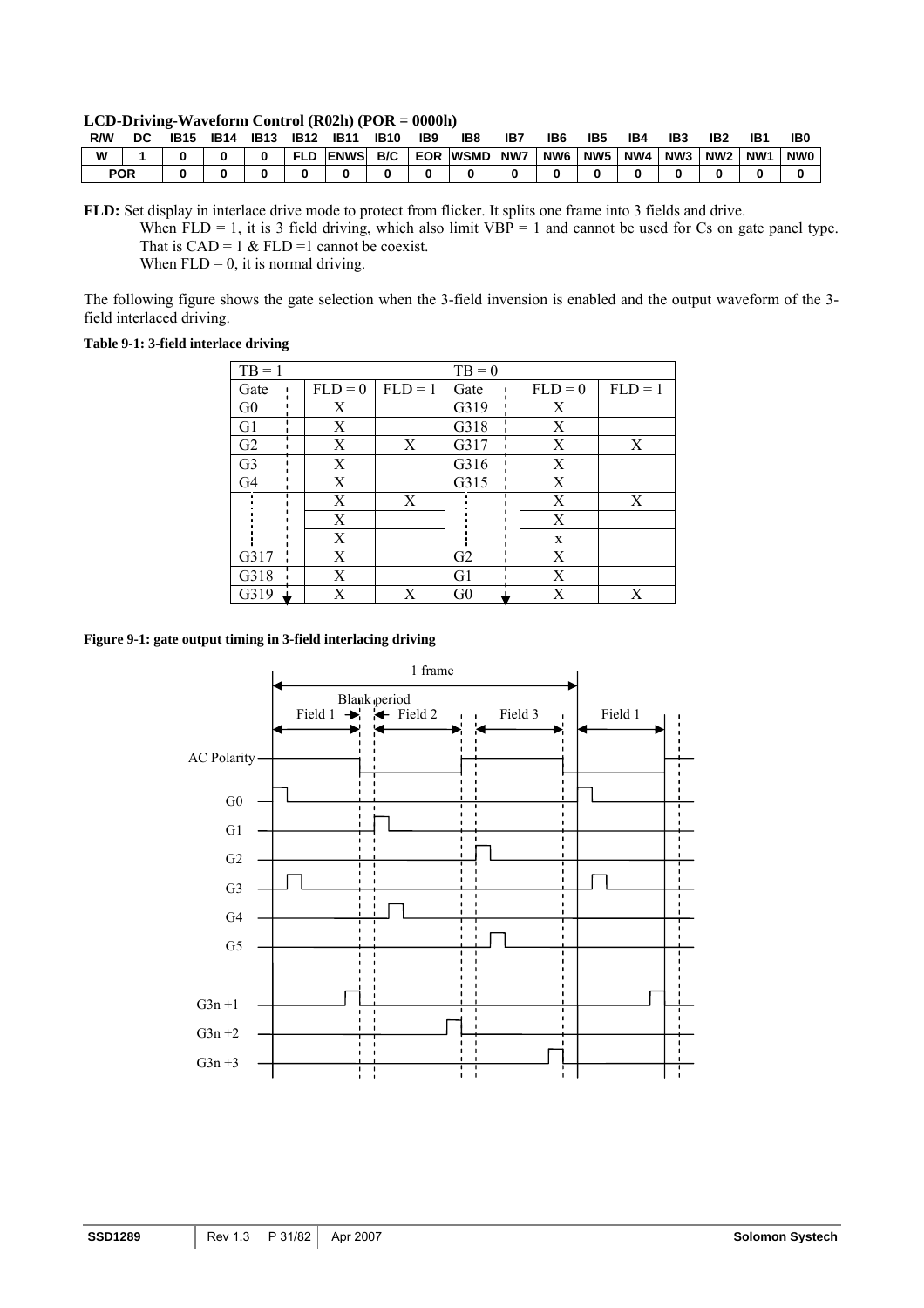<span id="page-31-0"></span>**B/C:** Select the liquid crystal drive waveform VCOM.

When  $B/C = 0$ , frame inversion of the LCD driving signal is enabled.

When  $B/C = 1$ , a N-line inversion waveform is generated and alternates in a N-line equals to NW[7:0]+1.

**EOR:** When  $B/C = 1$  and  $EOR = 1$ , the odd/even frame-select signals and the N-line inversion signals are EORed for alternating drive. EOR is used when the LCD is not alternated by combining the set values of the lines of the LCD driven and the N-lines.

**NW[7:0]:** Specify the number of lines that will alternate at the N-line inversion setting (B/C = 1). N-line is equal to NW[7:0]+1.



#### **Figure 9-2: Line Inversion AC Driver**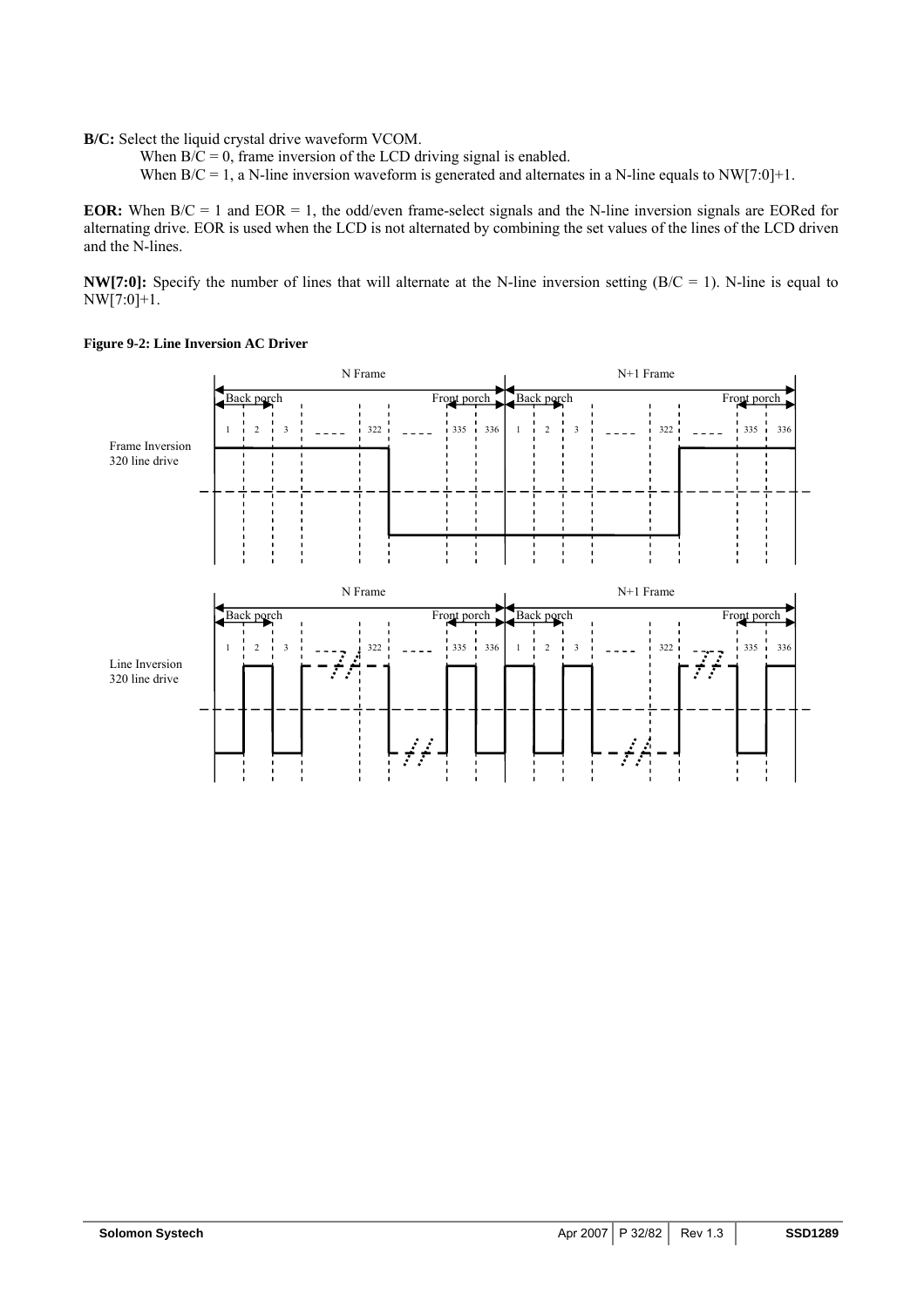**ENWS:** When ENWS = 1, it enables WSYNC output pin. Mode1 or Mode2 is selected by WSMD. When ENWS = 0(POR), it disables WSYNC feature, the WSYNC output pin will be high-impedance.



 $WSMD = 0$  is **mode1**, the waveform of WSYNC output will be:



**tn** is the time when there is No Update of LCD screen from on-chip ram content. **tu** is the time when the LCD screen is updating based on on-chip ram content. e.g. fosc = 510KHz, for 320mux, tn =  $282$ us (6 lines), tu = 15.06ms (320 lines)

**WSMD** = 1 is **mode2**, the waveform of WSYNC output will be:



**For fast write MCU:** MCU should start to write new frame of ram data just after rising edge of long WSYNC pulse and should be finished well before the rising edge of the next long WSYNC pulse.

e.g. 5MHz 8 bit parallel write cycle for 18 bit color depth, or 3MHz 8 bit parallel write cycle for 16 bit color depth.

**For slow write MCU** (Half the write speed of fast write): MCU should start to write new frame ram data after the rising edge of the first short WSYNC pulse and must be finished within 2 frames time. e.g. 2.5MHz 8 bit parallel write cycle for 18 bit color depth.

\* Usually, **mode2** is for slower MCU, while **mode1** is for fast MCU.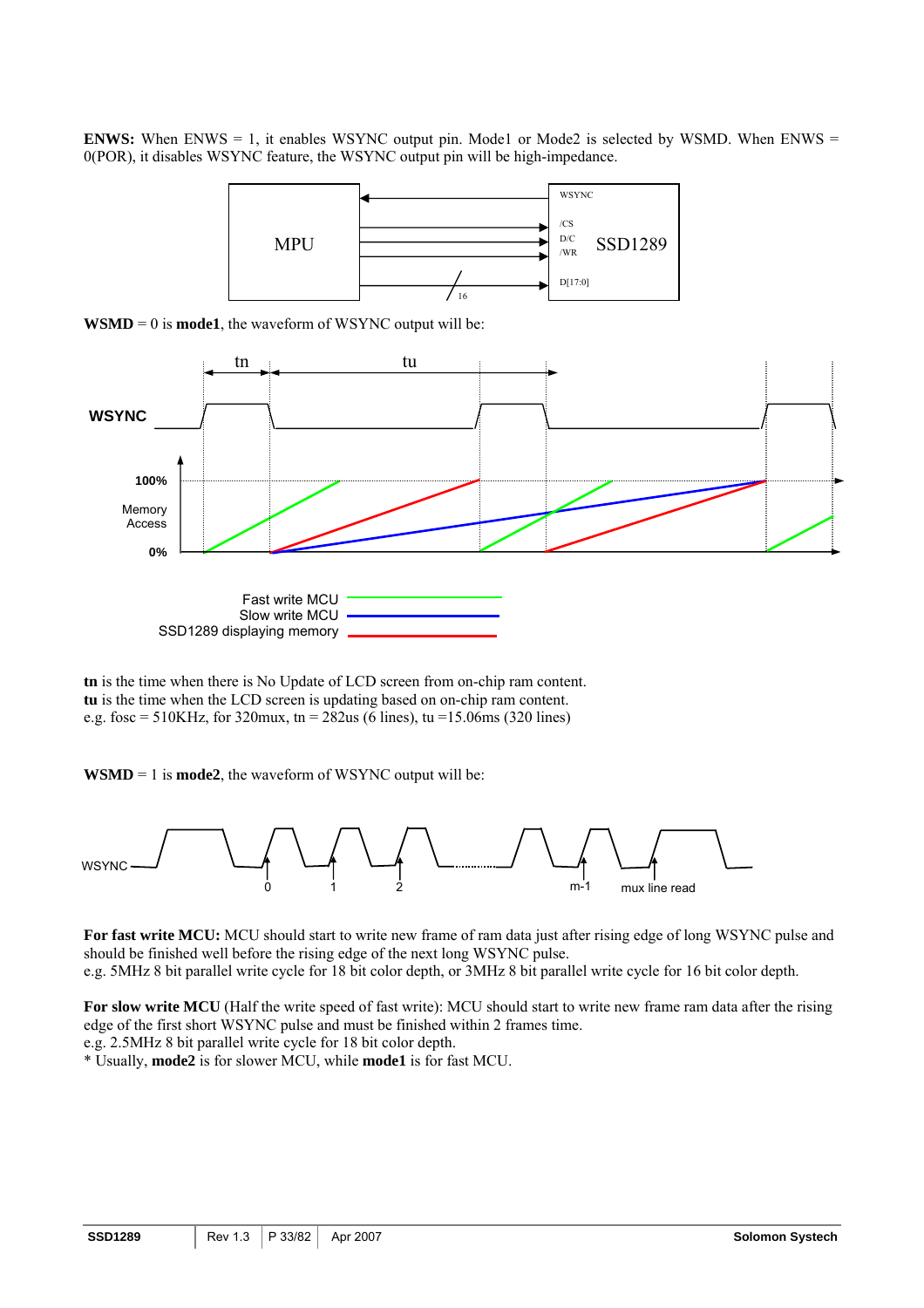#### **Power control 1 (R03h) (POR = 6664h)**

| R/W        | DC 1B15 1B14 1B13 1B12 1B11 |  |  | <b>IB10</b>                       | IB9 | IB8 | IB7                                                                                         | IB6 | IB5 | IB4 | IB3 | IB2 | IB0 |  |
|------------|-----------------------------|--|--|-----------------------------------|-----|-----|---------------------------------------------------------------------------------------------|-----|-----|-----|-----|-----|-----|--|
| W          |                             |  |  | DCT3 DCT2 DCT1 DCT0 BT2 BT1 BT0 0 |     |     | $\vert$ DC3 $\vert$ DC2 $\vert$ DC1 $\vert$ DC0 $\vert$ AP2 $\vert$ AP1 $\vert$ AP0 $\vert$ |     |     |     |     |     |     |  |
|            |                             |  |  |                                   |     |     |                                                                                             |     |     |     |     |     |     |  |
| <b>POR</b> |                             |  |  |                                   |     |     |                                                                                             |     |     |     |     |     |     |  |

**DCT[3:0]:** Set the step-up cycle of the step-up circuit for 8-color mode (CM =  $V_{DDIO}$ ). When the cycle is accelerated, the driving ability of the step-up circuit increases, but its current consumption increases too. Adjust the cycle taking into account the display quality and power consumption.

|     | DCT3 DCT2 DCT1 |   | DCT <sub>0</sub> | Step-up cycle     |
|-----|----------------|---|------------------|-------------------|
| 0   | 0              | 0 | 0                | Fline $\times$ 24 |
| 0   | 0              | 0 | 1                | Fline $\times$ 16 |
| 0   | 0              | 1 | 0                | Fline $\times$ 12 |
| 0   | 0              | 1 | 1                | Fline $\times$ 8  |
| 0   | 1              | 0 | 0                | Fline $\times$ 6  |
| 0   | 1              | 0 | 1                | Fline $\times$ 5  |
| 0   | 1              | 1 | 0                | Fline $\times$ 4  |
| 0   | 1              | 1 | 1                | Fline $\times$ 3  |
| 1   | 0              | 0 | 0                | Fline $\times$ 2  |
| 1   | 0              | 0 | 1                | Fline $\times$ 1  |
| 1   | 0              | 1 | 0                | fosc $/4$         |
| 1   | 0              | 1 | 1                | fosc $/ 6$        |
| 1   |                | 0 | 0                | fosc $/ 8$        |
| 1   | 1              | 0 | 1                | fosc $/10$        |
| 1   | 1              | 1 | 0                | fosc $/12$        |
| $-$ | .              |   |                  | fosc $/ 16$       |

**Fline = Line frequency** 

fosc = Internal oscillator frequency (~510KHz)

**BT[2:0]:** Control the step-up factor of the step-up circuit. Adjust the step-up factor according to the power-supply voltage to be used.

| BT <sub>2</sub> | <b>BT1</b> | BT <sub>0</sub> | $V_{GH}$ output           | $V_{GL}$ output                 | $V_{GH}$ booster ratio | $V_{GL}$ booster ratio |
|-----------------|------------|-----------------|---------------------------|---------------------------------|------------------------|------------------------|
|                 |            |                 | $V_{CIX2}$ +4 x $V_{CII}$ | $-(V_{CIX2} \times 3) + V_{CI}$ | +6                     | -5                     |
|                 |            |                 | $V_{CIX2}$ +4 x $V_{CII}$ | $-(V_{GH}) + V_{Cix2}$          | +6                     |                        |
|                 |            |                 | $V_{CIX2}$ +4 x $V_{CII}$ | $-(V_{GH})$                     | +6                     | -6                     |
|                 |            |                 | $V_{\text{Cl}}$ x 5       | $-(V_{GH})$                     | +5                     | -5                     |
|                 |            |                 | $V_{\text{Cl}}$ x 5       | $-(V_{GH}) + V_{CI}$            | +5                     |                        |
|                 |            |                 | $V_{\text{Cl}}$ x 5       | $-(V_{GH}) + V_{Cix2}$          | +5                     |                        |
|                 |            |                 | $V_{C1}$ x 4              | $-(V_{GH})$                     | +4                     |                        |
|                 |            |                 | $V_{C1}$ x 4              | $-(V_{GH}) + V_{CI}$            | +4                     | -3                     |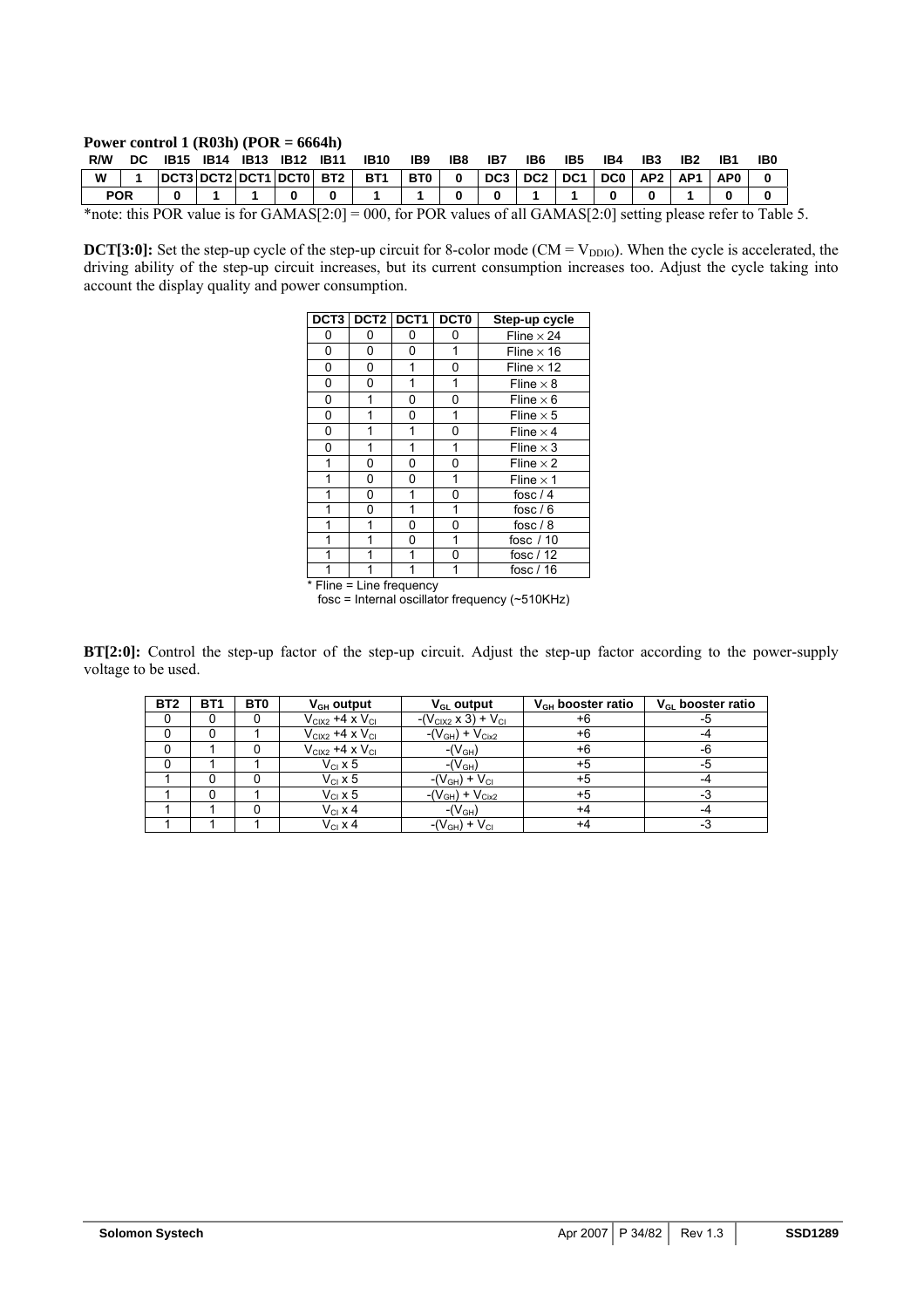**DC[3:0]:** Set the step-up cycle of the step-up circuit for  $262k$ -color mode (CM =  $V_{SS}$ ). When the cycle is accelerated, the driving ability of the step-up circuit increases, but its current consumption increases too. Adjust the cycle taking into account the display quality and power consumption.

| DC <sub>3</sub> | DC <sub>2</sub>            | DC <sub>1</sub> | DC <sub>0</sub> | Step-up cycle     |
|-----------------|----------------------------|-----------------|-----------------|-------------------|
| 0               | 0                          | 0               | 0               | Fline $\times$ 24 |
| 0               | 0                          | 0               | 1               | Fline $\times$ 16 |
| 0               | 0                          | 1               | 0               | Fline $\times$ 12 |
| 0               | 0                          | 1               | 1               | Fline $\times$ 8  |
| 0               | 1                          | 0               | 0               | Fline $\times$ 6  |
| 0               |                            | 0               | 1               | Fline $\times$ 5  |
| 0               | 1                          | 1               | 0               | Fline $\times$ 4  |
| 0               | $\mathbf{1}$               | 1               | 1               | Fline $\times$ 3  |
| 1               | 0                          | 0               | 0               | Fline $\times$ 2  |
| 1               | 0                          | 0               | 1               | Fline $\times$ 1  |
| 1               | 0                          | 1               | 0               | fosc $/4$         |
| 1               | 0                          | 1               | 1               | fosc $/ 6$        |
| 1               | 1                          | 0               | 0               | fosc $/ 8$        |
| 1               | 1                          | 0               | 1               | fosc $/10$        |
| 1               | 1                          | 1               | 0               | fosc / 12         |
| 1               | 1                          | 1               | 1               | fosc $/ 16$       |
|                 | $*$ Fline = Line frequency |                 |                 |                   |

fosc = Internal oscillator frequency  $(\sim 510 \text{K} \text{Hz})$ 

**AP[2:0]:** Adjust the amount of current from the stable-current source in the internal operational amplifier circuit. When the amount of current becomes large, the driving ability of the operational-amplifier circuits increase. Adjust the current taking into account the power consumption. During times when there is no display, such as when the system is in a sleep mode.

| AP <sub>2</sub> | AP <sub>1</sub> | AP <sub>0</sub> | Op-amp power     |
|-----------------|-----------------|-----------------|------------------|
|                 |                 |                 | Least            |
|                 |                 |                 | Small            |
|                 |                 |                 | Small to medium  |
|                 |                 |                 | Medium           |
|                 |                 |                 | Medium to large  |
|                 |                 |                 | Large            |
|                 |                 |                 | Large to Maximum |
|                 |                 |                 | Maximum          |

**Compare register (R05h-R06h) (POR = 0000h)** 

| Reg#              | R/W        | DC. | <b>IB15</b>                   | <b>IB14</b> | <b>IB13</b> | <b>IB12</b> | <b>IB11</b> | <b>IB10</b> | IB9 | IB8 | IB7                           | IB6 | IB5 | IB4 | IB <sub>3</sub> | IB2 | IB1 | IB0 |
|-------------------|------------|-----|-------------------------------|-------------|-------------|-------------|-------------|-------------|-----|-----|-------------------------------|-----|-----|-----|-----------------|-----|-----|-----|
| <b>R05h</b>       | w          |     | CPR5 CPR4 CPR3 CPR2 CPR1 CPR0 |             |             |             |             |             |     |     | CPG5CPG4CPG3CPG2CPG1CPG0      |     |     |     |                 |     |     |     |
|                   | <b>POR</b> |     |                               |             |             |             |             |             |     |     |                               |     |     |     |                 |     |     |     |
|                   | W          |     |                               |             |             |             |             |             |     |     | CPB5 CPB4 CPB3 CPB2 CPB1 CPB0 |     |     |     |                 |     |     |     |
| R <sub>06</sub> h | <b>POR</b> |     |                               |             |             |             |             |             |     |     |                               |     |     |     |                 |     |     |     |

**CPR[5:0], CPG[5:0], CPB[5:0]:** Set the value for the compare register, of which the data read out from the GDDRAM or data written to the GDDRAM by the microcomputer are compared. This function is not available in the external display interface mode. In the external display mode, make sure  $LG[2:0] = "000"$ . CPR[5:0] compares the pins RR[5:0], CPG[5:0] compares the pins GG[5:0], and CPB[5:0] compares the pins BB[5:0]. Refer to Section 14 Interface Mapping for writing methods in RGB data.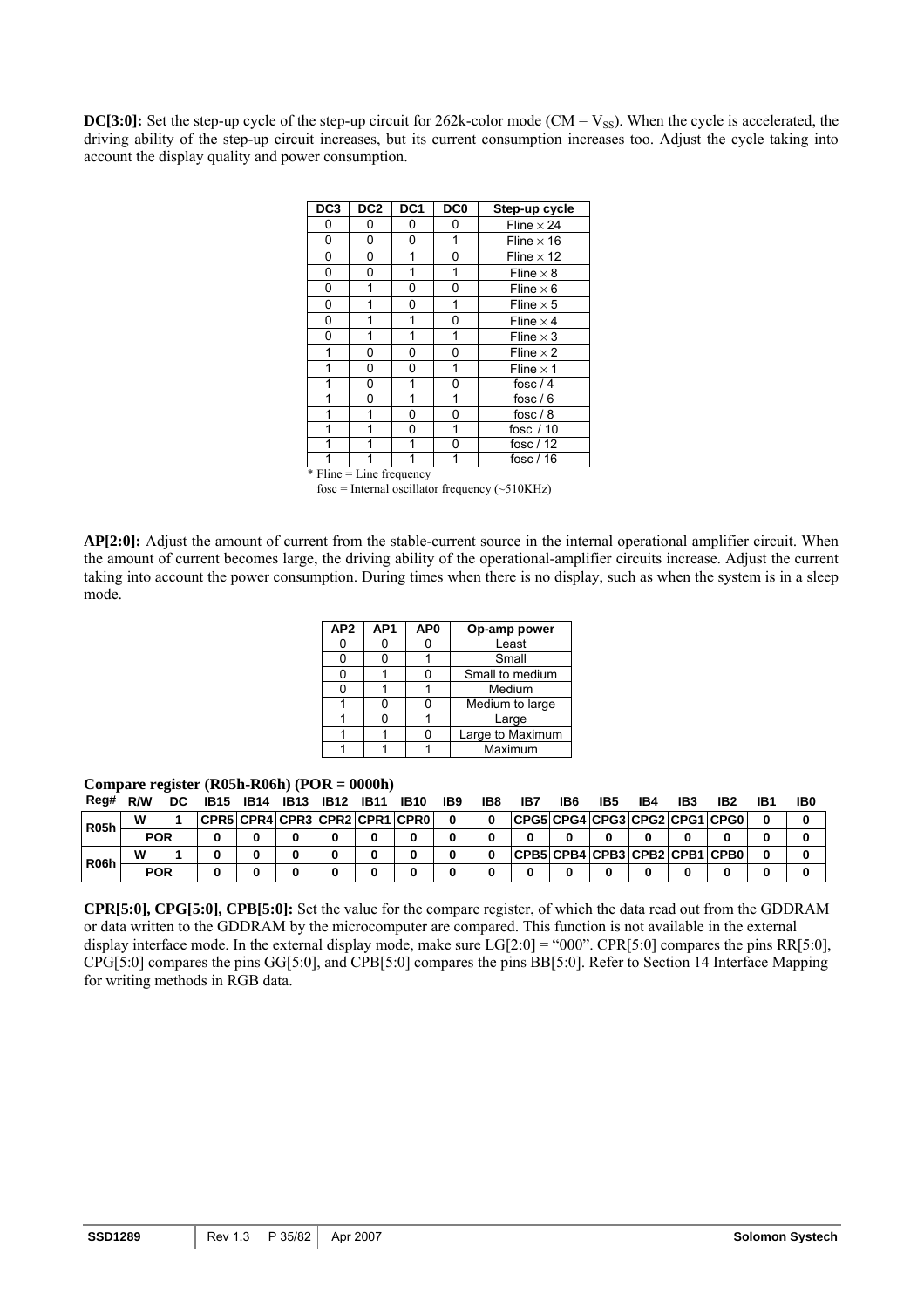#### **Display Control (R07h) (POR = 0000h)**

| R/W        | DC. | <b>IB15</b> | IB14 | IB13 | <b>IB12 IB11</b> | <b>IB10</b>       | IB9 | IB8 | IB7          | IB <sub>6</sub> | IB5     | IB4 | IB <sub>3</sub> | IB <sub>2</sub> | IB1 | IB <sub>0</sub> |
|------------|-----|-------------|------|------|------------------|-------------------|-----|-----|--------------|-----------------|---------|-----|-----------------|-----------------|-----|-----------------|
| W          |     |             |      |      | PT <sub>1</sub>  | PTO VLE2 VLE1 SPT |     |     | $\mathbf{0}$ | $\Omega$        | GON DTE |     | <b>CM</b>       |                 | D1  | D <sub>0</sub>  |
| <b>POR</b> |     |             |      |      |                  |                   |     |     |              |                 |         |     |                 |                 |     |                 |

**PT[1:0]:** Normalize the source outputs when non-displayed area of the partial display is driven.

**VLE[2:1]:** When VLE1 = 1 or VLE2 = 1, a vertical scroll is performed in the 1st screen by taking data VL17-0 in R41h register. When VLE1 = 1 and VLE2 = 1, a vertical scroll is performed in the 1<sup>st</sup> and 2<sup>nd</sup> screen by VL1[8:0] and VL2[8:0] respectively.

**SPT:** When SPT = "1", the 2-division LCD drive is performed.

**CM:** 8-color mode setting.

When  $CM = 1$ , 8-color mode is selected. When  $CM = 0$ , 8-color mode is disable.

**GON:** Gate off level becomes VGH when  $GON = "0"$ .

**DTE:** When  $GON = "1"$  and  $DTE = "0"$ , all gate outputs become VGL. When  $GON = "1"$  and  $DTE = "1"$ , selected gate wire becomes VGH, and non-selected gate wires become VGL.

**D[1:0]:** Display is on when D1 = "1" and off when D1 = "0". When off, the display data remains in the GDDRAM, and can be displayed instantly by setting  $D1 = "1"$ . When  $D1 = "0"$ , the display is off with all of the source outputs set to the GND level. Because of this, the driver can control the charging current for the LCD with AC driving. When  $D[1:0] =$ "01", the internal display is performed although the display is off. When  $D[1:0] = "00"$ , the internal display operation halts and the display is off. Control the display on/off while control GON and DTE.

| <b>GON</b> | <b>DTE</b> | D1 | D0 | Internal<br><b>Display</b><br>Operation | Source output             | <b>Gate output</b>                                                            |
|------------|------------|----|----|-----------------------------------------|---------------------------|-------------------------------------------------------------------------------|
|            |            |    |    | Halt                                    | <b>GND</b>                | $\mathsf{V}_{\mathsf{GH}}$                                                    |
|            |            |    |    | Operation                               | <b>GND</b>                | $\mathsf{V}_{\mathsf{GH}}$                                                    |
|            | Ω          |    |    | Operation                               | <b>GND</b>                | <b>V</b> GOFFL                                                                |
|            | 0          |    |    | Operation                               | Grayscale level<br>output | $V_{GOFFL}$                                                                   |
|            |            |    |    | Operation                               | Grayscale level<br>output | Selected gate line: V <sub>GH</sub><br>Non-selected gate line:<br>$V_{GOFFL}$ |

**Frame Cycle Control (R0Bh) (POR = 5308h)**

| R/W | DC         |                 | IB14 | <b>IB13</b> | <b>IB12</b>  | <b>IB11</b> | <b>IB10</b> | IB <sub>9</sub> | IB8 | IB7              | IB6 | IB5 | IB4                                | IB3 | IB <sub>2</sub> | IB1 | IB0 |
|-----|------------|-----------------|------|-------------|--------------|-------------|-------------|-----------------|-----|------------------|-----|-----|------------------------------------|-----|-----------------|-----|-----|
| W   |            | NO <sub>1</sub> | NO0  |             | ISDT1 SDT0 I |             | EQ2         | EQ1             | EQ0 | DIV <sub>1</sub> |     |     | DIVO SDIV SRTN RTN3 RTN2 RTN1 RTN0 |     |                 |     |     |
|     | <b>POR</b> |                 |      |             |              |             |             |                 |     |                  |     |     |                                    |     |                 |     |     |

**NO[1:0]:** Sets amount of non-overlap of the gate output.

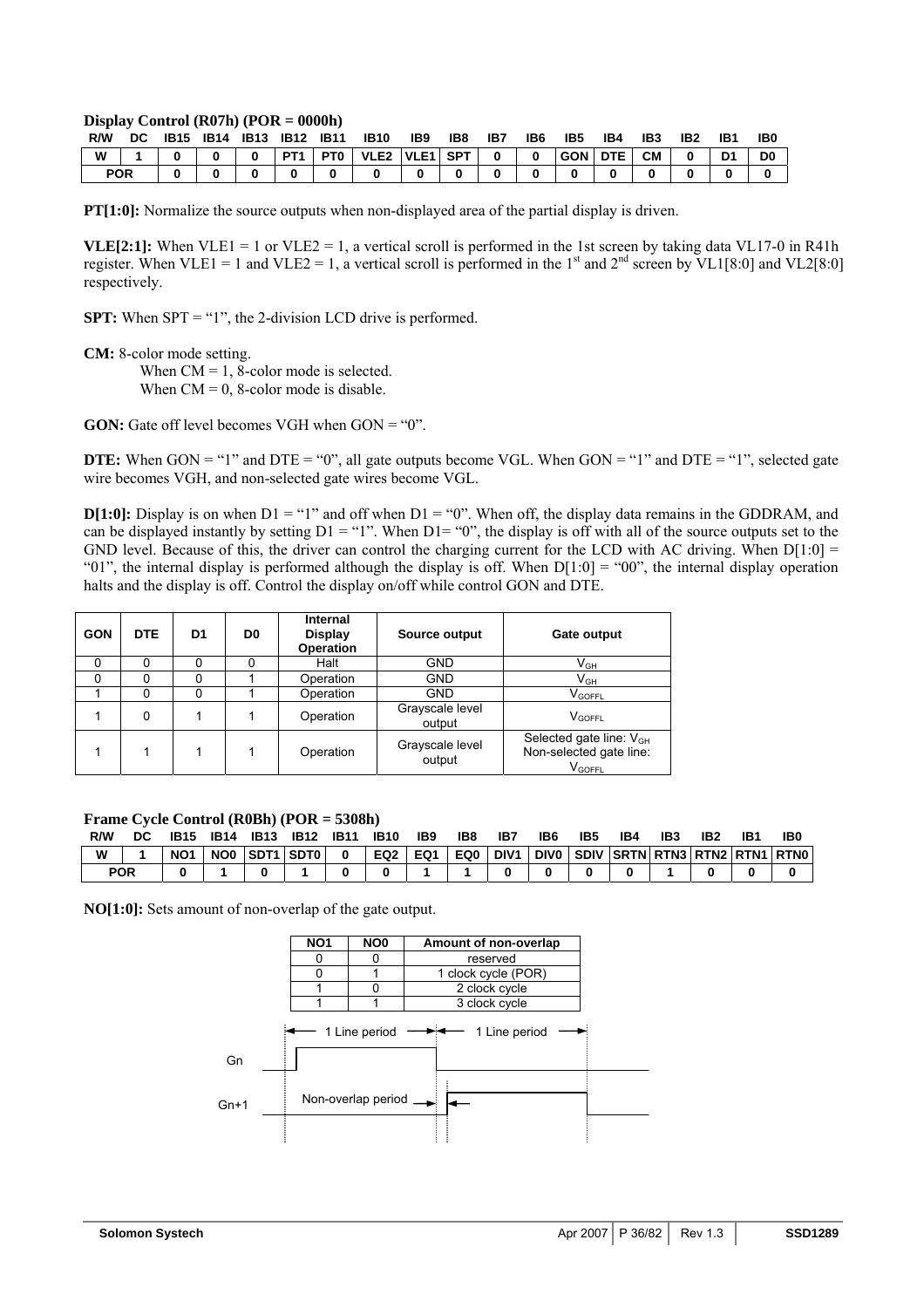**SDT[1:0]:** Set delay amount from the gate output signal falling edge of the source outputs.

| SDT <sub>1</sub> | SDT <sub>0</sub> | Delay amount of the source output |
|------------------|------------------|-----------------------------------|
|                  |                  | 0 clock cycle                     |
|                  |                  | 1 clock cycle (POR)               |
|                  |                  | 2 clock cycle                     |
|                  |                  | 3 clock cycle                     |

**EQ[2:0]:** Sets the equalizing period.

| EQ <sub>2</sub> | EQ1 | EQ0 | EQ period     |
|-----------------|-----|-----|---------------|
|                 |     |     | No EQ         |
|                 |     |     | 2 clock cycle |
|                 |     |     | 3 clock cycle |
|                 |     |     | 4 clock cycle |
|                 |     |     | 5 clock cycle |
|                 |     |     | 6 clock cycle |
|                 |     |     | 7 clock cycle |
|                 |     |     | 8 clock cycle |



**DIV[1:0]:** Set the division ratio of clocks for internal operation. Internal operations are driven by clocks which frequency is divided according to the DIV1-0 setting.

| DIV <sub>1</sub> | <b>DIVO</b> | <b>Division Ratio</b>                                 |  |
|------------------|-------------|-------------------------------------------------------|--|
|                  |             |                                                       |  |
|                  |             |                                                       |  |
|                  |             |                                                       |  |
|                  |             |                                                       |  |
|                  |             | * fosc = internal oscillator frequency, $\sim$ 510kHz |  |

**SDIV:** When SDIV = 1, DIV1-0 value will be count. When SDIV = 0, DIV1-0 value will be auto determined.

**SRTN:** When SRTN =1, RTN3-0 value will be count. When SRTN = 0, RTN3-0 value will be auto determined.

**RTN[3:0]:** Set the no. of clocks in each line. The total number will be the decimal value of RTN3-0 plus 16. e.g. if RTN3-0 = "1010h", the total number of clocks in each line =  $10 + 16 = 26$  clocks.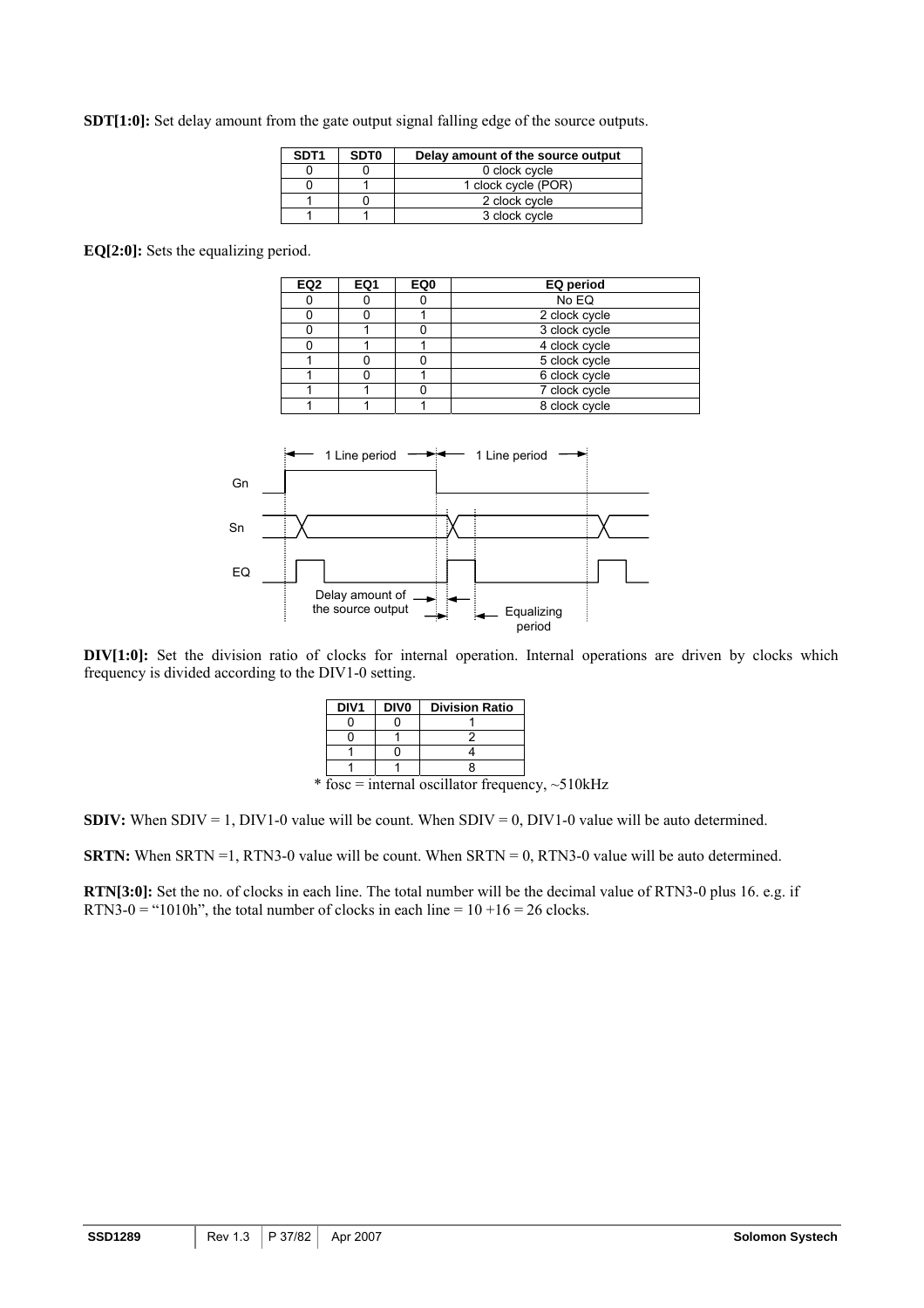### **Frame frequency calculation**

For  $DModel[1:0] = '00'$ 

$$
Frame\_frequency = \frac{Fosc}{div \times (rtn + 16) \times (mux + vbp + vfp + 3)}
$$

where *Fosc* = internal oscillator frequency  $div =$  Division ratio determined by  $DIV[1:0]$  $rtn = RTN[3:0]$  $mu x = MUX[8:0]$  $vbp = VBP[7:0]$  $vfp = VFT[7:0]$ 

for default values of SSD1289

Fosc = ~510KHz, DIV[1:0] = '00', RTN[3:0] = 8, MUX[8:0] = 319, VBP[7:0] = 3, VFP[7:0] = 1,

Frame frequency =  $\frac{510K}{4\pi\epsilon_0(0.45 \text{ m/s}^2 + 4.0 \text{ m})} = \frac{510K}{4\pi\epsilon_0(0.45 \text{ m})} = 65Hz$  $1 \times 24 \times 326$ 510  $\frac{510K}{1\times (8+16)\times (319+3+1+3)} = \frac{510K}{1\times 24\times 326} = 65Hz$ 

#### **Power Control 2 (R0Ch) (POR = 0004h)**

| R/W        | <b>DC</b> | IB15 | <b>IB14</b> | <b>IB13</b> | <b>IB12</b> | <b>IB11</b> | <b>IB10</b> | IB9 | IB8 | IB7 | IB <sub>6</sub> | IB <sub>5</sub> | IB4 | IB <sub>3</sub> | IB <sub>2</sub> | IB <sub>1</sub> | IB <sub>0</sub> |
|------------|-----------|------|-------------|-------------|-------------|-------------|-------------|-----|-----|-----|-----------------|-----------------|-----|-----------------|-----------------|-----------------|-----------------|
| W          |           |      |             |             |             |             |             |     |     |     |                 |                 |     |                 |                 |                 | VRC2 VRC1 VRC0  |
| <b>POR</b> |           |      |             |             |             |             |             |     |     |     |                 |                 |     |                 |                 |                 |                 |

**VRC[2:0]:** Adjust VCIX2 output voltage. The adjusted level is indicated in the chart below VRC2-0 setting.

| VRC2 VRC1 VRC0 | <b>VCIX2 voltage</b> |
|----------------|----------------------|
|                | 5.1V                 |
|                | 5.2V                 |
|                | 5.3V                 |
|                | 5.4V                 |
|                | 5.5V                 |
|                | 5.6V                 |
|                | 5.7V                 |
|                | 5.8V                 |

Note: The above setting is valid when VCI has high enough voltage supply for boosting up the required voltage. The above setting is assumed 100% booster efficiency. Please refer to DC Characteristics for detail.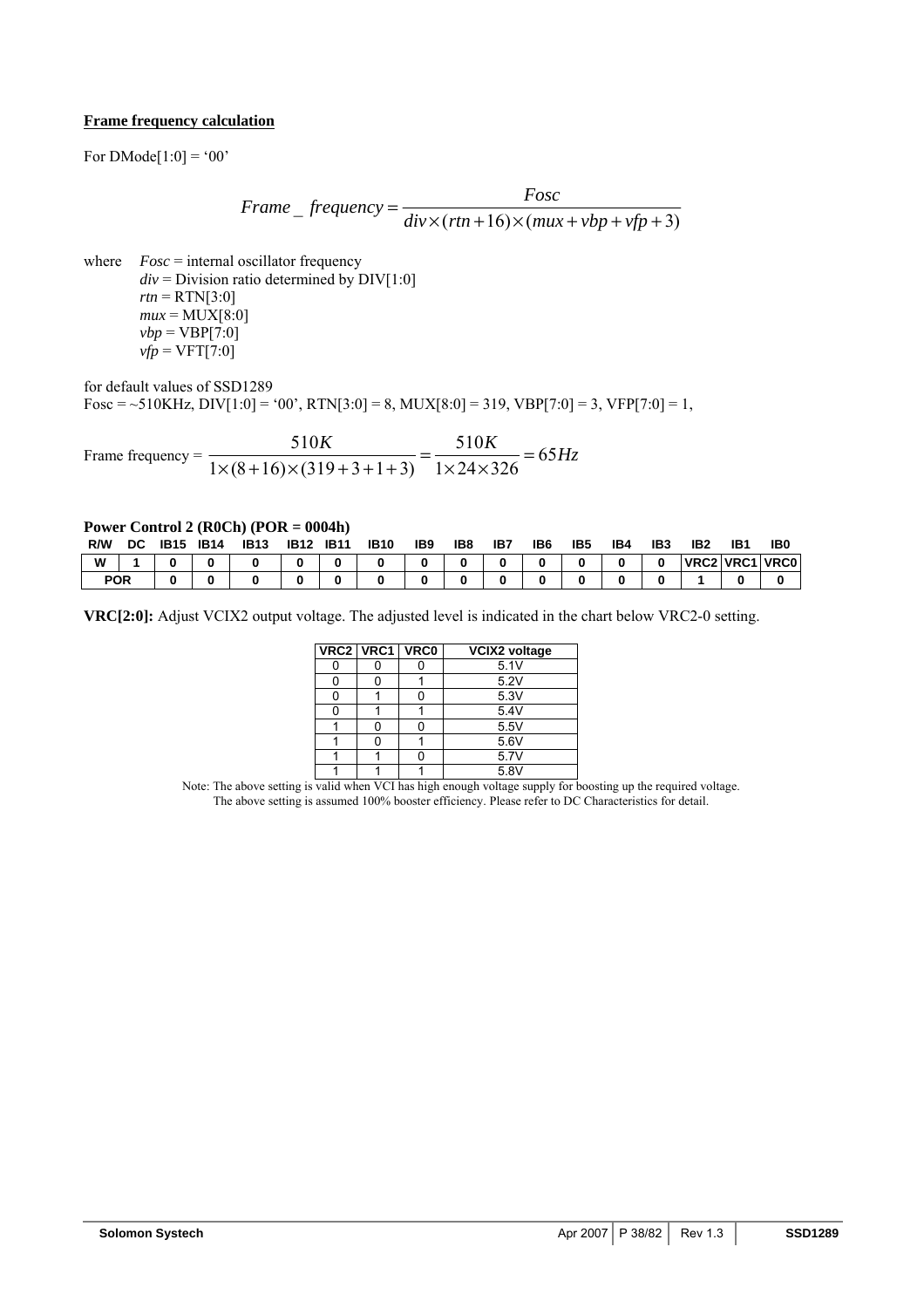### **Power Control 3 (R0Dh) (POR = 0009h)**

| R/W  | DC.                                                                                                                    | IB15 | <b>IB14</b> | <b>IB13</b> | <b>IB12</b> | <b>IB11</b> | <b>IB10</b> | IB9 | IB8 | IB7 | IB6 | IB5 | IB4      | IB3 | IB <sub>2</sub> | IB1 | IB0                          |
|------|------------------------------------------------------------------------------------------------------------------------|------|-------------|-------------|-------------|-------------|-------------|-----|-----|-----|-----|-----|----------|-----|-----------------|-----|------------------------------|
| W    |                                                                                                                        |      |             |             |             |             |             |     |     |     |     |     | $\bf{0}$ |     |                 |     | <b>IVRH3IVRH2IVRH1IVRH0I</b> |
| POR* |                                                                                                                        |      |             |             |             |             |             |     |     |     |     |     |          |     |                 |     |                              |
|      | $\frac{1}{2}$ this DOD value is for CAMAC[2.0] = 000 for DOD values of all CAMAC[2.0] setting plases refer to Table is |      |             |             |             |             |             |     |     |     |     |     |          |     |                 |     |                              |

\*note: this POR value is for GAMAS[2:0] = 000, for POR values of all GAMAS[2:0] setting please refer to Table 5.

**VRH[3:0]:** Set amplitude magnification of  $V_{LCD63}$ . These bits amplify the  $V_{LCD63}$  voltage 1.54 to 2.725 times the Vref voltage set by VRH[3:0].

| VRH <sub>3</sub> | VRH <sub>2</sub> | VRH <sub>1</sub> | <b>VRH0</b> | VLCD63 Voltage |
|------------------|------------------|------------------|-------------|----------------|
| 0                | Ω                | 0                | 0           | Vref x 1.540   |
| 0                | U                | ŋ                | 1           | Vref x 1.620   |
| 0                | 0                |                  | O           | Vref x 1.700   |
| 0                | 0                |                  |             | Vref x 1.780   |
| 0                |                  | 0                | 0           | Vref x 1.850   |
| 0                |                  | 0                | 1           | Vref x 1.930   |
| 0                | 1                | 1                | ŋ           | Vref x 2.020   |
| 0                |                  |                  |             | Vref x 2.090   |
|                  | 0                | 0                | ŋ           | Vref x 2.165   |
|                  | 0                | 0                |             | Vref x 2.245   |
|                  | U                |                  | ŋ           | Vref x 2.335   |
|                  | ი                |                  |             | Vref x 2.400   |
|                  |                  | U                | ŋ           | Vref x 2.500   |
|                  |                  | n                |             | Vref x 2.570   |
|                  |                  |                  | O           | Vref x 2.645   |
|                  |                  |                  |             | Vref x 2.725   |

 **\***Vref is the internal reference voltage equals to 2.0V.

### **Power Control 4 (R0Eh) (POR = 3200h)**

| R/W  | DC | <b>IB15</b>  | <b>IB14</b> | <b>IB13</b>          | <b>IB12</b>                                                                         | <b>IB11</b> | <b>IB10</b> | IB <sub>9</sub> | IB8       | IB7 | IB <sub>6</sub> | IB <sub>5</sub> | IB4 | IB3 | IB <sub>2</sub> | IB1 | IB <sub>C</sub> |
|------|----|--------------|-------------|----------------------|-------------------------------------------------------------------------------------|-------------|-------------|-----------------|-----------|-----|-----------------|-----------------|-----|-----|-----------------|-----|-----------------|
| W    |    |              |             | VCOMG VDV4 VDV3 VDV2 |                                                                                     |             |             |                 | VDV1 VDV0 |     |                 |                 |     |     |                 |     |                 |
| POR* |    |              |             |                      |                                                                                     |             |             |                 |           |     |                 |                 |     |     |                 |     |                 |
| ste. |    | $n \wedge n$ |             |                      | $\lambda$ $\lambda$ $\lambda$ $\lambda$ $\alpha$ $\beta$ $\lambda$ $\alpha$ $\beta$ |             | $\Omega$    | $n \wedge n$    |           |     |                 |                 |     |     |                 |     | $\mathbf{r}$    |

\*note: this POR value is for GAMAS[2:0] = 000, for POR values of all GAMAS[2:0] setting please refer to Table 5.

**VcomG:** When VcomG = "1", it is possible to set output voltage of VcomL to any level, and the instruction (VDV4-0) becomes available. When VcomG = "0", VcomL output is fixed to Hi-z level, VCIM output for VcomL power supply stops, and the instruction (VDV4-0) becomes unavailable. Set VcomG according to the sequence of power supply setting flow as it relates with power supply operating sequence.

**VDV[4:0]:** Set the alternating amplitudes of Vcom at the Vcom alternating drive. These bits amplify 0.6 to 1.23 times the VLCD63 voltage. When VcomG = "0", the settings become invalid. External voltage at VcomR is referenced when  $VDH = "01111"$ .

| VDV4           | VDV3 | VDV <sub>2</sub>                   | VDV1           | <b>VDV0</b> | <b>Vcom Amplitude</b>                           |
|----------------|------|------------------------------------|----------------|-------------|-------------------------------------------------|
| 0              | 0    | 0                                  | 0              | 0           | VLCD63 x 0.60                                   |
| $\Omega$       | 0    | 0                                  | 0              | 1           | VLCD63 x 0.63                                   |
| 0              | 0    | 0                                  | 1              | 0           | VLCD63 x 0.66                                   |
|                |      |                                    |                |             | $Step = 0.03$                                   |
| $\Omega$       | 1    | 1                                  | 0              | 1           | VLCD63 x 0.99                                   |
| $\Omega$       |      | 1                                  | 1              | 0           | VLCD63 x 1.02                                   |
| 0              |      | 1                                  |                |             | Reference from<br>external variable<br>resistor |
| 1              | 0    | 0                                  | 0              | 0           | VLCD63 x 1.05                                   |
| 1              | 0    | 0                                  | 0              | 1           | VLCD63 x 1.08                                   |
|                |      |                                    |                |             | $Step = 0.03$                                   |
| 1              | 0    | 1                                  | 0              | 1           | VLCD63 x 1.20                                   |
| 1              | 0    | 1                                  | 1              | 0           | VLCD63 x 1.23                                   |
| 1              | 0    | 1                                  | 1              | 1           | Reserved                                        |
| $\blacksquare$ | T    | $\ast$<br>$\cdots$<br>$\mathbf{r}$ | *<br>$- - - -$ | $\ast$      | Reserved                                        |

# *VCOML = 0.9475\*VCOMH - VCOMA*

 **Note: Vcom amplitude < 5.5V**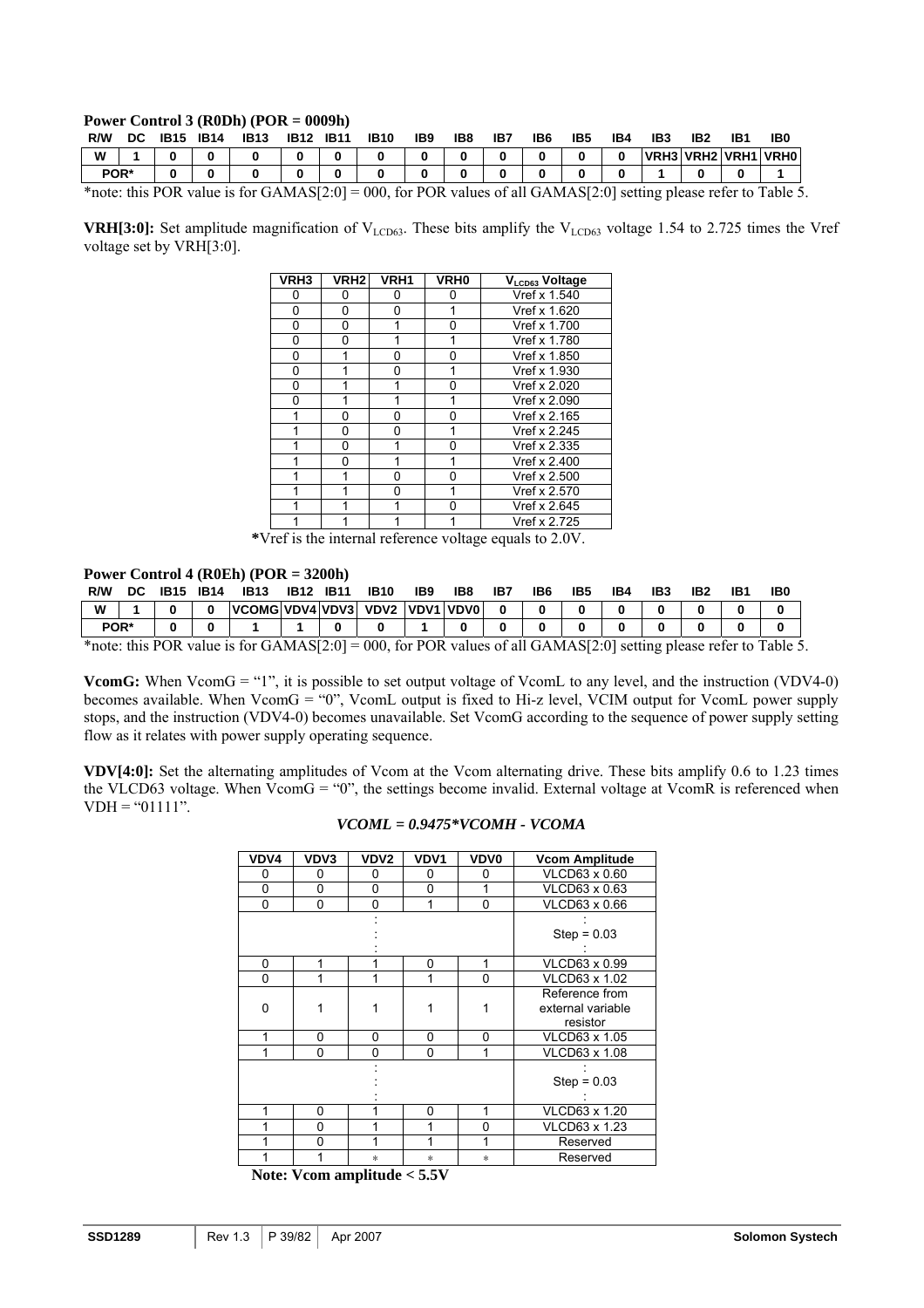#### **Gate Scan Position (R0Fh) (POR = 0000h)**

| R/W        | DC | <b>IB15</b> | <b>IB14</b> | IB13 | <b>IB12</b> | <b>IB11</b> | <b>IB10</b> | IB9 | IB8 | IB7 | IB6 | IB5 | IB4 | IB3                                          | IB2 | IB <sub>(</sub> |
|------------|----|-------------|-------------|------|-------------|-------------|-------------|-----|-----|-----|-----|-----|-----|----------------------------------------------|-----|-----------------|
| W          |    |             |             |      |             |             |             |     |     |     |     |     |     | SCN8 SCN7 SCN6 SCN5 SCN4 SCN3 SCN2 SCN1 SCN0 |     |                 |
| <b>POR</b> |    |             |             |      |             |             |             |     |     |     |     |     |     |                                              |     |                 |

**SCN[8:0]:** Set the scanning starting position of the gate driver. The valid range is from 0 to 319.



#### **Sleep mode (R10h) (POR = 0001h)**

| R/W        | DC. | <b>IB15 IB14</b> | <b>IB13 IB12 IB11</b> |          | <b>IB10</b> | IB9 | IB8          | IB7      | IB6          | IB5         | IB4      | IB <sub>3</sub> | IB <sub>2</sub> | IB1 | IB <sub>0</sub> |
|------------|-----|------------------|-----------------------|----------|-------------|-----|--------------|----------|--------------|-------------|----------|-----------------|-----------------|-----|-----------------|
| W          |     |                  |                       | $\bf{0}$ |             | - 0 | $\mathbf{0}$ | $\bf{0}$ | $\mathbf{0}$ | $\mathbf 0$ | $\bf{0}$ |                 |                 |     | <b>SLP</b>      |
| <b>POR</b> |     |                  |                       |          |             |     |              | 0        | $\bf{0}$     |             |          |                 |                 |     |                 |

**SLP:** Sleep mode enable bit. In the sleep mode, the internal display operations are halted except the R-C oscillator to reduce current consumption. No change in the GDDRAM data or instructions during the sleep mode is made, although it is retained.

When  $SLP = 1$ , the driver enters into the sleep mode.

When  $SLP = 0$ , the driver leaves the sleep mode.

### **Entry Mode (R11h) (POR = 6830h)**

| R/W        | <b>IB15</b>                                      | IB14 | <b>IB13</b> | <b>IB12</b> | <b>IB11</b> | <b>IB10</b> | IB <sub>9</sub> | IB٤ | IB7 | IB6   | IB5 | IB4 | IB3 | IB <sub>2</sub> | IB1 | IB0 |
|------------|--------------------------------------------------|------|-------------|-------------|-------------|-------------|-----------------|-----|-----|-------|-----|-----|-----|-----------------|-----|-----|
| W          | VSMode DFM1 DFM0 TRANS OEDef WMode DMode1 DMode0 |      |             |             |             |             |                 |     | TY1 | TY0 I | ID1 | ID0 |     | AM LG2 LG1 LG0  |     |     |
| <b>POR</b> |                                                  |      |             |             |             |             |                 |     |     |       |     |     |     |                 |     |     |

**VSMode:** When VSMode = 1 at DMode[1:0] = "00", the frame frequency will be dependent on VSYNC.



In VSYNC interface operation, the internal display operation is synchronized with the VSYNC signal. By writing data to the internal RAM at faster than the calculated minimum speed (internal display oerpation speed + buffer), it becomes possible to rewrite the moving picture data without flickering the display and display a moving picture via system interface.

The display operation is performed in synchronization with the internal clock signal generated from the internal oscillator and the VSYNC signal. The display data is written in the internal RAM so that the SSD1289 rewrites the data only within the moving picture area and minimize the number of data transfer required for moving picture display. Therefore, the SSD1289 can write data via VSYNC interface in high speed with low power consumption.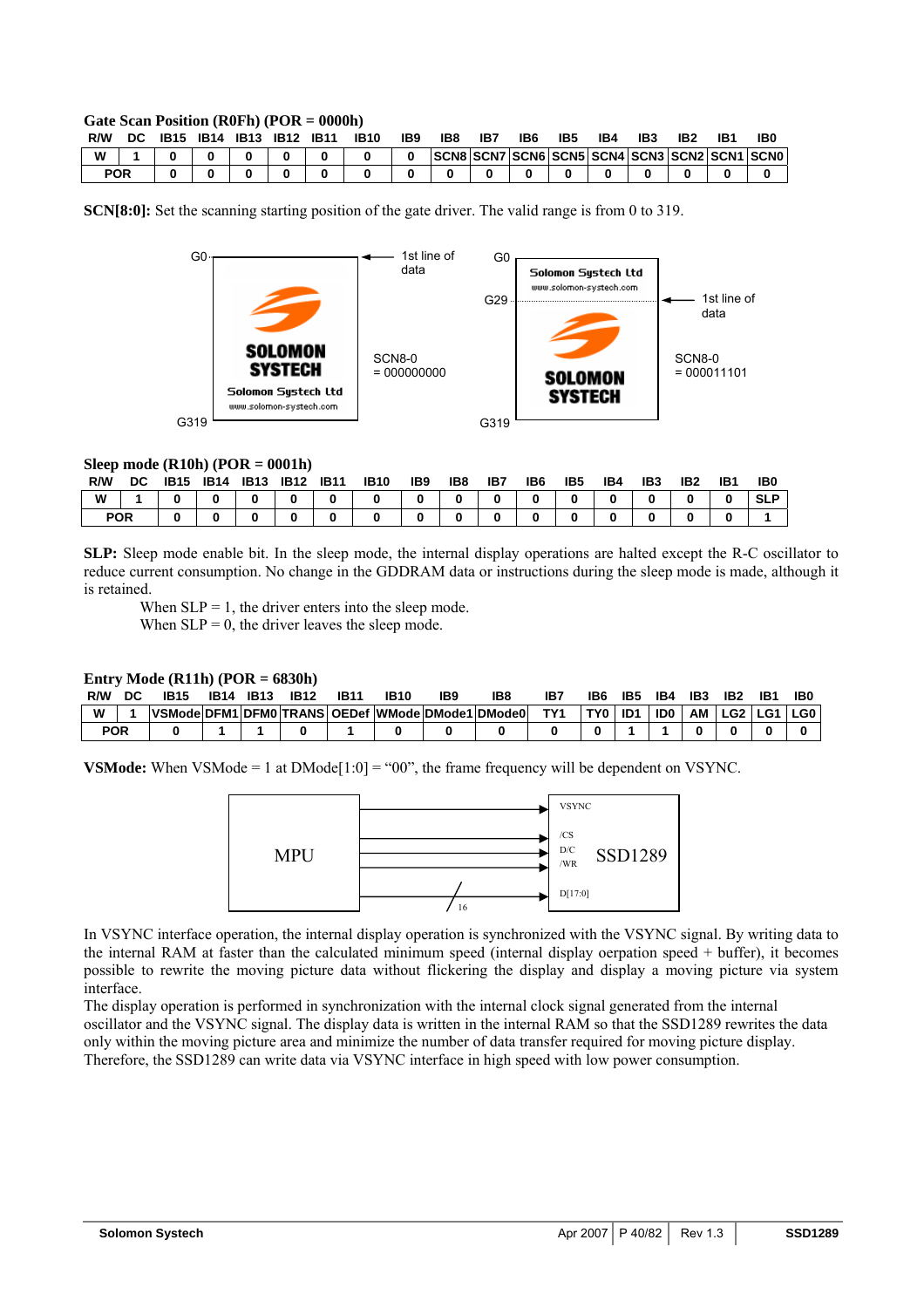

The VSYNC interface has the minimum for RAM data write speed and internal clock frequency, which must be more than the values calculated from the following formulas, respectively.

$$
Fosc[Hz] = Frame\_frequency*(max + vfp + vbp + 3)*(rtn + 16)*(div)
$$

$$
RAMWriteSpeed(min)[Hz] > \frac{240*mu}{(vbp + mux - marg ins)*(rtn + 16)*\frac{1}{fosc}}
$$

where *Fosc* = internal oscillator frequency  $div =$  Division ratio determined by  $DIV[1:0]$  $rtn = RTN[3:0]$  $mu x = MUX[8:0]$  $vbp = VBP[7:0]$  $vfp = VFT[7:0]$ 

Note: When RAM write operation is not started right after the falling edge of VSYNC, the time from the falling edge of VSYNC until the start of RAM write operation must also be taken into account.

**DFM[1:0]:** Set the color display mode.

| DFM <sub>1</sub> | DFM <sub>0</sub> | Color mode      |
|------------------|------------------|-----------------|
|                  |                  | 65k color (POR) |
|                  |                  | 262k color      |

**TRANS:** When  $TRANS = 1$ , transparent display is allowed during  $DMode[1:0] = "1x"$ .

#### **OEDef:**

When  $OEDef = 1$ , OE defines the display window. When  $OEDef = 0$ , the display window is defined by R4Eh and R4Fh.

**WMode:** Select the source of data to write in the RAM.

| WMode | <b>Write RAM from</b> |
|-------|-----------------------|
|       | Normal data bus (POR) |
|       | Generic interface     |

**DMode[1:0]:** SSD1289 allows data display from RAM data or from generic input data. When DMode[1:0] = "00", it displays the ram content. When  $DMode[1:0] = "01"$ , it displays from generic input data.

| DMode1 | <b>DMode0</b> | <b>Display</b>       | Remark                                                                   |
|--------|---------------|----------------------|--------------------------------------------------------------------------|
|        |               | Ram (POR)            | Frame frequency depends on Fosc (POR)                                    |
|        |               | Generic input        | Frame frequency depends on VSYNC, default DMode setting in RGB interface |
|        |               | RAM and Generic data | In this case, generic data is shown in the display window                |
|        |               | RAM and Generic data | In this case, RAM data is shown in the display window                    |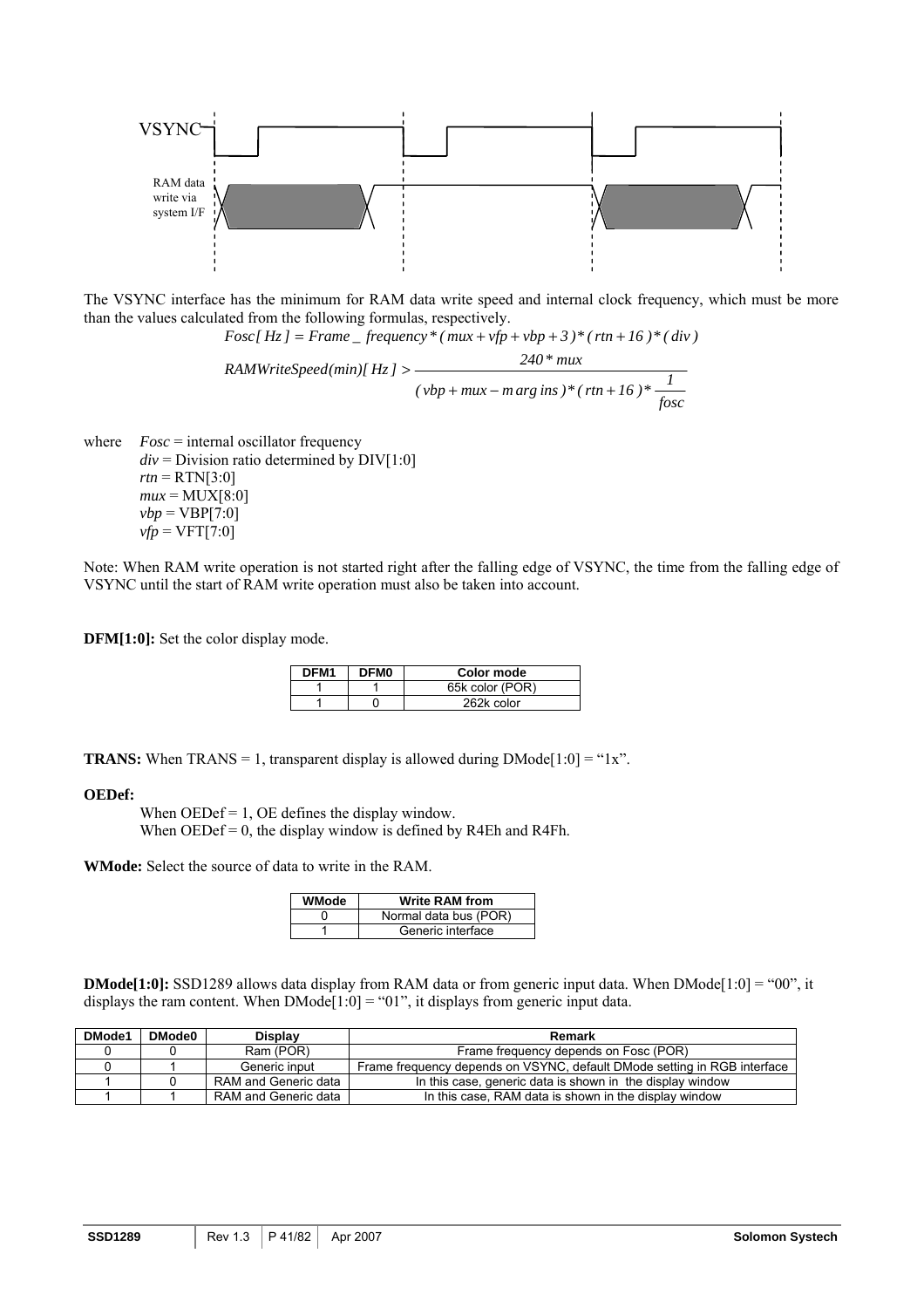### **Picture In Picture Function**



**TY[1:0]:** In 262k color mode, 16 bit parallel interface, there are three types of methods in writing data into the ram, Type A, B and C are described as below.

| TY <sub>1</sub> | TY0 | <b>Writing mode</b> |
|-----------------|-----|---------------------|
|                 |     | Type A              |
|                 |     | Type B              |
|                 |     | Type C              |

|        |                                                                                     |                         |                |    |                |                   |                |                   |   |   | Hardware pins  |                |                |                |                |                |    |   |                |
|--------|-------------------------------------------------------------------------------------|-------------------------|----------------|----|----------------|-------------------|----------------|-------------------|---|---|----------------|----------------|----------------|----------------|----------------|----------------|----|---|----------------|
|        | Interface   Color mode   Cycle   D17   D16   D15   D14   D13   D12   D11   D10   D9 |                         |                |    |                |                   |                |                   |   |   | D <sub>8</sub> | D7             | D6             | D5             | D4             | D <sub>3</sub> | D2 |   | D <sub>0</sub> |
|        | 262k Type A                                                                         | ⊿ St                    | R <sub>5</sub> | R4 | R <sub>3</sub> | R <sub>2</sub>    | R <sub>1</sub> | R <sub>0</sub>    |   | х | G5             | G4             | G3             | G <sub>2</sub> | G <sup>*</sup> | G0             | x  | x |                |
|        |                                                                                     | $2^{nd}$                | <b>B5</b>      | G4 | B <sub>3</sub> | <b>B2</b>         | <b>B1</b>      | B <sub>0</sub>    |   | x | R <sub>5</sub> | R <sub>4</sub> | R <sub>3</sub> | R2             | R1             | R <sub>0</sub> | x  | X |                |
|        |                                                                                     | 3 <sup>rd</sup>         | G5             | G4 | G <sub>3</sub> | G <sub>2</sub>    | G <sub>1</sub> | G <sub>0</sub>    | x | x | <b>B5</b>      | G4             | B <sub>3</sub> | <b>B2</b>      | B <sub>1</sub> | B <sub>0</sub> | x  | X |                |
| 16 bit | 262k Type B                                                                         | ⊿st                     | R <sub>5</sub> | R4 | R <sub>3</sub> | R <sub>2</sub>    | R1             | R <sub>0</sub>    |   | x | G5             | G4             | G <sub>3</sub> | G <sub>2</sub> | G <sup>1</sup> | G <sub>0</sub> | x  | X |                |
|        |                                                                                     | $\sim$ nd               | ́              | ⋏  | ㅅ              | $\checkmark$<br>⋏ | ^              | $\checkmark$<br>́ |   | x | <b>B5</b>      | G4             | B <sub>3</sub> | <b>B2</b>      | B <sub>1</sub> | B <sub>0</sub> | x  | X |                |
|        | 262k Type C                                                                         | ⊿st                     | R <sub>5</sub> | R4 | R <sub>3</sub> | R <sub>2</sub>    | R1             | R <sub>0</sub>    | x | x | G5             | G4             | G3             | G <sub>2</sub> | $G^*$          | G0             | x  | x |                |
|        |                                                                                     | $\lambda$ <sup>nd</sup> | <b>B5</b>      | G4 | B <sub>3</sub> | <b>B2</b>         | <b>B1</b>      | B <sub>0</sub>    |   | x |                | ⋏              |                | ́              |                | v              | v  | X |                |

Remark : x Don't care bits Not connected pins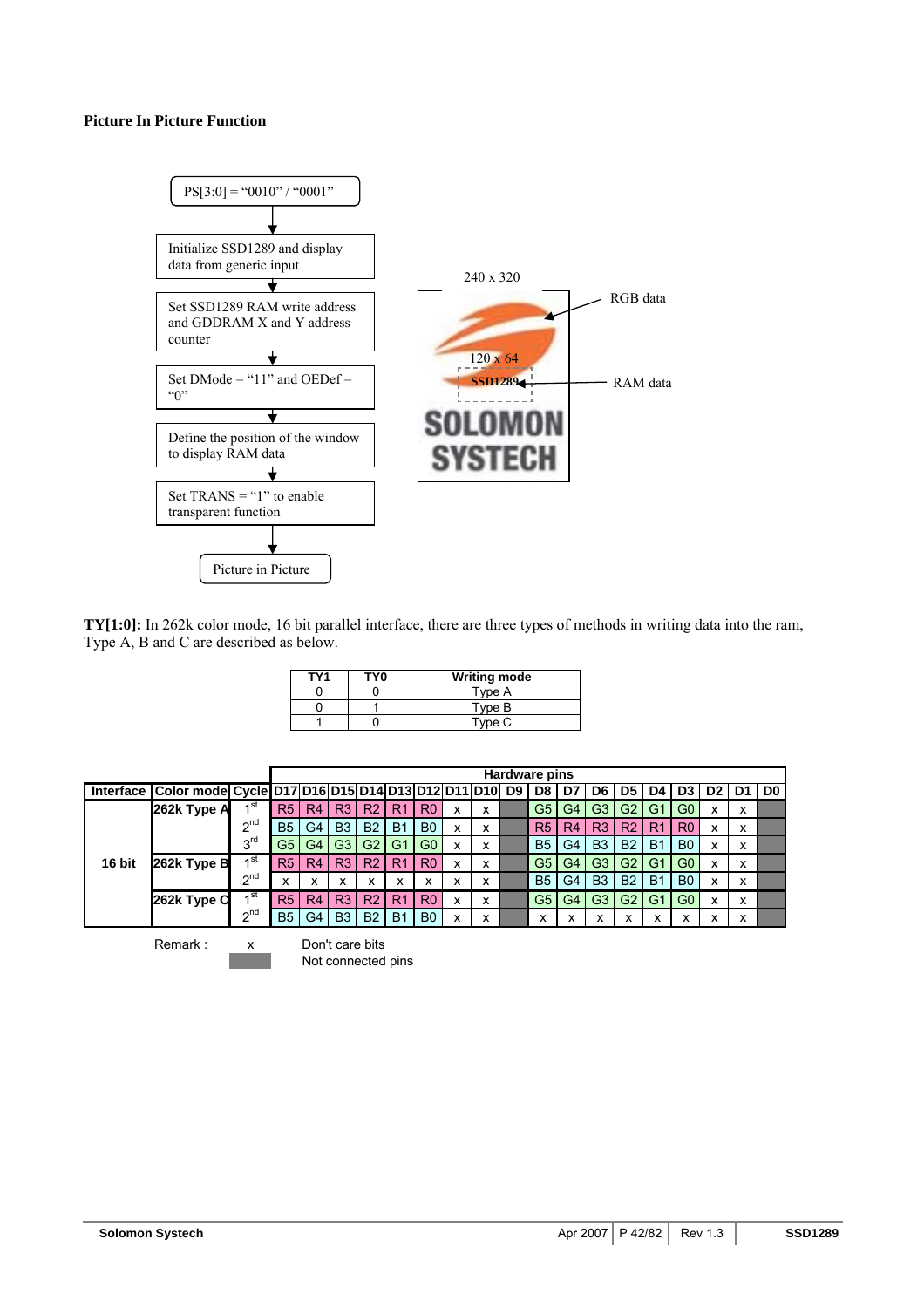**ID[1:0]:** The address counter is automatically incremented by 1, after data are written to the GDDRAM when ID[1:0] = "1". The address counter is automatically decremented by 1, after data are written to the GDDRAM when  $ID[1:0] = "0"$ . The setting of incrementing or decrementing of the address counter can be made independently in each upper and lower bit of the address. The direction of the address when data are written to the GDDRAM is set with AM bits.

**AM:** Set the direction in which the address counter is updated automatically after data are written to the GDDRAM. When  $AM = "0"$ , the address counter is updated in the horizontal direction. When  $AM = "1"$ , the address counter is updated in the vertical direction. When window addresses are selected, data are written to the GDDRAM area specified by the window addresses in the manner specified with ID1-0 and AM bits.



**LG[2:0]:** Write data to the GDDRAM after comparing the write data written to the GDDRAM by the microcomputer with the values in the compare registers (CPR[5:0], CPG[5:0], CPB[5:0]) and performing a logical and arithmetic operation on them.

### **Generic Interface Control (R15h) (POR = 00d0h)**

| R/W        | DC | <b>IB15</b> | <b>IB14</b> | <b>IB13</b> | <b>IB12</b> | <b>IB11</b> | <b>IB10</b> | IB <sub>9</sub> | IB8 | IB. | IB <sub>6</sub> | IB <sub>5</sub> | IB4 | IB <sub>3</sub> | IB <sub>2</sub>                 | IB1 | IB <sub>0</sub> |
|------------|----|-------------|-------------|-------------|-------------|-------------|-------------|-----------------|-----|-----|-----------------|-----------------|-----|-----------------|---------------------------------|-----|-----------------|
| W          |    |             |             |             |             |             |             |                 |     |     |                 |                 |     |                 | <b>INVDOTINVDEN INVHS INVVS</b> |     |                 |
| <b>POR</b> |    |             |             |             |             |             |             |                 |     |     |                 |                 |     |                 |                                 |     |                 |

**INVDOT:** sets the signal polarity of DOTCLK pin. When INVDOT = 1, set DOTCLK is negative edge trigger.

**INVDEN:** sets the signal polarity of DEN pin. When  $INVDEN = 1$ , set DEN is active low.

**INVHS:** sets the signal polarity of HSYNC pin. When INVHS = 1, set inverse polarity of HSYNC.

**INVVS:** sets the signal polarity of VSYNC pin.When INVVS = 1, set inverse polarity of VSYNC.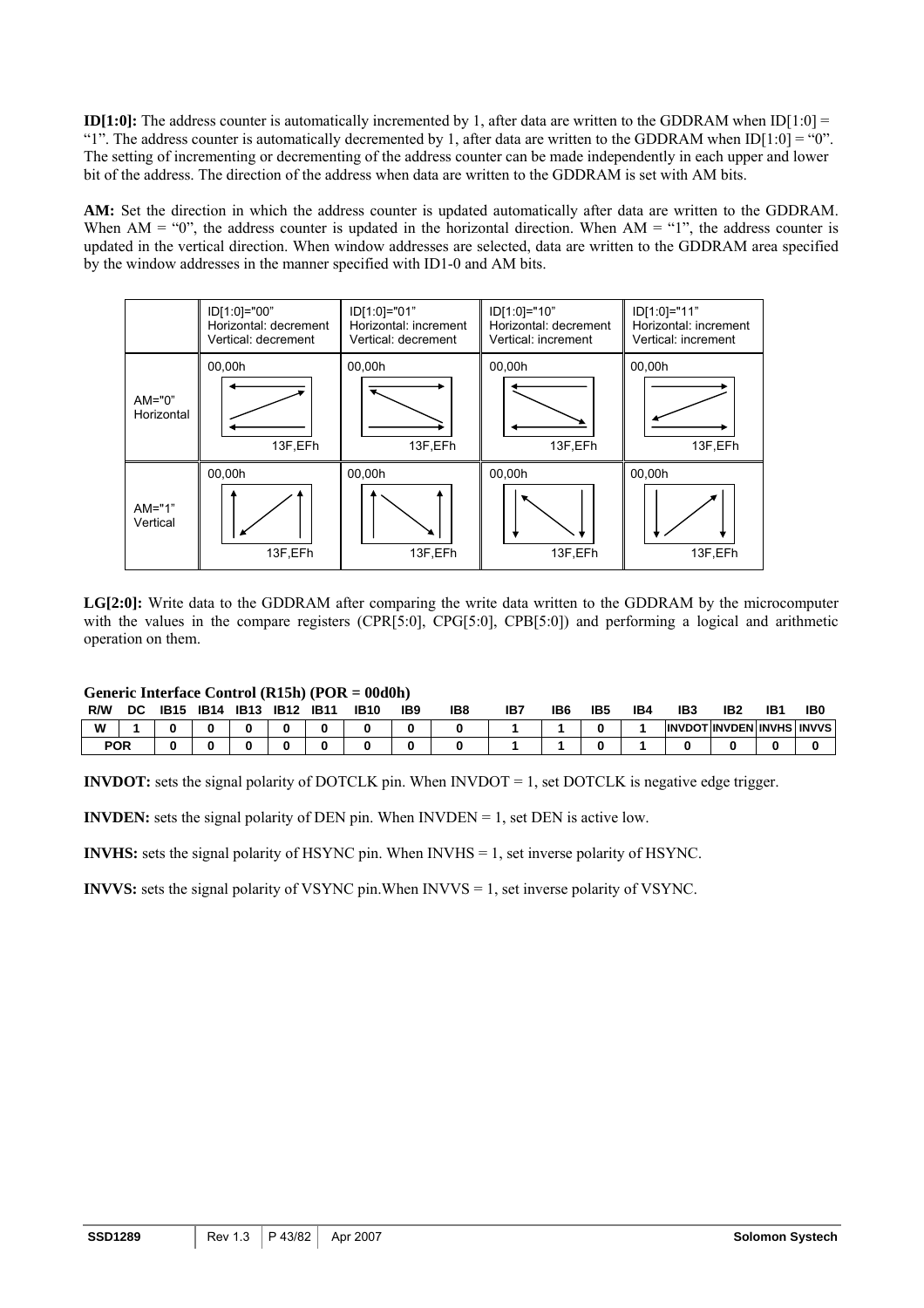# **Horizontal Porch (R16h) (POR = EF1Ch)**

|  |  |  | R/W DC 1B15 1B14 1B13 1B12 1B11 1B10 1B9 1B8 1B7 1B6 1B5 1B4 1B3 1B2 1B1                                       |  |  |  |  | IB0 |
|--|--|--|----------------------------------------------------------------------------------------------------------------|--|--|--|--|-----|
|  |  |  | W      1      XL7   XL6    XL5    XL4    XL3     XL2      XL1    XL0   HBP7 HBP6 HBP3 HBP4 HBP3 HBP2 HBP0 HBP0 |  |  |  |  |     |

**XL[7:0]:** Set the number of valid pixel per line. Number of valid pixel per line is equal to **XL[7:0]** + 1

| XL7 | XL6      | XL <sub>5</sub> | XL <sub>4</sub> | XL <sub>3</sub> | XL2 | XL <sub>1</sub> | XL <sub>0</sub> | No. of pixel per<br>line |
|-----|----------|-----------------|-----------------|-----------------|-----|-----------------|-----------------|--------------------------|
| 0   | $\Omega$ | 0               | $\Omega$        | $\Omega$        | 0   | $\Omega$        | 0               |                          |
| ი   | 0        | 0               | 0               | 0               | 0   | 0               |                 | 2                        |
| 0   | $\Omega$ | 0               | 0               | $\Omega$        | 0   |                 | $\Omega$        | 3                        |
|     |          |                 |                 |                 |     |                 |                 |                          |
|     |          |                 |                 |                 |     |                 |                 | $Step = 1$               |
|     |          |                 |                 |                 |     |                 |                 |                          |
|     |          |                 | 0               |                 |     |                 | 0               | 239                      |
|     |          |                 | $\Omega$        |                 |     |                 |                 | 240 (POR)                |
|     |          |                 |                 | 0               | 0   | 0               | 0               | Reserved                 |
|     |          |                 |                 | $\ast$          | *   | $\ast$          | $\ast$          | Reserved                 |

**HBP[7:0]:** Set the delay period from falling edge of HSYNC signal to first valid data. The pixel data exceed the range set by XL[7:0] and before the first valid data will be treated as dummy data.

| HBP7 | HBP6 | HBP5        | HBP4 | HBP3     | HBP <sub>2</sub> | HBP1        | HBP0        | No. of clock<br>cycle of<br><b>DOTCLK</b> |
|------|------|-------------|------|----------|------------------|-------------|-------------|-------------------------------------------|
| 0    | 0    | 0           | 0    | 0        | 0                | 0           | 0           | 2                                         |
| 0    | 0    | $\mathbf 0$ | 0    | $\Omega$ | 0                | $\mathbf 0$ | 1           | 3                                         |
|      |      |             |      |          |                  |             |             | $Step = 1$                                |
| 0    | 0    | 0           | 1    | 1        | 0                | 1           | 0           | 28                                        |
| 0    | 0    | 0           | 1    |          | 0                | 1           |             | 29                                        |
| 0    | 0    | 0           | 1    | 4        | 1                | $\mathbf 0$ | $\mathbf 0$ | 30 (POR)                                  |
| 0    | 0    | 0           |      |          | ٠                | 0           |             | 31                                        |
| 0    | 0    | $\mathbf 0$ |      |          | 1                | 1           | 0           | 32                                        |
|      |      |             |      |          |                  |             |             | $Step = 1$                                |
| 1    | 1    | 1           |      | 1        | 1                | 1           | $\Omega$    | 256                                       |
| 4    |      | ◢           |      |          | ٠                | 1           |             | 257                                       |

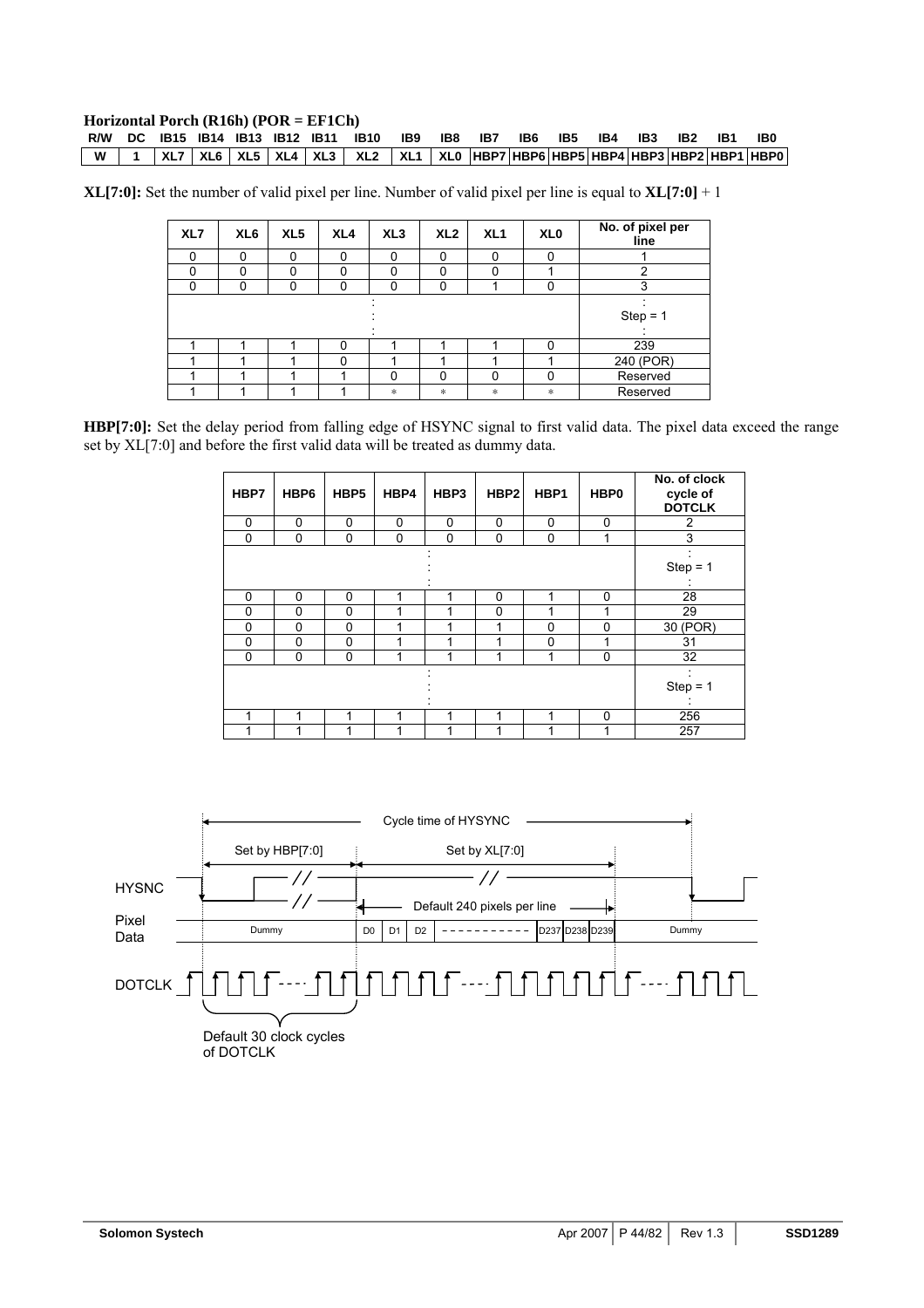# **Vertical Porch (R17h) (POR = 0103h)**

|   |            |  | IB15 IB14 IB13 IB12 IB11 |  | IB10                                                                                                 | IB9 | IB8 | IB7 | IB6 | IB5 | IB4 | IB3 | IB <sub>2</sub> | IB. | IB0 |
|---|------------|--|--------------------------|--|------------------------------------------------------------------------------------------------------|-----|-----|-----|-----|-----|-----|-----|-----------------|-----|-----|
| W |            |  |                          |  | VFP6\VFP5\VFP4\VFP3\VFP2\VFP1\VFP1\VFP0\VBP7\VBP6\VBP5\VBP4\VBP3\VBP2\VBP1\VBP0\VBP0\VBP0\VBP0\VBP0\ |     |     |     |     |     |     |     |                 |     |     |
|   | <b>POR</b> |  |                          |  |                                                                                                      |     |     |     |     |     |     |     |                 |     |     |

**VFP[6:0]:** Set the delay period from the last valid line to the falling edge of VSYNC of the next frame. The line data within this delay period will be treated as dummy line.

|  | VFP6   VFP5   VFP4   VFP3   VFP2   VFP1   VFP0 |  |  | No. of clock cycle of<br><b>HSYNC</b> |
|--|------------------------------------------------|--|--|---------------------------------------|
|  |                                                |  |  |                                       |
|  |                                                |  |  | $2$ (POR)                             |
|  |                                                |  |  | $Step = 1$                            |
|  |                                                |  |  | 127                                   |
|  |                                                |  |  | 128                                   |

**VBP[7:0]:** Set the delay period from falling edge of VSYNC to first valid line. The line data within this delay period will be treated as dummy line.

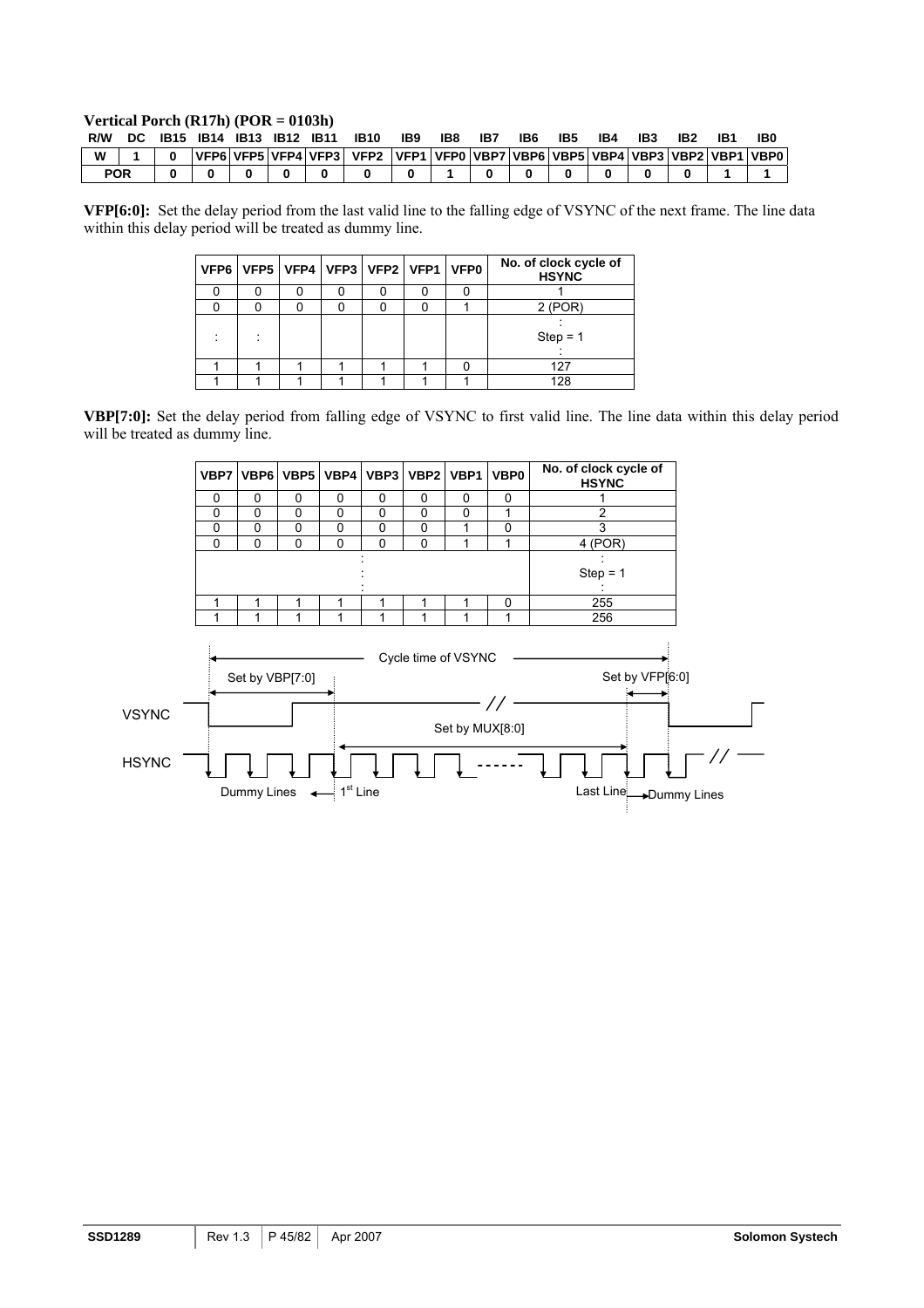### **Power Control 5 (R1Eh) (POR = 0029h)**

| R/W          | DC.      | IB15 |  | IB14 IB13 IB12 IB11 |                                                                                                                                                                                                                                                                                                                                                  | <b>IB10</b>          | IB9 | IB8          | IB7  | IB6 | IB5                              | IB4 | IB3 | IB <sub>2</sub> | IB1 | IB0 |
|--------------|----------|------|--|---------------------|--------------------------------------------------------------------------------------------------------------------------------------------------------------------------------------------------------------------------------------------------------------------------------------------------------------------------------------------------|----------------------|-----|--------------|------|-----|----------------------------------|-----|-----|-----------------|-----|-----|
| W            |          |      |  |                     |                                                                                                                                                                                                                                                                                                                                                  |                      |     | $\mathbf{0}$ | NOTP |     | VCM5 VCM4 VCM3 VCM2 VCM1 VCM0    |     |     |                 |     |     |
| POR*         |          |      |  |                     |                                                                                                                                                                                                                                                                                                                                                  |                      |     |              |      |     |                                  |     |     |                 |     |     |
| $\mathbf{r}$ | $\cdots$ |      |  |                     | $C$ $\uparrow$ $\uparrow$ $\uparrow$ $\uparrow$ $C$ $\uparrow$ $C$ $\uparrow$ $C$ $\uparrow$ $C$ $\uparrow$ $C$ $\uparrow$ $C$ $\uparrow$ $C$ $\uparrow$ $C$ $\uparrow$ $C$ $\uparrow$ $C$ $\uparrow$ $C$ $\uparrow$ $C$ $\uparrow$ $C$ $\uparrow$ $C$ $\uparrow$ $C$ $\uparrow$ $C$ $\uparrow$ $C$ $\uparrow$ $C$ $\uparrow$ $C$ $\uparrow$ $C$ | $\sim$ $\sim$ $\sim$ |     | $n \wedge n$ |      |     | $0.11 \cap 111 \cap 100 \cap 01$ |     |     |                 |     |     |

\*note: this POR value is for GAMAS[2:0] = 000, for POR values of all GAMAS[2:0] setting please refer to Table 5.

**nOTP:** nOTP equals to "0" after power on reset and VcomH voltage equals to programmed OTP value. When nOTP set to "1", setting of VCM[5:0] becomes valid and voltage of VcomH can be adjusted.

**VCM[5:0]:** Set the VcomH voltage if nOTP = "1". These bits amplify the VcomH voltage 0.35 to 0.99 times the VLCD63 voltage. Default value is "101001" when power on reset.

| VCM5 | VCM4 | VCM <sub>3</sub> | VCM2 | VCM <sub>1</sub> | <b>VCM0</b> | VcomH         |
|------|------|------------------|------|------------------|-------------|---------------|
|      |      |                  |      |                  |             | VLCD63 x 0.35 |
|      |      |                  |      |                  |             | VLCD63 x 0.36 |
|      |      |                  |      |                  |             |               |
|      |      |                  |      |                  |             | $Step = 0.01$ |
|      |      |                  |      |                  |             |               |
|      |      |                  |      |                  |             | VLCD63 x 0.98 |
|      |      |                  |      |                  |             | VLCD63 x 0.99 |

### **Write Data to GRAM (R22h)**

| R/W | DC | D[17:01                                           |
|-----|----|---------------------------------------------------|
| W   |    | WD[17:0] mapping depends on the interface setting |

**WD[17:0]:** Transforms all the GDDRAM data into 18-bit, and writes the data. Format for transforming data into 18-bit depends on the interface used. SSD1289 selects the grayscale level according to the GDDRAM data. After writing data to GDDRAM, address is automatically updated according to AM bit and ID bit. Access to GDDRAM during stand-by mode is not available.

### **Read Data from GRAM (R22h)**

| R/W | DC. | D[17:01                                           |
|-----|-----|---------------------------------------------------|
| D   |     | RD[17:0] mapping depends on the interface setting |

**RD[17:0]:** Read 18-bit data from the GDDRAM. When the data is read to the microcomputer, the first-word read immediately after the GDDRAM address setting is latched from the GDDRAM to the internal read-data latch. The data on the data bus (DB17–0) becomes invalid and the second-word read is normal. When bit processing, such as a logical operation, is performed, only one read can be processed since the latched data in the first word is used.

#### **RAM write data mask (R23h – R24h) (POR = 0000h)**

| Reg#              | R/W        | DC. | <b>IB15</b>                             | <b>IB14</b> | <b>IB13</b> | <b>IB12</b> | <b>IB11</b> | <b>IB10</b> | IB9 | IB8 | IB7                              | IB6 | IB5 | IB4 | IB3 | IB <sub>2</sub> | IB٬ | IB0 |
|-------------------|------------|-----|-----------------------------------------|-------------|-------------|-------------|-------------|-------------|-----|-----|----------------------------------|-----|-----|-----|-----|-----------------|-----|-----|
| R <sub>23</sub> h | W          |     | WMR5   WMR4   WMR3   WMR2   WMR1   WMR0 |             |             |             |             |             |     |     | WMG5 WMG4 WMG3 WMG2 WMG1 WMG0    |     |     |     |     |                 |     |     |
|                   | <b>POR</b> |     |                                         |             |             |             |             |             |     |     |                                  |     |     |     |     |                 |     |     |
| R <sub>24</sub> h | W          |     |                                         |             |             |             |             |             |     |     | WMB5   WMB4   WMB3   WMB2   WMB1 |     |     |     |     | <b>WMB0</b>     |     |     |
|                   | <b>POR</b> |     |                                         |             |             |             |             |             |     |     |                                  |     |     |     |     |                 |     |     |

**WMR[5:0], WMG[5:0], WMB[5:0]:** In writing to the GDDRAM, these bits write-mask the data to be written to the GDDRAM by a bit unit. For example, if  $WMR5 = 1$ , the WMR5 write-mask is enabled and data RR5 will be masked and not write into the GDDRAM. WMR[5:0] mask pins RR[5:0], WMG[5:0] mask pins GG[5:0], and WMB[5:0] mask pins BB[5:0]. For writing GDDRAM methods, refer to Section 14 Interface Mapping".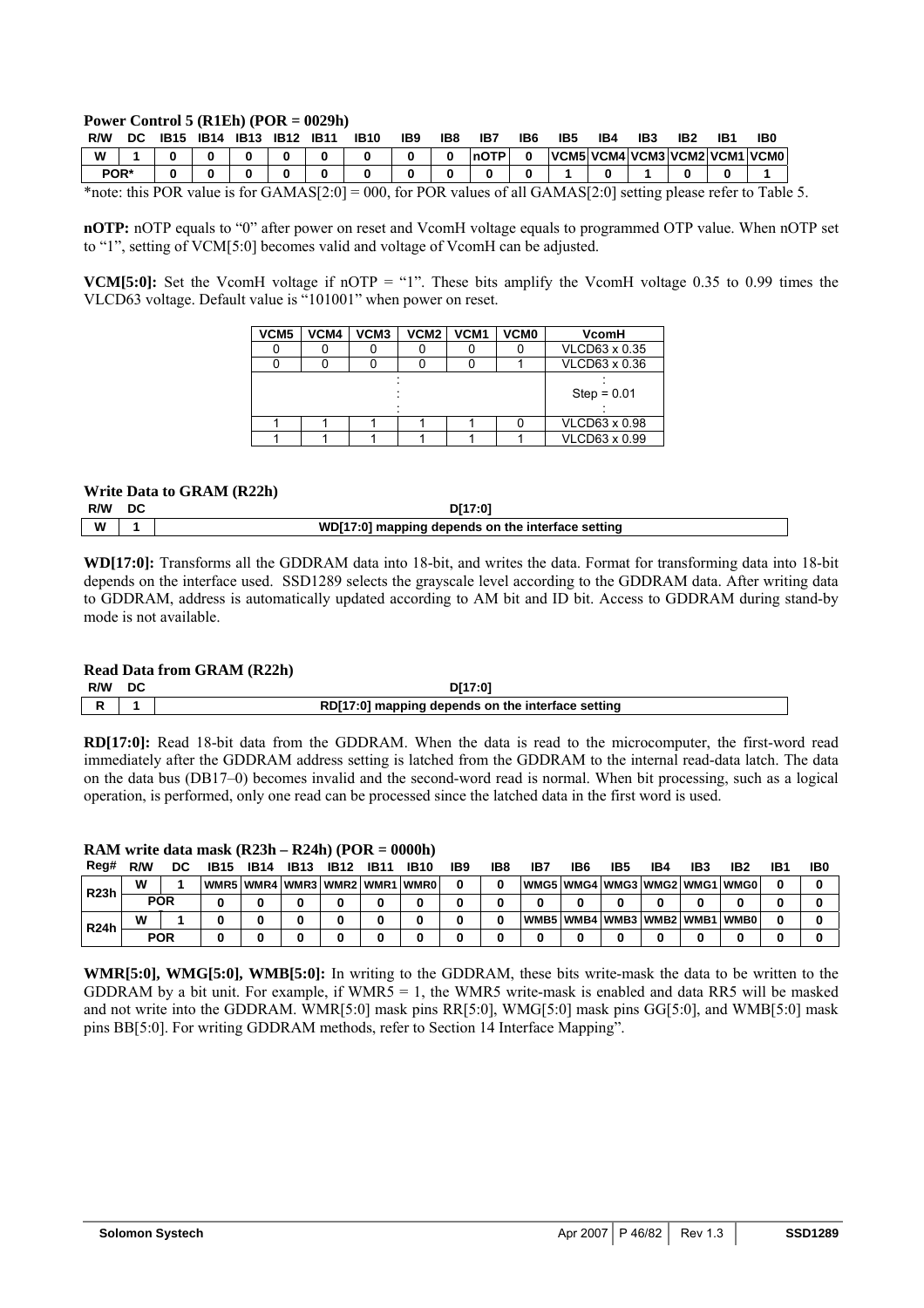#### **Frame Frequency Control (R25h) (POR = 8000h)**

| R/W | DC   | <b>IB15</b> | IB14 | <b>IB13</b> | <b>IB12</b>         | <b>IB11</b> | <b>IB10</b> | IB9 | IB8 | IB7 | IB6 | IB5 | IB4 | IB3 | IB2 | IB1 | IBC |
|-----|------|-------------|------|-------------|---------------------|-------------|-------------|-----|-----|-----|-----|-----|-----|-----|-----|-----|-----|
| W   |      |             |      |             | OSC3 OSC2 OSC1 OSC0 | $\Omega$    |             |     |     |     |     |     |     |     |     |     |     |
|     | POR* |             |      |             |                     |             |             |     |     |     |     |     |     |     |     |     |     |

**OSC[3:0]:** Set the frame frequency by OSC[3:0]

| <b>OSC[3:0]</b> | <b>Internal Oscillator</b><br>Frequency (Hz) | Corresponding<br>Frame Freg (Hz)<br>(other registers are at<br>POR value) |
|-----------------|----------------------------------------------|---------------------------------------------------------------------------|
| 0000            | 390K                                         | 50                                                                        |
| 0010            | 430K                                         | 55                                                                        |
| 0101            | 470K                                         | 60                                                                        |
| 1000            | 510K                                         | 65                                                                        |
| 1010            | 548K                                         | 70                                                                        |
| 1100            | 587K                                         | 75                                                                        |
| 1110            | 626K                                         | 80                                                                        |

### **Vcom OTP (R28h – R29h)**

| Reg#        | R/W | DC. | <b>IB15</b> | IB14 | <b>IB13</b> | <b>IB12</b> | <b>IB11</b> | <b>IB10</b> | IB9 | IB8 | IB7 | IB <sub>6</sub> | IB <sub>5</sub> | IB4 | IB <sub>3</sub> | IB <sub>2</sub> | IB <sub>1</sub> | <b>IBC</b> |
|-------------|-----|-----|-------------|------|-------------|-------------|-------------|-------------|-----|-----|-----|-----------------|-----------------|-----|-----------------|-----------------|-----------------|------------|
| <b>R28h</b> | W   |     |             |      |             |             |             |             |     |     |     |                 |                 |     |                 |                 |                 |            |
| <b>R29h</b> | W   |     |             |      |             |             |             |             |     |     |     |                 |                 |     |                 |                 |                 |            |

When OTP is access, these registers must be set accordantly.

### **OTP programming sequence**

| <b>Step</b>    |                                                                         |                   | <b>Operation</b> |  |  |  |  |  |  |  |  |  |  |  |  |
|----------------|-------------------------------------------------------------------------|-------------------|------------------|--|--|--|--|--|--|--|--|--|--|--|--|
|                | Power up the module at $VCI = 2.7V$ , VDDEXT = VDDIO = 1.8V.            |                   |                  |  |  |  |  |  |  |  |  |  |  |  |  |
| 1              | Turn on the display as normal to 65k/262k color mode (displaying a test |                   |                  |  |  |  |  |  |  |  |  |  |  |  |  |
|                | pattern if any).                                                        |                   |                  |  |  |  |  |  |  |  |  |  |  |  |  |
| $\overline{2}$ | Set nOTP to "1" (R1Eh) and optimizes VcomH by adjusting VCM[5:0]        |                   |                  |  |  |  |  |  |  |  |  |  |  |  |  |
|                | (R1Eh).                                                                 |                   |                  |  |  |  |  |  |  |  |  |  |  |  |  |
| 3              | Power down the whole module.                                            |                   |                  |  |  |  |  |  |  |  |  |  |  |  |  |
| 4              | Connect a supply to the module at $VCI = 2.7V$ , $VDDEXT = VDDIO =$     |                   |                  |  |  |  |  |  |  |  |  |  |  |  |  |
|                | 1.8V                                                                    |                   |                  |  |  |  |  |  |  |  |  |  |  |  |  |
|                | Write below commands for OTP initialization and wait for 200ms for      |                   |                  |  |  |  |  |  |  |  |  |  |  |  |  |
|                | activate the OTP :                                                      |                   |                  |  |  |  |  |  |  |  |  |  |  |  |  |
|                |                                                                         | <b>Index</b>      | Value            |  |  |  |  |  |  |  |  |  |  |  |  |
| 5              |                                                                         | R00h              | 0x0001           |  |  |  |  |  |  |  |  |  |  |  |  |
|                |                                                                         | R <sub>28</sub> h | 0x0006           |  |  |  |  |  |  |  |  |  |  |  |  |
|                |                                                                         | R <sub>29</sub> h | 0x80C0           |  |  |  |  |  |  |  |  |  |  |  |  |
|                | Connect a 14.5V supply to VGH through a current limiting resistor, see  |                   |                  |  |  |  |  |  |  |  |  |  |  |  |  |
|                | figure below.                                                           |                   |                  |  |  |  |  |  |  |  |  |  |  |  |  |
| 6              | Write the optimized value found in Step 2 to VCM[5:0] (R1Eh) and set    |                   |                  |  |  |  |  |  |  |  |  |  |  |  |  |
|                | nOTP to "1".                                                            |                   |                  |  |  |  |  |  |  |  |  |  |  |  |  |
| 7              | Fire the OTP by write HEX code "000Ah" to register R28h.                |                   |                  |  |  |  |  |  |  |  |  |  |  |  |  |
| 8              | Wait 500ms.                                                             |                   |                  |  |  |  |  |  |  |  |  |  |  |  |  |
| 9              | OTP complete. Power down the whole module and remove 14.5V              |                   |                  |  |  |  |  |  |  |  |  |  |  |  |  |
|                | supply.                                                                 |                   |                  |  |  |  |  |  |  |  |  |  |  |  |  |

Note: nOTP must set to "0" to activate the OTP effect.

Precaution:

- 1. All capacitors on OTP machine should be discharged completely before placing the LCD module.
- 2. The OTP programming voltage should not be applied when placing and removing the LCD module.
- 3. The OTP programming voltage should not be applied before VDDIO/VDDEXT/VCI.
- 4. After OTP is finished, the capacitors at VGH and VCIX2 must be discharged completely before removing the LCD module.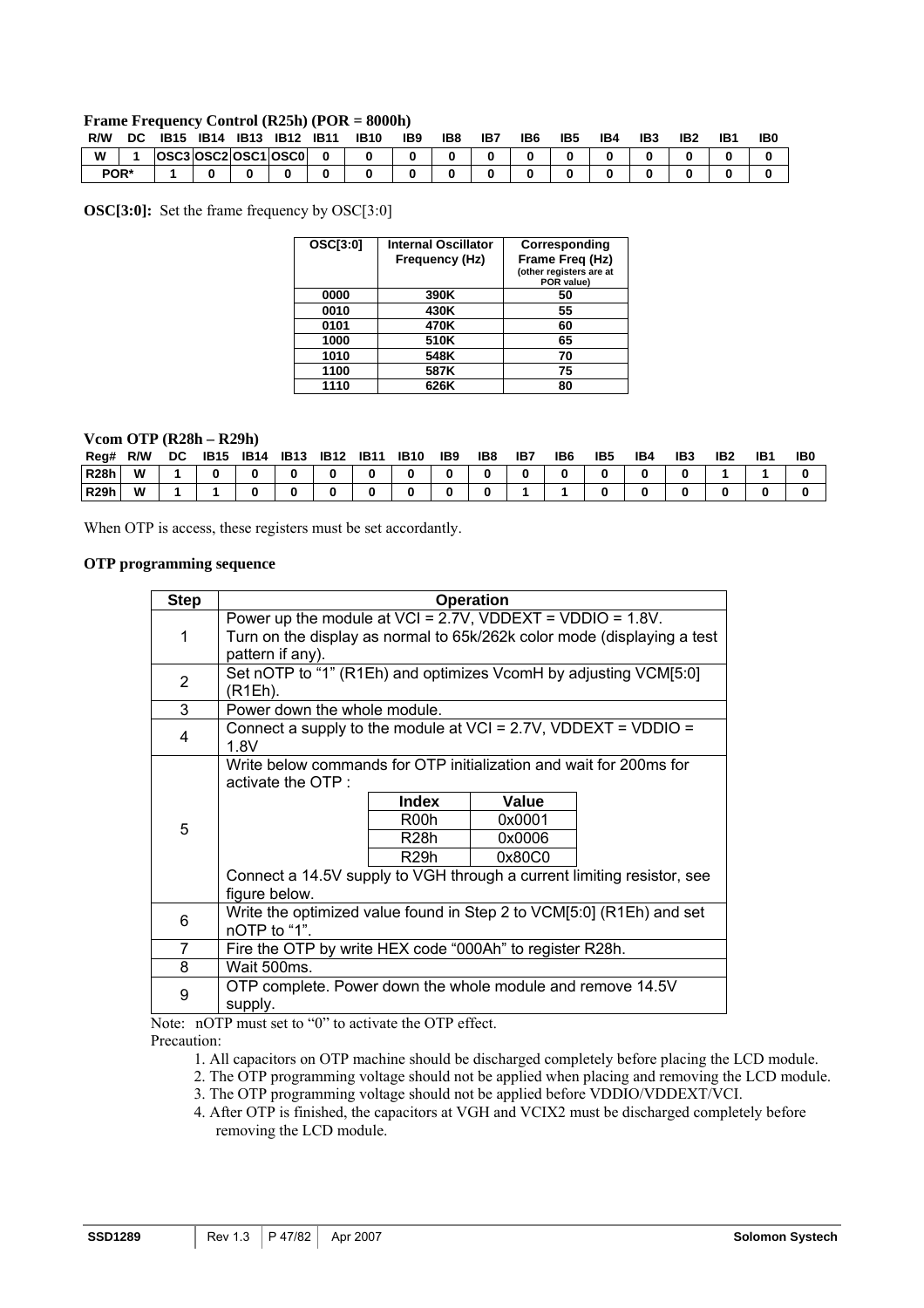



# **Gamma Control (R30h to R3Bh)**

| Reg# R/W          |   | DC          | <b>IB15</b> | <b>IB14</b> | <b>IB13</b> | <b>IB12</b> | <b>IB11</b> | <b>IB10</b> | IB <sub>9</sub> | IB8        | IB7 | IB6 | IB5 | IB4      | IB <sub>3</sub> | IB2        | IB1        | IB0        |
|-------------------|---|-------------|-------------|-------------|-------------|-------------|-------------|-------------|-----------------|------------|-----|-----|-----|----------|-----------------|------------|------------|------------|
| <b>R30h</b>       | W | 1           | 0           | 0           | 0           | 0           | 0           | <b>PKP</b>  | <b>PKP</b>      | <b>PKP</b> | 0   | 0   | 0   | 0        | 0               | <b>PKP</b> | <b>PKP</b> | <b>PKP</b> |
|                   |   |             |             |             |             |             |             | 12          | 11              | 10         |     |     |     |          |                 | 02         | 01         | 00         |
| <b>R31h</b>       | W | 1           | 0           | 0           | 0           | 0           | 0           | <b>PKP</b>  | <b>PKP</b>      | <b>PKP</b> | 0   | 0   | 0   | 0        | $\bf{0}$        | <b>PKP</b> | <b>PKP</b> | <b>PKP</b> |
|                   |   |             |             |             |             |             |             | 32          | 31              | 30         |     |     |     |          |                 | 22         | 21         | 20         |
|                   | W |             |             |             |             |             |             | <b>PKP</b>  | <b>PKP</b>      | <b>PKP</b> |     |     |     |          |                 | <b>PKP</b> | <b>PKP</b> | <b>PKP</b> |
| <b>R32h</b>       |   | $\mathbf 1$ | 0           | 0           | 0           | 0           | 0           | 52          | 51              | 50         | 0   | 0   | 0   | 0        | 0               | 42         | 41         | 40         |
|                   | W |             |             |             |             |             | 0           | <b>PRP</b>  | <b>PRP</b>      | <b>PRP</b> |     |     |     |          |                 | <b>PRP</b> | <b>PRP</b> | <b>PRP</b> |
| <b>R33h</b>       |   | 1           | 0           | 0           | 0           | 0           |             | 12          | 11              | 10         | 0   | 0   | 0   | 0        | 0               | 02         | 01         | 00         |
|                   | W |             |             |             |             |             |             | <b>PKN</b>  | <b>PKN</b>      | <b>PKN</b> |     |     |     |          |                 | <b>PKN</b> | <b>PKN</b> | <b>PKN</b> |
| R <sub>34</sub> h |   | 1           | 0           | 0           | 0           | 0           | 0           | 12          | 11              | 10         | 0   | 0   | 0   | 0        | 0               | 02         | 01         | 00         |
|                   |   |             |             |             |             |             |             | <b>PKN</b>  | <b>PKN</b>      | <b>PKN</b> |     |     |     |          |                 | <b>PKN</b> | <b>PKN</b> | <b>PKN</b> |
| <b>R35h</b>       | W | 1           | 0           | 0           | 0           | 0           | 0           | 32          | 31              | 30         | 0   | 0   | 0   | 0        | 0               | 22         | 21         | 20         |
|                   |   |             |             |             |             |             |             | <b>PKN</b>  | <b>PKN</b>      | <b>PKN</b> |     |     |     |          |                 | <b>PKN</b> | <b>PKN</b> | <b>PKN</b> |
| R <sub>36</sub> h | W | 1           | 0           | 0           | 0           | 0           | 0           | 52          | 51              | 50         | 0   | 0   | 0   | 0        | 0               | 42         | 41         | 40         |
|                   |   |             |             |             |             |             |             | <b>PRN</b>  | <b>PRN</b>      | <b>PRN</b> |     |     |     |          |                 | <b>PRN</b> | <b>PRN</b> | <b>PRN</b> |
| <b>R37h</b>       | W | 1           | 0           | 0           | 0           | 0           | 0           | 12          | 11              | 10         | 0   | 0   | 0   | 0        | $\bf{0}$        | 02         | 01         | 00         |
|                   |   |             |             |             |             | <b>VRP</b>  | <b>VRP</b>  | <b>VRP</b>  | <b>VRP</b>      | <b>VRP</b> |     |     |     |          | <b>VRP</b>      | <b>VRP</b> | <b>VRP</b> | <b>VRP</b> |
| R <sub>3</sub> Ah | W | 1           | 0           | 0           | 0           | 14          | 13          | 12          | 11              | 10         | 0   | 0   | 0   | 0        | 03              | 02         | 01         | 00         |
|                   | W |             |             |             |             | <b>VRN</b>  | <b>VRN</b>  | <b>VRN</b>  | <b>VRN</b>      | <b>VRN</b> |     |     |     |          | <b>VRN</b>      | <b>VRN</b> | <b>VRN</b> | <b>VRN</b> |
| R <sub>3</sub> Bh |   | 1           | 0           | 0           | 0           | 14          | 13          | 12          | 11              | 10         | 0   | 0   | 0   | $\bf{0}$ | 03              | 02         | 01         | 00         |

Note: please refer to table 5 for POR values.

**PKP[52:00]:** Gamma micro adjustment register for the positive polarity output

**PRP[12:00]:** Gradient adjustment register for the positive polarity output

**VRP[14:00]:** Adjustment register for amplification adjustment of the positive polarity output

PKN[52:00]: Gamma micro adjustment register for the negative polarity output

**PRN[12:00]:** Gradient adjustment register for the negative polarity output

**VRN[14:00]:** Adjustment register for the amplification adjustment of the negative polarity output. (For details, see the Section 11 Gamma Adjustment Function).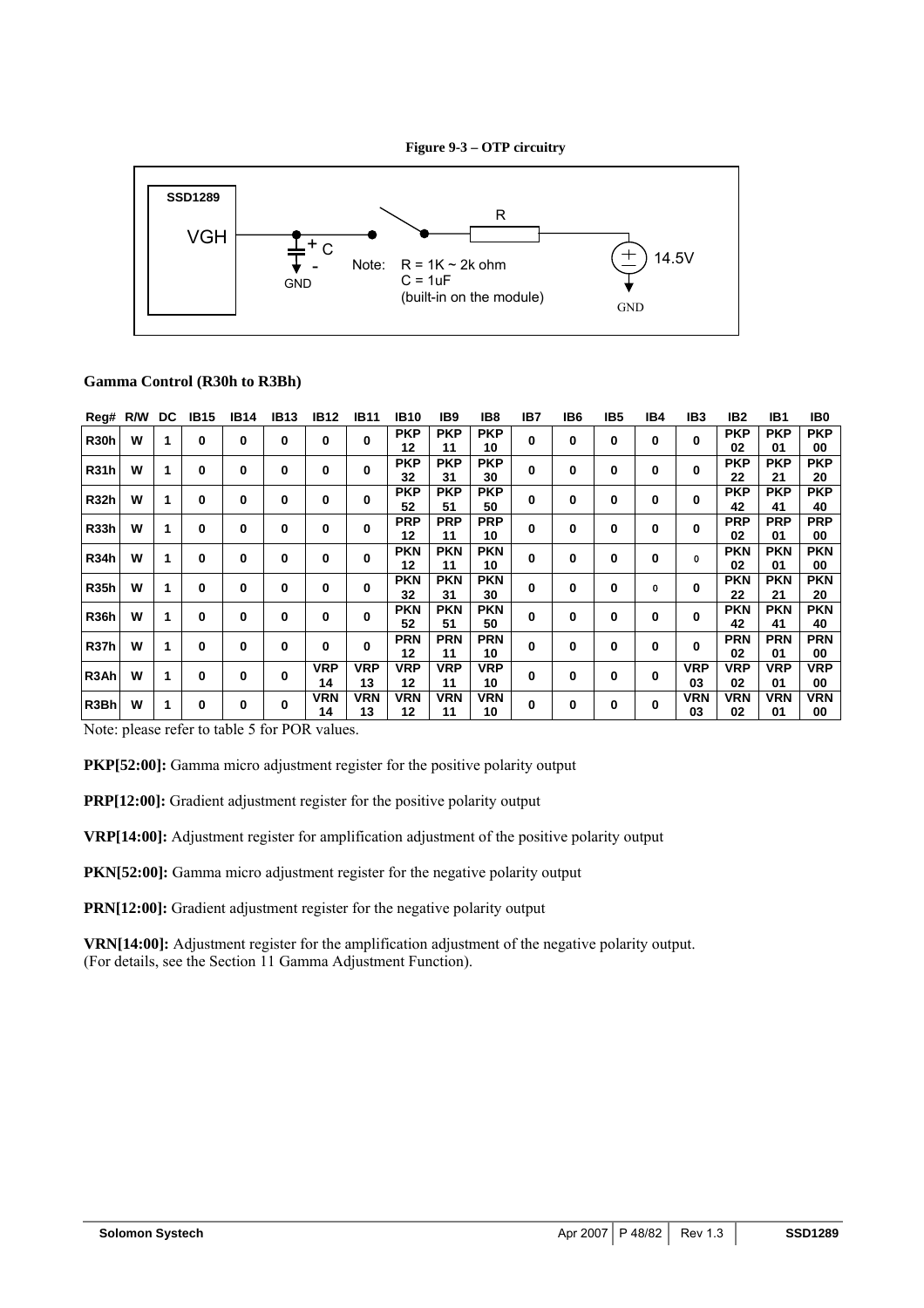| Reg#        | R/W | DC.        | <b>IB15</b> | <b>IB14</b> | <b>IB13</b> | <b>IB12</b> | <b>IB11</b> | <b>IB10</b> | IB <sub>9</sub> | IB8 | IB7 | IB6 | IB5 | IB4 | IB3 | IB2 | IB1 | IB0                                                          |
|-------------|-----|------------|-------------|-------------|-------------|-------------|-------------|-------------|-----------------|-----|-----|-----|-----|-----|-----|-----|-----|--------------------------------------------------------------|
| <b>R41h</b> | W   |            |             |             |             |             |             |             | 0               |     |     |     |     |     |     |     |     | VL18   VL17   VL16   VL15   VL14   VL13   VL12   VL11   VL10 |
|             |     | <b>POR</b> |             |             |             |             |             |             |                 |     |     |     |     |     |     |     |     |                                                              |
|             | W   |            |             |             |             |             |             |             |                 |     |     |     |     |     |     |     |     | VL28   VL27   VL26   VL25   VL24   VL23   VL22   VL21   VL20 |
| R42h        |     | <b>POR</b> |             |             |             |             |             |             |                 |     |     |     |     |     |     |     |     |                                                              |

### **Vertical Scroll Control (R41h-R42h) (POR =0000h)**

**VL1[8:0]:** Specify scroll length at the scroll display for vertical smooth scrolling. Any raster-row from the first to 320<sup>th</sup> can be scrolled for the number of the raster-row. After 320<sup>th</sup> raster-row is displayed, the display restarts from the first raster-row. The display-start raster-row (VL1[8:0]) is valid when VLE1 = "1" or VLE2 = "1". The raster-row display is fixed when  $VLE[2:1] = "00".$ 

**VL2[8:0]:** Specify scroll length at the scroll display for vertical smooth scrolling at 2<sup>nd</sup> screen. The display-start rasterrow (VL2[8:0]) is valid when VLE1 = "1" and VLE2 = "1".

### **Horizontal RAM address position (R44h) (POR = EF00h)**

| R/W | IB15 | IB14 | <b>IB13</b> | <b>IB12 IB11</b> | <b>IB10</b> | IB9 | IB8 | IB7 | IB6 | IB5 | IB4 | IB3 | IB <sub>2</sub> | IB(                                                                             |
|-----|------|------|-------------|------------------|-------------|-----|-----|-----|-----|-----|-----|-----|-----------------|---------------------------------------------------------------------------------|
| W   |      |      |             |                  |             |     |     |     |     |     |     |     |                 | HEA7 HEA6 HEA5 HEA4 HEA3 HEA2 HEA1 HEA0 HSA7 HSA6 HSA5 HSA4 HSA3 HSA2 HSA1 HSA0 |
| POR |      |      |             |                  |             |     |     |     |     |     |     |     |                 |                                                                                 |

**HSA[7:0]/HEA[7:0]:** Specify the start/end positions of the window address in the horizontal direction by an address unit. Data are written to the GDDRAM within the area determined by the addresses specified by HEA[7:0] and HSA[7:0]. These addresses must be set before the RAM write. In setting these bits, make sure that "00"h  $\leq$  HSA[7:0]  $\leq$  HEA[7:0]  $\leq$ "EF"h.

### **Vertical RAM address position (R45h-R46h)**

**1st Screen driving position (R48h-R49h)** 

| Reg#        | R/W        | DC. | IB15 | <b>IB14</b> | <b>IB13</b> | <b>IB12</b> | <b>IB11</b> | <b>IB10</b> | IB <sub>9</sub> | IB8 | IB7 | IB6 | IB5 | IB4 | IB <sub>3</sub> | IB <sub>2</sub> | IB <sub>1</sub> | IB0                                          |
|-------------|------------|-----|------|-------------|-------------|-------------|-------------|-------------|-----------------|-----|-----|-----|-----|-----|-----------------|-----------------|-----------------|----------------------------------------------|
| <b>R45h</b> | w          |     |      |             |             |             |             | 0           | 0               |     |     |     |     |     |                 |                 |                 | VSA8 VSA7 VSA6 VSA5 VSA4 VSA3 VSA2 VSA1 VSA0 |
|             | <b>POR</b> |     |      |             |             |             |             |             |                 |     |     |     | 0   |     |                 |                 |                 |                                              |
|             | W          |     |      |             |             |             |             |             | 0               |     |     |     |     |     |                 |                 |                 | VEA8 VEA7 VEA6 VEA5 VEA4 VEA3 VEA2 VEA1 VEA0 |
| R46h        | <b>POR</b> |     |      |             |             |             |             |             |                 |     |     |     |     |     |                 |                 |                 |                                              |
|             |            |     |      |             |             |             |             |             |                 |     |     |     |     |     |                 |                 |                 |                                              |

**VSA[8:0]/VEA[8:0]:** Specify the start/end positions of the window address in the vertical direction by an address unit. Data are written to the GRAM within the area determined by the addresses specified by VEA[8:0] and VSA[8:0]. These addresses must be set before the RAM write. In setting these bits, make sure that "00"h  $\leq$  VSA[8:0]  $\leq$  VEA[8:0]  $\leq$ "13F"h.

| Rea#        | R/W        |  | DC 1B15 1B14 1B13 1B12 1B11 1B10 |  |  | IB9 | IB8 | IB7 | IB6 | IB5 | IB4 | IB3 | IB <sub>2</sub> | IB1 | IB0                                                          |
|-------------|------------|--|----------------------------------|--|--|-----|-----|-----|-----|-----|-----|-----|-----------------|-----|--------------------------------------------------------------|
| R48h        | W          |  |                                  |  |  |     |     |     |     |     |     |     |                 |     | SS18   SS17   SS16   SS15   SS14   SS13   SS12   SS11   SS10 |
|             | <b>POR</b> |  |                                  |  |  |     |     |     |     |     |     |     |                 |     |                                                              |
| <b>R49h</b> | w          |  |                                  |  |  |     |     |     |     |     |     |     |                 |     | SE18   SE17   SE16   SE15   SE14   SE13   SE12   SE11   SE10 |
|             | <b>POR</b> |  |                                  |  |  |     |     |     |     |     |     |     |                 |     |                                                              |

**SS1[8:0]:** Specify the driving start position for the first screen in a line unit. The LCD driving starts from the set gate driver, i.e. the first driving Gate is  $G0$  if  $SS1[8:0] = 00H$ 

**SE1[8:0]:** Specify the driving end position for the first screen in a line unit. The LCD driving is performed to the set gate driver. For instance, when  $SS1[8:0] = "07"H$  and  $SE1[8:0] = "10"H$  are set, the LCD driving is performed from G7 to G16, and non-selection driving is performed for G1 to G6, G17, and others. Ensure that  $SS1[8:0] \leq SE1[8:0] \leq 13FH$ .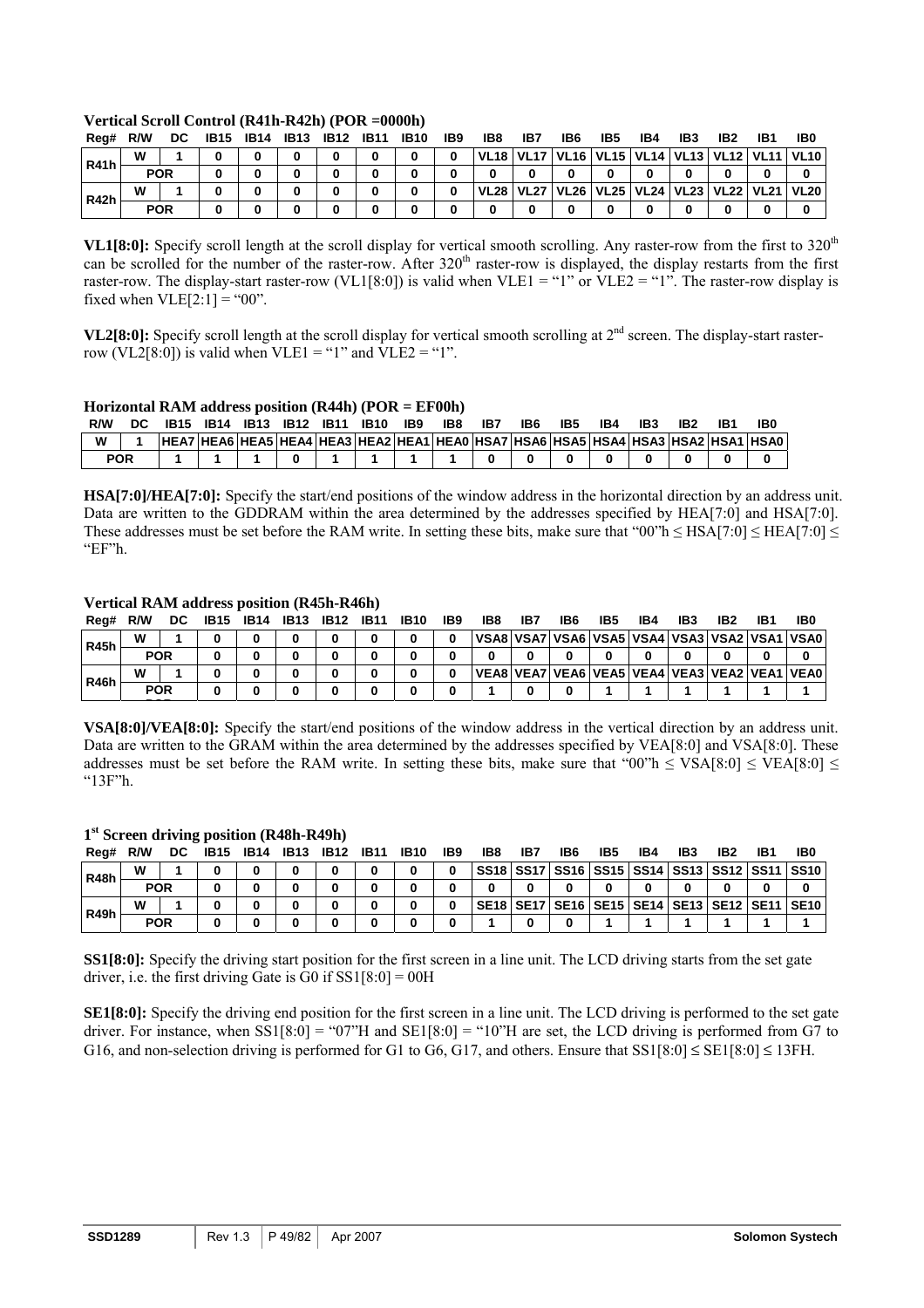| Rea#   |   |            | R/W DC IB15 IB14 IB13 IB12 IB11 IB10 |  |  | IB9 | IB8 | <b>IB7</b> | IB6 | IB5 | IB4 | IB3 | IB <sub>2</sub> | IB1 | IB0                                                          |
|--------|---|------------|--------------------------------------|--|--|-----|-----|------------|-----|-----|-----|-----|-----------------|-----|--------------------------------------------------------------|
| IR4Ahl | w |            |                                      |  |  |     |     |            |     |     |     |     |                 |     | SS28   SS27   SS26   SS25   SS24   SS23   SS22   SS21   SS20 |
|        |   | <b>POR</b> |                                      |  |  |     |     |            |     |     |     |     |                 |     |                                                              |
| R4Bh   |   |            |                                      |  |  |     |     |            |     |     |     |     |                 |     | SE28   SE27   SE26   SE25   SE24   SE23   SE22   SE21   SE20 |
|        |   | POR        |                                      |  |  |     |     |            |     |     |     |     |                 |     |                                                              |

#### **2nd Screen driving position (R4Ah-R4Bh)**

**SS2[8:0]:** Specify the driving start position for the second screen in a line unit. The LCD driving starts from the set gate driver. The second screen is driven when SPT = "1".

**SE2[8:0]:** Specify the driving end position for the second screen in a line unit. The LCD driving is performed to the set gate driver. For instance, when  $SPT = "1"$ ,  $SS2[8:0] = "20"H$ , and  $SE2[8:0] = "2F'H$  are set, the LCD driving is performed from G32 to G47. Ensure that  $SS1[8:0] \leq SE1[8:0]$ ;  $SS2[8:0] \leq SE2[8:0] \leq 13FH$ .

### **RAM address set (R4Eh-R4Fh)**

| Reg# | R/W        |  |  |  | DC IB15 IB14 IB13 IB12 IB11 IB10 IB9 | IB8  | IB7  | IB6    | IB5 | IB4 | IB: | IB2                                            | IB1 | IB0                                         |
|------|------------|--|--|--|--------------------------------------|------|------|--------|-----|-----|-----|------------------------------------------------|-----|---------------------------------------------|
| R4Eh | W          |  |  |  |                                      |      |      |        |     |     |     | XAD7   XAD6   XAD5   XAD4   XAD3   XAD2   XAD1 |     | <b>XADO</b>                                 |
|      | <b>POR</b> |  |  |  |                                      |      |      |        |     |     |     |                                                |     |                                             |
| R4Fh | W          |  |  |  |                                      | YAD8 | YAD7 | YAD6 I |     |     |     |                                                |     | YAD5   YAD4   YAD 3   YAD 2   YAD 1   YAD 0 |
|      | <b>POR</b> |  |  |  |                                      |      |      |        |     |     |     |                                                |     |                                             |

**XAD[7:0]:** Make initial settings for the GDDRAM X address in the address counter (AC). **YAD[8:0]:** Make initial settings for the GDDRAM Y address in the address counter (AC).

After GDDRAM data are written, the address counter is automatically updated according to the settings with AM, I/D bits and setting for a new GDDRAM address is not required in the address counter. Therefore, data are written consecutively without setting an address. The address counter is not automatically updated when data are read out from the GDDRAM. GDDRAM address setting cannot be made during the standby mode. The address setting should be made within the area designated with window addresses.

### **Optimize data access speed (R28 + R2F + R12)**

| Reg#             | R/W | DC | <b>IB15</b> | <b>IB14</b> | <b>IB13</b> | <b>IB12</b> | <b>IB11</b> | <b>IB10</b> | IB9 | IB8 | IB7 | IB6 | IB5 | IB4 | IB3 | IB <sub>2</sub> | IB1 | IB <sub>0</sub> |
|------------------|-----|----|-------------|-------------|-------------|-------------|-------------|-------------|-----|-----|-----|-----|-----|-----|-----|-----------------|-----|-----------------|
| <b>R28h</b>      | W   |    |             |             |             |             |             |             |     |     |     |     |     |     |     |                 |     |                 |
| R <sub>2Fh</sub> | W   |    |             |             |             |             |             |             |     |     |     |     |     |     |     |                 |     |                 |
| <b>R12h</b>      | W   |    |             |             |             |             |             |             |     |     |     |     |     |     |     |                 |     |                 |

For video application, data access speed optimization may necessary in order to generate smooth display during the high speed RAM update.

The data access speed optimization function is only valid by using three set (R28, R2F, R12) of commands together with correct sequence.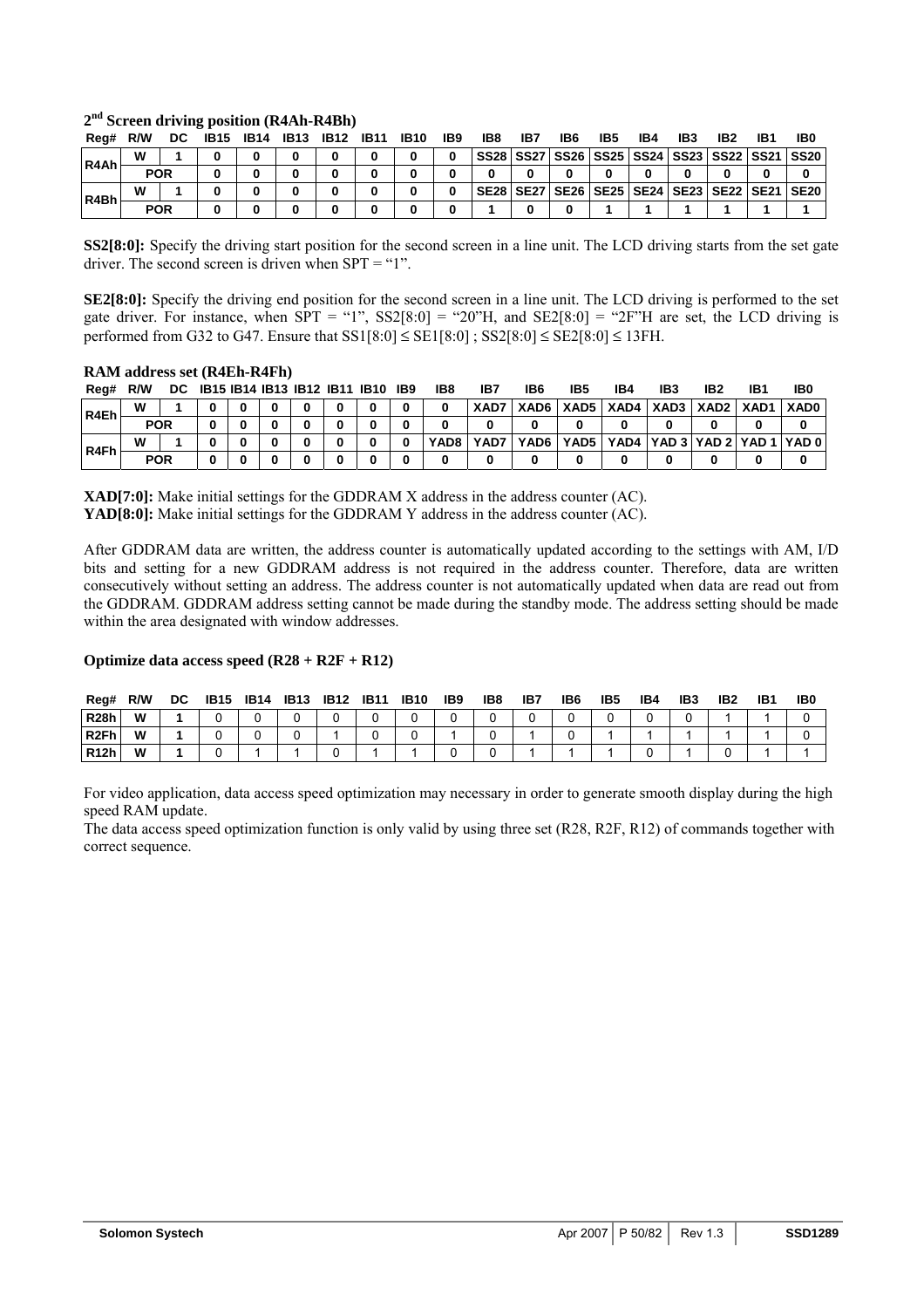### **Window Address Function**

The window address function enables writing display data sequentially in a window address area made in the internal GDDRAM. The window address area is made by setting the horizontal address register (start: HSA7-0, end: HEA 7-0 bits) and the vertical address register (start: VSA8-0, end: VEA8-0 bits). The AM and ID[1:0] bits set the transition direction of RAM address (either increment or decrement, horizontal or vertical, respectively). Setting these bits enables the SSD1289 to write data including image data sequentially without taking the data wrap position into account. The window address area must be made within the GDDRAM address map area.

### *Condition:*

 $00h \leq HSA[7:0] \leq HEA[7:0] \leq EFh$  $00h \leq VSA[8:0] \leq VEA[8:0] \leq 13Fh$ AM and ID[1:0] refer to R11h



Window address setting area:  $HSA[7:0] = 3Bh$ ;  $HEA[7:0] = B3h$  $VSA[8:0] = 8Bh$ ;  $VEA[8:0] = B3h$ AM = "0" and  $ID[1;]] = "11"$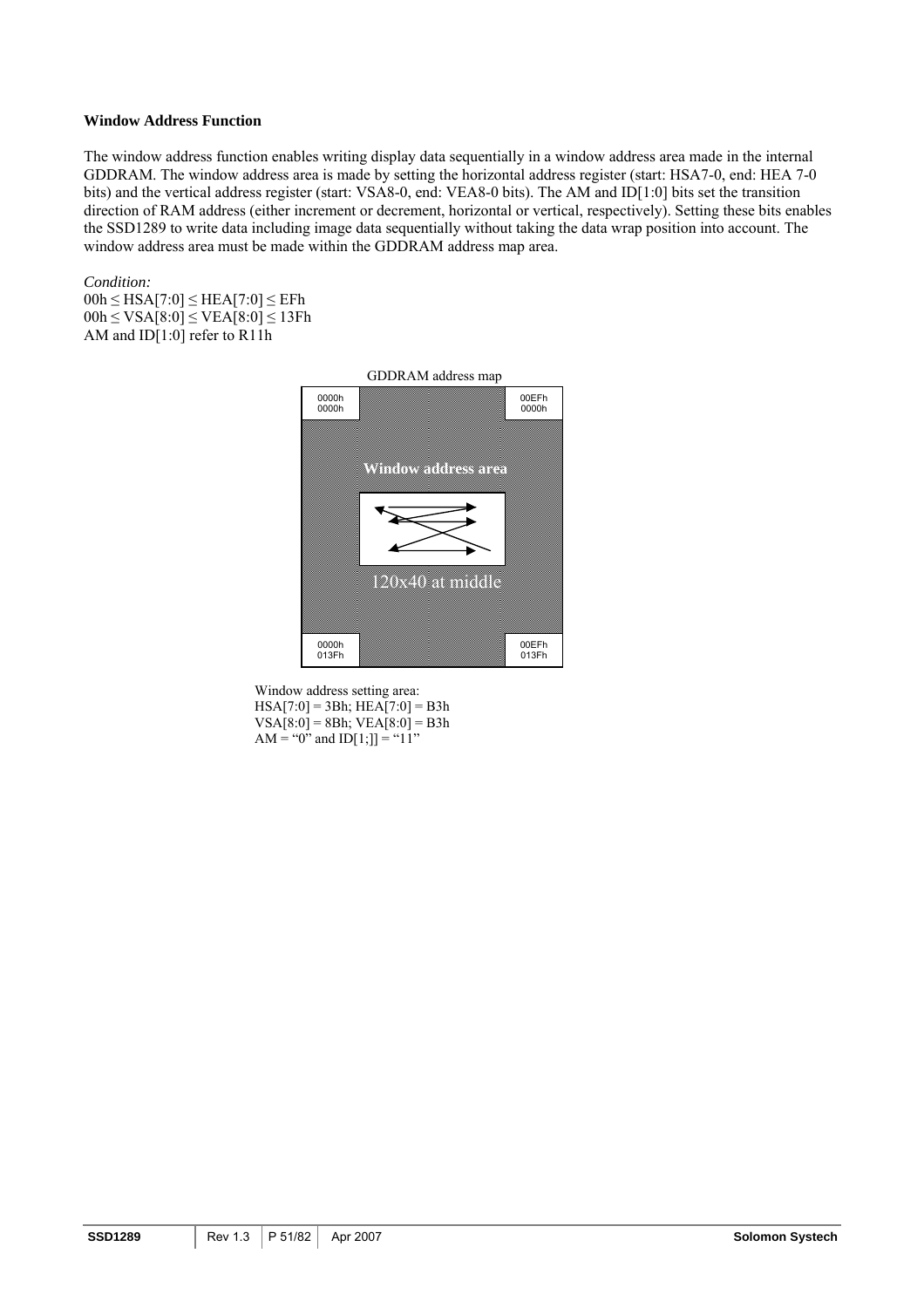### **Partial Display Mode**

The SSD1289 enables to selectively drive two screens at arbitrary positions with the screen-driving position registers (R48h to R4Bh). Only the lines required to display two screens at arbitrary positions are selectively driven to reduce the power consumption.

The first screen driving position registers (R48 and R49) specifies the start line (SS18-10) and the end line (SE18-10) for displaying the first screen. The second screen driving position register (R4A) specifies the start line (SS28-20) and the end line (SE28-20) for displaying the second screen. The second screen control is effective when the SPT bit is set to 1. The total number of lines driven for displaying the first and second screens must be less than the number of lines to drive the LCD.

*Condition:* 

SS1[8:0] ≤ SE1[8:0] ≤ 13FH  $SS1[8:0] \leq SE1[8:0]$  $SS2[8:0] \leq SE2[8:0] \leq 13FH$ 



The number of driven display lines:  $MUX[8:0] = 13F(319+1$  lines)  $1<sup>st</sup>$  screen setting: SS[18:10] = 00h, SE[18:10] = 09h  $2<sup>nd</sup>$  screen seeting: SS[28:10] = 96h, SE[28:10] = 9Fh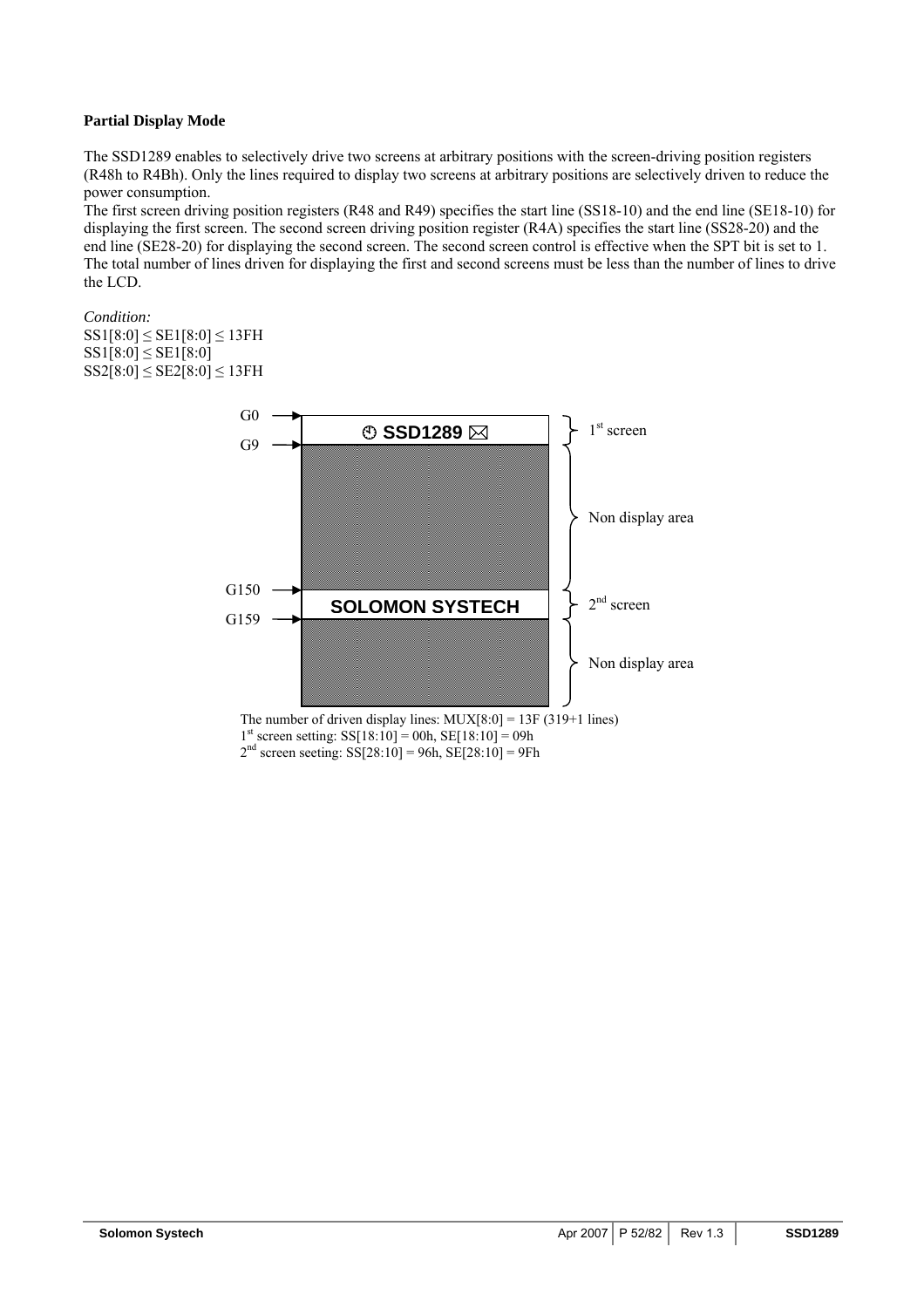# **10 GAMMA ADJUSTMENT FUNCTION**

The SSD1289 incorporates gamma adjustment function for the 262,144-color display. Gamma adjustment is implemented by deciding the 8-grayscale levels with angle adjustment and micro adjustment register. Also, angle adjustment and micro adjustment is fixed for each of the internal positive and negative polarity. Set up by the liquid crystal panel's specification.

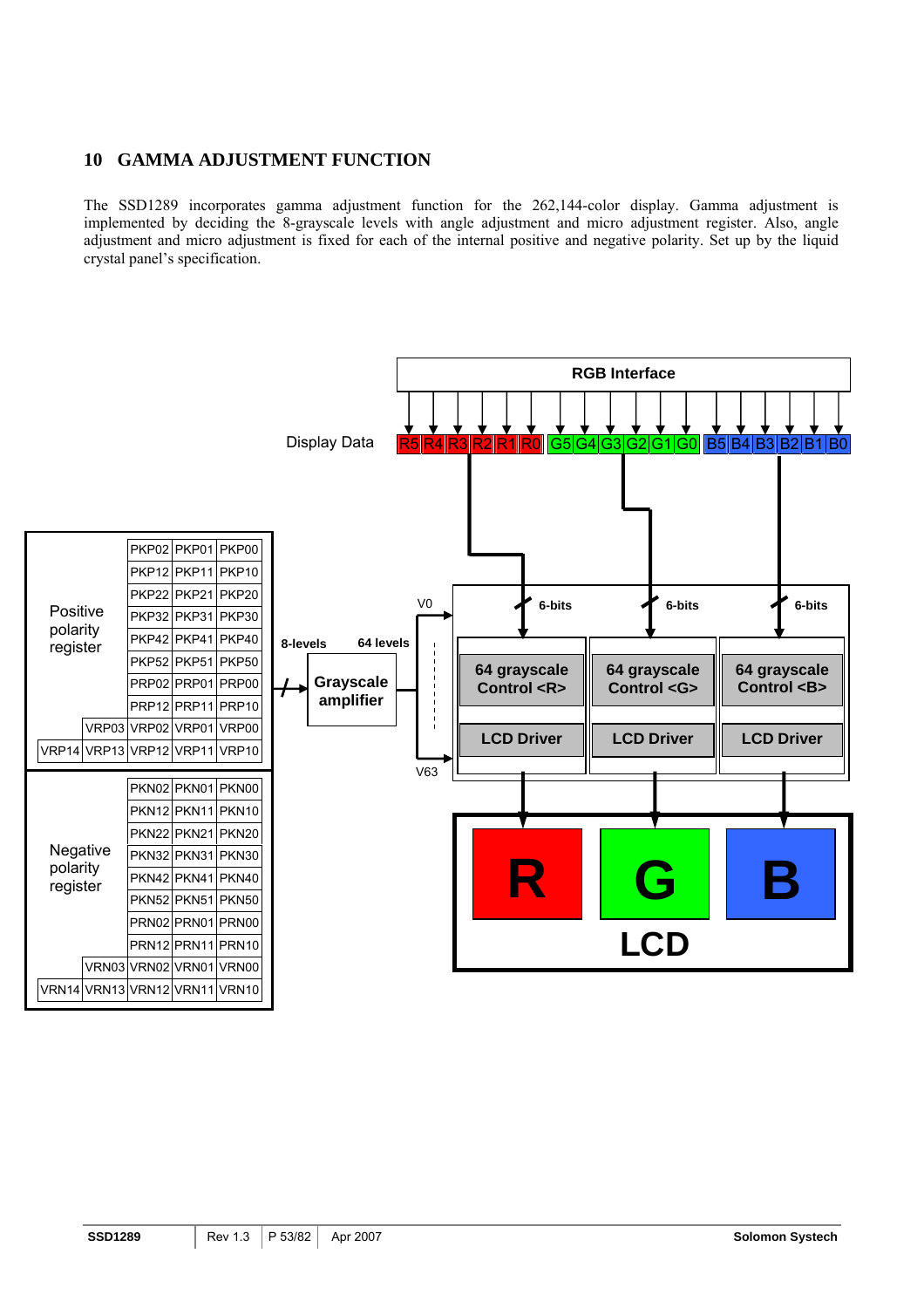# **10.1 Structure of Grayscale Amplifier**

Below figure indicates the structure of the grayscale amplifier. It determines 8 levels (VIN0-VIN7) by the gradient adjuster and the micro adjustment register. Also, dividing these levels with ladder resistors generates V0 to V63.

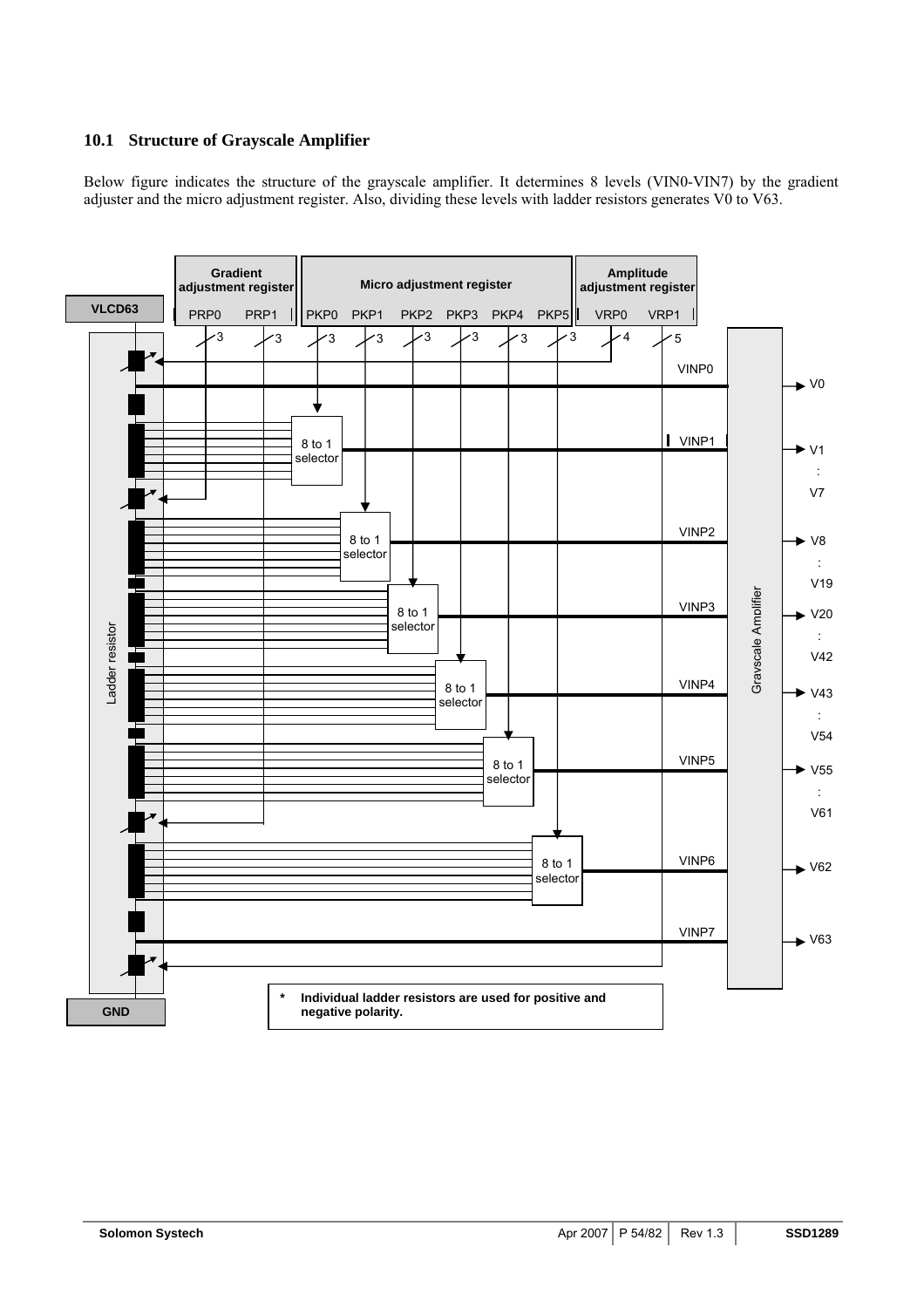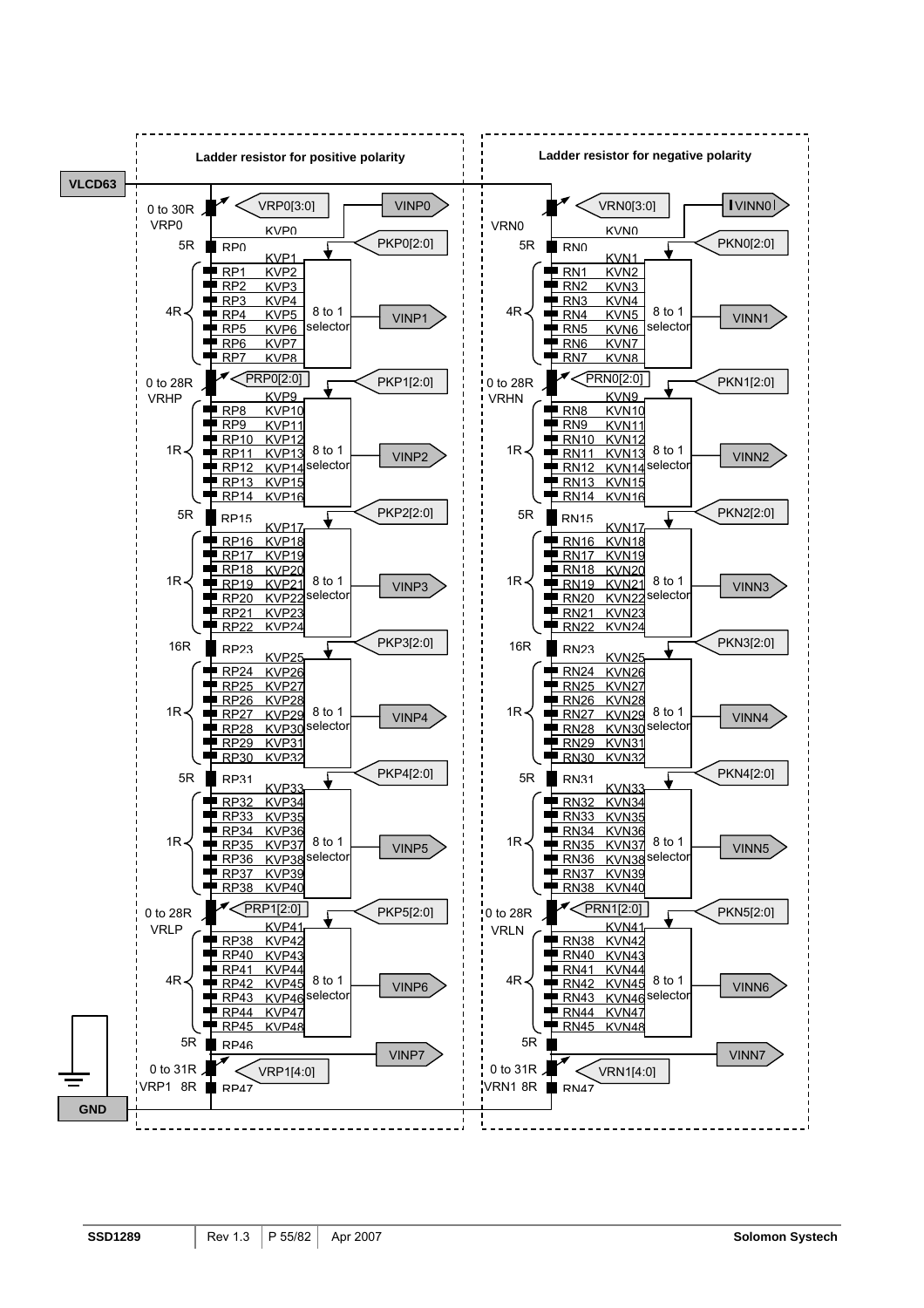### **10.2 Gamma Adjustment Register**

This block is the register to set up the grayscale voltage adjusting to the gamma specification of the LCD panel. This register can independent set up to positive/negative polarities and there are three types of register groups to adjust gradient, amplitude, and micro-adjustment on number of the grayscale, characteristics of the grayscale voltage. (Using the same setting for Reference-value and R.G.B.) Following graphics indicates the operation of each adjusting register.



### **10.2.1 Gradient adjusting register**

The gradient-adjusting resistor is to adjust around middle gradient, specification of the grayscale number and the grayscale voltage without changing the dynamic range. To accomplish the adjustment, it controls the variable resistors in the middle of the ladder resistor by registers  $(PRP(N)0 / PRP(N)1)$  for the grayscale voltage generator. Also, there is an independent resistor on the positive/negative polarities in order for corresponding to asymmetry drive.

### **10.2.2 Amplitude adjusting register**

The amplitude-adjusting resistor is to adjust amplitude of the grayscale voltage. To accomplish the adjustment, it controls the variable resistors in the boundary of the ladder resistor by registers (VRP(N)0 / VRP(N)1) for the grayscale voltage generator. Also, there is an independent resistor on the positive/negative polarities as well as the gradientadjusting resistor.

### **10.2.3 Micro adjusting register**

The micro-adjusting register is to make subtle adjustment of the grayscale voltage level. To accomplish the adjustment, it controls each reference voltage level by the 8 to 1 selector towards the 8-level reference voltage generated from the ladder resistor. Also, there is an independent resistor on the positive/negative polarities as well as other adjusting resistors.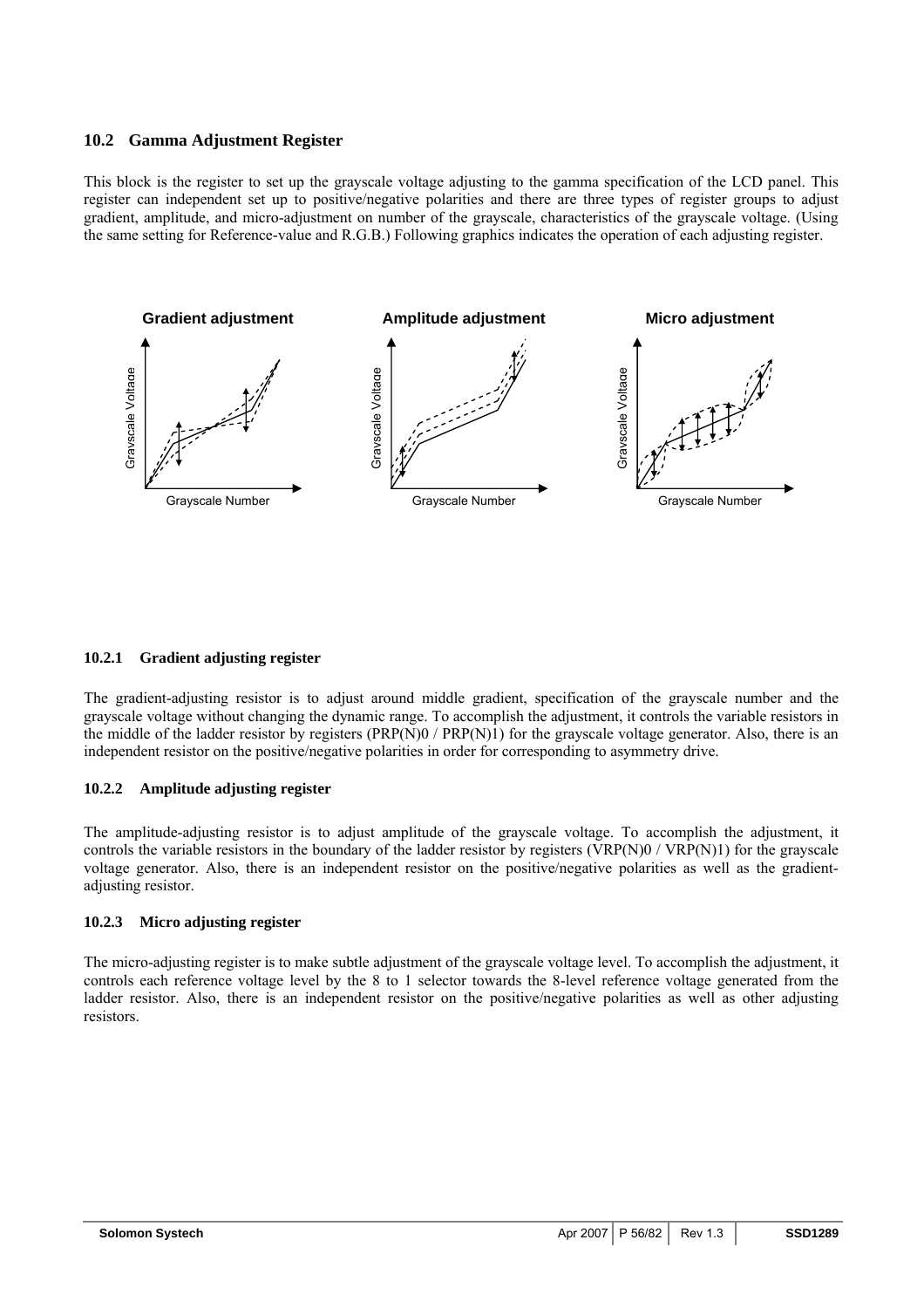### **10.3 Ladder Resistor / 8 to 1 selector**

This block outputs the reference voltage of the grayscale voltage. There are two ladder resistors including the variable resistor and the 8 to 1 selector selecting voltage generated by the ladder resistor. The gamma registers control the variable resistors and 8 to 1 selector resistors.

### **Variable Resistor**

There are 3 types of the variable resistors that are for the gradient and amplitude adjustment. The resistance is set by the resistor (PRP(N)0 / PRP(N)1) and (VRP(N)0 / VRP(N)1) as below.

| <b>PRP(N)[0:1]</b> | <b>Resistance</b> |
|--------------------|-------------------|
| 000                | 0R                |
| 001                | 4R                |
| 010                | 8R                |
| 011                | <b>12R</b>        |
| 100                | 16R               |
| 101                | <b>20R</b>        |
| 110                | 24R               |
| 111                | <b>28R</b>        |



| VRP(N)1     | <b>Resistance</b> |
|-------------|-------------------|
| 00000       | 0R                |
| 00001       | 1R                |
| 00010       | 2R                |
| $Step = 1R$ |                   |
| 11110       | 30 <sub>R</sub>   |
| 11111       | 31R               |

### **8 to 1 selecter**

In the 8 to 1 selector, a reference voltage VIN can be selected from the levels which are generated by the ladder resistors. There are six types of reference voltage (VIN1 to VIN6) and totally 48 divided voltages can be selected in one ladder resistor. Following figure explains the relationship between the micro-adjusting register and the selecting voltage.

|                 |                  | Postive polarity  |                   |                   |              | <b>Negative polarity</b> |                 |                         |                   |                   |              |              |              |
|-----------------|------------------|-------------------|-------------------|-------------------|--------------|--------------------------|-----------------|-------------------------|-------------------|-------------------|--------------|--------------|--------------|
| Registor        |                  |                   |                   | Selected voltage  |              |                          | Registor        | <b>Selected voltage</b> |                   |                   |              |              |              |
| <b>PKP[2:0]</b> | <b>VINP1</b>     | VINP <sub>2</sub> | VINP3             | <b>VINP4</b>      | <b>VINP5</b> | VINP6                    | <b>PKN[2:0]</b> | <b>VINN1</b>            | VINN <sub>2</sub> | VINN3             | <b>VINN4</b> | <b>VINN5</b> | <b>VINN6</b> |
| 000             | KVP <sub>1</sub> | KVP <sub>9</sub>  | <b>KVP17</b>      | KVP <sub>25</sub> | KVP33        | KVP41                    | 000             | KVN <sub>1</sub>        | KVN <sub>9</sub>  | KVN <sub>1</sub>  | <b>KVN25</b> | KVN33        | KVN41        |
| 001             | KVP2             | KVP <sub>10</sub> | <b>KVP18</b>      | KVP26             | KVP34        | KVP42 I                  | 001             | KVN <sub>2</sub>        | KVN <sub>10</sub> | KVN <sub>18</sub> | <b>KVN26</b> | KVN34        | <b>KVN42</b> |
| 010             | KVP3             | KVP <sub>11</sub> | KVP <sub>19</sub> | KVP <sub>27</sub> | <b>KVP35</b> | KVP43                    | 010             | KVN <sub>3</sub>        | KVN <sub>11</sub> | KVN <sub>19</sub> | <b>KVN27</b> | KVN35        | KVN43        |
| 011             | KVP4             | KVP <sub>12</sub> | KVP20             | KVP28             | KVP36        | <b>KVP44</b> I           | 011             | KVN4                    | KVN <sub>12</sub> | <b>KVN20</b>      | <b>KVN28</b> | KVN36        | <b>KVN44</b> |
| 100             | KVP5             | KVP <sub>13</sub> | <b>KVP21</b>      | KVP29             | KVP37        | <b>KVP45</b>             | 100             | KVN <sub>5</sub>        | KVN <sub>13</sub> | <b>KVN21</b>      | <b>KVN29</b> | KVN37        | KVN45        |
| 101             | KVP6             | KVP <sub>14</sub> | <b>KVP22</b>      | KVP30             | KVP38        | <b>KVP46</b>             | 101             | KVN <sub>6</sub>        | <b>KVN14</b>      | <b>KVN22</b>      | <b>KVN30</b> | KVN38        | <b>KVN46</b> |
| 110             | KVP7             | <b>KVP15</b>      | KVP <sub>23</sub> | KVP31             | KVP39        | <b>KVP47</b>             | 110             | <b>KVN7</b>             | KVN <sub>15</sub> | KVN <sub>23</sub> | <b>KVN31</b> | KVN39        | <b>KVN47</b> |
| 111             | KVP8             | KVP <sub>16</sub> | <b>KVP24</b> I    | KVP32             | KVP40        | KVP48                    | 111             | KVN <sub>8</sub>        | KVN <sub>16</sub> | KVN24 l           | <b>KVN32</b> | KVN40        | <b>KVN48</b> |

| Grayscale voltage | Formula                       | Grayscale voltage | Formula               | Grayscale voltage | <b>Formula</b>                |
|-------------------|-------------------------------|-------------------|-----------------------|-------------------|-------------------------------|
| V0                | VINP(N)0                      | V22               | V43+(V20-V43)*(21/23) | V44               | V55+(V43-V55)*(22/24)         |
| V <sub>1</sub>    | VINP(N)1                      | V <sub>23</sub>   | V43+(V20-V43)*(20/23) | V <sub>45</sub>   | V55+(V43-V55)*(20/24)         |
| V <sub>2</sub>    | V8+(V1-V8)*(30/48)            | V24               | V43+(V20-V43)*(19/23) | V46               | V55+(V43-V55)*(18/24)         |
| V <sub>3</sub>    | V8+(V1-V8)*(23/48)            | V <sub>25</sub>   | V43+(V20-V43)*(18/23) | V47               | V55+(V43-V55)*(16/24)         |
| V <sub>4</sub>    | V8+(V1-V8)*(16/48)            | V26               | V43+(V20-V43)*(17/23) | V48               | V55+(V43-V55)*(14/24)         |
| V <sub>5</sub>    | $\sqrt{8}$ +(V1-V8)*(12/48)   | V <sub>27</sub>   | V43+(V20-V43)*(16/23) | V49               | V55+(V43-V55)*(12/24)         |
| V <sub>6</sub>    | V8+(V1-V8)*(8/48)             | V28               | V43+(V20-V43)*(15/23) | V <sub>50</sub>   | V55+(V43-V55)*(10/24)         |
| V <sub>7</sub>    | $V8+(V1-V8)*(4/48)$           | V29               | V43+(V20-V43)*(14/23) | V <sub>51</sub>   | V55+(V43-V55)*(8/24)          |
| V <sub>8</sub>    | VINP(N)2                      | V30               | V43+(V20-V43)*(13/23) | V <sub>52</sub>   | V55+(V43-V55)*(6/24)          |
| V9                | V20+(V8-V20)*(22/24)          | V31               | V43+(V20-V43)*(12/23) | V <sub>53</sub>   | V55+(V43-V55)*(4/24)          |
| V10               | $\sqrt{20+(V8-V20)^*(20/24)}$ | V32               | V43+(V20-V43)*(11/23) | V <sub>54</sub>   | $\sqrt{55+}$ (V43-V55)*(2/24) |
| V <sub>11</sub>   | V20+(V8-V20)*(18/24)          | V33               | V43+(V20-V43)*(10/23) | V <sub>55</sub>   | VINP(N)5                      |
| V12               | V20+(V8-V20)*(16/24)          | V34               | V43+(V20-V43)*(9/23)  | V56               | V62+(V55-V62)*(44/48)         |
| V13               | V20+(V8-V20)*(14/24)          | V35               | V43+(V20-V43)*(8/23)  | V <sub>57</sub>   | V62+(V55-V62)*(40/48)         |
| V <sub>14</sub>   | V20+(V8-V20)*(12/24)          | V36               | V43+(V20-V43)*(7/23)  | V58               | V62+(V55-V62)*(36/48)         |
| V <sub>15</sub>   | V20+(V8-V20)*(10/24)          | V37               | V43+(V20-V43)*(6/23)  | V <sub>59</sub>   | V62+(V55-V62)*(32/48)         |
| V16               | V20+(V8-V20)*(8/24)           | V38               | V43+(V20-V43)*(5/23)  | V60               | V62+(V55-V62)*(25/48)         |
| V17               | V20+(V8-V20)*(6/24)           | V39               | V43+(V20-V43)*(4/23)  | V61               | V62+(V55-V62)*(18/48)         |
| V18               | V20+(V8-V20)*(4/24)           | V40               | V43+(V20-V43)*(3/23)  | V62               | VINP(N)6                      |
| V19               | V20+(V8-V20)*(2/24)           | V <sub>41</sub>   | V43+(V20-V43)*(2/23)  | V63               | VINP(N)7                      |
| V20               | VINP(N)3                      | V42               | V43+(V20-V43)*(1/23)  |                   |                               |
| V21               | V43+(V20-V43)*(22/23)         | V43               | VINP(N)4              |                   |                               |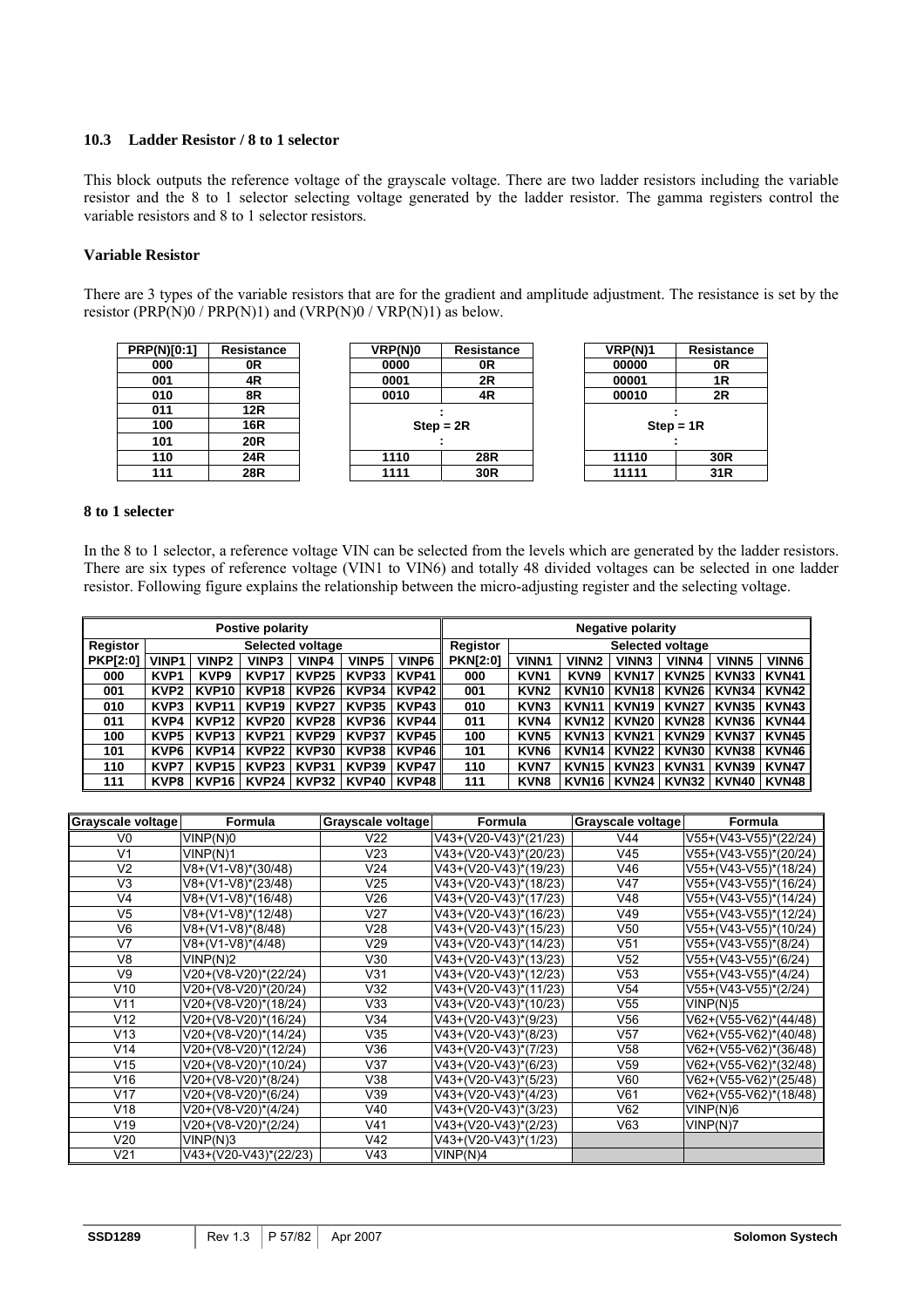| Formula<br>Reference<br>Micr0-adjusting rgister<br>Reference voltage<br>VLCD63 - ∆V x VRP0 / SUMRP<br>VINP0<br>$PKPO[2:0] = "000"$<br>VLCD63 - $\Delta$ V x (VRP0 + 5R) / SUMRP<br>$PKPO[2:0] = "001"$<br>KVP2<br>$VLCD63 - \Delta V \times (VRP0 + 9R) / SUMRP$<br>$PKPO[2:0] = "010"$<br>VLCD63 - $\Delta$ V x (VRP0 + 13R) / SUMRP<br>VLCD63 - $\Delta$ V x (VRP0 + 17R) / SUMRP<br>$PKPO[2:0] = "011"$<br>VINP1<br>$PKPO[2:0] = "100"$<br>$VLCD63 - \Delta V \times (VRP0 + 21R) / SUMRP$<br>$PKPO[2:0] = "101"$<br>$VLCD63 - \Delta V$ x (VRP0 + 25R) / SUMRP<br>$PKPO[2:0] = "110"$<br>VLCD63 - $\Delta$ V x (VRP0 + 29R) / SUMRP<br>$PKPO[2:0] = "111"$<br>VLCD63 - $\Delta$ V x (VRP0 + 33R) / SUMRP<br>$PKP1[2:0] = "000"$<br>$VLCD63 - \Delta V$ x (VRP0 + 33R + VRHP) / SUMRP<br>$\overline{\text{PKP}}1[2:0] = "001"$<br>$VLCD63 - \Delta V$ x (VRP0 + 34R + VRHP) / SUMRP<br>VLCD63 - $\Delta$ V x (VRP0 + 35R + VRHP) / SUMRP<br>$PKP1[2:0] = "010"$<br>$PKP1[2:0] = "011"$<br>VLCD63 - $\Delta$ V x (VRP0 + 36R + VRHP) / SUMRP<br>VINP <sub>2</sub><br>$PKP1[2:0] = "100"$<br>$VLCD63 - \Delta V$ x (VRP0 + 37R + VRHP) / SUMRP<br>VLCD63 - $\Delta$ V x (VRP0 + 38R + VRHP) / SUMRP<br>$PKP1[2:0] = "101"$<br>$VLCD63 - \Delta V$ x (VRP0 + 39R + VRHP) / SUMRP<br>$PKP1[2:0] = "110"$<br>$PKP1[2:0] = "111"$<br>KVP <sub>16</sub><br>$VLCD63 - \Delta V$ x (VRP0 + 40R + VRHP) / SUMRP<br>KVP17<br>$VLCD63 - \Delta V$ x (VRP0 + 45R + VRHP) / SUMRP<br>$PKP2[2:0] = "000"$<br>$PKP2[2:0] = "001"$<br>$VLCD63 - \Delta V$ x (VRP0 + 46R + VRHP) / SUMRP<br>VLCD63 - $\Delta$ V x (VRP0 + 47R + VRHP) / SUMRP<br>$PKP2[2:0] = "010"$<br>$PKP2[2:0] = "011"$<br>KVP20<br>$VLCD63 - \Delta V$ x (VRP0 + 48R + VRHP) / SUMRP<br>VINP3<br>VLCD63 - $\Delta$ V x (VRP0 + 49R + VRHP) / SUMRP<br>$PKP2[2:0] = "100"$<br>$PKP2[2:0] = "101"$<br>$VLCD63 - \Delta V$ x (VRP0 + 50R + VRHP) / SUMRP<br>VLCD63 - $\Delta$ V x (VRP0 + 51R + VRHP) / SUMRP<br>$PKP2[2:0] = "110"$<br>$PKP2[2:0] = "111"$<br>KVP24<br>VLCD63 - $\Delta$ V x (VRP0 + 52R + VRHP) / SUMRP<br>VLCD63 - $\Delta$ V x (VRP0 + 68R + VRHP) / SUMRP<br>$PKP3[2:0] = "000"$<br>$\overline{\text{PKP}}3[2:0] = "001"$<br>VLCD63 - $\Delta$ V x (VRP0 + 69R + VRHP) / SUMRP<br>$PKP3[2:0] = "010"$<br>$VLCD63 - \Delta V$ x (VRP0 + 70R + VRHP) / SUMRP<br>VLCD63 - $\Delta$ V x (VRP0 + 71R + VRHP) / SUMRP<br>$PKP3[2:0] = "011"$<br>VINP4<br>$PKP3[2:0] = "100"$<br>$VLCD63 - \Delta V$ x (VRP0 + 72R + VRHP) / SUMRP<br>$PKP3[2:0] = "101"$<br>$VLCD63 - \Delta V$ x (VRP0 + 73R + VRHP) / SUMRP<br>$PKP3[2:0] = "110"$<br>$VLCD63 - \Delta V$ x (VRP0 + 74R + VRHP) / SUMRP<br>$PKP3[2:0] = "111"$<br>$VLCD63 - \Delta V$ x (VRP0 + 75R + VRHP) / SUMRP<br>$PKP4[2:0] = "000"$<br>VLCD63 - $\Delta$ V x (VRP0 + 80R + VRHP) / SUMRP<br>$PKP4[2:0] = "001"$<br>KVP34<br>$VLCD63 - \Delta V$ x (VRP0 + 81R + VRHP) / SUMRP<br>VLCD63 - $\Delta$ V x (VRP0 + 82R + VRHP) / SUMRP<br>$PKP4[2:0] = "010"$<br>KVP36<br>VLCD63 - $\Delta$ V x (VRP0 + 83R + VRHP) / SUMRP<br>$PKP4[2:0] = "011"$<br>VINP <sub>5</sub><br>$PKP4[2:0] = "100"$<br>VLCD63 - $\Delta$ V x (VRP0 + 84R + VRHP) / SUMRP<br>KVP38<br>$VLCD63 - \Delta V$ x (VRP0 + 85R + VRHP) / SUMRP<br>$PKP4[2:0] = "101"$<br>KVP39<br>$PKP4[2:0] = "110"$<br>$VLCD63 - \Delta V$ x (VRP0 + 86R + VRHP) / SUMRP<br>KVP40<br>$VLCD63 - \Delta V$ x (VRP0 + 87R + VRHP) / SUMRP<br>$PKP4[2:0] = "111"$<br>KVP41<br>$PKP5[2:0] = "000"$<br>VLCD63 - ∆V x (VRP0 + 87R + VRHP + VRLP) / SUMRP<br>KVP <sub>42</sub><br>VLCD63 - ∆V x (VRP0 + 91R + VRHP + VRLP) / SUMRP<br>$PKP5[2:0] = "001"$<br>$PKP5[2:0] = "010"$<br>VLCD63 - $\Delta$ V x (VRP0 + 95R + VRHP + VRLP) / SUMRP<br>VLCD63 - $\Delta$ V x (VRP0 + 99R + VRHP + VRLP) / SUMRP<br>$PKP5[2:0] = "011"$<br>VINP6<br>KVP45<br>$PKP5[2:0] = "100"$<br>VLCD63 - ∆V x (VRP0 + 103R + VRHP + VRLP) / SUMRP<br>KVP46<br>VLCD63 - $\Delta$ V x (VRP0 + 107R + VRHP + VRLP) / SUMRP<br>$PKP5[2:0] = "101"$<br>KVP47<br>$VLCD63-\Delta V$ x (VRP0 + 111R + VRHP + VRLP) / SUMRP<br>$PKP5[2:0] = "110"$<br>KVP48<br>$PKP5[2:0] = "111"$<br>VLCD63 - $\Delta$ V x (VRP0 + 115R + VRHP + VRLP) / SUMRP<br>KVP49<br>VINP7<br>VLCD63 - $\Delta$ V x (VRP0 + 120R + VRHP + VRLP) / SUMRP<br>$1200 + YD$ in $1D + YD$ is $1D00 + YD01$<br>CIDID. T <sub>11</sub> |                   | Reference voltage of positive polarity: |  |
|----------------------------------------------------------------------------------------------------------------------------------------------------------------------------------------------------------------------------------------------------------------------------------------------------------------------------------------------------------------------------------------------------------------------------------------------------------------------------------------------------------------------------------------------------------------------------------------------------------------------------------------------------------------------------------------------------------------------------------------------------------------------------------------------------------------------------------------------------------------------------------------------------------------------------------------------------------------------------------------------------------------------------------------------------------------------------------------------------------------------------------------------------------------------------------------------------------------------------------------------------------------------------------------------------------------------------------------------------------------------------------------------------------------------------------------------------------------------------------------------------------------------------------------------------------------------------------------------------------------------------------------------------------------------------------------------------------------------------------------------------------------------------------------------------------------------------------------------------------------------------------------------------------------------------------------------------------------------------------------------------------------------------------------------------------------------------------------------------------------------------------------------------------------------------------------------------------------------------------------------------------------------------------------------------------------------------------------------------------------------------------------------------------------------------------------------------------------------------------------------------------------------------------------------------------------------------------------------------------------------------------------------------------------------------------------------------------------------------------------------------------------------------------------------------------------------------------------------------------------------------------------------------------------------------------------------------------------------------------------------------------------------------------------------------------------------------------------------------------------------------------------------------------------------------------------------------------------------------------------------------------------------------------------------------------------------------------------------------------------------------------------------------------------------------------------------------------------------------------------------------------------------------------------------------------------------------------------------------------------------------------------------------------------------------------------------------------------------------------------------------------------------------------------------------------------------------------------------------------------------------------------------------------------------------------------------------------------------------------------------------------------------------------------------------------------------------------------------------------------------------------------------------------------------------------------------------------------------------------------------------------------------------------------------------------------------------------------------|-------------------|-----------------------------------------|--|
|                                                                                                                                                                                                                                                                                                                                                                                                                                                                                                                                                                                                                                                                                                                                                                                                                                                                                                                                                                                                                                                                                                                                                                                                                                                                                                                                                                                                                                                                                                                                                                                                                                                                                                                                                                                                                                                                                                                                                                                                                                                                                                                                                                                                                                                                                                                                                                                                                                                                                                                                                                                                                                                                                                                                                                                                                                                                                                                                                                                                                                                                                                                                                                                                                                                                                                                                                                                                                                                                                                                                                                                                                                                                                                                                                                                                                                                                                                                                                                                                                                                                                                                                                                                                                                                                                                                                              |                   |                                         |  |
|                                                                                                                                                                                                                                                                                                                                                                                                                                                                                                                                                                                                                                                                                                                                                                                                                                                                                                                                                                                                                                                                                                                                                                                                                                                                                                                                                                                                                                                                                                                                                                                                                                                                                                                                                                                                                                                                                                                                                                                                                                                                                                                                                                                                                                                                                                                                                                                                                                                                                                                                                                                                                                                                                                                                                                                                                                                                                                                                                                                                                                                                                                                                                                                                                                                                                                                                                                                                                                                                                                                                                                                                                                                                                                                                                                                                                                                                                                                                                                                                                                                                                                                                                                                                                                                                                                                                              | KVP0              |                                         |  |
|                                                                                                                                                                                                                                                                                                                                                                                                                                                                                                                                                                                                                                                                                                                                                                                                                                                                                                                                                                                                                                                                                                                                                                                                                                                                                                                                                                                                                                                                                                                                                                                                                                                                                                                                                                                                                                                                                                                                                                                                                                                                                                                                                                                                                                                                                                                                                                                                                                                                                                                                                                                                                                                                                                                                                                                                                                                                                                                                                                                                                                                                                                                                                                                                                                                                                                                                                                                                                                                                                                                                                                                                                                                                                                                                                                                                                                                                                                                                                                                                                                                                                                                                                                                                                                                                                                                                              | KVP1              |                                         |  |
|                                                                                                                                                                                                                                                                                                                                                                                                                                                                                                                                                                                                                                                                                                                                                                                                                                                                                                                                                                                                                                                                                                                                                                                                                                                                                                                                                                                                                                                                                                                                                                                                                                                                                                                                                                                                                                                                                                                                                                                                                                                                                                                                                                                                                                                                                                                                                                                                                                                                                                                                                                                                                                                                                                                                                                                                                                                                                                                                                                                                                                                                                                                                                                                                                                                                                                                                                                                                                                                                                                                                                                                                                                                                                                                                                                                                                                                                                                                                                                                                                                                                                                                                                                                                                                                                                                                                              |                   |                                         |  |
|                                                                                                                                                                                                                                                                                                                                                                                                                                                                                                                                                                                                                                                                                                                                                                                                                                                                                                                                                                                                                                                                                                                                                                                                                                                                                                                                                                                                                                                                                                                                                                                                                                                                                                                                                                                                                                                                                                                                                                                                                                                                                                                                                                                                                                                                                                                                                                                                                                                                                                                                                                                                                                                                                                                                                                                                                                                                                                                                                                                                                                                                                                                                                                                                                                                                                                                                                                                                                                                                                                                                                                                                                                                                                                                                                                                                                                                                                                                                                                                                                                                                                                                                                                                                                                                                                                                                              | KVP3              |                                         |  |
|                                                                                                                                                                                                                                                                                                                                                                                                                                                                                                                                                                                                                                                                                                                                                                                                                                                                                                                                                                                                                                                                                                                                                                                                                                                                                                                                                                                                                                                                                                                                                                                                                                                                                                                                                                                                                                                                                                                                                                                                                                                                                                                                                                                                                                                                                                                                                                                                                                                                                                                                                                                                                                                                                                                                                                                                                                                                                                                                                                                                                                                                                                                                                                                                                                                                                                                                                                                                                                                                                                                                                                                                                                                                                                                                                                                                                                                                                                                                                                                                                                                                                                                                                                                                                                                                                                                                              | KVP4              |                                         |  |
|                                                                                                                                                                                                                                                                                                                                                                                                                                                                                                                                                                                                                                                                                                                                                                                                                                                                                                                                                                                                                                                                                                                                                                                                                                                                                                                                                                                                                                                                                                                                                                                                                                                                                                                                                                                                                                                                                                                                                                                                                                                                                                                                                                                                                                                                                                                                                                                                                                                                                                                                                                                                                                                                                                                                                                                                                                                                                                                                                                                                                                                                                                                                                                                                                                                                                                                                                                                                                                                                                                                                                                                                                                                                                                                                                                                                                                                                                                                                                                                                                                                                                                                                                                                                                                                                                                                                              | KVP <sub>5</sub>  |                                         |  |
|                                                                                                                                                                                                                                                                                                                                                                                                                                                                                                                                                                                                                                                                                                                                                                                                                                                                                                                                                                                                                                                                                                                                                                                                                                                                                                                                                                                                                                                                                                                                                                                                                                                                                                                                                                                                                                                                                                                                                                                                                                                                                                                                                                                                                                                                                                                                                                                                                                                                                                                                                                                                                                                                                                                                                                                                                                                                                                                                                                                                                                                                                                                                                                                                                                                                                                                                                                                                                                                                                                                                                                                                                                                                                                                                                                                                                                                                                                                                                                                                                                                                                                                                                                                                                                                                                                                                              | KVP6              |                                         |  |
|                                                                                                                                                                                                                                                                                                                                                                                                                                                                                                                                                                                                                                                                                                                                                                                                                                                                                                                                                                                                                                                                                                                                                                                                                                                                                                                                                                                                                                                                                                                                                                                                                                                                                                                                                                                                                                                                                                                                                                                                                                                                                                                                                                                                                                                                                                                                                                                                                                                                                                                                                                                                                                                                                                                                                                                                                                                                                                                                                                                                                                                                                                                                                                                                                                                                                                                                                                                                                                                                                                                                                                                                                                                                                                                                                                                                                                                                                                                                                                                                                                                                                                                                                                                                                                                                                                                                              | KVP7              |                                         |  |
|                                                                                                                                                                                                                                                                                                                                                                                                                                                                                                                                                                                                                                                                                                                                                                                                                                                                                                                                                                                                                                                                                                                                                                                                                                                                                                                                                                                                                                                                                                                                                                                                                                                                                                                                                                                                                                                                                                                                                                                                                                                                                                                                                                                                                                                                                                                                                                                                                                                                                                                                                                                                                                                                                                                                                                                                                                                                                                                                                                                                                                                                                                                                                                                                                                                                                                                                                                                                                                                                                                                                                                                                                                                                                                                                                                                                                                                                                                                                                                                                                                                                                                                                                                                                                                                                                                                                              | KVP8              |                                         |  |
|                                                                                                                                                                                                                                                                                                                                                                                                                                                                                                                                                                                                                                                                                                                                                                                                                                                                                                                                                                                                                                                                                                                                                                                                                                                                                                                                                                                                                                                                                                                                                                                                                                                                                                                                                                                                                                                                                                                                                                                                                                                                                                                                                                                                                                                                                                                                                                                                                                                                                                                                                                                                                                                                                                                                                                                                                                                                                                                                                                                                                                                                                                                                                                                                                                                                                                                                                                                                                                                                                                                                                                                                                                                                                                                                                                                                                                                                                                                                                                                                                                                                                                                                                                                                                                                                                                                                              | KVP9              |                                         |  |
|                                                                                                                                                                                                                                                                                                                                                                                                                                                                                                                                                                                                                                                                                                                                                                                                                                                                                                                                                                                                                                                                                                                                                                                                                                                                                                                                                                                                                                                                                                                                                                                                                                                                                                                                                                                                                                                                                                                                                                                                                                                                                                                                                                                                                                                                                                                                                                                                                                                                                                                                                                                                                                                                                                                                                                                                                                                                                                                                                                                                                                                                                                                                                                                                                                                                                                                                                                                                                                                                                                                                                                                                                                                                                                                                                                                                                                                                                                                                                                                                                                                                                                                                                                                                                                                                                                                                              | KVP10             |                                         |  |
|                                                                                                                                                                                                                                                                                                                                                                                                                                                                                                                                                                                                                                                                                                                                                                                                                                                                                                                                                                                                                                                                                                                                                                                                                                                                                                                                                                                                                                                                                                                                                                                                                                                                                                                                                                                                                                                                                                                                                                                                                                                                                                                                                                                                                                                                                                                                                                                                                                                                                                                                                                                                                                                                                                                                                                                                                                                                                                                                                                                                                                                                                                                                                                                                                                                                                                                                                                                                                                                                                                                                                                                                                                                                                                                                                                                                                                                                                                                                                                                                                                                                                                                                                                                                                                                                                                                                              | KVP11             |                                         |  |
|                                                                                                                                                                                                                                                                                                                                                                                                                                                                                                                                                                                                                                                                                                                                                                                                                                                                                                                                                                                                                                                                                                                                                                                                                                                                                                                                                                                                                                                                                                                                                                                                                                                                                                                                                                                                                                                                                                                                                                                                                                                                                                                                                                                                                                                                                                                                                                                                                                                                                                                                                                                                                                                                                                                                                                                                                                                                                                                                                                                                                                                                                                                                                                                                                                                                                                                                                                                                                                                                                                                                                                                                                                                                                                                                                                                                                                                                                                                                                                                                                                                                                                                                                                                                                                                                                                                                              | KVP <sub>12</sub> |                                         |  |
|                                                                                                                                                                                                                                                                                                                                                                                                                                                                                                                                                                                                                                                                                                                                                                                                                                                                                                                                                                                                                                                                                                                                                                                                                                                                                                                                                                                                                                                                                                                                                                                                                                                                                                                                                                                                                                                                                                                                                                                                                                                                                                                                                                                                                                                                                                                                                                                                                                                                                                                                                                                                                                                                                                                                                                                                                                                                                                                                                                                                                                                                                                                                                                                                                                                                                                                                                                                                                                                                                                                                                                                                                                                                                                                                                                                                                                                                                                                                                                                                                                                                                                                                                                                                                                                                                                                                              | KVP13             |                                         |  |
|                                                                                                                                                                                                                                                                                                                                                                                                                                                                                                                                                                                                                                                                                                                                                                                                                                                                                                                                                                                                                                                                                                                                                                                                                                                                                                                                                                                                                                                                                                                                                                                                                                                                                                                                                                                                                                                                                                                                                                                                                                                                                                                                                                                                                                                                                                                                                                                                                                                                                                                                                                                                                                                                                                                                                                                                                                                                                                                                                                                                                                                                                                                                                                                                                                                                                                                                                                                                                                                                                                                                                                                                                                                                                                                                                                                                                                                                                                                                                                                                                                                                                                                                                                                                                                                                                                                                              | KVP14             |                                         |  |
|                                                                                                                                                                                                                                                                                                                                                                                                                                                                                                                                                                                                                                                                                                                                                                                                                                                                                                                                                                                                                                                                                                                                                                                                                                                                                                                                                                                                                                                                                                                                                                                                                                                                                                                                                                                                                                                                                                                                                                                                                                                                                                                                                                                                                                                                                                                                                                                                                                                                                                                                                                                                                                                                                                                                                                                                                                                                                                                                                                                                                                                                                                                                                                                                                                                                                                                                                                                                                                                                                                                                                                                                                                                                                                                                                                                                                                                                                                                                                                                                                                                                                                                                                                                                                                                                                                                                              | KVP15             |                                         |  |
|                                                                                                                                                                                                                                                                                                                                                                                                                                                                                                                                                                                                                                                                                                                                                                                                                                                                                                                                                                                                                                                                                                                                                                                                                                                                                                                                                                                                                                                                                                                                                                                                                                                                                                                                                                                                                                                                                                                                                                                                                                                                                                                                                                                                                                                                                                                                                                                                                                                                                                                                                                                                                                                                                                                                                                                                                                                                                                                                                                                                                                                                                                                                                                                                                                                                                                                                                                                                                                                                                                                                                                                                                                                                                                                                                                                                                                                                                                                                                                                                                                                                                                                                                                                                                                                                                                                                              |                   |                                         |  |
|                                                                                                                                                                                                                                                                                                                                                                                                                                                                                                                                                                                                                                                                                                                                                                                                                                                                                                                                                                                                                                                                                                                                                                                                                                                                                                                                                                                                                                                                                                                                                                                                                                                                                                                                                                                                                                                                                                                                                                                                                                                                                                                                                                                                                                                                                                                                                                                                                                                                                                                                                                                                                                                                                                                                                                                                                                                                                                                                                                                                                                                                                                                                                                                                                                                                                                                                                                                                                                                                                                                                                                                                                                                                                                                                                                                                                                                                                                                                                                                                                                                                                                                                                                                                                                                                                                                                              |                   |                                         |  |
|                                                                                                                                                                                                                                                                                                                                                                                                                                                                                                                                                                                                                                                                                                                                                                                                                                                                                                                                                                                                                                                                                                                                                                                                                                                                                                                                                                                                                                                                                                                                                                                                                                                                                                                                                                                                                                                                                                                                                                                                                                                                                                                                                                                                                                                                                                                                                                                                                                                                                                                                                                                                                                                                                                                                                                                                                                                                                                                                                                                                                                                                                                                                                                                                                                                                                                                                                                                                                                                                                                                                                                                                                                                                                                                                                                                                                                                                                                                                                                                                                                                                                                                                                                                                                                                                                                                                              | KVP18             |                                         |  |
|                                                                                                                                                                                                                                                                                                                                                                                                                                                                                                                                                                                                                                                                                                                                                                                                                                                                                                                                                                                                                                                                                                                                                                                                                                                                                                                                                                                                                                                                                                                                                                                                                                                                                                                                                                                                                                                                                                                                                                                                                                                                                                                                                                                                                                                                                                                                                                                                                                                                                                                                                                                                                                                                                                                                                                                                                                                                                                                                                                                                                                                                                                                                                                                                                                                                                                                                                                                                                                                                                                                                                                                                                                                                                                                                                                                                                                                                                                                                                                                                                                                                                                                                                                                                                                                                                                                                              | KVP <sub>19</sub> |                                         |  |
|                                                                                                                                                                                                                                                                                                                                                                                                                                                                                                                                                                                                                                                                                                                                                                                                                                                                                                                                                                                                                                                                                                                                                                                                                                                                                                                                                                                                                                                                                                                                                                                                                                                                                                                                                                                                                                                                                                                                                                                                                                                                                                                                                                                                                                                                                                                                                                                                                                                                                                                                                                                                                                                                                                                                                                                                                                                                                                                                                                                                                                                                                                                                                                                                                                                                                                                                                                                                                                                                                                                                                                                                                                                                                                                                                                                                                                                                                                                                                                                                                                                                                                                                                                                                                                                                                                                                              |                   |                                         |  |
|                                                                                                                                                                                                                                                                                                                                                                                                                                                                                                                                                                                                                                                                                                                                                                                                                                                                                                                                                                                                                                                                                                                                                                                                                                                                                                                                                                                                                                                                                                                                                                                                                                                                                                                                                                                                                                                                                                                                                                                                                                                                                                                                                                                                                                                                                                                                                                                                                                                                                                                                                                                                                                                                                                                                                                                                                                                                                                                                                                                                                                                                                                                                                                                                                                                                                                                                                                                                                                                                                                                                                                                                                                                                                                                                                                                                                                                                                                                                                                                                                                                                                                                                                                                                                                                                                                                                              | KVP21             |                                         |  |
|                                                                                                                                                                                                                                                                                                                                                                                                                                                                                                                                                                                                                                                                                                                                                                                                                                                                                                                                                                                                                                                                                                                                                                                                                                                                                                                                                                                                                                                                                                                                                                                                                                                                                                                                                                                                                                                                                                                                                                                                                                                                                                                                                                                                                                                                                                                                                                                                                                                                                                                                                                                                                                                                                                                                                                                                                                                                                                                                                                                                                                                                                                                                                                                                                                                                                                                                                                                                                                                                                                                                                                                                                                                                                                                                                                                                                                                                                                                                                                                                                                                                                                                                                                                                                                                                                                                                              | KVP22             |                                         |  |
|                                                                                                                                                                                                                                                                                                                                                                                                                                                                                                                                                                                                                                                                                                                                                                                                                                                                                                                                                                                                                                                                                                                                                                                                                                                                                                                                                                                                                                                                                                                                                                                                                                                                                                                                                                                                                                                                                                                                                                                                                                                                                                                                                                                                                                                                                                                                                                                                                                                                                                                                                                                                                                                                                                                                                                                                                                                                                                                                                                                                                                                                                                                                                                                                                                                                                                                                                                                                                                                                                                                                                                                                                                                                                                                                                                                                                                                                                                                                                                                                                                                                                                                                                                                                                                                                                                                                              | KVP <sub>23</sub> |                                         |  |
|                                                                                                                                                                                                                                                                                                                                                                                                                                                                                                                                                                                                                                                                                                                                                                                                                                                                                                                                                                                                                                                                                                                                                                                                                                                                                                                                                                                                                                                                                                                                                                                                                                                                                                                                                                                                                                                                                                                                                                                                                                                                                                                                                                                                                                                                                                                                                                                                                                                                                                                                                                                                                                                                                                                                                                                                                                                                                                                                                                                                                                                                                                                                                                                                                                                                                                                                                                                                                                                                                                                                                                                                                                                                                                                                                                                                                                                                                                                                                                                                                                                                                                                                                                                                                                                                                                                                              |                   |                                         |  |
|                                                                                                                                                                                                                                                                                                                                                                                                                                                                                                                                                                                                                                                                                                                                                                                                                                                                                                                                                                                                                                                                                                                                                                                                                                                                                                                                                                                                                                                                                                                                                                                                                                                                                                                                                                                                                                                                                                                                                                                                                                                                                                                                                                                                                                                                                                                                                                                                                                                                                                                                                                                                                                                                                                                                                                                                                                                                                                                                                                                                                                                                                                                                                                                                                                                                                                                                                                                                                                                                                                                                                                                                                                                                                                                                                                                                                                                                                                                                                                                                                                                                                                                                                                                                                                                                                                                                              | KVP <sub>25</sub> |                                         |  |
|                                                                                                                                                                                                                                                                                                                                                                                                                                                                                                                                                                                                                                                                                                                                                                                                                                                                                                                                                                                                                                                                                                                                                                                                                                                                                                                                                                                                                                                                                                                                                                                                                                                                                                                                                                                                                                                                                                                                                                                                                                                                                                                                                                                                                                                                                                                                                                                                                                                                                                                                                                                                                                                                                                                                                                                                                                                                                                                                                                                                                                                                                                                                                                                                                                                                                                                                                                                                                                                                                                                                                                                                                                                                                                                                                                                                                                                                                                                                                                                                                                                                                                                                                                                                                                                                                                                                              | KVP26             |                                         |  |
|                                                                                                                                                                                                                                                                                                                                                                                                                                                                                                                                                                                                                                                                                                                                                                                                                                                                                                                                                                                                                                                                                                                                                                                                                                                                                                                                                                                                                                                                                                                                                                                                                                                                                                                                                                                                                                                                                                                                                                                                                                                                                                                                                                                                                                                                                                                                                                                                                                                                                                                                                                                                                                                                                                                                                                                                                                                                                                                                                                                                                                                                                                                                                                                                                                                                                                                                                                                                                                                                                                                                                                                                                                                                                                                                                                                                                                                                                                                                                                                                                                                                                                                                                                                                                                                                                                                                              | KVP27             |                                         |  |
|                                                                                                                                                                                                                                                                                                                                                                                                                                                                                                                                                                                                                                                                                                                                                                                                                                                                                                                                                                                                                                                                                                                                                                                                                                                                                                                                                                                                                                                                                                                                                                                                                                                                                                                                                                                                                                                                                                                                                                                                                                                                                                                                                                                                                                                                                                                                                                                                                                                                                                                                                                                                                                                                                                                                                                                                                                                                                                                                                                                                                                                                                                                                                                                                                                                                                                                                                                                                                                                                                                                                                                                                                                                                                                                                                                                                                                                                                                                                                                                                                                                                                                                                                                                                                                                                                                                                              | KVP28             |                                         |  |
|                                                                                                                                                                                                                                                                                                                                                                                                                                                                                                                                                                                                                                                                                                                                                                                                                                                                                                                                                                                                                                                                                                                                                                                                                                                                                                                                                                                                                                                                                                                                                                                                                                                                                                                                                                                                                                                                                                                                                                                                                                                                                                                                                                                                                                                                                                                                                                                                                                                                                                                                                                                                                                                                                                                                                                                                                                                                                                                                                                                                                                                                                                                                                                                                                                                                                                                                                                                                                                                                                                                                                                                                                                                                                                                                                                                                                                                                                                                                                                                                                                                                                                                                                                                                                                                                                                                                              | KVP29             |                                         |  |
|                                                                                                                                                                                                                                                                                                                                                                                                                                                                                                                                                                                                                                                                                                                                                                                                                                                                                                                                                                                                                                                                                                                                                                                                                                                                                                                                                                                                                                                                                                                                                                                                                                                                                                                                                                                                                                                                                                                                                                                                                                                                                                                                                                                                                                                                                                                                                                                                                                                                                                                                                                                                                                                                                                                                                                                                                                                                                                                                                                                                                                                                                                                                                                                                                                                                                                                                                                                                                                                                                                                                                                                                                                                                                                                                                                                                                                                                                                                                                                                                                                                                                                                                                                                                                                                                                                                                              | KVP30             |                                         |  |
|                                                                                                                                                                                                                                                                                                                                                                                                                                                                                                                                                                                                                                                                                                                                                                                                                                                                                                                                                                                                                                                                                                                                                                                                                                                                                                                                                                                                                                                                                                                                                                                                                                                                                                                                                                                                                                                                                                                                                                                                                                                                                                                                                                                                                                                                                                                                                                                                                                                                                                                                                                                                                                                                                                                                                                                                                                                                                                                                                                                                                                                                                                                                                                                                                                                                                                                                                                                                                                                                                                                                                                                                                                                                                                                                                                                                                                                                                                                                                                                                                                                                                                                                                                                                                                                                                                                                              | KVP31             |                                         |  |
|                                                                                                                                                                                                                                                                                                                                                                                                                                                                                                                                                                                                                                                                                                                                                                                                                                                                                                                                                                                                                                                                                                                                                                                                                                                                                                                                                                                                                                                                                                                                                                                                                                                                                                                                                                                                                                                                                                                                                                                                                                                                                                                                                                                                                                                                                                                                                                                                                                                                                                                                                                                                                                                                                                                                                                                                                                                                                                                                                                                                                                                                                                                                                                                                                                                                                                                                                                                                                                                                                                                                                                                                                                                                                                                                                                                                                                                                                                                                                                                                                                                                                                                                                                                                                                                                                                                                              | KVP32             |                                         |  |
|                                                                                                                                                                                                                                                                                                                                                                                                                                                                                                                                                                                                                                                                                                                                                                                                                                                                                                                                                                                                                                                                                                                                                                                                                                                                                                                                                                                                                                                                                                                                                                                                                                                                                                                                                                                                                                                                                                                                                                                                                                                                                                                                                                                                                                                                                                                                                                                                                                                                                                                                                                                                                                                                                                                                                                                                                                                                                                                                                                                                                                                                                                                                                                                                                                                                                                                                                                                                                                                                                                                                                                                                                                                                                                                                                                                                                                                                                                                                                                                                                                                                                                                                                                                                                                                                                                                                              | KVP33             |                                         |  |
|                                                                                                                                                                                                                                                                                                                                                                                                                                                                                                                                                                                                                                                                                                                                                                                                                                                                                                                                                                                                                                                                                                                                                                                                                                                                                                                                                                                                                                                                                                                                                                                                                                                                                                                                                                                                                                                                                                                                                                                                                                                                                                                                                                                                                                                                                                                                                                                                                                                                                                                                                                                                                                                                                                                                                                                                                                                                                                                                                                                                                                                                                                                                                                                                                                                                                                                                                                                                                                                                                                                                                                                                                                                                                                                                                                                                                                                                                                                                                                                                                                                                                                                                                                                                                                                                                                                                              |                   |                                         |  |
|                                                                                                                                                                                                                                                                                                                                                                                                                                                                                                                                                                                                                                                                                                                                                                                                                                                                                                                                                                                                                                                                                                                                                                                                                                                                                                                                                                                                                                                                                                                                                                                                                                                                                                                                                                                                                                                                                                                                                                                                                                                                                                                                                                                                                                                                                                                                                                                                                                                                                                                                                                                                                                                                                                                                                                                                                                                                                                                                                                                                                                                                                                                                                                                                                                                                                                                                                                                                                                                                                                                                                                                                                                                                                                                                                                                                                                                                                                                                                                                                                                                                                                                                                                                                                                                                                                                                              | KVP35             |                                         |  |
|                                                                                                                                                                                                                                                                                                                                                                                                                                                                                                                                                                                                                                                                                                                                                                                                                                                                                                                                                                                                                                                                                                                                                                                                                                                                                                                                                                                                                                                                                                                                                                                                                                                                                                                                                                                                                                                                                                                                                                                                                                                                                                                                                                                                                                                                                                                                                                                                                                                                                                                                                                                                                                                                                                                                                                                                                                                                                                                                                                                                                                                                                                                                                                                                                                                                                                                                                                                                                                                                                                                                                                                                                                                                                                                                                                                                                                                                                                                                                                                                                                                                                                                                                                                                                                                                                                                                              |                   |                                         |  |
|                                                                                                                                                                                                                                                                                                                                                                                                                                                                                                                                                                                                                                                                                                                                                                                                                                                                                                                                                                                                                                                                                                                                                                                                                                                                                                                                                                                                                                                                                                                                                                                                                                                                                                                                                                                                                                                                                                                                                                                                                                                                                                                                                                                                                                                                                                                                                                                                                                                                                                                                                                                                                                                                                                                                                                                                                                                                                                                                                                                                                                                                                                                                                                                                                                                                                                                                                                                                                                                                                                                                                                                                                                                                                                                                                                                                                                                                                                                                                                                                                                                                                                                                                                                                                                                                                                                                              | KVP37             |                                         |  |
|                                                                                                                                                                                                                                                                                                                                                                                                                                                                                                                                                                                                                                                                                                                                                                                                                                                                                                                                                                                                                                                                                                                                                                                                                                                                                                                                                                                                                                                                                                                                                                                                                                                                                                                                                                                                                                                                                                                                                                                                                                                                                                                                                                                                                                                                                                                                                                                                                                                                                                                                                                                                                                                                                                                                                                                                                                                                                                                                                                                                                                                                                                                                                                                                                                                                                                                                                                                                                                                                                                                                                                                                                                                                                                                                                                                                                                                                                                                                                                                                                                                                                                                                                                                                                                                                                                                                              |                   |                                         |  |
|                                                                                                                                                                                                                                                                                                                                                                                                                                                                                                                                                                                                                                                                                                                                                                                                                                                                                                                                                                                                                                                                                                                                                                                                                                                                                                                                                                                                                                                                                                                                                                                                                                                                                                                                                                                                                                                                                                                                                                                                                                                                                                                                                                                                                                                                                                                                                                                                                                                                                                                                                                                                                                                                                                                                                                                                                                                                                                                                                                                                                                                                                                                                                                                                                                                                                                                                                                                                                                                                                                                                                                                                                                                                                                                                                                                                                                                                                                                                                                                                                                                                                                                                                                                                                                                                                                                                              |                   |                                         |  |
|                                                                                                                                                                                                                                                                                                                                                                                                                                                                                                                                                                                                                                                                                                                                                                                                                                                                                                                                                                                                                                                                                                                                                                                                                                                                                                                                                                                                                                                                                                                                                                                                                                                                                                                                                                                                                                                                                                                                                                                                                                                                                                                                                                                                                                                                                                                                                                                                                                                                                                                                                                                                                                                                                                                                                                                                                                                                                                                                                                                                                                                                                                                                                                                                                                                                                                                                                                                                                                                                                                                                                                                                                                                                                                                                                                                                                                                                                                                                                                                                                                                                                                                                                                                                                                                                                                                                              |                   |                                         |  |
|                                                                                                                                                                                                                                                                                                                                                                                                                                                                                                                                                                                                                                                                                                                                                                                                                                                                                                                                                                                                                                                                                                                                                                                                                                                                                                                                                                                                                                                                                                                                                                                                                                                                                                                                                                                                                                                                                                                                                                                                                                                                                                                                                                                                                                                                                                                                                                                                                                                                                                                                                                                                                                                                                                                                                                                                                                                                                                                                                                                                                                                                                                                                                                                                                                                                                                                                                                                                                                                                                                                                                                                                                                                                                                                                                                                                                                                                                                                                                                                                                                                                                                                                                                                                                                                                                                                                              |                   |                                         |  |
|                                                                                                                                                                                                                                                                                                                                                                                                                                                                                                                                                                                                                                                                                                                                                                                                                                                                                                                                                                                                                                                                                                                                                                                                                                                                                                                                                                                                                                                                                                                                                                                                                                                                                                                                                                                                                                                                                                                                                                                                                                                                                                                                                                                                                                                                                                                                                                                                                                                                                                                                                                                                                                                                                                                                                                                                                                                                                                                                                                                                                                                                                                                                                                                                                                                                                                                                                                                                                                                                                                                                                                                                                                                                                                                                                                                                                                                                                                                                                                                                                                                                                                                                                                                                                                                                                                                                              |                   |                                         |  |
|                                                                                                                                                                                                                                                                                                                                                                                                                                                                                                                                                                                                                                                                                                                                                                                                                                                                                                                                                                                                                                                                                                                                                                                                                                                                                                                                                                                                                                                                                                                                                                                                                                                                                                                                                                                                                                                                                                                                                                                                                                                                                                                                                                                                                                                                                                                                                                                                                                                                                                                                                                                                                                                                                                                                                                                                                                                                                                                                                                                                                                                                                                                                                                                                                                                                                                                                                                                                                                                                                                                                                                                                                                                                                                                                                                                                                                                                                                                                                                                                                                                                                                                                                                                                                                                                                                                                              | KVP43             |                                         |  |
|                                                                                                                                                                                                                                                                                                                                                                                                                                                                                                                                                                                                                                                                                                                                                                                                                                                                                                                                                                                                                                                                                                                                                                                                                                                                                                                                                                                                                                                                                                                                                                                                                                                                                                                                                                                                                                                                                                                                                                                                                                                                                                                                                                                                                                                                                                                                                                                                                                                                                                                                                                                                                                                                                                                                                                                                                                                                                                                                                                                                                                                                                                                                                                                                                                                                                                                                                                                                                                                                                                                                                                                                                                                                                                                                                                                                                                                                                                                                                                                                                                                                                                                                                                                                                                                                                                                                              | KVP44             |                                         |  |
|                                                                                                                                                                                                                                                                                                                                                                                                                                                                                                                                                                                                                                                                                                                                                                                                                                                                                                                                                                                                                                                                                                                                                                                                                                                                                                                                                                                                                                                                                                                                                                                                                                                                                                                                                                                                                                                                                                                                                                                                                                                                                                                                                                                                                                                                                                                                                                                                                                                                                                                                                                                                                                                                                                                                                                                                                                                                                                                                                                                                                                                                                                                                                                                                                                                                                                                                                                                                                                                                                                                                                                                                                                                                                                                                                                                                                                                                                                                                                                                                                                                                                                                                                                                                                                                                                                                                              |                   |                                         |  |
|                                                                                                                                                                                                                                                                                                                                                                                                                                                                                                                                                                                                                                                                                                                                                                                                                                                                                                                                                                                                                                                                                                                                                                                                                                                                                                                                                                                                                                                                                                                                                                                                                                                                                                                                                                                                                                                                                                                                                                                                                                                                                                                                                                                                                                                                                                                                                                                                                                                                                                                                                                                                                                                                                                                                                                                                                                                                                                                                                                                                                                                                                                                                                                                                                                                                                                                                                                                                                                                                                                                                                                                                                                                                                                                                                                                                                                                                                                                                                                                                                                                                                                                                                                                                                                                                                                                                              |                   |                                         |  |
|                                                                                                                                                                                                                                                                                                                                                                                                                                                                                                                                                                                                                                                                                                                                                                                                                                                                                                                                                                                                                                                                                                                                                                                                                                                                                                                                                                                                                                                                                                                                                                                                                                                                                                                                                                                                                                                                                                                                                                                                                                                                                                                                                                                                                                                                                                                                                                                                                                                                                                                                                                                                                                                                                                                                                                                                                                                                                                                                                                                                                                                                                                                                                                                                                                                                                                                                                                                                                                                                                                                                                                                                                                                                                                                                                                                                                                                                                                                                                                                                                                                                                                                                                                                                                                                                                                                                              |                   |                                         |  |
|                                                                                                                                                                                                                                                                                                                                                                                                                                                                                                                                                                                                                                                                                                                                                                                                                                                                                                                                                                                                                                                                                                                                                                                                                                                                                                                                                                                                                                                                                                                                                                                                                                                                                                                                                                                                                                                                                                                                                                                                                                                                                                                                                                                                                                                                                                                                                                                                                                                                                                                                                                                                                                                                                                                                                                                                                                                                                                                                                                                                                                                                                                                                                                                                                                                                                                                                                                                                                                                                                                                                                                                                                                                                                                                                                                                                                                                                                                                                                                                                                                                                                                                                                                                                                                                                                                                                              |                   |                                         |  |
|                                                                                                                                                                                                                                                                                                                                                                                                                                                                                                                                                                                                                                                                                                                                                                                                                                                                                                                                                                                                                                                                                                                                                                                                                                                                                                                                                                                                                                                                                                                                                                                                                                                                                                                                                                                                                                                                                                                                                                                                                                                                                                                                                                                                                                                                                                                                                                                                                                                                                                                                                                                                                                                                                                                                                                                                                                                                                                                                                                                                                                                                                                                                                                                                                                                                                                                                                                                                                                                                                                                                                                                                                                                                                                                                                                                                                                                                                                                                                                                                                                                                                                                                                                                                                                                                                                                                              |                   |                                         |  |

SUMRP: Total of the positive polarity ladder resistance = 128R + VRHP + VRLP + VRP0 + VRP1

ΔV: Voltage difference between VLCD63 and of GND.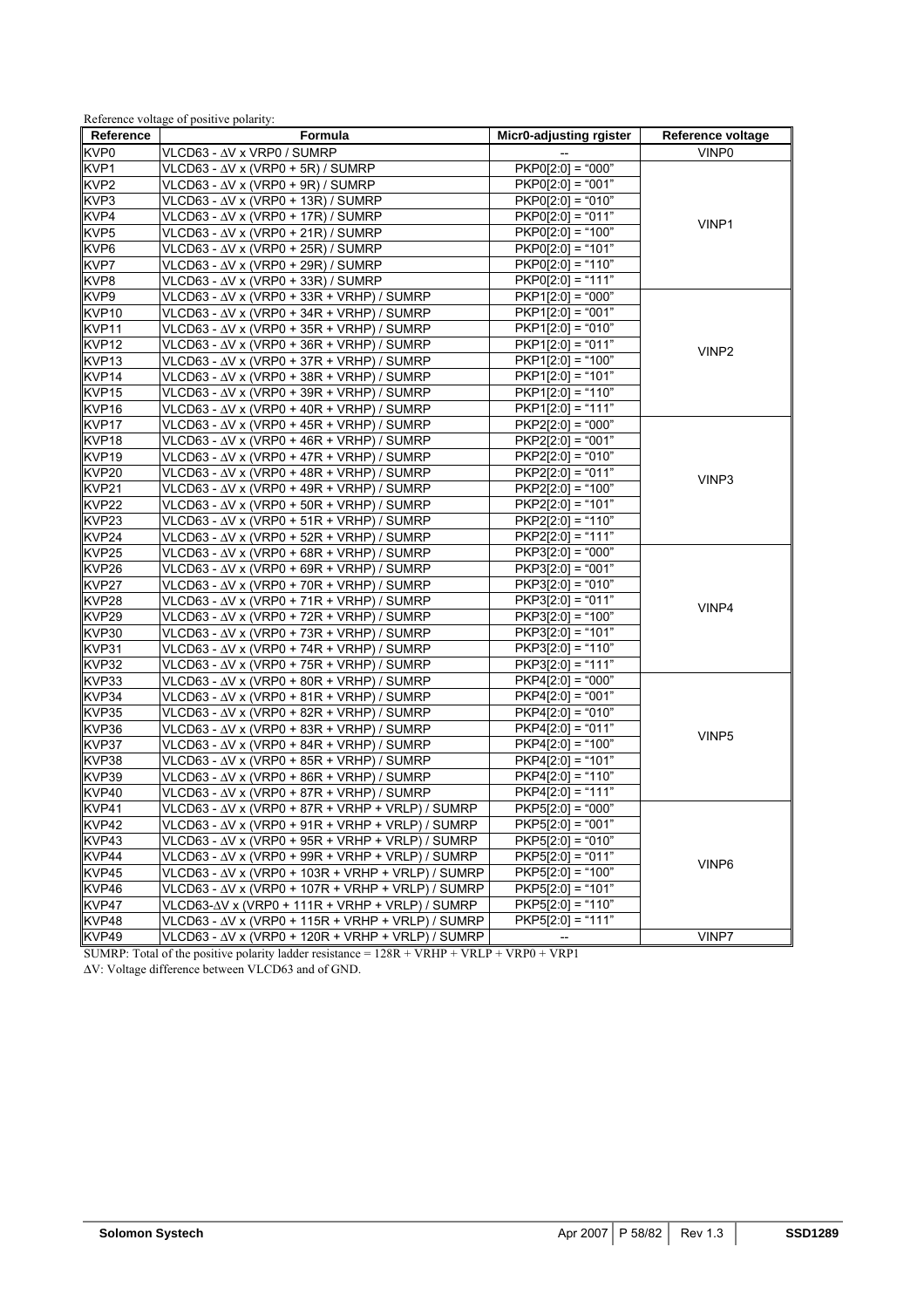|  | Reference voltage of negative polarity: |  |
|--|-----------------------------------------|--|
|  |                                         |  |

| Reference         | Formula                                                   | Micr0-adjusting rgister | Reference voltage |
|-------------------|-----------------------------------------------------------|-------------------------|-------------------|
| KVN <sub>0</sub>  | VLCD63 - ∆V x VRN0 / SUMRN                                |                         | <b>VINNO</b>      |
| KVN1              | VLCD63 - $\Delta$ V x (VRN0 + 5R) / SUMRN                 | $PKNO[2:0] = "000"$     |                   |
| KVN <sub>2</sub>  | VLCD63 - $\Delta$ V x (VRN0 + 9R) / SUMRN                 | $PKNO[2:0] = "001"$     |                   |
| KVN3              | VLCD63 - ∆V x (VRN0 + 13R) / SUMRN                        | $PKNO[2:0] = "010"$     |                   |
| KVN4              | VLCD63 - $\Delta$ V x (VRN0 + 17R) / SUMRN                | $PKNO[2:0] = "011"$     | VINN1             |
| KVN <sub>5</sub>  | VLCD63 - ∆V x (VRN0 + 21R) / SUMRN                        | $PKNO[2:0] = "100"$     |                   |
| KVN6              | $VLCD63 - \Delta V$ x (VRN0 + 25R) / SUMRN                | $PKNO[2:0] = "101"$     |                   |
| KVN7              | VLCD63 - ∆V x (VRN0 + 29R) / SUMRN                        | $PKNO[2:0] = "110"$     |                   |
| KVN8              | VLCD63 - $\Delta$ V x (VRN0 + 33R) / SUMRN                | $PKNO[2:0] = "111"$     |                   |
| KVN9              | $VLCD63 - \Delta V$ x (VRN0 + 33R + VRHN) / SUMRN         | $PKN1[2:0] = "000"$     |                   |
| KVN10             | $VLCD63 - \Delta V$ x (VRN0 + 34R + VRHN) / SUMRN         | $PKN1[2:0] = "001"$     |                   |
| KVN11             | $VLCD63 - \Delta V$ x (VRN0 + 35R + VRHN) / SUMRN         | $PKN1[2:0] = "010"$     |                   |
| KVN <sub>12</sub> | $VLCD63 - \Delta V$ x (VRN0 + 36R + VRHN) / SUMRN         | $PKN1[2:0] = "011"$     | VINN <sub>2</sub> |
| KVN <sub>13</sub> | $VLCD63 - \Delta V$ x (VRN0 + 37R + VRHN) / SUMRN         | $PKN1[2:0] = "100"$     |                   |
| KVN14             | VLCD63 - $\Delta$ V x (VRN0 + 38R + VRHN) / SUMRN         | $PKN1[2:0] = "101"$     |                   |
| KVN <sub>15</sub> | $VLCD63 - \Delta V$ x (VRN0 + 39R + VRHN) / SUMRN         | $PKN1[2:0] = "110"$     |                   |
| KVN16             | VLCD63 - $\Delta$ V x (VRN0 + 40R + VRHN) / SUMRN         | $PKN1[2:0] = "111"$     |                   |
| KVN17             | $VLCD63 - \Delta V$ x (VRN0 + 45R + VRHN) / SUMRN         | $PKN2[2:0] = "000"$     |                   |
| KVN <sub>18</sub> | $VLCD63 - \Delta V$ x (VRN0 + 46R + VRHN) / SUMRN         | $PKN2[2:0] = "001"$     |                   |
| KVN <sub>19</sub> | VLCD63 - ∆V x (VRN0 + 47R + VRHN) / SUMRN                 | $PKN2[2:0] = "010"$     |                   |
| KVN <sub>20</sub> | $VLCD63 - \Delta V$ x (VRN0 + 48R + VRHN) / SUMRN         | $PKN2[2:0] = "011"$     | VINN3             |
| <b>KVN21</b>      | $VLCD63 - \Delta V$ x (VRN0 + 49R + VRHN) / SUMRN         | $PKN2[2:0] = "100"$     |                   |
| <b>KVN22</b>      | $VLCD63 - \Delta V$ x (VRN0 + 50R + VRHN) / SUMRN         | $PKN2[2:0] = "101"$     |                   |
| KVN23             | VLCD63 - $\Delta$ V x (VRN0 + 51R + VRHN) / SUMRN         | $PKN2[2:0] = "110"$     |                   |
| KVN24             | $VLCD63 - \Delta V$ x (VRN0 + 52R + VRHN) / SUMRN         | $PKN2[2:0] = "111"$     |                   |
| KVN <sub>25</sub> | $VLCD63 - \Delta V$ x (VRN0 + 68R + VRHN) / SUMRN         | $PKN3[2:0] = "000"$     |                   |
| KVN <sub>26</sub> | VLCD63 - ∆V x (VRN0 + 69R + VRHN) / SUMRN                 | $PKN3[2:0] = "001"$     |                   |
| KVN <sub>27</sub> | $VLCD63 - \Delta V$ x (VRN0 + 70R + VRHN) / SUMRN         | $PKN3[2:0] = "010"$     |                   |
| KVN <sub>28</sub> | $VLCD63 - \Delta V$ x (VRN0 + 71R + VRHN) / SUMRN         | $PKN3[2:0] = "011"$     | VINN4             |
| <b>KVN29</b>      | $VLCD63 - \Delta V$ x (VRN0 + 72R + VRHN) / SUMRN         | $PKN3[2:0] = "100"$     |                   |
| KVN30             | VLCD63 - $\Delta$ V x (VRN0 + 73R + VRHN) / SUMRN         | $PKN3[2:0] = "101"$     |                   |
| KVN31             | $VLCD63 - \Delta V$ x (VRN0 + 74R + VRHN) / SUMRN         | $PKN3[2:0] = "110"$     |                   |
| KVN32             | VLCD63 - $\Delta$ V x (VRN0 + 75R + VRHN) / SUMRN         | $PKN3[2:0] = "111"$     |                   |
| KVN33             | $VLCD63 - \Delta V$ x (VRN0 + 80R + VRHN) / SUMRN         | $PKN4[2:0] = "000"$     |                   |
| KVN34             | $VLCD63 - \Delta V$ x (VRN0 + 81R + VRHN) / SUMRN         | $PKN4[2:0] = "001"$     |                   |
| KVN35             | $VLCD63 - \Delta V$ x (VRN0 + 82R + VRHN) / SUMRN         | $PKN4[2:0] = "010"$     |                   |
| KVN36             | VLCD63 - ∆V x (VRN0 + 83R + VRHN) / SUMRN                 | $PKN4[2:0] = "011"$     | VINN <sub>5</sub> |
| KVN37             | VLCD63 - ∆V x (VRN0 + 84R + VRHN) / SUMRN                 | $PKN4[2:0] = "100"$     |                   |
| KVN38             | VLCD63 - $\Delta$ V x (VRN0 + 85R + VRHN) / SUMRN         | $PKN4[2:0] = "101"$     |                   |
| KVN39             | $VLCD63 - \Delta V$ x (VRN0 + 86R + VRHN) / SUMRN         | $PKN4[2:0] = "110"$     |                   |
| KVN40             | $VLCD63 - \Delta V$ x (VRN0 + 87R + VRHN) / SUMRN         | $PKN4[2:0] = "111"$     |                   |
| KVN41             | VLCD63 - $\Delta$ V x (VRN0 + 87R + VRHN + VRLN) / SUMRN  | $PKN5[2:0] = "000"$     |                   |
| KVN <sub>42</sub> | $VLCD63 - \Delta V$ x (VRN0 + 91R + VRHN + VRLN) / SUMRN  | $PKN5[2:0] = "001"$     |                   |
| KVN43             | VLCD63 - $\Delta$ V x (VRN0 + 95R + VRHN + VRLN) / SUMRN  | $PKN5[2:0] = "010"$     |                   |
| KVN44             | VLCD63 - $\Delta$ V x (VRN0 + 99R + VRHN + VRLN) / SUMRN  | $PKN5[2:0] = "011"$     | VINN6             |
| KVN45             | VLCD63 - $\Delta$ V x (VRN0 + 103R + VRHN + VRLN) / SUMRN | $PKN5[2:0] = "100"$     |                   |
| KVN46             | VLCD63 - $\Delta$ V x (VRN0 + 107R + VRHN + VRLN) / SUMRN | $PKN5[2:0] = "101"$     |                   |
| KVN47             | $VLCD63-\Delta V$ x (VRN0 + 111R + VRHN + VRLN) / SUMRN   | $PKN5[2:0] = "110"$     |                   |
| KVN48             | VLCD63 - $\Delta$ V x (VRN0 + 115R + VRHN + VRLN) / SUMRN | $PKN5[2:0] = "111"$     |                   |
| KVN49             | VLCD63 - $\Delta$ V x (VRN0 + 120R + VRHN + VRLN) / SUMRN |                         | VINN7             |

SUMRN: Total of the negative polarity ladder resistance = 128R + VRHN + VRLN + VRN0 + VRN1

ΔV: Voltage difference between VLCD63 and of GND.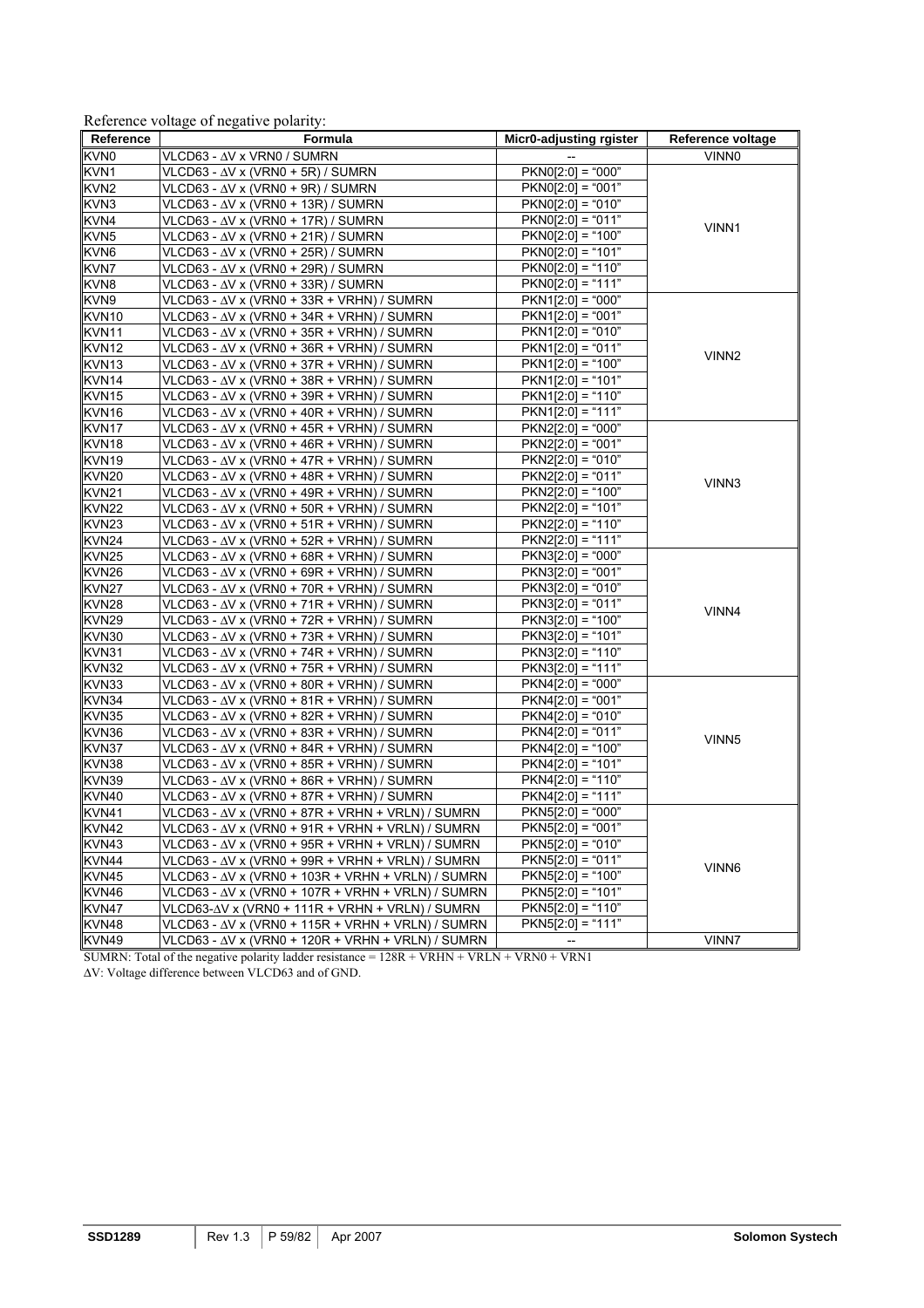# **11 MAXIMUM RATINGS**

**Maximum Ratings (Voltage Referenced to V<sub>SS</sub>)** 

| Symbol        | <b>Parameter</b>                                             | Value            | Unit           |
|---------------|--------------------------------------------------------------|------------------|----------------|
| <b>VDDIO</b>  | Supply Voltage                                               | $-0.3$ to $+4.0$ |                |
| <b>VDDEXT</b> |                                                              | $-0.3$ to $+4.0$ |                |
| <b>VCI</b>    | Input Voltage                                                | VSS - 0.3 to 5.0 |                |
|               | Current Drain Per Pin Excluding V <sub>DDIO</sub> and<br>Vss | 25               | mA             |
| ΙA            | <b>Operating Temperature</b>                                 | $-20$ to $+70$   | $\circ$        |
| I stg         | Storage Temperature                                          | $-65$ to $+150$  | $\overline{C}$ |

Maximum ratings are those values beyond which damages to the device may occur. Functional operation should be restricted to the limits in the Electrical Characteristics tables or Pin Description section.

This device contains circuitry to protect the inputs against damage due to high static voltages or electric fields; however, strong electric fields, when exposed to a MOS device, can cause destruction of the gate oxide and ultimately degrade the device operation. Steps must be taken to stop generation of static electricity as much as possible, device, can cause destruction of the gate oxide and quickly dissipate it when it has occurred. Environmental control must be adequate. When it is dry, a humidifier should be used. It is recommended to avoid using insulators that easily build up static electricity. Semiconductor devices must be stored and transported in an anti-static container, static shielding bag or conductive material. All test and measurement tools including work benches and floors should be grounded. The operator should be grounded using a wrist strap. Semiconductor devices must not be touched with bare hands. Similar precautions need to be taken for PW boards with mounted semiconductor devices. It is advised that proper precautions to be taken to avoid application of any voltage higher than maximum rated voltages to this high impedance circuit. For proper operation it is recommended that VCI and Vout be constrained to the range VSS < VDDIO  $\leq$  VCI < V<sub>OUT</sub>. Reliability of operation is enhanced if unused input is connected to an appropriate logic voltage level (e.g., either VSS or VDDIO). Unused outputs must be left open. This device may be light sensitive. Caution should be taken to avoid exposure of this device to any light source during normal operation. This device is not radiation protected.

# **12 DC CHARACTERISTICS**

| <b>DC Characteristics</b> (Unless otherwise specified, Voltage Referenced to V <sub>SS</sub> , V <sub>DDIO</sub> = 1.65 to 3.6V, T <sub>A</sub> = -20 to 70°C) |  |
|----------------------------------------------------------------------------------------------------------------------------------------------------------------|--|
|----------------------------------------------------------------------------------------------------------------------------------------------------------------|--|

| Symbol                 | <b>Parameter</b>                                      | <b>Test Condition</b>                                                                       | Min                                                | <b>Typ</b>               | <b>Max</b>     | Unit                    |
|------------------------|-------------------------------------------------------|---------------------------------------------------------------------------------------------|----------------------------------------------------|--------------------------|----------------|-------------------------|
| <b>VDDIO</b>           | Power supply pin of IO pins                           | <b>Recommend Operating Voltage</b><br>Possible Operating Voltage                            | 1.4                                                |                          | 3.6            | $\vee$                  |
| <b>VDDEXT</b>          | Auxiliary power supply pin for<br><b>VDD</b>          | <b>Recommend Operating Voltage</b><br>Possible Operating Voltage                            | 1.4                                                | L,                       | 3.6            | $\vee$                  |
| <b>VCI</b>             | <b>Booster Reference Supply</b><br>Voltage Range      | <b>Recommend Operating Voltage</b><br>Possible Operating Voltage                            | $2.5$ or<br><b>VDDIO</b><br>whichever<br>is higher |                          | 3.6            | V                       |
| <b>VGH</b>             | Gate driver High Output<br>Voltage Booster efficiency | No panel loading; 4x or 5x<br>booster; ITO for CYP, CYN,<br>VCIX2, VCI and VCHS = 10<br>Ohm | 88                                                 | 90                       |                | $\%$                    |
|                        |                                                       | No panel loading; 6x booster;<br>ITO for CYP, CYN, VCIX2, VCI<br>and $VCHS = 10 Ohm$        | 82                                                 | 84                       |                | $\%$                    |
| VCIX <sub>2</sub>      | VCIX2 primary booster<br>efficiency                   | No panel loading, ITO for CYP,<br>CYN, VCIX2, VCI and VCHS =<br>83<br>10 Ohm                |                                                    | 85                       |                | $\%$                    |
| <b>VGH</b>             | Gate driver High Output<br>Voltage                    |                                                                                             | 9                                                  | $\overline{a}$           | 15             | V                       |
| <b>VGL</b>             | Gate driver Low Output<br>Voltage                     |                                                                                             | $-15$                                              |                          | $-7$           | V                       |
| VcomH                  | Vcom High Output Voltage                              |                                                                                             |                                                    |                          | 5              | $\vee$                  |
| VcomL                  | Vcom Low Output Voltage                               |                                                                                             | $-VCIM+0.5$                                        | $\overline{a}$           | $\overline{a}$ | $\overline{\mathsf{v}}$ |
| VLCD63                 | Max. Source Voltage                                   |                                                                                             |                                                    | $\frac{1}{2}$            | $\overline{5}$ | $\vee$                  |
| AVLCD63                | Source voltage variation                              |                                                                                             | $-2$                                               |                          | $\overline{2}$ | $\frac{9}{6}$           |
| V <sub>OH1</sub>       | Logic High Output Voltage                             | $Iout = -100uA$                                                                             | 0.9* VDDIO                                         | $\blacksquare$           | <b>VDDIO</b>   | $\vee$                  |
| V <sub>OL1</sub>       | Logic Low Output Voltage                              | $Iout=100\mu A$                                                                             | $\Omega$                                           | $\overline{a}$           | 0.1*VDDIO      | $\vee$                  |
| $\bar{V}_{\text{IH1}}$ | Logic High Input voltage                              |                                                                                             | 0.8*VDDIO                                          | $\overline{\phantom{0}}$ | <b>VDDIO</b>   | $\overline{\mathsf{v}}$ |
| $V_{IL1}$              | Logic Low Input voltage                               |                                                                                             | 0                                                  |                          | 0.2*VDDIO      | V                       |
| $I_{OH}$               | Logic High Output Current<br>Source                   | Vout = $V_{DDIO}$ -0.4V                                                                     | 50                                                 |                          |                | μA                      |
| $I_{OL}$               | Logic Low Output Current<br>Drain                     | Vout = $0.4V$                                                                               |                                                    |                          | $-50$          | μA                      |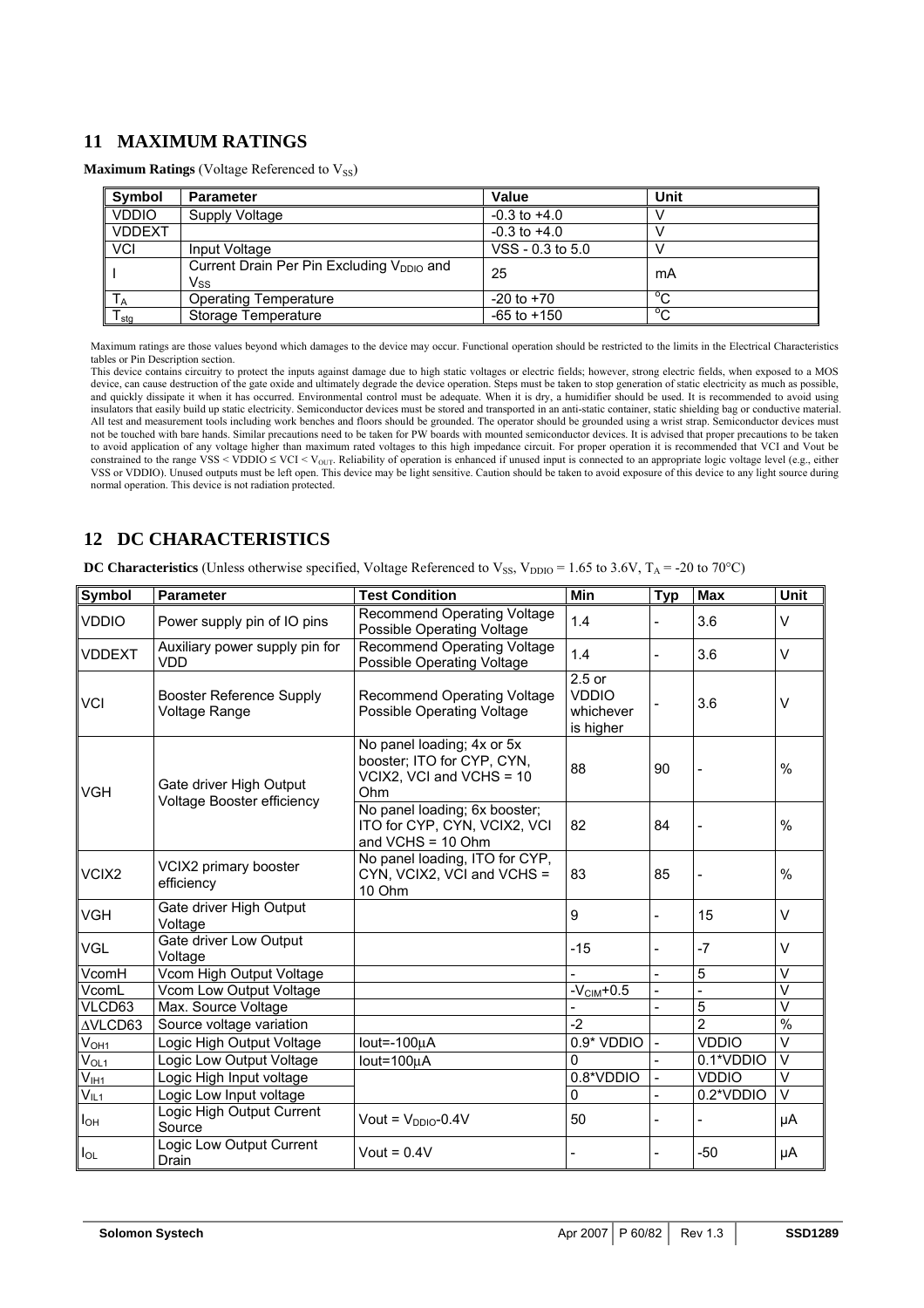| $I_{OZ}$            | Logic Output Tri-state Current      |                                                                           |             | $-1$ |     |           | μA         |
|---------------------|-------------------------------------|---------------------------------------------------------------------------|-------------|------|-----|-----------|------------|
|                     | Drain Source                        |                                                                           |             |      |     |           |            |
| $I_{IL}/I_{LH}$     | Logic Input Current                 |                                                                           |             | $-1$ | -   | 1         | μA         |
| $C_{\text{IN}}$     | Logic Pins Input Capacitance        |                                                                           |             |      | 5   | 7.5       | рF         |
| f <sub>DOTCLK</sub> | <b>DOTCLK</b> frequency             | Display is ON                                                             |             | 1    |     | 8.22      | <b>MHz</b> |
| $R_{SON}$           | Source drivers output<br>resistance |                                                                           |             |      |     | $k\Omega$ |            |
| R <sub>GON</sub>    | Gate drivers output resistance      |                                                                           |             |      | 500 |           | $\Omega$   |
| R <sub>CON</sub>    | Vcom output resistance              |                                                                           |             |      | 200 |           | $\Omega$   |
| $I_{dp}(262k)$      | Display current for 262k            | Vddio=Vddext = 1.8V,<br>$Vci = 2.8V. 5x/-5x$<br>booster ratio. Full color | Ivdd        |      | 150 | 300       | uA         |
|                     |                                     | current consumption,<br>without panel loading                             | Ivci        |      | 2.5 | 8         | mA         |
|                     | Display current for 8 color         | Current consumption for                                                   | Ivdd        |      | 120 | 300       | μA         |
| $I_{dp}$ (8 color)  | mode                                | 8 color partial display,<br>without panel loading                         | Ivci        |      |     | 5         | mA         |
| $I_{slp}$           | Sleep mode current                  | Oscillator off, no<br>source/gate output, Ram<br>read write halt. Send    | <b>Ivdd</b> |      | 30  | 100       | μA         |
|                     |                                     | command R10-0001<br>(sleep mode), R00-0000<br>(stop osc)                  | Ivci        |      | 40  | 200       | μA         |

Remark: Ivdd = Ivddio + Ivddext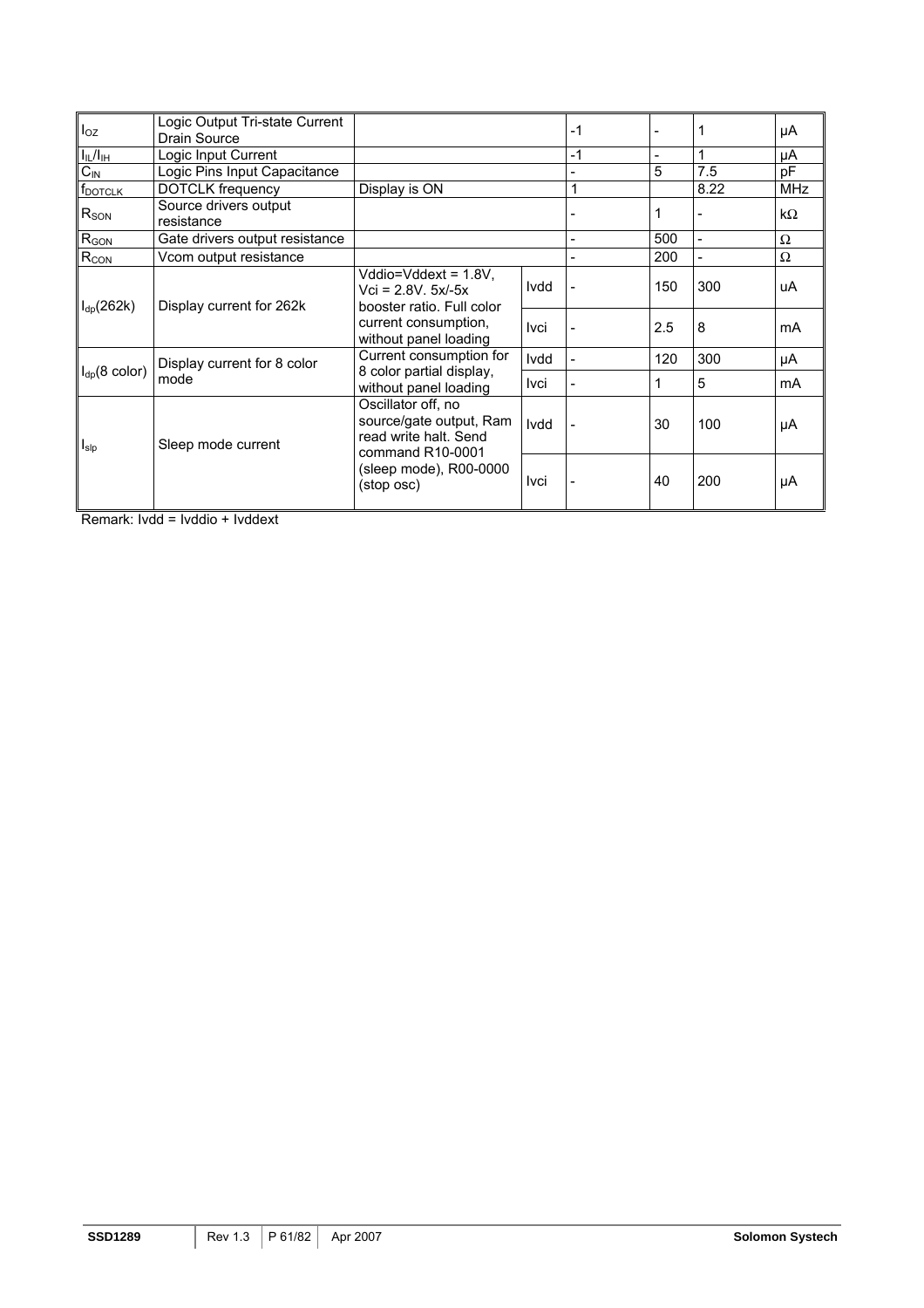# **13 AC CHARACTERISTICS**

**Table 13-1 – Parallel 6800 Timing Characteristics**  $(T_A = -20 \text{ to } 70^{\circ}\text{C}, V_{DDIO} = 1.4V \text{ to } 3.6V, V_{DDEXT} = 1.4V - 1.95V,$ REGVDD='L')

| Symbol                  | <b>Parameter</b>                   | Min                      | <b>Typ</b>               | Max                      | <b>Unit</b> |
|-------------------------|------------------------------------|--------------------------|--------------------------|--------------------------|-------------|
| $t_{\text{cycle}}$      | Clock Cycle Time (write cycle)     | 100                      |                          |                          | ns          |
| t <sub>cycle</sub>      | Clock Cycle Time (read cycle)      | 1000                     | $\overline{\phantom{a}}$ | $\overline{\phantom{0}}$ | ns          |
| tas                     | Address Setup Time                 | 0                        |                          | $\overline{\phantom{a}}$ | ns          |
| t <sub>АН</sub>         | Address Hold Time                  | $\Omega$                 | $\overline{\phantom{a}}$ | $\overline{\phantom{a}}$ | ns          |
| t <sub>DSW</sub>        | Data Setup Time                    | 5                        |                          | $\overline{\phantom{0}}$ | ns          |
| t <sub>DHW</sub>        | Data Hold Time                     | 5                        | $\overline{a}$           | $\overline{\phantom{0}}$ | ns          |
| $t_{\text{ACC}}$        | Data Access Time                   | 250                      | $\overline{\phantom{a}}$ | $\overline{\phantom{a}}$ | ns          |
| $t_{\text{OH}}$         | Output Hold time                   | 100                      | $\overline{\phantom{0}}$ | $\overline{\phantom{0}}$ | ns          |
| PWCS <sub>L</sub>       | Pulse width /CS low (write cycle)  | 50                       | $\overline{\phantom{a}}$ | $\overline{\phantom{a}}$ | ns          |
| $PWCS_{H}$              | Pulse width /CS high (write cycle) | 50                       | $\overline{\phantom{0}}$ | $\overline{\phantom{0}}$ | ns          |
| <b>PWCS</b>             | Pulse width /CS low (read cycle)   | 500                      | $\overline{\phantom{0}}$ |                          | ns          |
| <b>PWCS<sub>H</sub></b> | Pulse width /CS high (read cycle)  | 500                      | $\overline{\phantom{0}}$ | $\overline{\phantom{a}}$ | ns          |
| $t_{\mathsf{R}}$        | Rise time                          | $\overline{\phantom{0}}$ | $\overline{\phantom{a}}$ | 4                        | ns          |
| tF                      | Fall time                          |                          |                          | 4                        | ns          |



**Figure 13-1 –Parallel 6800-series Interface Timing Characteristics**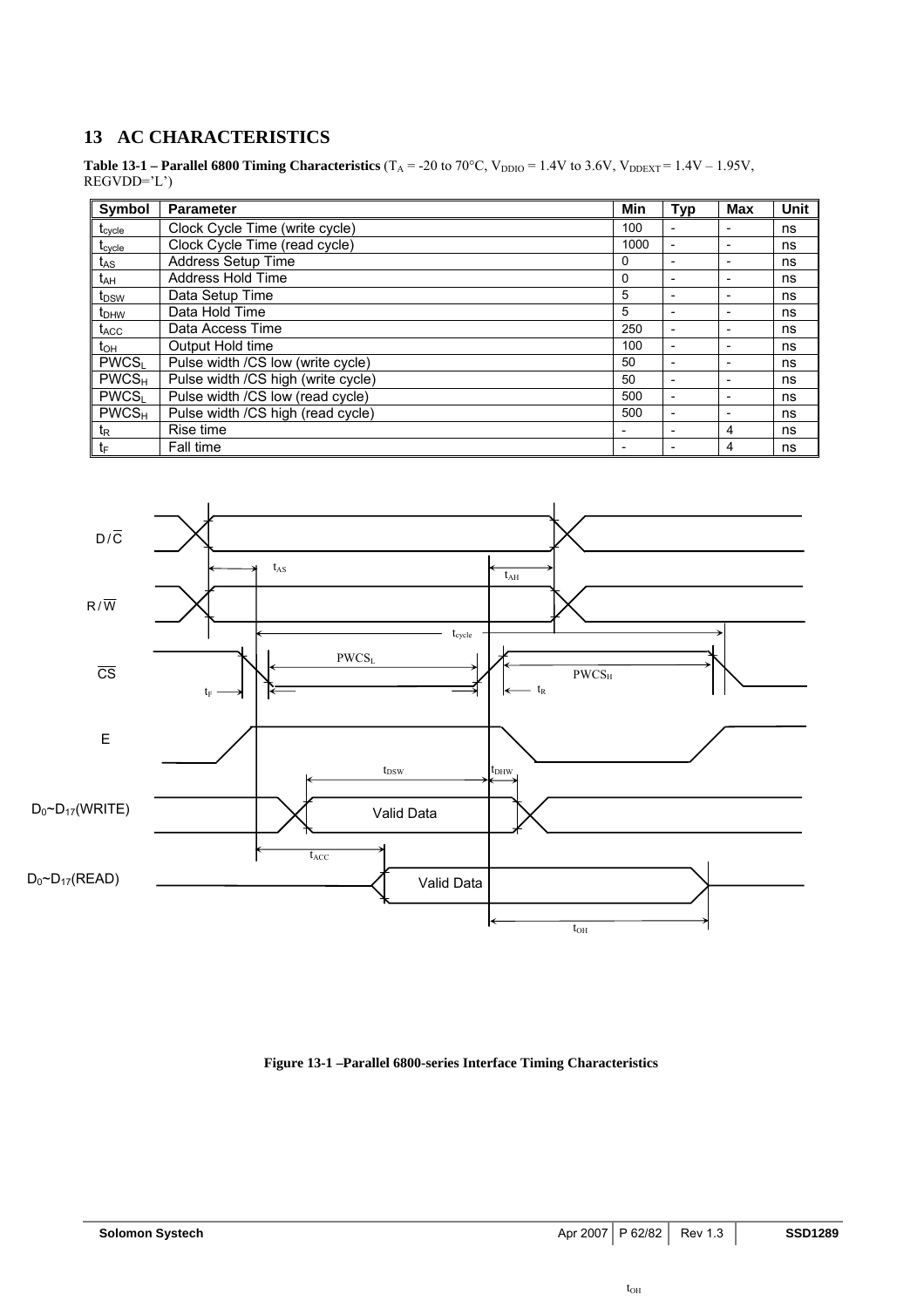# **Table 13-2 – Parallel 8080 Timing Characteristics**

| Symbol             | <b>Parameter</b>               | Min  | <b>Typ</b>               | Max | Unit |
|--------------------|--------------------------------|------|--------------------------|-----|------|
| $t_{\text{cycle}}$ | Clock Cycle Time (write cycle) | 100  | $\overline{\phantom{0}}$ |     | ns   |
| $t_{\text{cycle}}$ | Clock Cycle Time (read cycle)  | 1000 | $\overline{\phantom{a}}$ |     | ns   |
| t <sub>AS</sub>    | <b>Address Setup Time</b>      | 0    | $\overline{a}$           |     | ns   |
| t <sub>АН</sub>    | Address Hold Time              | 0    | $\overline{\phantom{0}}$ |     | ns   |
| t <sub>DSW</sub>   | Data Setup Time                | 5    | $\overline{\phantom{0}}$ |     | ns   |
| $t_{DHW}$          | Data Hold Time                 | 5    | $\overline{\phantom{a}}$ |     | ns   |
| t <sub>ACC</sub>   | Data Access Time               | 250  | $\overline{a}$           |     | ns   |
| $t_{OH}$           | Output Hold time               | 100  | $\overline{\phantom{0}}$ |     | ns   |
| Wн                 | Width high                     | 20   |                          |     | ns   |
| PW <sub>L</sub>    | Pulse Width low (write cycle)  | 50   | $\overline{\phantom{0}}$ |     | ns   |
| PW <sub>H</sub>    | Pulse Width high (write cycle) | 50   | $\overline{\phantom{0}}$ |     | ns   |
| PW <sub>L</sub>    | Pulse Width low (read cycle)   | 500  | $\overline{\phantom{a}}$ |     | ns   |
| PW <sub>H</sub>    | Pulse Width high (read cycle)  | 500  | $\overline{\phantom{0}}$ |     | ns   |
| t <sub>R</sub>     | Rise time                      |      | $\overline{\phantom{0}}$ | 4   | ns   |
| tF                 | Fall time                      |      |                          | 4   | ns   |



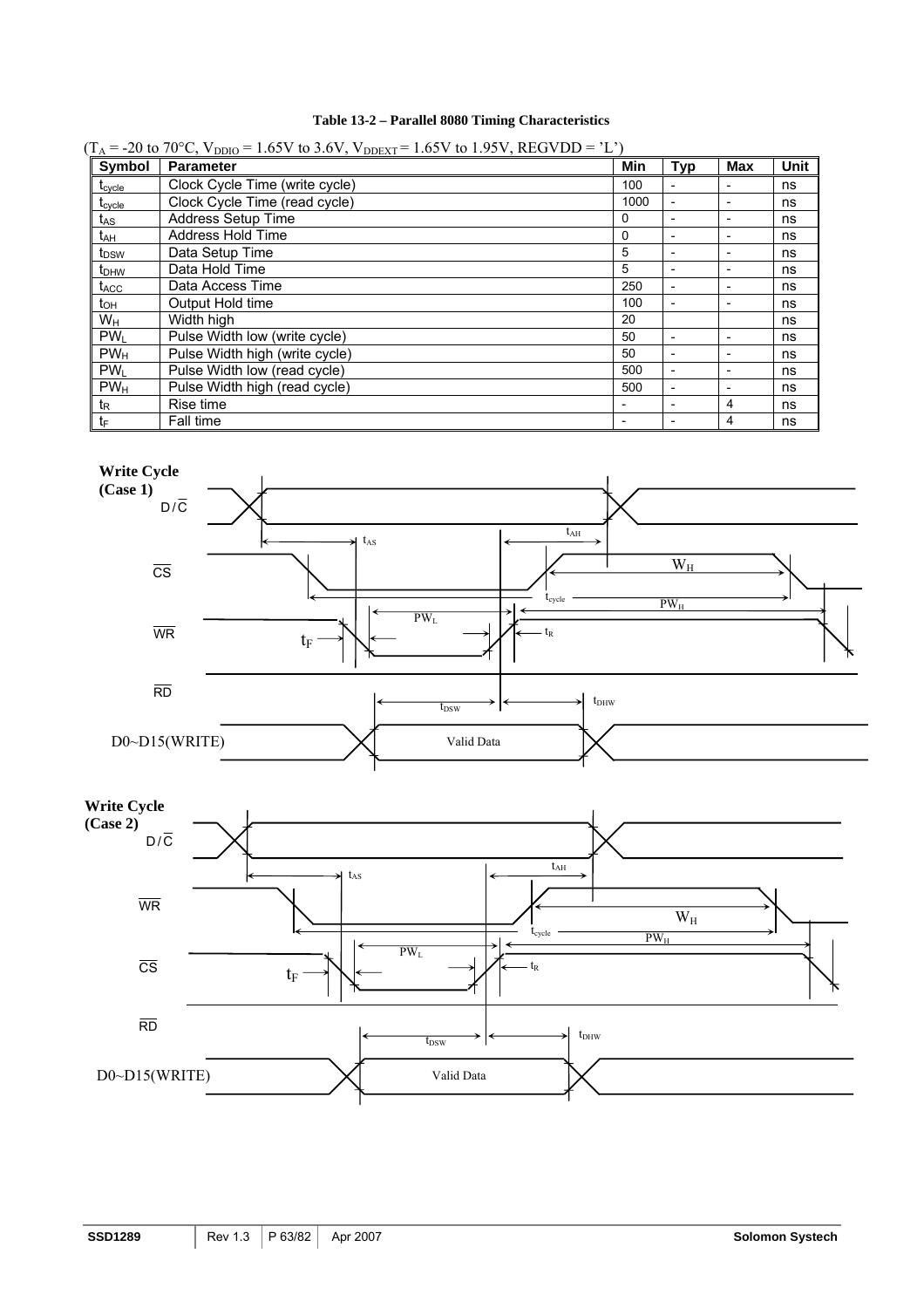



**Figure 13-2 –Parallel 8080-series Interface Timing Characteristics**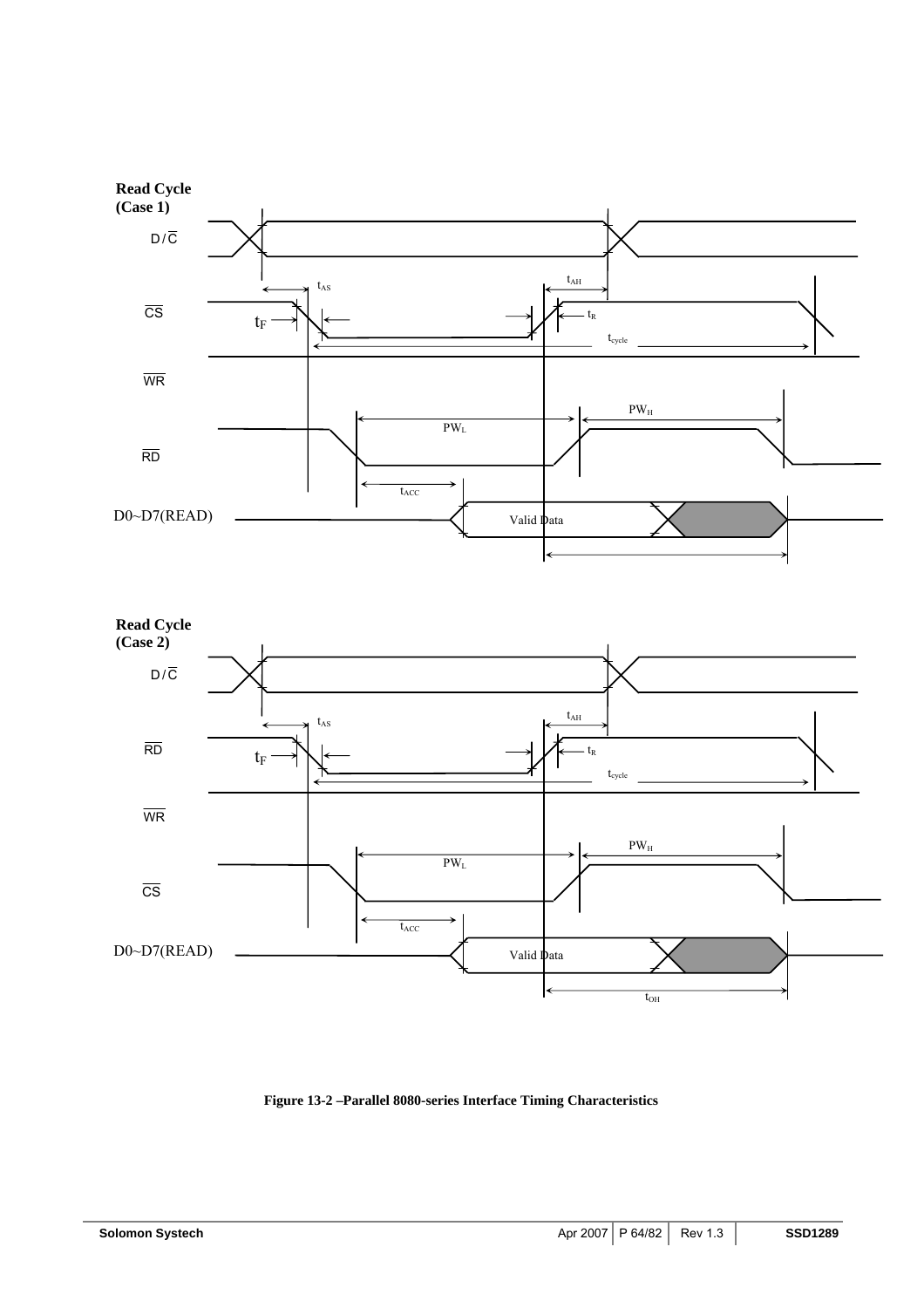# **Table 13-3 - Serial Timing Characteristics**

 $(T_A = -20 \text{ to } 70^{\circ}\text{C}, V_{DDIO} = 1.65 \text{V}$  to 3.6V,  $V_{DDEXT} = 1.65 \text{V}$  to 1.95V, REGVDD = 'L')

| Symbol             | <b>Parameter</b>                                            | Min            | Typ                      | <b>Max</b>               | <b>Unit</b> |
|--------------------|-------------------------------------------------------------|----------------|--------------------------|--------------------------|-------------|
| $t_{\text{cycle}}$ | Clock Cycle Time                                            | 77             |                          |                          | ns          |
| $f_{CLK}$          | Serial Clock Cycle Time<br>SPI Clock tolerance = $+/-2$ ppm |                |                          | 13                       | <b>MHz</b>  |
| t <sub>AS</sub>    | Register select Setup Time                                  | 4              |                          |                          | ns          |
| t <sub>АН</sub>    | Register select Hold Time                                   | 5              |                          |                          | ns          |
| t <sub>css</sub>   | Chip Select Setup Time                                      | $\overline{2}$ |                          | $\overline{\phantom{0}}$ | ns          |
| $t_{\text{CSH}}$   | Chip Select Hold Time                                       | 10             |                          | $\overline{\phantom{0}}$ | ns          |
| t <sub>DSW</sub>   | Write Data Setup Time                                       | 5              |                          |                          | ns          |
| t <sub>OHW</sub>   | Write Data Hold Time                                        | 10             | $\overline{\phantom{0}}$ | $\overline{\phantom{0}}$ | ns          |
| t <sub>CLKL</sub>  | Clock Low Time                                              | 38             |                          |                          | ns          |
| t <sub>CLKH</sub>  | Clock High Time                                             | 38             |                          | $\overline{\phantom{0}}$ | ns          |
| t <sub>R</sub>     | Rise time                                                   |                |                          | 4                        | ns          |
| tF                 | Fall time                                                   |                |                          | 4                        | ns          |



**Figure 13-3 – 4 wire Serial Timing Characteristics**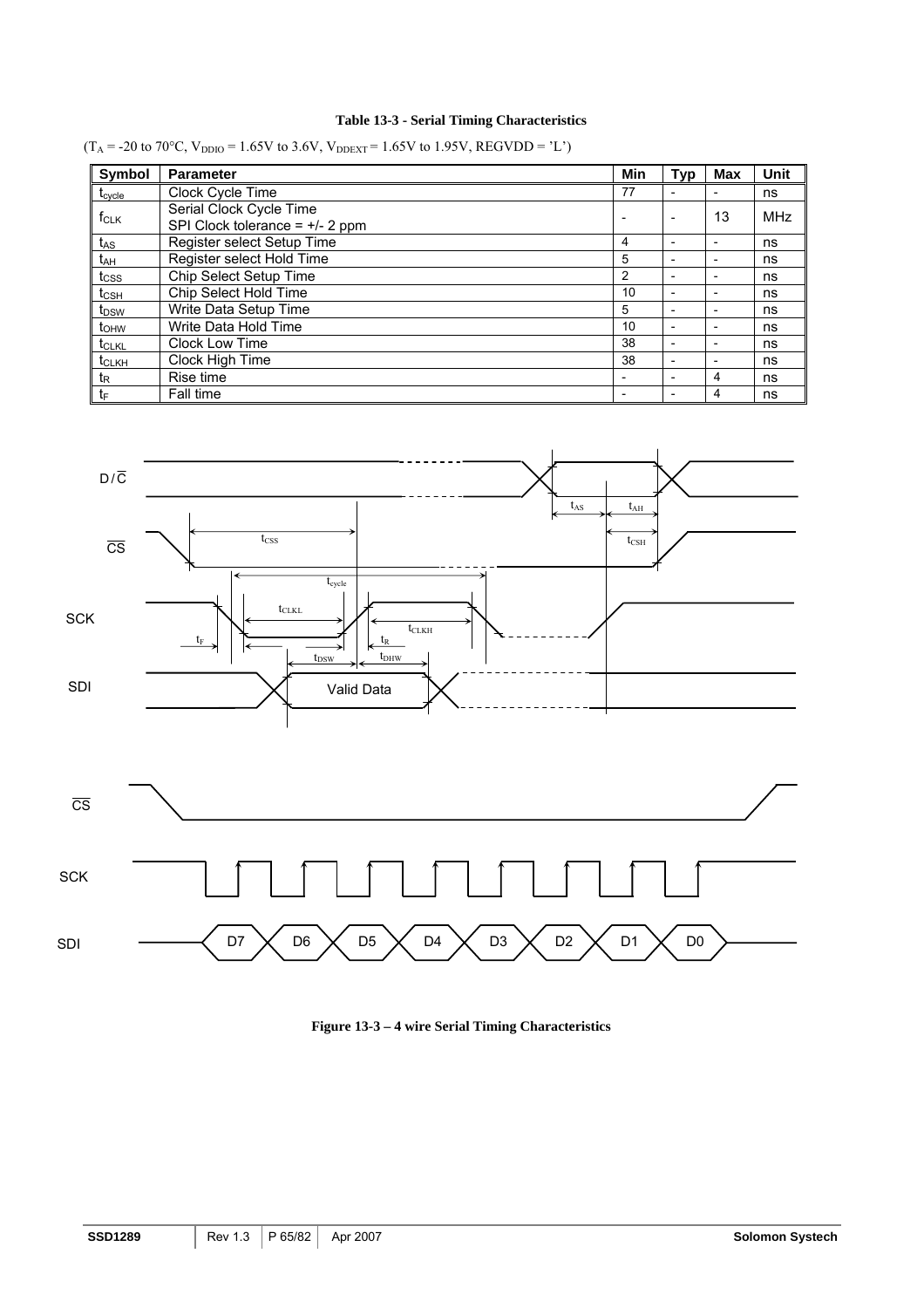

**Figure 13-4 - Pixel Clock Timing in RGB interface mode** 

| <b>Characteristics</b>                                 | <b>Symbol</b>            | Min | <b>Typ</b> | Max  | <b>Units</b>    |
|--------------------------------------------------------|--------------------------|-----|------------|------|-----------------|
| <b>DOTCLK Frequency</b>                                | <b>T</b> DOTCLK          |     | 5.5        | 8.22 | <b>MHz</b>      |
| <b>DOTCLK Period</b>                                   | <b>I</b> DOTCLK          | 122 | 182        |      | nSec            |
| Vertical Sync Setup Time                               | <b>L</b> <sub>vsvs</sub> | 20  |            | -    | nSec            |
| Vertical Sync Hold Time                                | <b>T</b> <sub>vsyh</sub> | 20  |            |      | nSec            |
| Horizontal Sync Setup Time                             | thsys                    | 20  |            |      | nSec            |
| Horizontal Sync Hold Time                              | t <sub>hsyh</sub>        | 20  |            |      | nSec            |
| Phase difference of Sync Signal<br><b>Falling Edge</b> | t <sub>hv</sub>          | 0   |            | 240  | <b>t</b> DOTCLK |
| <b>DOTCLK Low Period</b>                               | t <sub>CKL</sub>         | 61  |            |      | nSec            |
| <b>DOTCLK High Period</b>                              | $t_{CKH}$                | 61  |            |      | nSec            |
| Data Setup Time                                        | $t_{ds}$                 | 40  |            |      | nSec            |
| Data hold Time                                         | <b>I</b> dh              | 40  |            |      | nSec            |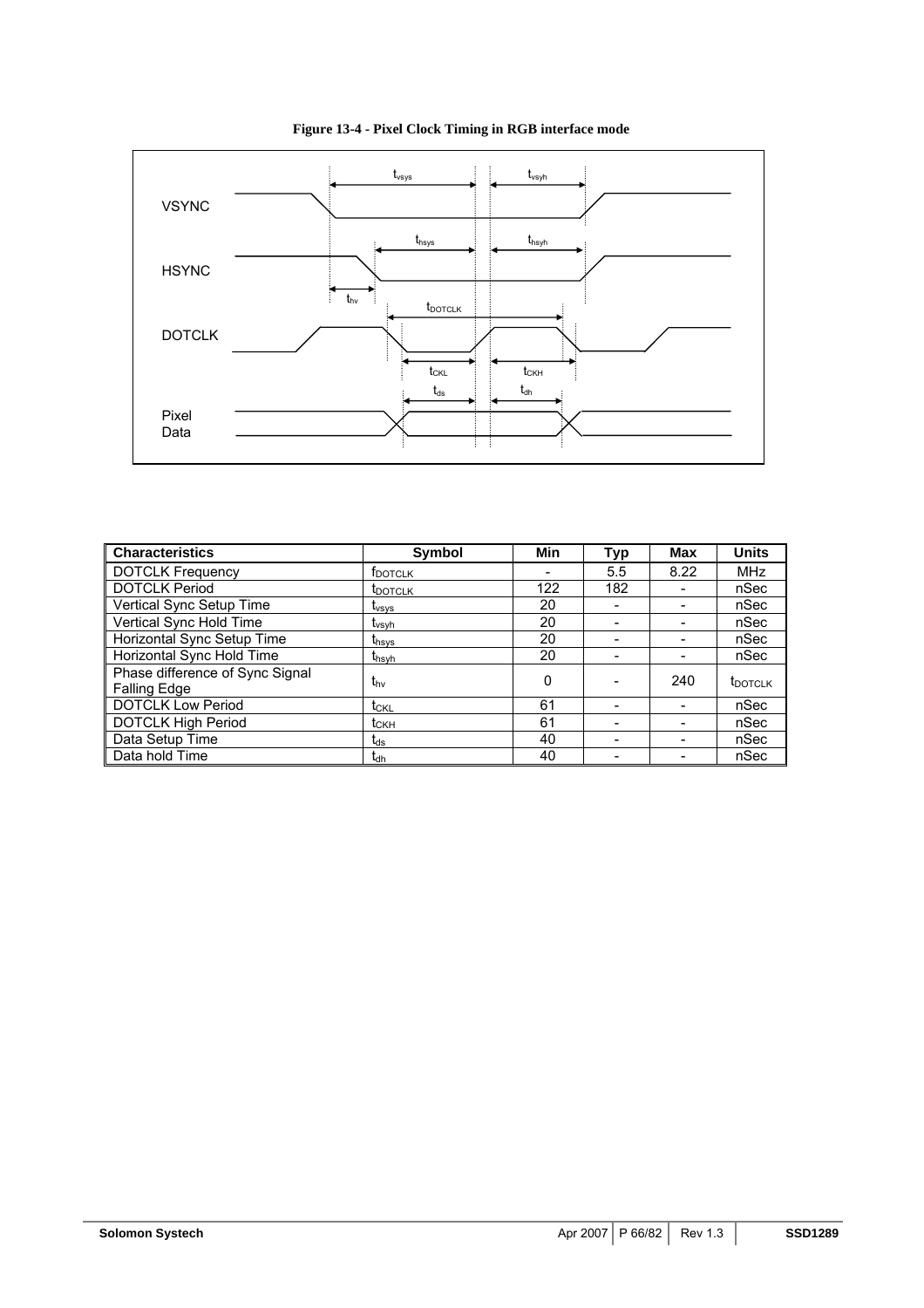

**Figure 0-5 - Pixel Clock Timing in RGB interface mode** 

| <b>Characteristics</b>             | Symbol              | <b>Min</b> | <b>Typ</b>     | <b>Max</b> | <b>Unit</b>         |
|------------------------------------|---------------------|------------|----------------|------------|---------------------|
| <b>DOTCLK Frequency</b>            | <b>FDOTCLK</b>      |            | 5.5            | 8.22       | <b>MHz</b>          |
| <b>DOTCLK Period</b>               | <b>t</b> DOTCLK     | 122        | 182            |            | nSec                |
| Horizontal Frequency (Line)        | fн                  |            | 19.6           | 29.3       | kHz                 |
| Vertical Frequency (Refresh)       | $f_V$               |            | 60             | 90         | Hz                  |
| <b>Horizontal Back Porch</b>       | $t_{HBP}$           |            | 30             |            | <b>T</b> DOTCLK     |
| <b>Horizontal Front Porch</b>      | $t_{\text{HFP}}$    |            | 10             |            | t <sub>DOTCLK</sub> |
| <b>Horizontal Data Start Point</b> | $t_{\rm HBP}$       |            | 30             |            | <b>t</b> DOTCLK     |
| Horizontal Blanking Period         | $t_{HBP} + t_{HFP}$ |            | 40             |            | t <sub>DOTCLK</sub> |
| Horizontal Display Area            | <b>HDISP</b>        |            | 240            |            | t <sub>DOTCLK</sub> |
| Horizontal Cycle                   | $H_{cycle}$         |            | 280            |            | <b>t</b> DOTCLK     |
| <b>Vertical Back Porch</b>         | $t_{VBP}$           |            | 4              |            | Line                |
| Vertical Front Porch               | $t_{\rm VFP}$       |            | $\overline{2}$ |            | Line                |
| <b>Vertical Data Start Point</b>   | t <sub>∨BP</sub>    |            | 4              |            | Line                |
| <b>Vertical Blanking Period</b>    | $t_{VBP} + t_{VFP}$ | -          | 6              |            | Line                |
| Vertical Display Area              | <b>VDISP</b>        |            | 320            |            | Line                |
| <b>Vertical Cycle</b>              | V <sub>cycle</sub>  |            | 326            |            | Line                |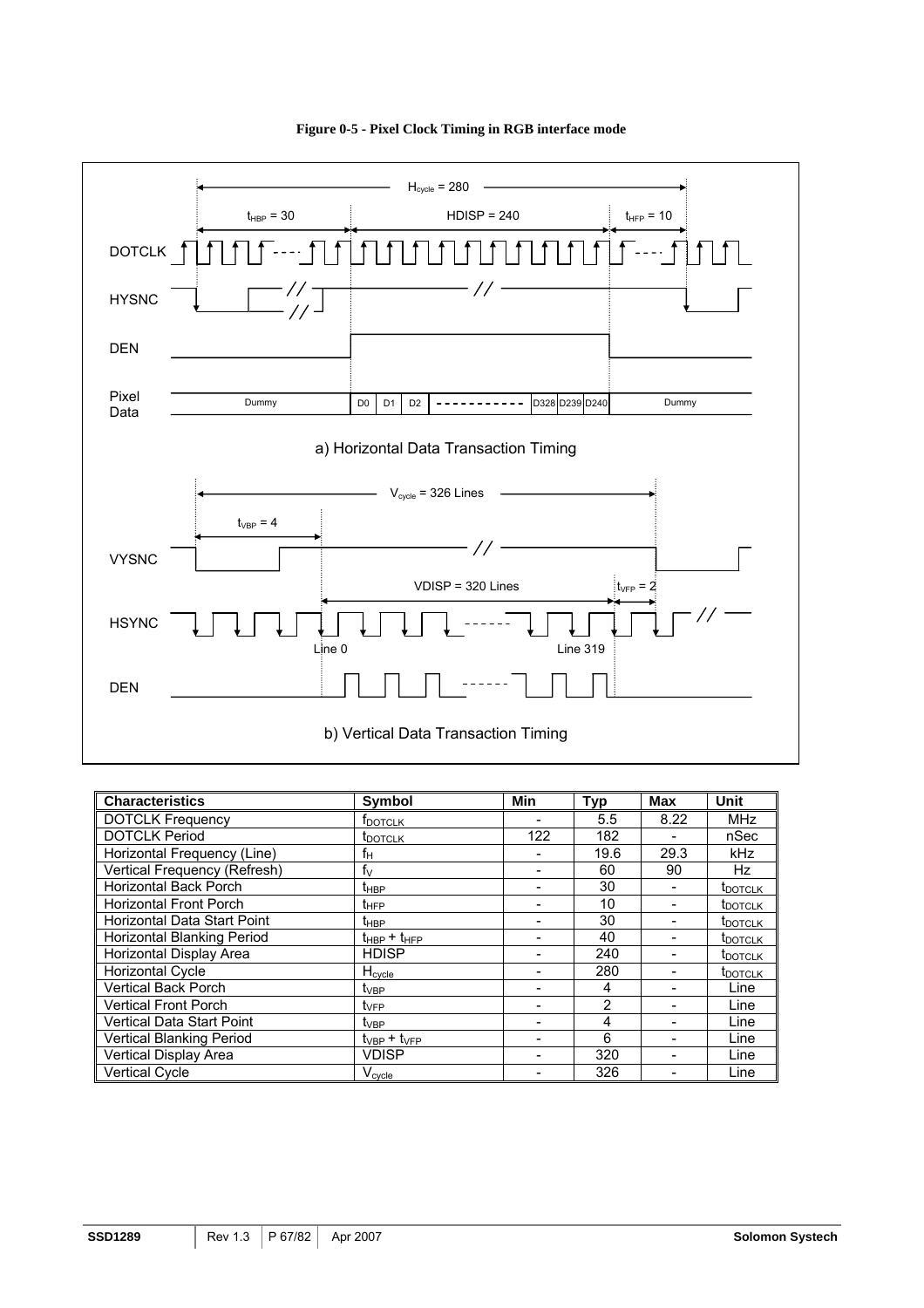# **14 GDDRAM ADDRESS**

|                    | $RL = 1$                            | S <sub>0</sub> | S <sub>1</sub> | S <sub>2</sub> | S <sub>3</sub> | S <sub>4</sub> | S <sub>5</sub> | S <sub>6</sub>               | S7           | S <sub>8</sub> |              | S714           | S715                     | S716           | S717           | S718           | S719           |              |  |                |
|--------------------|-------------------------------------|----------------|----------------|----------------|----------------|----------------|----------------|------------------------------|--------------|----------------|--------------|----------------|--------------------------|----------------|----------------|----------------|----------------|--------------|--|----------------|
|                    | $RL = 0$                            | S719           | S718           | S717           | S716           | S715           | S714           | S713                         | S712         | S711           |              | S <sub>5</sub> | S4                       | S <sub>3</sub> | S <sub>2</sub> | S <sub>1</sub> | S <sub>0</sub> |              |  |                |
|                    | BGR=0                               | R              | G              | B              | R              | G              | B              | R                            | G            | B              |              | R              | G                        | B              | R              | G              | В              | Vertical     |  |                |
|                    | BGR=1                               | B              | G              | R              | В              | G              | R              | B                            | G            | R              |              | B              | G                        | R              | B              | G              | R              | address      |  |                |
| TB=1               | $TB=0$                              |                |                |                |                |                |                |                              |              |                |              |                |                          |                |                |                |                |              |  |                |
| G <sub>0</sub>     | G319                                |                | 0000H.0000H    |                |                | 0000H. 0001H   |                |                              | 0000H, 0010H |                |              |                | 0000H, 00EEH<br>$\cdots$ |                | 0000H, 00EFH   |                |                | $\Omega$     |  |                |
| G <sub>1</sub>     | G318                                |                | 0001H,0000H    |                |                | 0001H, 0001H   |                |                              | 0001H, 0010H |                |              |                | 0001H, 00EEH             |                |                | 0001H, 00EFH   |                |              |  |                |
| G <sub>2</sub>     | G317<br>0010H.0000H                 |                |                | 0010H. 0001H   |                | 0010H, 0010H   |                |                              |              | 0010H, 00EEH   |              |                |                          |                |                |                |                | 0010H, 00EFH |  | $\overline{2}$ |
| G <sub>3</sub>     | G316<br>0011H,0000H                 |                |                | 0011H, 0001H   |                | 0011H, 0010H   |                | 0011H, 00EEH<br>0011H, 00EFH |              |                |              |                |                          |                | 3              |                |                |              |  |                |
| G4                 | 0100H, 0001H<br>G315<br>0100H,0000H |                |                |                | 0100H, 0010H   |                | 0100H, 00EEH   |                              |              |                | 0100H, 00EFH |                |                          | 4              |                |                |                |              |  |                |
|                    | ٠                                   |                |                |                |                |                |                |                              |              |                |              |                |                          |                |                |                |                |              |  |                |
|                    |                                     |                |                |                |                |                |                |                              |              |                |              |                |                          |                |                |                |                |              |  |                |
|                    |                                     |                |                |                |                |                |                |                              |              |                |              |                |                          |                |                |                |                |              |  |                |
| G316               | G <sub>3</sub>                      |                | 013CH, 0000H   |                |                | 013CH, 0001H   |                |                              | 013CH, 0010H |                |              |                | 013CH, 00EEH             |                |                | 013CH, 00EFH   |                | 316          |  |                |
| G317               | G <sub>2</sub>                      |                | 013DH, 0000H   |                |                | 013DH, 0001H   |                |                              | 013DH, 0010H |                |              |                | 013DH, 00EEH             |                |                | 013DH, 00EFH   |                | 317          |  |                |
| G318               | G <sub>1</sub>                      |                | 013EH, 0000H   |                | 013EH, 0001H   |                |                |                              | 013EH, 0010H |                |              |                | 013EH, 00EEH             |                |                | 013EH, 00EFH   |                | 318          |  |                |
| G319               | G <sub>0</sub>                      |                | 013FH, 0000H   |                |                | 013FH, 0001H   |                |                              | 013FH, 0010H |                |              |                | 013FH, 00EEH             |                |                | 013FH, 00EFH   |                | 319          |  |                |
|                    |                                     |                |                |                |                |                |                |                              |              |                |              |                |                          |                |                |                |                |              |  |                |
| Horizontal address |                                     |                | $\Omega$       |                |                |                |                |                              | 2            |                |              |                | 238                      |                |                | 239            |                |              |  |                |

Remark : The address is in 00xxH,0yyyH format, where yyy is the vertical address and xx is the horizontal address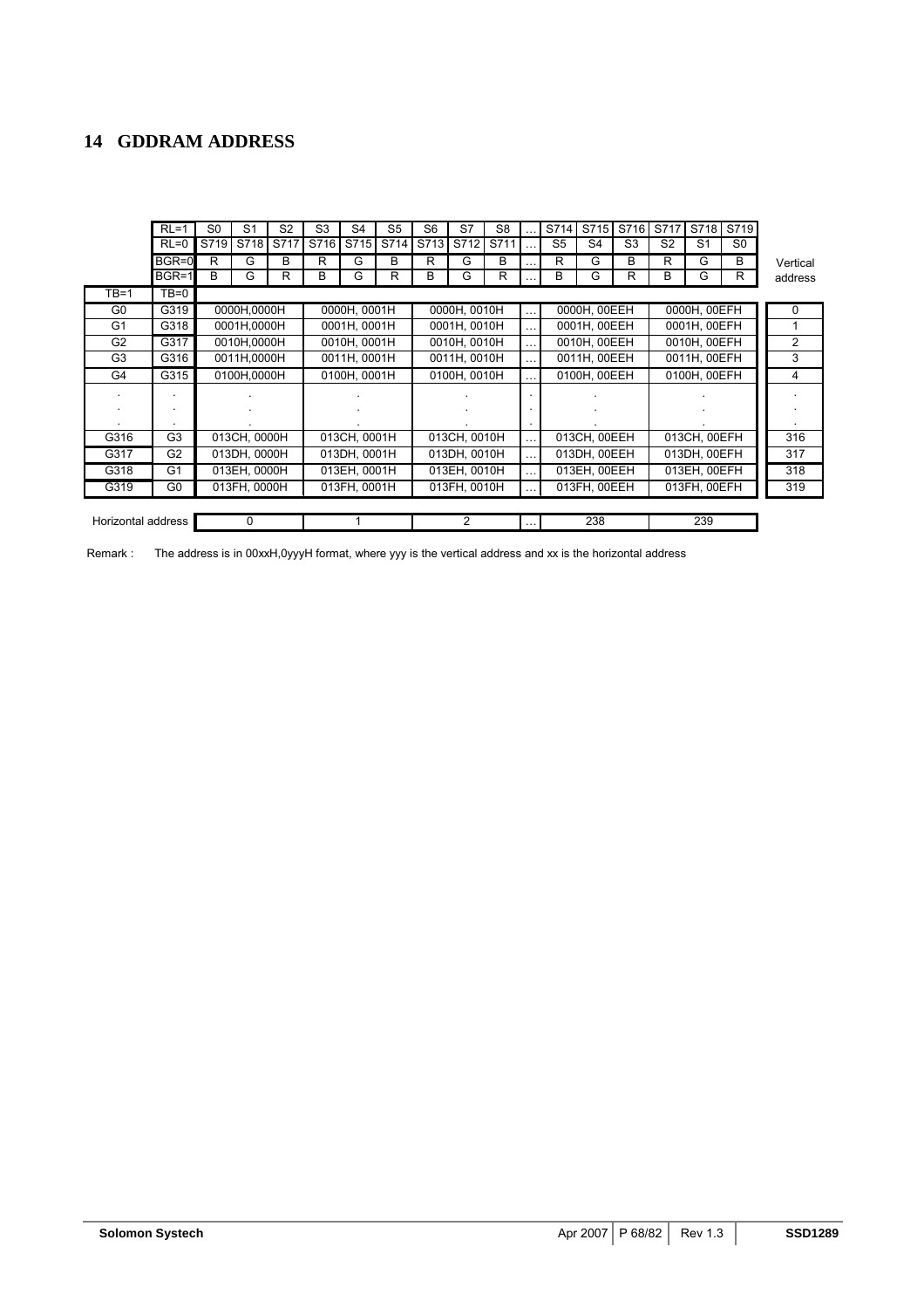# **15 INTERFACE MAPPING**

# **15.1 Interface Setting**

# **Table 15-1: Interface setting and data bus setting**

| PS3          | PS <sub>2</sub> | PS1      |                  | PS0 Interface Mode                           | Data bus              |
|--------------|-----------------|----------|------------------|----------------------------------------------|-----------------------|
|              |                 |          |                  | 3-wire SPI                                   |                       |
|              |                 |          | $\theta$         | 4-wire SPI                                   |                       |
|              | $\theta$        |          |                  | 16-bit 6800 parallel interface               | $D[17:10]$ , $D[8:1]$ |
|              | $\theta$        |          | 0                | 8-bit 6800 parallel interface                | D[8:1]                |
|              | $\theta$        | $\Omega$ | 1                | 16-bit 8080 parallel interface               | D[17:10], D[8:1]      |
|              | $\theta$        | $\theta$ | $\boldsymbol{0}$ | 8-bit 8080 parallel interface                | D[8:1]                |
| $\mathbf{0}$ |                 |          |                  | 18-bits 6800 parallel interface              | D[17:0]               |
| $\theta$     |                 |          | 0                | 9-bits 6800 parallel interface               | D[8:0]                |
| $\theta$     |                 | $\Omega$ |                  | 18-bit 8080 parallel interface               | D[17:0]               |
| $\theta$     |                 | $\theta$ | $\boldsymbol{0}$ | 9-bit 8080 parallel interface                | D[8:0]                |
| $\mathbf{0}$ | $\theta$        |          |                  | Reserved                                     | Reserved              |
| $\theta$     | $\theta$        |          | $\theta$         | Reserved                                     | Reserved              |
| $\mathbf{0}$ | 0               | $\theta$ |                  | 18-bit RGB interface $+$ 4-wire SPI D[17:0], |                       |

# **15.1.1 6800-series System Bus Interface**



|  |  |  | Table 15-2 – The Function of 6800-series parallel interface |
|--|--|--|-------------------------------------------------------------|
|--|--|--|-------------------------------------------------------------|

|          | <b>PS3 PS2 PS1</b> |  | PS <sub>0</sub>                | Interface Mode                  | Data bus     | R/W          | E                         | D/C      | /CS            | Operation                        |
|----------|--------------------|--|--------------------------------|---------------------------------|--------------|--------------|---------------------------|----------|----------------|----------------------------------|
|          | $\Omega$           |  |                                |                                 |              |              | $\mathbf{I}$              | $\theta$ | $\theta$       | Read 8-bit command               |
|          |                    |  |                                | 16-bit 6800 parallel interface  | $D[17:10]$ , |              | ı                         |          | $\overline{0}$ | Read 8-bit parameters or status* |
|          |                    |  |                                |                                 | D[8:1]       | $\theta$     | ı                         | $\theta$ | $\theta$       | Write 8-bit command              |
|          |                    |  |                                |                                 |              | $\theta$     | $\mathbf{I}$              |          | $\theta$       | Write 16-bit display data        |
|          | $\theta$           |  | $\theta$                       |                                 |              | I.           | $\mathbf{I}$              | $\theta$ | $\overline{0}$ | Read 8-bit command               |
|          |                    |  |                                | 8-bit 6800 parallel interface   | D[8:1]       |              | $\mathbf{I}$              |          | $\overline{0}$ | Read 8-bit parameters or status* |
|          |                    |  |                                |                                 |              | $\theta$     | $\mathbf{I}$              | $\theta$ | $\theta$       | Write 8-bit command              |
|          |                    |  |                                |                                 |              | $\mathbf{0}$ | ı                         |          | $\overline{0}$ | Write 8-bit display data         |
| $\Omega$ |                    |  |                                |                                 |              |              | $\mathbf{I}$              | $\Omega$ | $\theta$       | Read 8-bit command               |
|          |                    |  |                                | 18-bits 6800 parallel interface | D[17:0]      |              | $\mathbf{I}$              |          | $\theta$       | Read 8-bit parameters or status* |
|          |                    |  |                                |                                 |              | $\theta$     | $\mathbf{I}$              | $\theta$ | $\theta$       | Write 8-bit command              |
|          |                    |  |                                |                                 |              | $\mathbf{0}$ | ı                         | 1        | $\overline{0}$ | Write 18-bit display data        |
| $\theta$ |                    |  | $\theta$                       |                                 |              | 1            | $\mathbf{I}$              | $\theta$ | $\theta$       | Read 8-bit command               |
|          |                    |  |                                |                                 | D[8:0]       |              | l,                        |          | $\theta$       | Read 8-bit parameters or status* |
|          |                    |  | 9-bits 6800 parallel interface |                                 |              | $\theta$     | $\mathbf{I}$              | $\theta$ | $\theta$       | Write 8-bit command              |
|          |                    |  |                                |                                 |              | $\mathbf{0}$ | $\ensuremath{\mathsf{I}}$ |          | $\Omega$       | Write 9-bit display data         |

\* A dummy read is required before the first actual display data read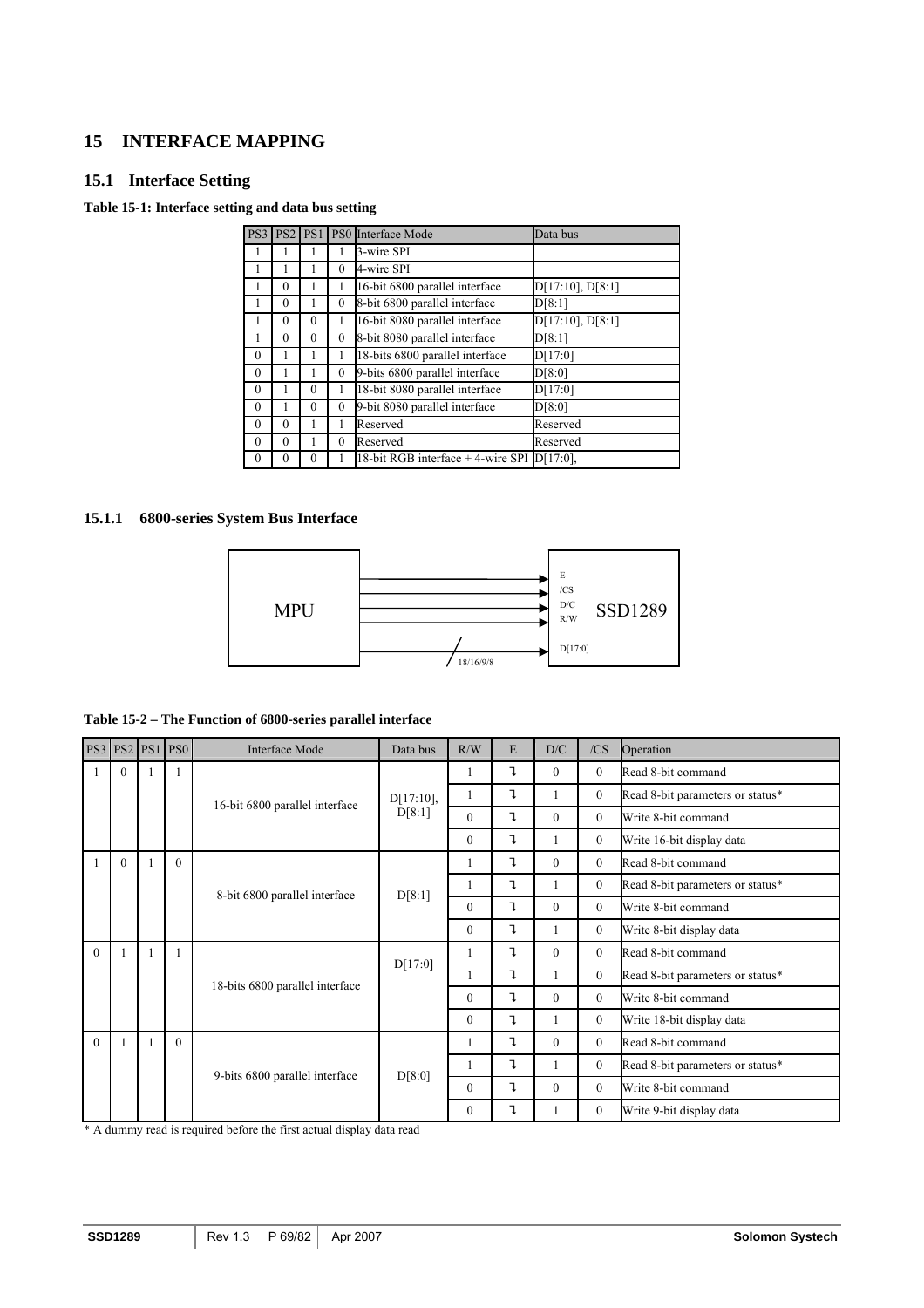# **15.1.2 8080-series System Bus Interface**



### **Table 15-3 – Interface Mode Selection**

|          |          |          | <b>PS3 PS2 PS1 PS0</b>        | Interface Mode                 | Data bus     | /WR          | /RD          | D/C            | /CS                              | Operation                        |
|----------|----------|----------|-------------------------------|--------------------------------|--------------|--------------|--------------|----------------|----------------------------------|----------------------------------|
|          | 0        | $\theta$ |                               |                                |              |              | $\theta$     | $\theta$       | $\overline{0}$                   | Read 8-bit command               |
|          |          |          |                               | 16-bit 8080 parallel interface | D[17:10],    | 1            | $\mathbf{0}$ | 1              | $\overline{0}$                   | Read 8-bit parameters or status* |
|          |          |          |                               |                                | D[8:1]       | $\theta$     |              | $\theta$       | $\overline{0}$                   | Write 8-bit command              |
|          |          |          |                               |                                |              | $\mathbf{0}$ | 1            | 1              | $\overline{0}$                   | Write 16-bit display data        |
|          | $\Omega$ | $\theta$ | $\theta$                      |                                |              | 1            | $\theta$     | $\theta$       | $\theta$                         | Read 8-bit command               |
|          |          |          |                               | 8-bit 8080 parallel interface  | D[8:1]       | 1            | $\theta$     | 1              | $\overline{0}$                   | Read 8-bit parameters or status* |
|          |          |          |                               |                                |              | $\theta$     | 1            | $\theta$       | $\overline{0}$                   | Write 8-bit command              |
|          |          |          |                               |                                |              | $\theta$     | 1            | 1              | $\overline{0}$                   | Write 8-bit display data         |
| $\Omega$ |          | $\theta$ |                               |                                |              | $\mathbf{0}$ |              | $\theta$       | $\theta$                         | Read 8-bit command               |
|          |          |          |                               | 18-bit 8080 parallel interface | D[17:0]      | 1            | $\theta$     | 1              | $\overline{0}$                   | Read 8-bit parameters or status* |
|          |          |          |                               |                                |              | $\theta$     |              | $\theta$       | $\theta$                         | Write 8-bit command              |
|          |          |          |                               |                                |              | $\mathbf{0}$ |              |                | $\overline{0}$                   | Write 18-bit display data        |
| $\Omega$ |          | $\theta$ | $\theta$                      |                                |              | 1            | $\mathbf{0}$ | $\theta$       | $\overline{0}$                   | Read 8-bit command               |
|          |          |          | 9-bit 8080 parallel interface | D[8:0]                         | 1            | $\theta$     |              | $\overline{0}$ | Read 8-bit parameters or status* |                                  |
|          |          |          |                               |                                | $\mathbf{0}$ |              | $\theta$     | $\overline{0}$ | Write 8-bit command              |                                  |
|          |          |          |                               |                                |              | $\mathbf{0}$ |              |                | $\overline{0}$                   | Write 9-bit display data         |

\* A dummy read is required before the first actual display data read

### **15.1.3 Generic Bus Interface**

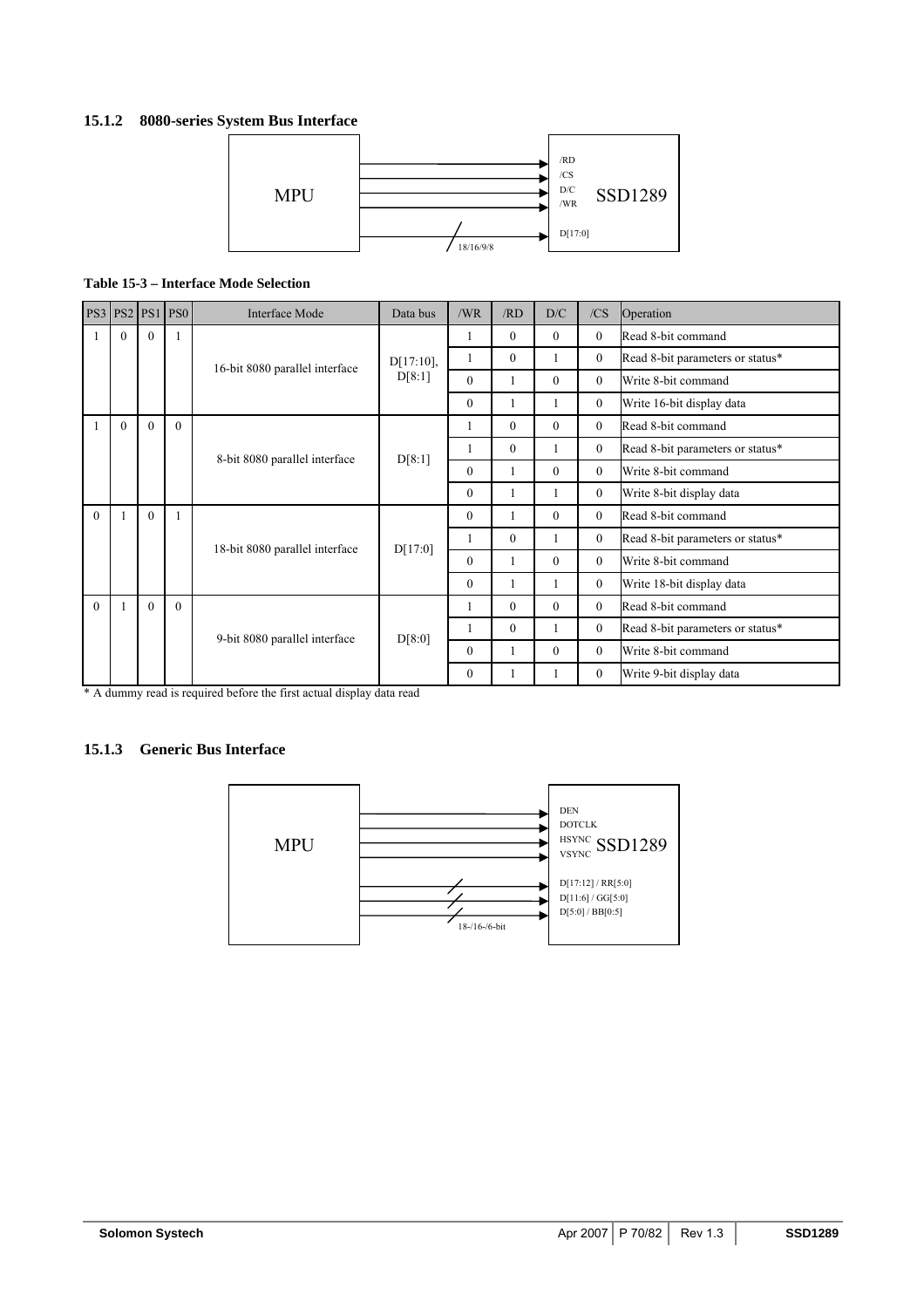# **15.2 Mapping for Writing an Instruction**

|           |                 |             | Hardware pins   |                                       |                 |                 |                 |                 |                 |        |             |                 |                 |             |                  |                 |                 |                 |                           |
|-----------|-----------------|-------------|-----------------|---------------------------------------|-----------------|-----------------|-----------------|-----------------|-----------------|--------|-------------|-----------------|-----------------|-------------|------------------|-----------------|-----------------|-----------------|---------------------------|
| Interface | Cycle           | <b>D17</b>  | D <sub>16</sub> | D <sub>15</sub>                       | D <sub>14</sub> | D <sub>13</sub> | D <sub>12</sub> | D11             | D <sub>10</sub> | D9     | D8          | D7              | D <sub>6</sub>  | D5          | D4               | D3              | D <sub>2</sub>  | D1              | D <sub>0</sub>            |
| 18 bits   |                 | <b>IB15</b> | <b>IB14</b>     | <b>IB13</b>                           | <b>IB12</b>     | <b>IB11</b>     | <b>IB10</b>     | IB <sub>9</sub> | IB <sub>8</sub> | v<br>^ | IB7         | IB <sub>6</sub> | IB <sub>5</sub> | IB4         | IB <sub>3</sub>  | IB <sub>2</sub> | IB <sub>1</sub> | IB <sub>0</sub> | $\mathbf v$<br>$\lambda$  |
| 16 bits   |                 | <b>IB15</b> | <b>IB14</b>     | <b>IB13</b>                           | <b>IB12</b>     | <b>IB11</b>     | <b>IB10</b>     | IB <sub>9</sub> | IB <sub>8</sub> |        | IB7         | IB <sub>6</sub> | IB <sub>5</sub> | IB4         | IB <sub>3</sub>  | IB <sub>2</sub> | IB <sub>1</sub> | IB <sub>0</sub> |                           |
| 9 bits    | ⊿st             |             |                 |                                       |                 |                 |                 |                 |                 |        | <b>IB15</b> | <b>IB14</b>     | <b>IB13</b>     | <b>IB12</b> | IB <sub>11</sub> | <b>IB10</b>     | IB <sub>9</sub> | IB <sub>8</sub> | $\checkmark$<br>⋏         |
|           | <sub>2</sub> nd |             |                 |                                       |                 |                 |                 |                 |                 |        | IB7         | IB <sub>6</sub> | IB <sub>5</sub> | IB4         | IB <sub>3</sub>  | IB <sub>2</sub> | IB <sub>1</sub> | IB <sub>0</sub> | $\checkmark$<br>$\lambda$ |
| 8 bits    | 1st             |             |                 |                                       |                 |                 |                 |                 |                 |        | <b>IB15</b> | IB 14           | IB13            | <b>IB12</b> | IB1'             | <b>IB10</b>     | IB <sub>9</sub> | IB <sub>8</sub> |                           |
|           | $\gamma$ nd     |             |                 |                                       |                 |                 |                 |                 |                 |        | IB7         | IB <sub>6</sub> | IB <sub>5</sub> | IB4         | IB <sub>3</sub>  | IB <sub>2</sub> | IB <sub>1</sub> | IB <sub>0</sub> |                           |
| Remark:   | x               |             |                 | Don't care bits<br>Not connected pins |                 |                 |                 |                 |                 |        |             |                 |                 |             |                  |                 |                 |                 |                           |

| 15.3 Mapping for Writing Pixel Data |  |
|-------------------------------------|--|
|                                     |  |

|           |                    |                 | <b>Hardware pins</b>                  |                |                |                |                |                |                         |                |                |                |                |                |                |                |                |                |                |                |
|-----------|--------------------|-----------------|---------------------------------------|----------------|----------------|----------------|----------------|----------------|-------------------------|----------------|----------------|----------------|----------------|----------------|----------------|----------------|----------------|----------------|----------------|----------------|
| Interface | Color mode   Cycle |                 | <b>D17</b>                            |                |                |                |                |                | D16 D15 D14 D13 D12 D11 | <b>D10</b>     | D <sub>9</sub> | D8             | D7             | D6             | D <sub>5</sub> | D4             | D <sub>3</sub> | D <sub>2</sub> | D1             | D <sub>0</sub> |
| 18 bits   | 262k               |                 | R5                                    | R <sub>4</sub> | R <sub>3</sub> | R <sub>2</sub> | R <sub>1</sub> | R <sub>0</sub> | G <sub>5</sub>          | G <sub>4</sub> | G <sub>3</sub> | G <sub>2</sub> | G <sub>1</sub> | G <sub>0</sub> | <b>B5</b>      | <b>B4</b>      | B <sub>3</sub> | <b>B2</b>      | <b>B1</b>      | B <sub>0</sub> |
|           |                    | 1 <sup>st</sup> | R <sub>5</sub>                        | R4             | R <sub>3</sub> | R <sub>2</sub> | R <sub>1</sub> | R <sub>0</sub> | x                       | x              |                | G <sub>5</sub> | G <sub>4</sub> | G <sub>3</sub> | G <sub>2</sub> | G <sub>1</sub> | G <sub>0</sub> | x              | x              |                |
|           |                    | $2^{nd}$        | <b>B5</b>                             | <b>B4</b>      | B <sub>3</sub> | <b>B2</b>      | <b>B1</b>      | B <sub>0</sub> | X                       | x              |                | R5             | R <sub>4</sub> | R3             | R <sub>2</sub> | R <sub>1</sub> | R <sub>0</sub> | x              | x              |                |
|           |                    | 3 <sup>rd</sup> | G <sub>5</sub>                        | G <sub>4</sub> | G <sub>3</sub> | G <sub>2</sub> | G <sub>1</sub> | G <sub>0</sub> | x                       | x              |                | <b>B5</b>      | <b>B4</b>      | <b>B3</b>      | <b>B2</b>      | <b>B1</b>      | B <sub>0</sub> | X              | x              |                |
| 16 bits   | 262k               | 1 <sup>st</sup> | R <sub>5</sub>                        | R <sub>4</sub> | R3             | R <sub>2</sub> | R <sub>1</sub> | R <sub>0</sub> | x                       | x              |                | G <sub>5</sub> | G <sub>4</sub> | G <sub>3</sub> | G <sub>2</sub> | G <sub>1</sub> | G <sub>0</sub> | x              | x              |                |
|           |                    | $2^{nd}$        | x                                     | x              | х              | x              | х              | x              | х                       | х              |                | <b>B5</b>      | <b>B4</b>      | <b>B3</b>      | <b>B2</b>      | <b>B1</b>      | B <sub>0</sub> | x              | x              |                |
|           |                    | 4 <sup>st</sup> | R <sub>5</sub>                        | R <sub>4</sub> | R <sub>3</sub> | R <sub>2</sub> | R <sub>1</sub> | R <sub>0</sub> | x                       | х              |                | G <sub>5</sub> | G <sub>4</sub> | G <sub>3</sub> | G <sub>2</sub> | G <sub>1</sub> | G <sub>0</sub> | x              | x              |                |
|           |                    | $2^{nd}$        | <b>B5</b>                             | <b>B4</b>      | B <sub>3</sub> | <b>B2</b>      | B <sub>1</sub> | B <sub>0</sub> | x                       | x              |                | X              | x              | x              | x              | x              | X              | x              | x              |                |
|           | 65 <sub>k</sub>    |                 | R4                                    | R <sub>3</sub> | R <sub>2</sub> | R <sub>1</sub> | R <sub>0</sub> | G <sub>5</sub> | G <sub>4</sub>          | G <sub>3</sub> |                | G2             | G <sub>1</sub> | G <sub>0</sub> | <b>B4</b>      | B <sub>3</sub> | <b>B2</b>      | <b>B1</b>      | B <sub>0</sub> |                |
| 9 bits    |                    | 1 <sup>st</sup> |                                       |                |                |                |                |                |                         |                |                | R5             | R4             | R3             | R <sub>2</sub> | R <sub>1</sub> | R <sub>0</sub> | G <sub>5</sub> | G <sub>4</sub> | G <sub>3</sub> |
|           | 262k               | $2^{nd}$        |                                       |                |                |                |                |                |                         |                |                | G <sub>2</sub> | G <sub>1</sub> | G <sub>0</sub> | <b>B5</b>      | <b>B4</b>      | B <sub>3</sub> | <b>B2</b>      | <b>B1</b>      | B <sub>0</sub> |
|           |                    | 1 <sup>st</sup> |                                       |                |                |                |                |                |                         |                |                | R5             | R4             | R <sub>3</sub> | R <sub>2</sub> | R <sub>1</sub> | R <sub>0</sub> | x              | x              |                |
|           | 262k               | $2^{nd}$        |                                       |                |                |                |                |                |                         |                |                | G <sub>5</sub> | G4             | G <sub>3</sub> | G <sub>2</sub> | G <sub>1</sub> | G <sub>0</sub> | x              | x              |                |
| 8 bits    |                    | 3 <sup>rd</sup> |                                       |                |                |                |                |                |                         |                |                | <b>B5</b>      | <b>B4</b>      | <b>B3</b>      | <b>B2</b>      | <b>B1</b>      | B <sub>0</sub> | x              | x              |                |
|           |                    | 4 st            |                                       |                |                |                |                |                |                         |                |                | R4             | R <sub>3</sub> | R <sub>2</sub> | R <sub>1</sub> | R <sub>0</sub> | G <sub>5</sub> | G4             | G <sub>3</sub> |                |
|           | 65k                | $2^{nd}$        |                                       |                |                |                |                |                |                         |                |                | G <sub>2</sub> | G <sub>1</sub> | G <sub>0</sub> | <b>B4</b>      | B <sub>3</sub> | <b>B2</b>      | <b>B1</b>      | B <sub>0</sub> |                |
|           | Remark:            | x               | Don't care bits<br>Not connected pins |                |                |                |                |                |                         |                |                |                |                |                |                |                |                |                |                |                |

# **15.4 Mapping for Writing Pixel Data in generic mode**

|            |              | <b>Hardware pins</b> |         |                             |  |                 |  |  |                                         |                |    |    |    |                  |                 |                 |                |                |                 |
|------------|--------------|----------------------|---------|-----------------------------|--|-----------------|--|--|-----------------------------------------|----------------|----|----|----|------------------|-----------------|-----------------|----------------|----------------|-----------------|
| Interface  | Color mode 1 |                      | D17 D16 | D15   D14   D13   D12   D11 |  |                 |  |  | D10                                     | D <sub>9</sub> | D8 | D7 | D6 | D <sub>5</sub>   | D4              | D <sub>3</sub>  | D <sub>2</sub> | D <sub>1</sub> | D <sub>0</sub>  |
| 18-bit RGB | 262k         |                      | RR5 RR4 | RR3 RR2                     |  | RR <sub>1</sub> |  |  | RR0   GG5   GG4   GG3   GG2   GG1   GG0 |                |    |    |    | B <sub>B</sub> O | BB <sub>1</sub> | B <sub>B2</sub> | IBB3           | BB4            | BB <sub>5</sub> |

If displaying 65K color in generic mode, interface mode selection should be set to 18-bit RGB Interface. The RR0 and BB0 are suggested to connect to RR5 and BB5 representively.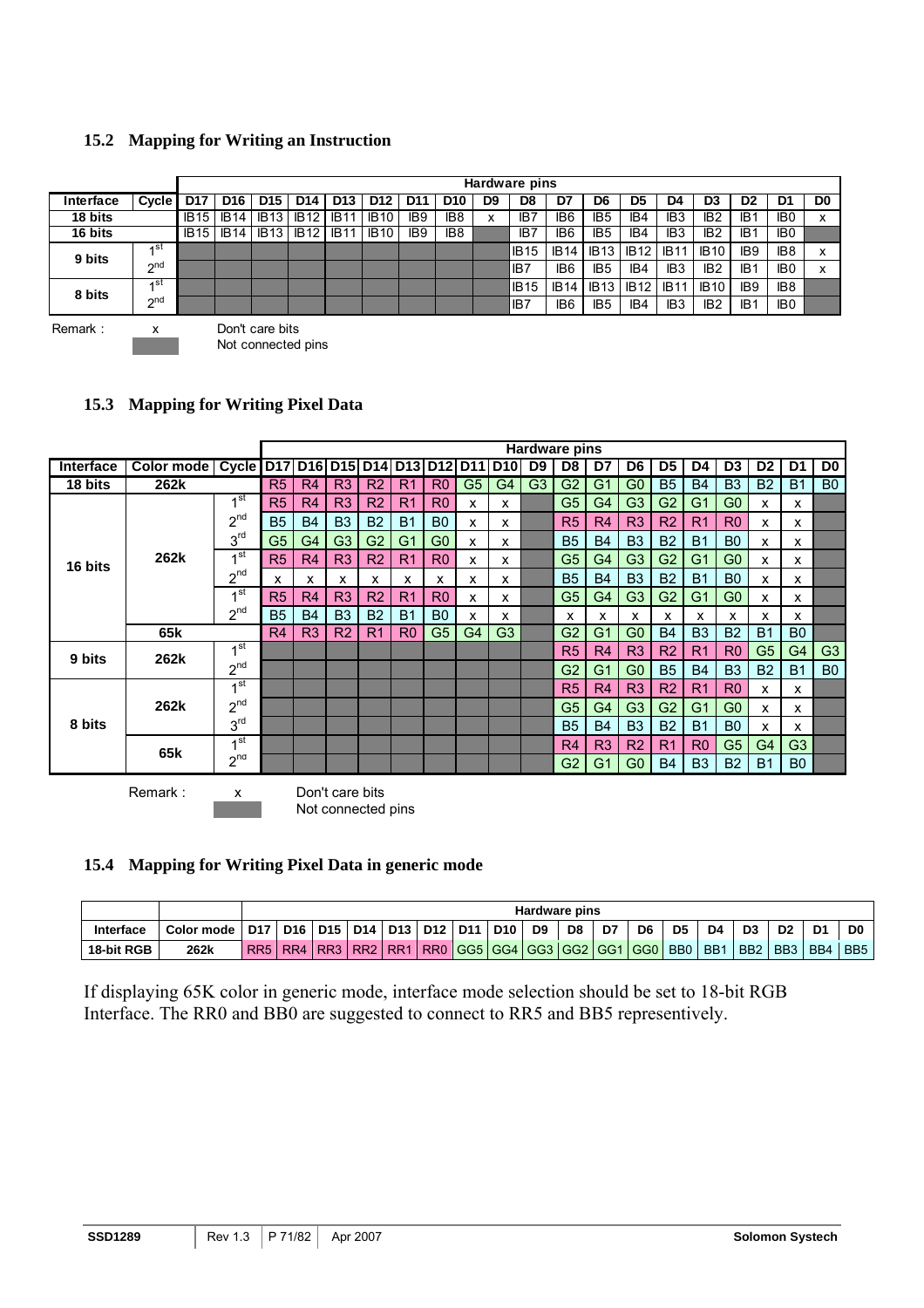# **DISPLAY SETTING SEQUENCE**

# **15.5 Display ON Sequence**

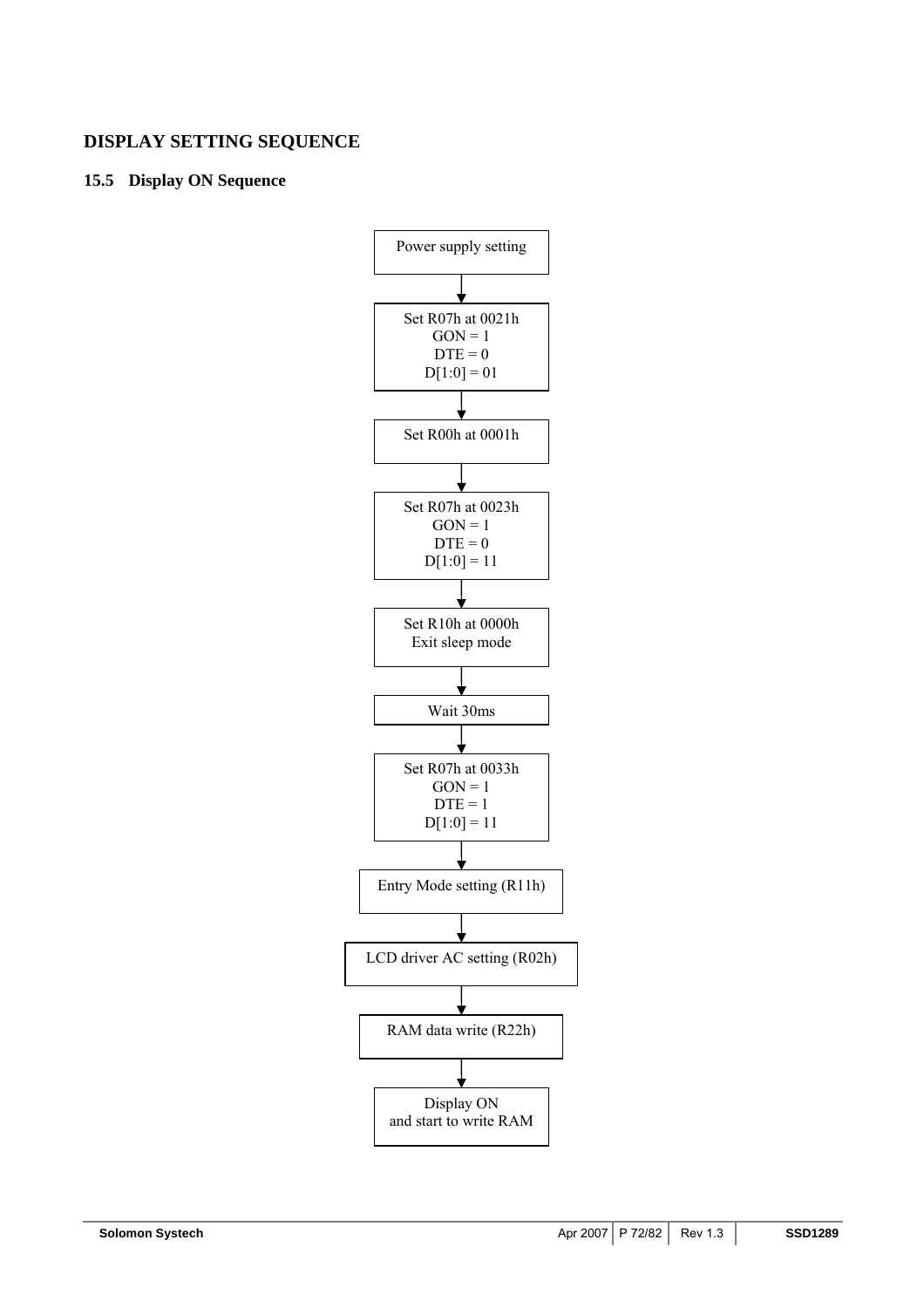#### **15.6 Display OFF Sequence**



1. VDDIO should be the last to fall, or VCI/VDDEXT/VDDIO could be power off at the same time

2. If OTP is active in the application, the OTP programming voltage should be turned off and capacitors at VGH and VCIX2 discharged before VCI/VDDEXT/VDDIO are turned off.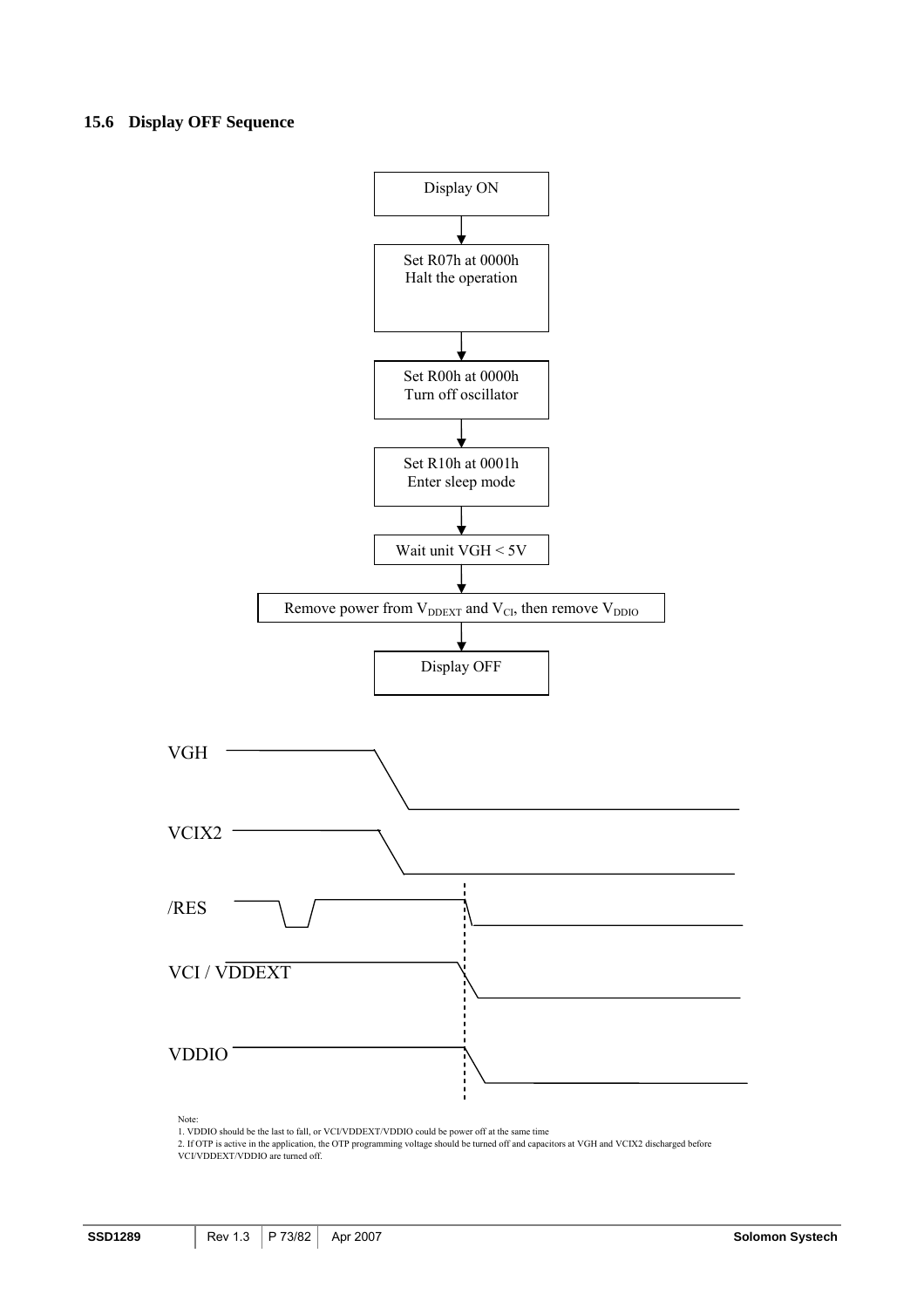## **15.7 Sleep Mode Display Sequence**

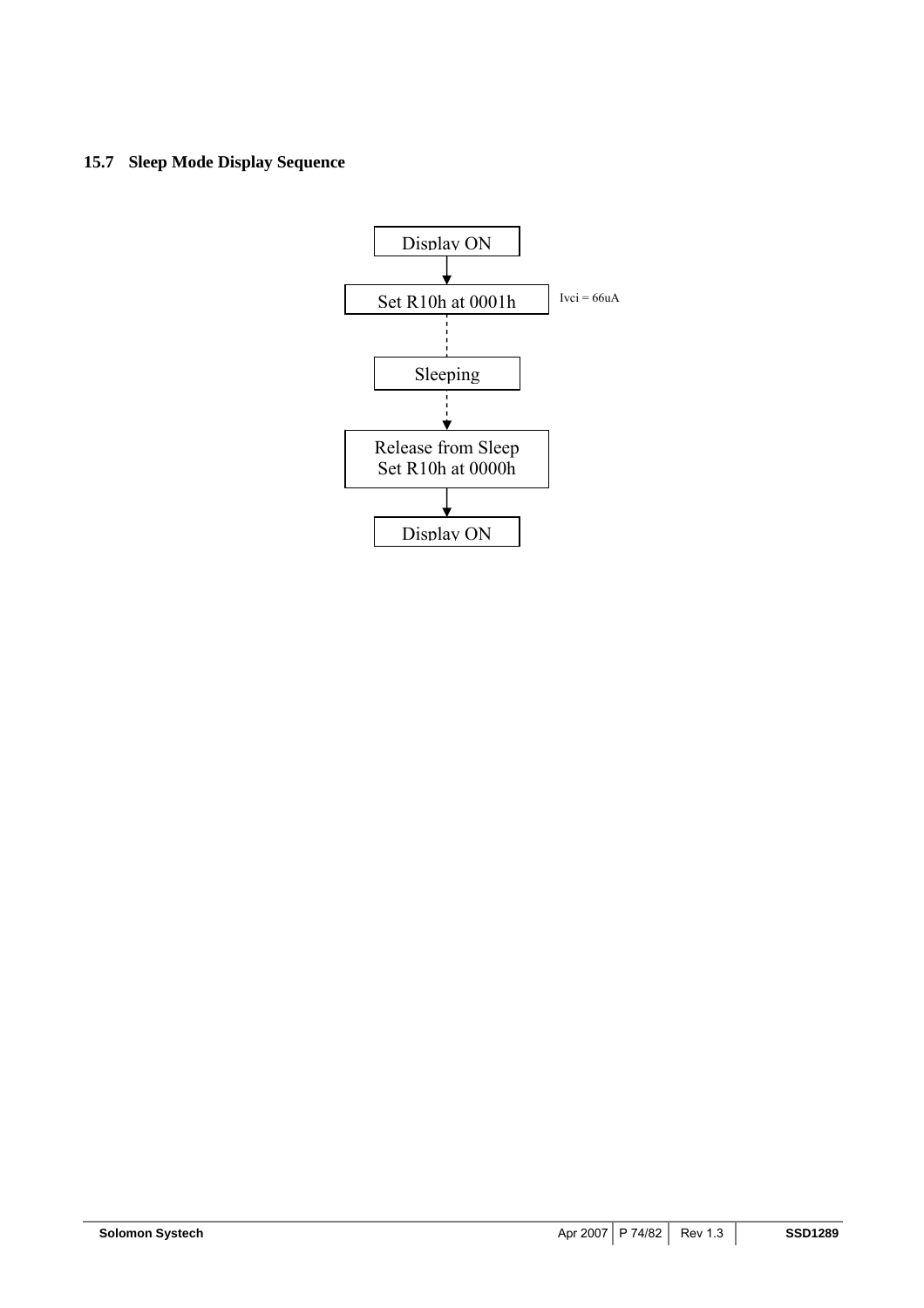# **16 POWER SUPPLY BLOCK DIAGRAM**

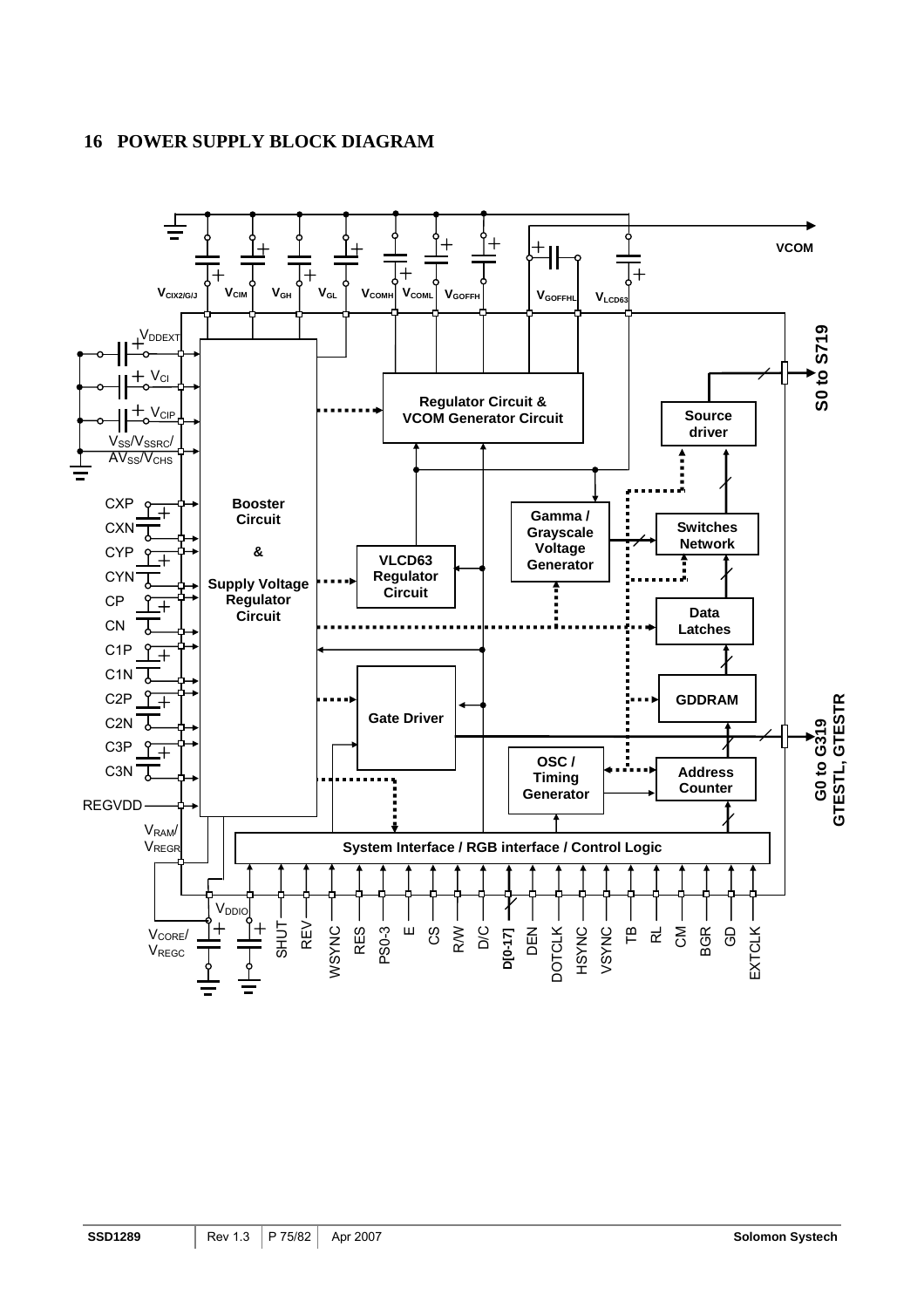# **17 SSD1289 OUTPUT VOLTAGE RELATIONSHIP**

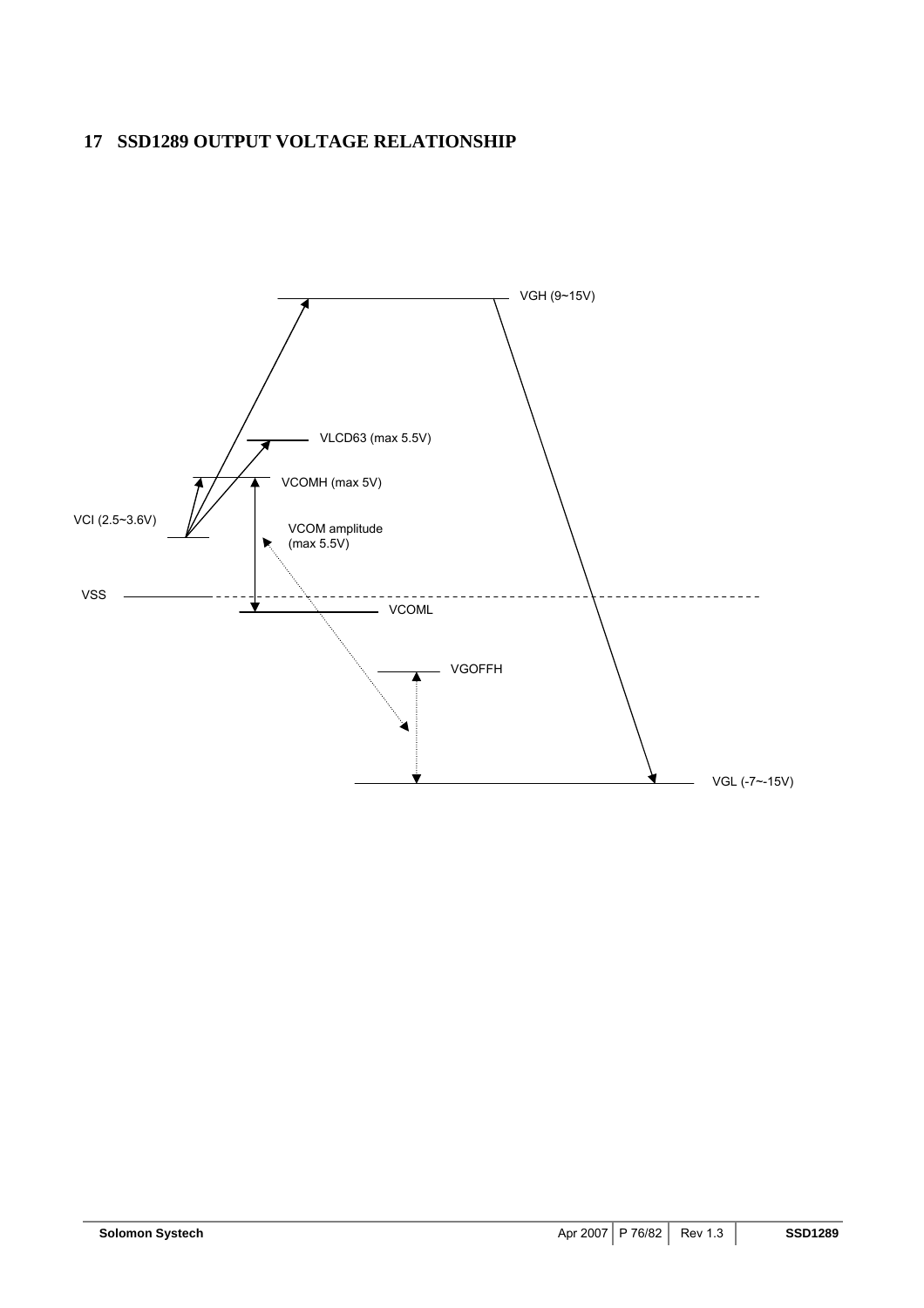### **18 APPLICATION CIRCUIT**

#### **Figure 18-1 - Booster Capacitors**



**All capacitors 0.1 ~ 0.22uF** 



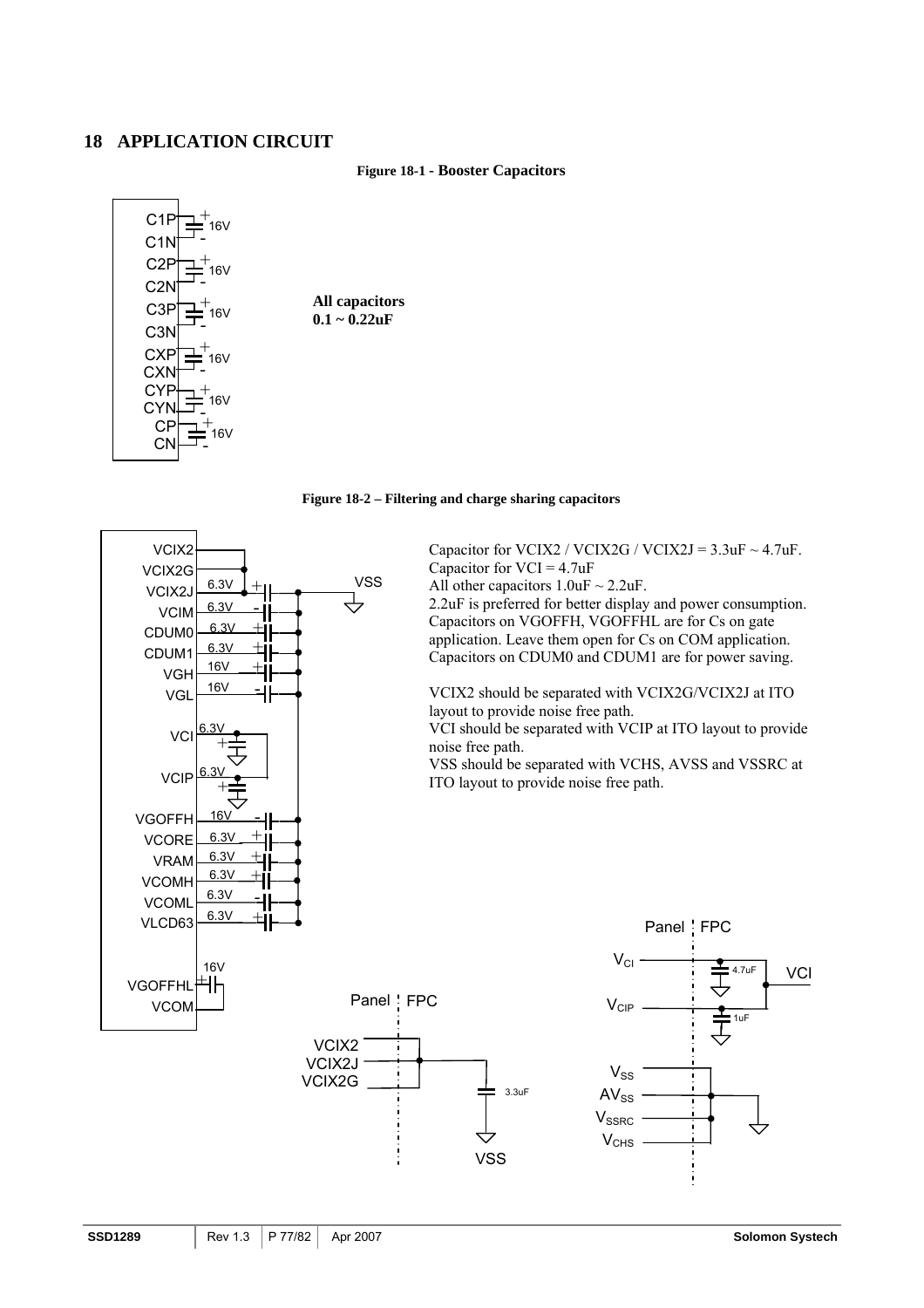

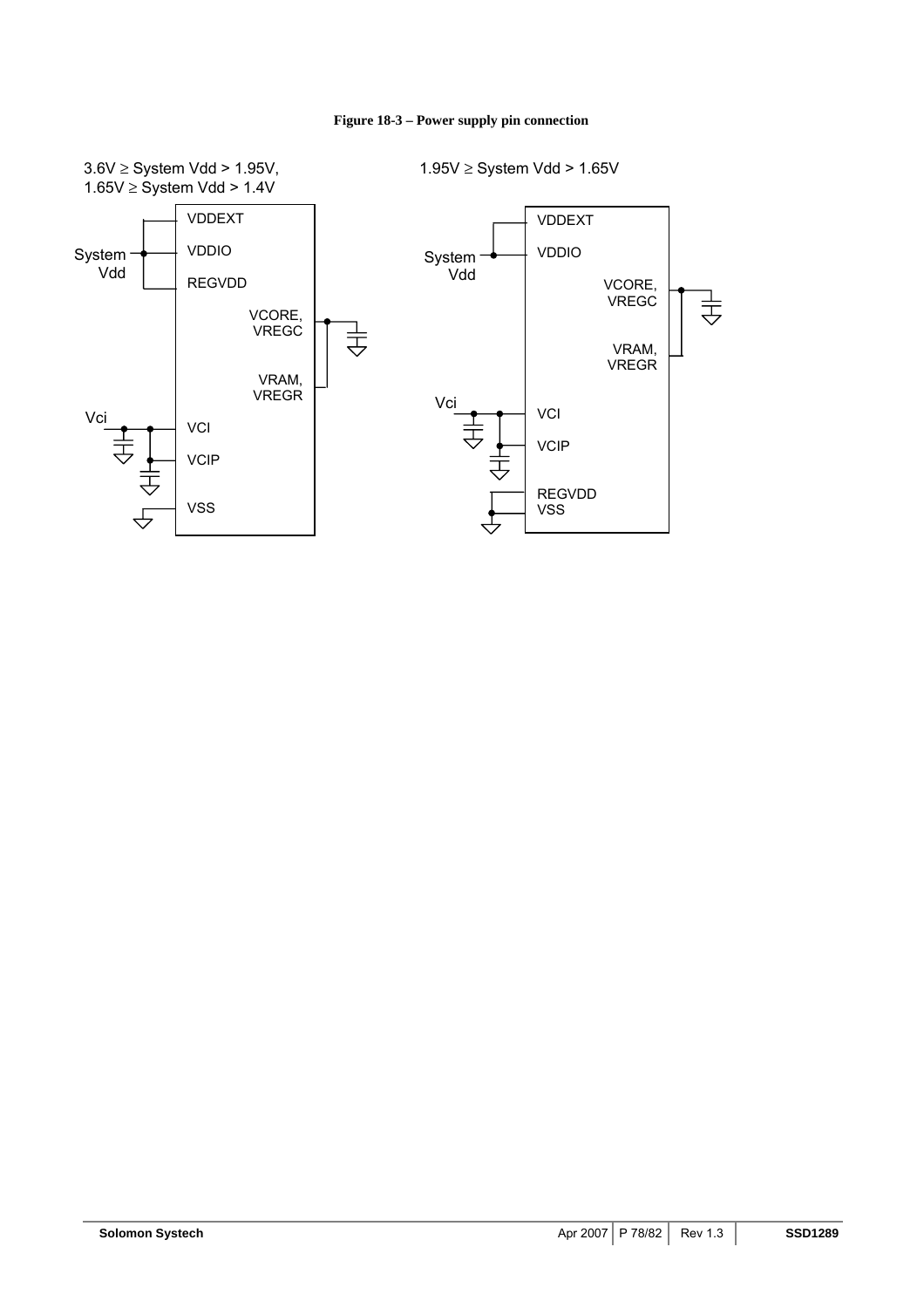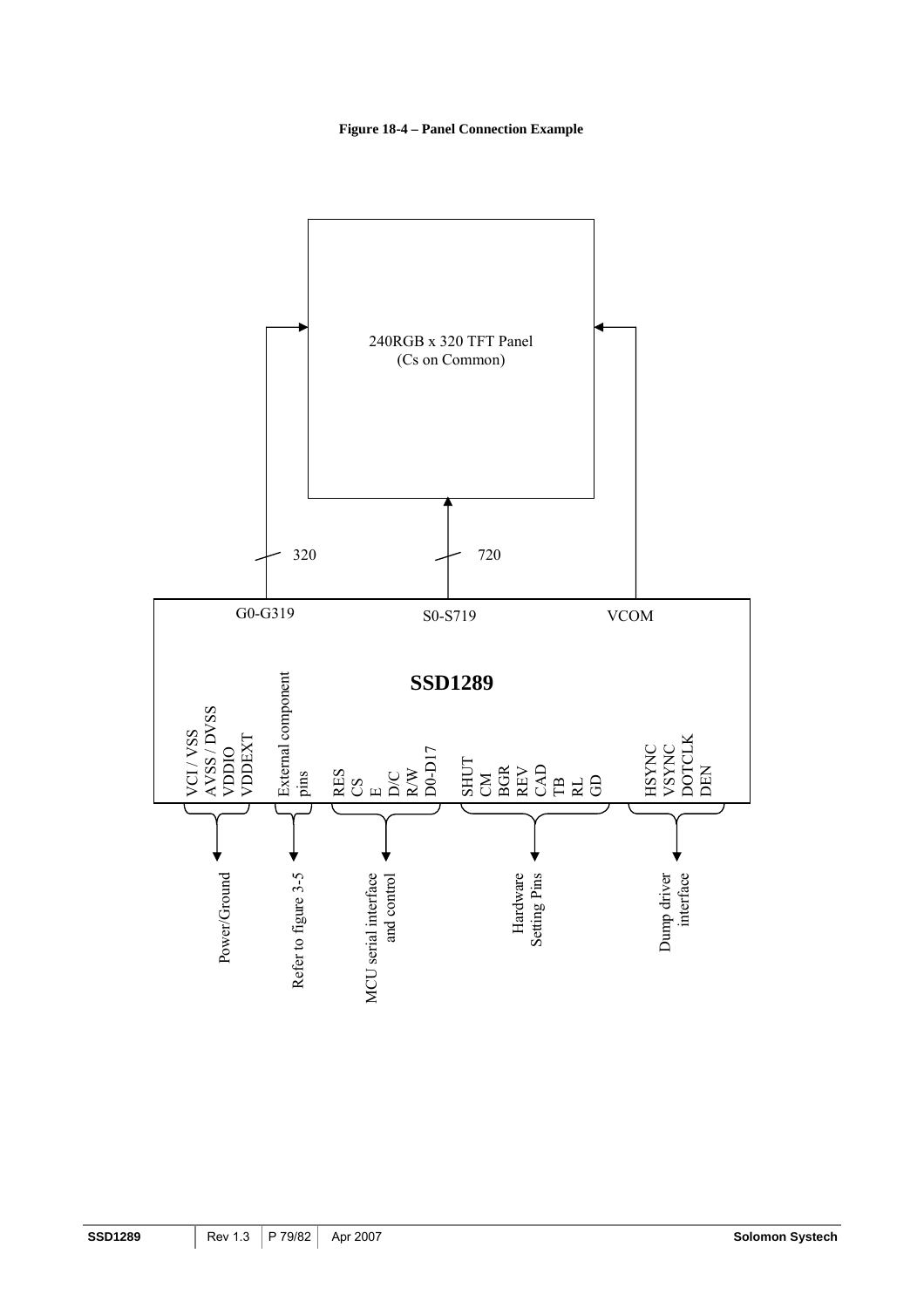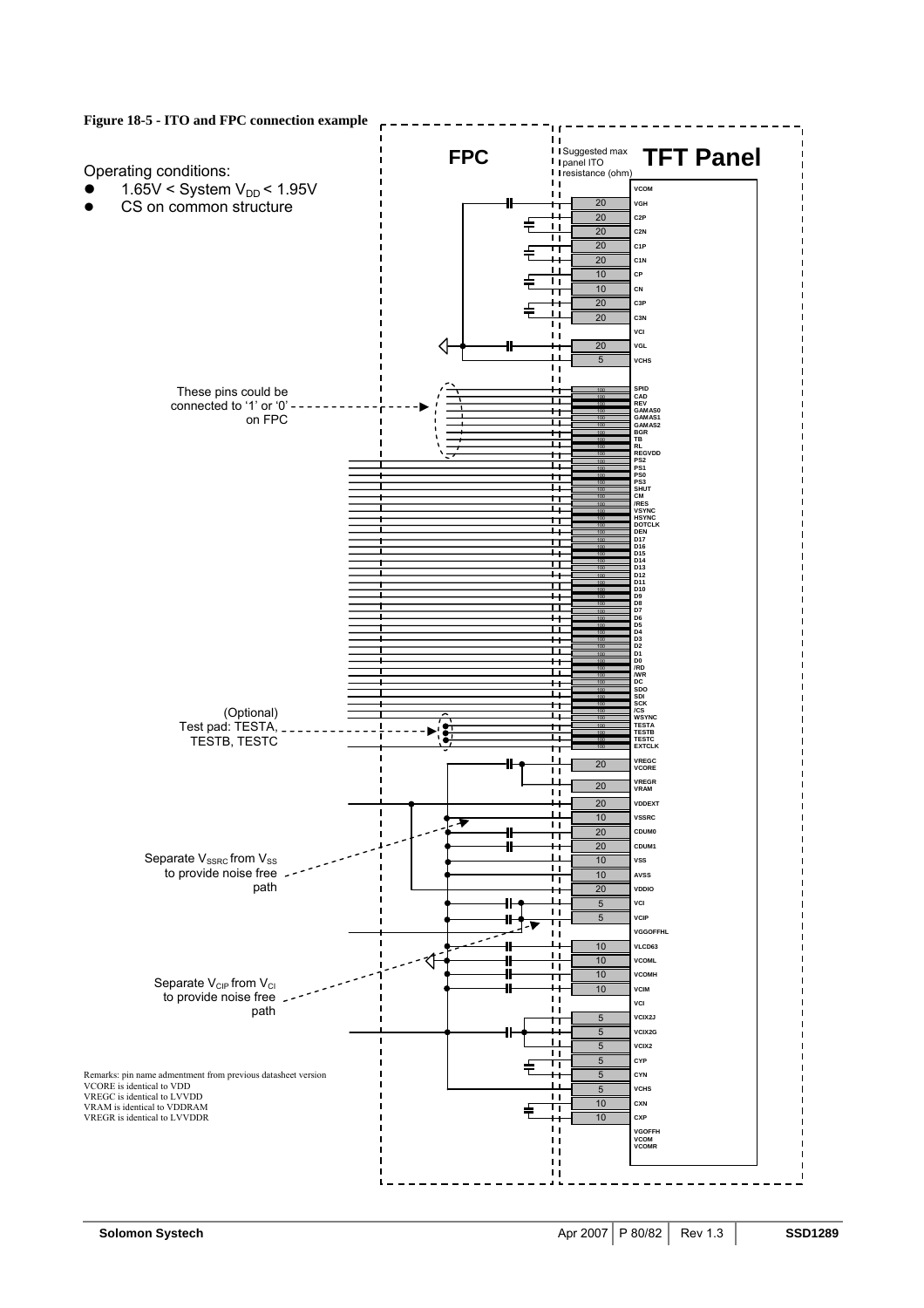# **19 PACKAGE INFORMATION 19.1 DIE TRAY DIMENSIONS**



**Coes**